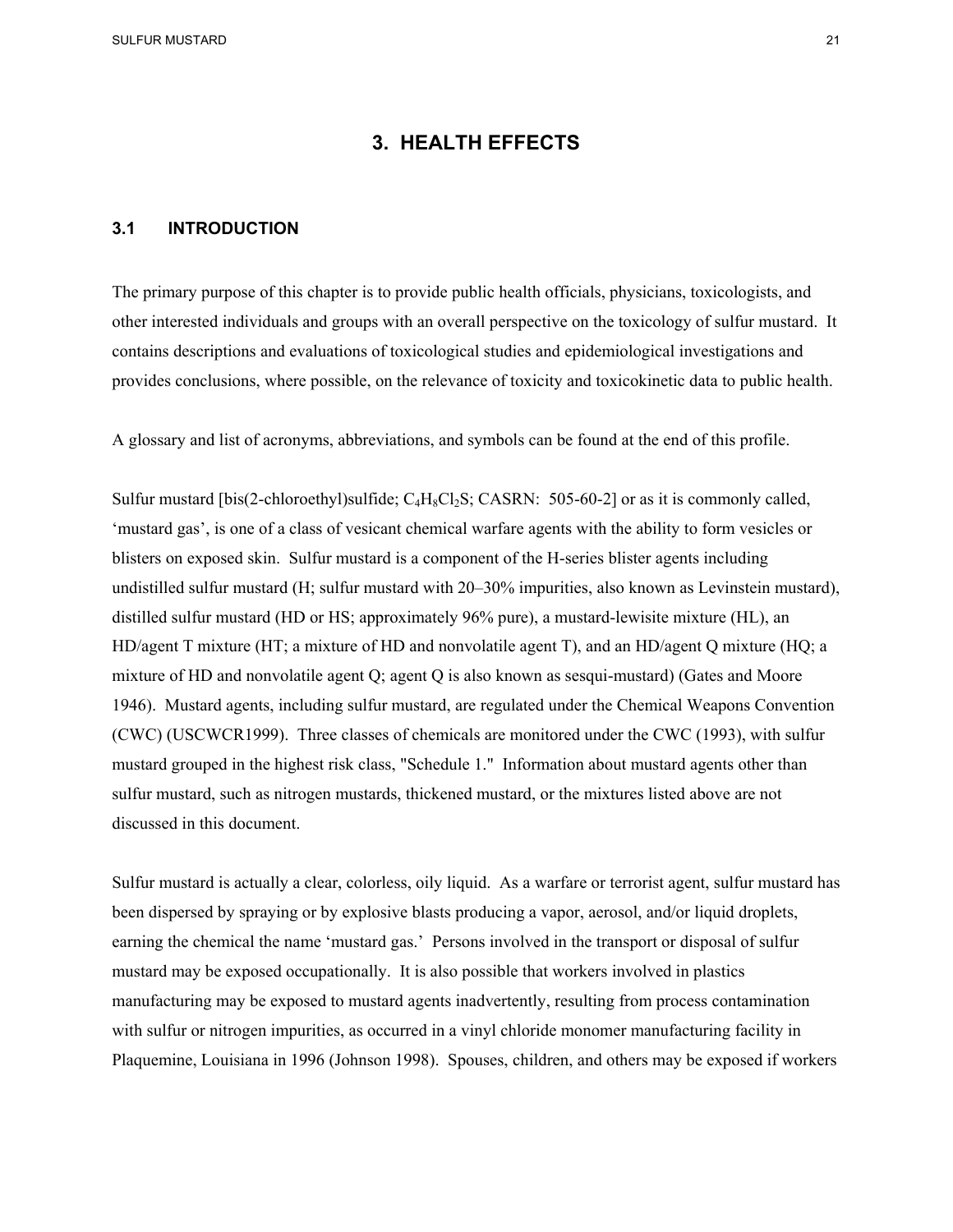forms readily penetrate ordinary clothing. unknowingly bring the mustard agents out of the factory on their skin or clothing. Both liquid and vapor

 1997). Sulfur mustard is slightly soluble in water, but both the liquid and vapor forms are readily soluble in alcohol, gasoline, kerosene, oils, fats, and organic solvents. Sulfur mustard is environmentally persistent. Evaporation in air increases with increasing temperatures, but at temperatures below 58 °F (14 °C), it freezes while retaining its vesicant properties. Both liquid and vapor forms readily penetrate ordinary clothing. The effects of sulfur mustard poisoning may be local, systemic, or both, depending on environmental conditions, exposed organs, and extent and duration of exposure. Because of the high lipid solubility, sulfur mustard quickly penetrates the lipid cell membrane. Although sulfur mustard may be lethal, it is more likely to cause extensive incapacitating injuries to the eyes, skin, and respiratory tract of exposed persons. Alkylation reactions (replacement of a hydrogen atom in an organic compound by an alkyl group  $[C_nH_{2n+1}]$ ) of sulfur mustard with tissue are rapid and irreversible; however, there is a latency period before effects become apparent. Eye and cutaneous lesions do not become apparent for 30 minutes to several hours after exposure. Burns caused by sulfur mustard may require long healing periods. Local effects are manifested at concentrations/doses far lower than those that produce systemic effects (NRC

# **3.2 DISCUSSION OF HEALTH EFFECTS BY ROUTE OF EXPOSURE**

To help public health professionals and others address the needs of persons living or working near hazardous waste sites, the information in this section is organized first by route of exposure (inhalation, oral, and dermal) and then by health effect (death, systemic, immunological, neurological, reproductive, developmental, genotoxic, and carcinogenic effects). These data are discussed in terms of three exposure periods: acute (14 days or less), intermediate (15–364 days), and chronic (365 days or more).

Levels of significant exposure for each route and duration are presented in tables and illustrated in figures. The points in the figures showing no-observed-adverse-effect levels (NOAELs) or lowestobserved-adverse-effect levels (LOAELs) reflect the actual doses (levels of exposure) used in the studies. LOAELs have been classified into "less serious" or "serious" effects. "Serious" effects are those that evoke failure in a biological system and can lead to morbidity or mortality (e.g., acute respiratory distress or death). "Less serious" effects are those that are not expected to cause significant dysfunction or death, or those whose significance to the organism is not entirely clear. ATSDR acknowledges that a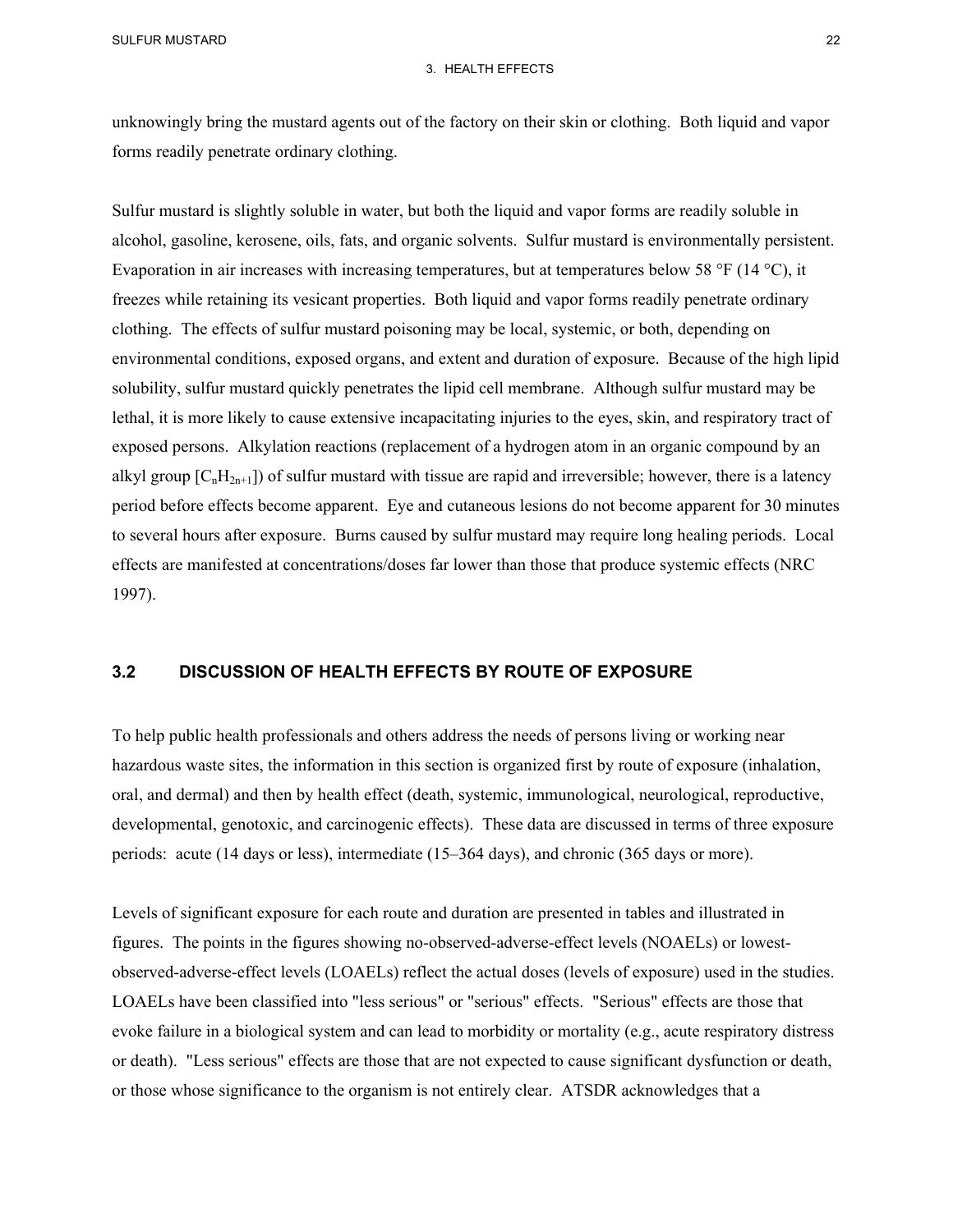### 3. HEALTH EFFECTS

considerable amount of judgment may be required in establishing whether an end point should be classified as a NOAEL, "less serious" LOAEL, or "serious" LOAEL, and that in some cases, there will be insufficient data to decide whether the effect is indicative of significant dysfunction. However, the Agency has established guidelines and policies that are used to classify these end points. ATSDR believes that there is sufficient merit in this approach to warrant an attempt at distinguishing between "less serious" and "serious" effects. The distinction between "less serious" effects and "serious" effects is considered to be important because it helps the users of the profiles to identify levels of exposure at which major health effects start to appear. LOAELs or NOAELs should also help in determining whether or not the effects vary with dose and/or duration, and place into perspective the possible significance of these effects to human health.

The significance of the exposure levels shown in the Levels of Significant Exposure (LSE) tables and figures may differ depending on the user's perspective. Public health officials and others concerned with appropriate actions to take at hazardous waste sites may want information on levels of exposure associated with more subtle effects in humans or animals (LOAELs) or exposure levels below which no adverse effects (NOAELs) have been observed. Estimates of levels posing minimal risk to humans (Minimal Risk Levels or MRLs) may be of interest to health professionals and citizens alike.

Estimates of exposure levels posing minimal risk to humans (Minimal Risk Levels or MRLs) have been made for sulfur mustard. An MRL is defined as an estimate of daily human exposure to a substance that is likely to be without an appreciable risk of adverse effects (noncarcinogenic) over a specified duration of exposure. MRLs are derived when reliable and sufficient data exist to identify the target organ(s) of effect or the most sensitive health effect(s) for a specific duration within a given route of exposure. MRLs are based on noncancerous health effects only and do not consider carcinogenic effects. MRLs can be derived for acute, intermediate, and chronic duration exposures for inhalation and oral routes. Appropriate methodology does not exist to develop MRLs for dermal exposure.

Although methods have been established to derive these levels (Barnes and Dourson 1988; EPA 1990), uncertainties are associated with these techniques. Furthermore, ATSDR acknowledges additional uncertainties inherent in the application of the procedures to derive less than lifetime MRLs.

A User's Guide has been provided at the end of this profile (see Appendix B). This guide should aid in the interpretation of the tables and figures for Levels of Significant Exposure and the MRLs.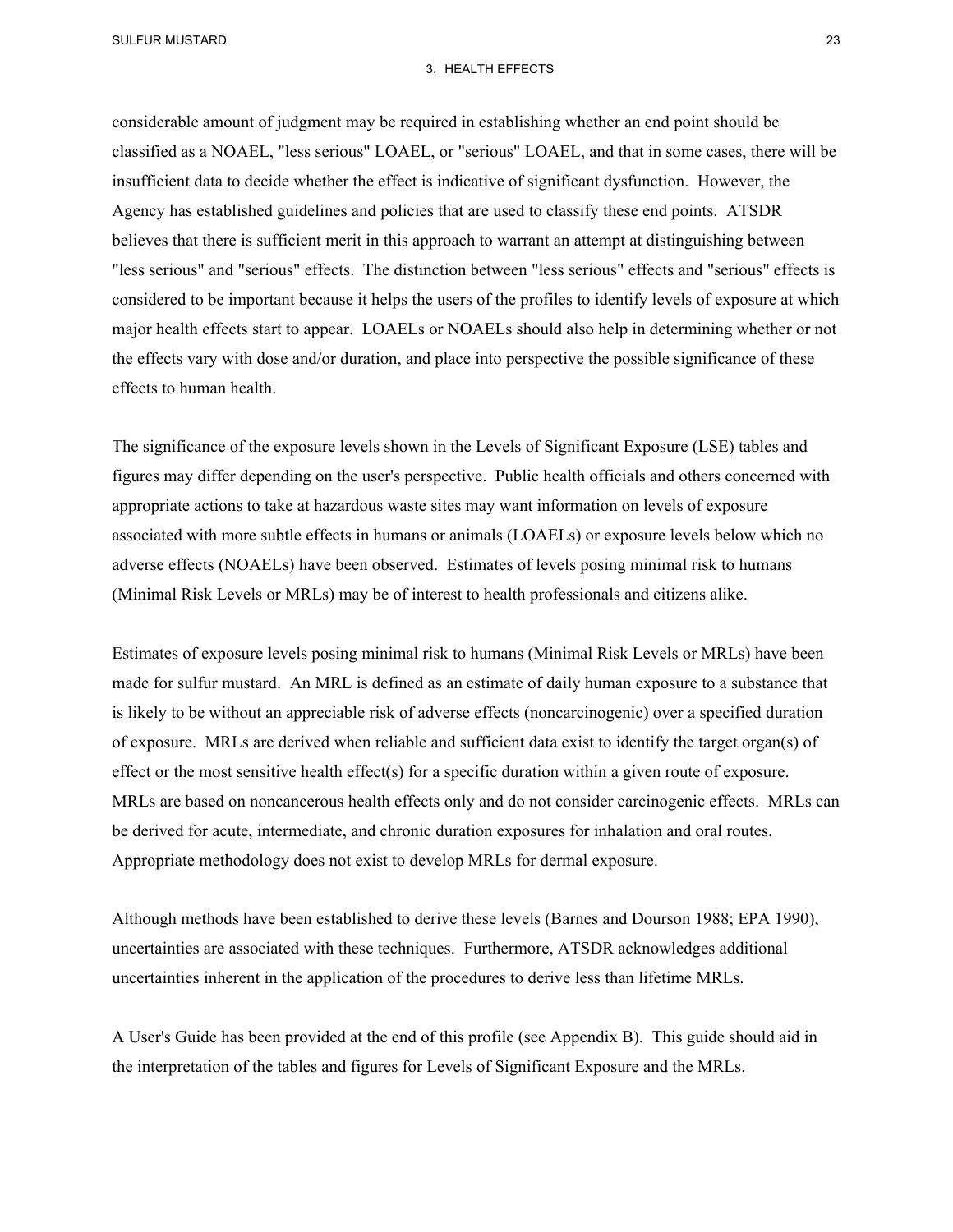### 3. HEALTH EFFECTS

There is a considerable amount of information regarding the effects of exposure to sulfur mustard in humans and in animals dating from over a century ago. A substantial amount of information is derived from the use of sulfur mustard as a chemical weapon or from research related to this use and the original documents are not readily available. However, there are numerous reviews of the literature that include very early data as well as more recent information. The information in this Toxicological Profile is based both on reviews from the literature and original studies.

# **3.2.1 Inhalation Exposure**

While sulfur mustard (mustard gas) is described as smelling like mustard, horseradish, garlic, or onions, it can be difficult to smell and may not be recognized by the general population. Olfactory fatigue, resulting in discontinued ability to detect the sulfur mustard odor, occurred within 3–8 minutes of initial exposure in subjects participating in sulfur mustard chamber tests (Reed 1918). Due to the delayed symptoms and difficulties associated with detection by smell, individuals may not know that they are being exposed, and consequently, appropriate actions may not be taken. Inhalation exposure to sulfur mustard can result in local, followed by systemic, effects and death depending on concentration, duration, temperature, humidity, and/or perspiration. Because of sulfur mustard's ability to penetrate cell membranes rapidly, injury resulting from inhalation exposure is characterized initially by local effects on the epithelial tissues through which it is absorbed (Papirmeister et al. 1991). In environmental exposures to sulfur mustard, the most sensitive target tissues are primarily the eyes, skin, and respiratory tract (Papirmeister et al. 1991; Reed 1918). Although the local effects of sulfur mustard on these tissues are often of most immediate concern, only a small portion of the dose that penetrates the tissue may induce these. The remainder of the absorbed dose passes into the circulation, is distributed throughout the body, and may result in systemic effects (Papirmeister et al. 1991). Local effects are manifested at concentrations/doses far lower than those that produce systemic effects.

# **3.2.1.1 Death**

Human deaths associated with sulfur mustard exposure occurred during World War I (Prentiss 1937; Pechura and Rall 1993) and during the Iran-Iraq War in 1980–1988 (D'Halluin and Roels 1984; Eisenmenger et al. 1991; Mandl and Frielinger 1984; Momeni et al. 1992); however, no exposure doses for any of these wartime cases are available. During chemical warfare, exposure to sulfur mustard generally occurred by multiple routes. In the case of exposure by multiple routes, it is often difficult to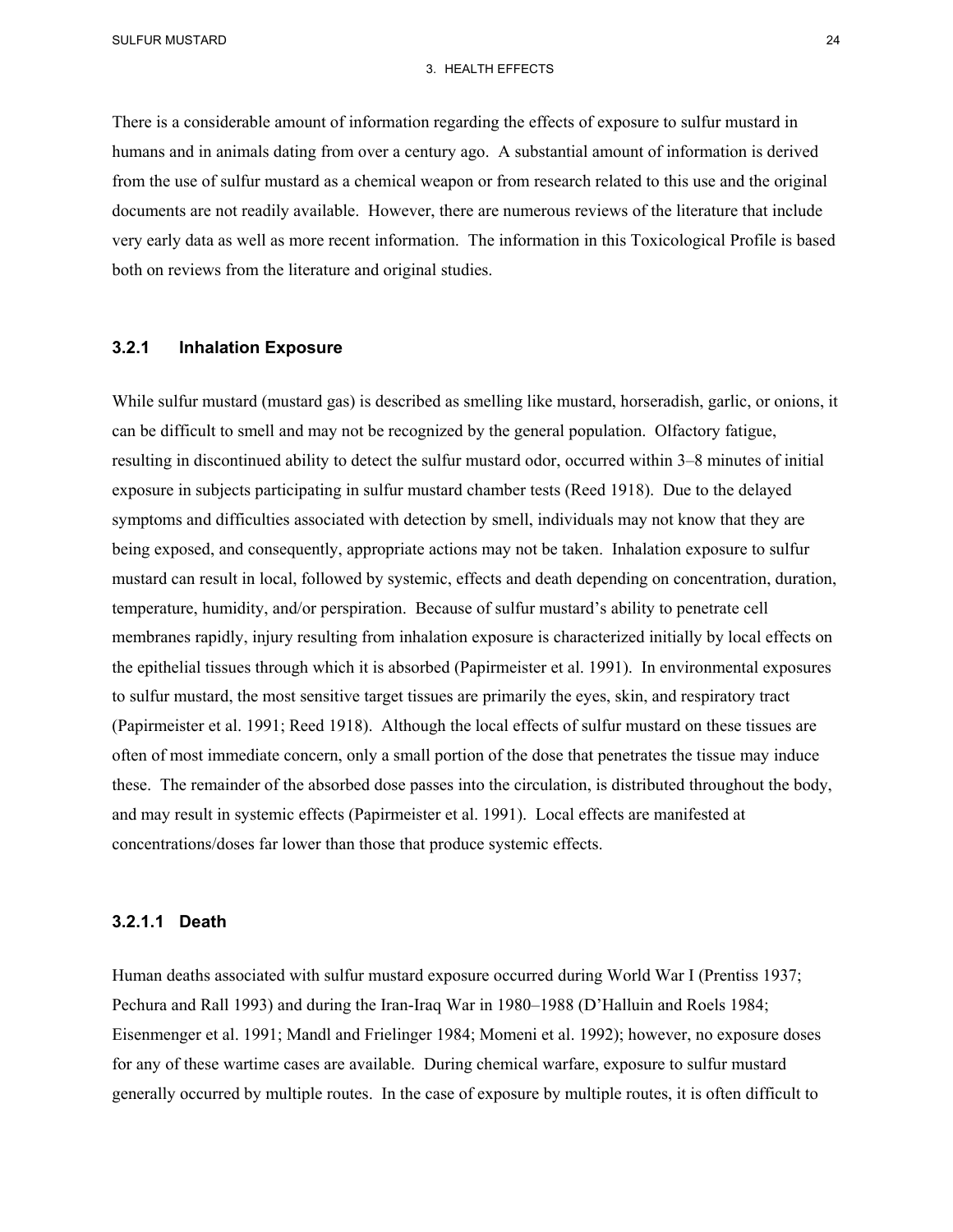### 3. HEALTH EFFECTS

determine the relative importance of local and systemic effects in causing death. Heavy and painful coughing, vomiting, burning eyes, and shock often closely preceded death. Deaths have occurred immediately following exposure in the battlefield, most likely due to acute chemical-induced pulmonary edema (Freitag et al. 1991). Deaths, which occurred in 1–3% of the soldiers exposed during World War I, were largely due to secondary respiratory infections (Uhrig 1962). Battlefield air concentrations of sulfur mustard vapor during attacks in World War I were estimated in the range  $19-33$  mg/m<sup>3</sup> (Solberg et al. 1997). While sulfur mustard was not used during World War II, German planes bombed cargo vessels in the Italian port of Bari carrying sulfur mustard and explosive munitions. In the resulting explosion, sulfur mustard was released into the air and water, exposing survivors to sulfur mustard vapor and to a mixture of sulfur mustard in oil. Sulfur mustard caused death within a few hours of exposure by inducing shock in victims of the Bari Harbor incident and in civilians who accidentally recovered unspent World War I sulfur mustard shells (Alexander 1947; Papirmeister et al. 1991). Deaths beyond the second day after the Bari Harbor incident were attributed to decreased leukocyte counts, which reached levels below 100 cell/cm<sup>3</sup> (Dacre and Goldman 1996). Accidental death of a family of two adults and two children occurred in 1919 in Salaise, France after exposure to sulfur mustard, which evaporated from a leaking can of sulfur mustard-contaminated alcohol that was being stored in the house (Dacre and Goldman 1996).

One death among 14 children (9 boys, aged 9 months to 14 years; 5 girls, aged 13 months to 9 years) admitted to a hospital in Iran 18–24 hours following exposure to sulfur mustard from air bombs during the Iran-Iraq War was reported (Momeni and Aminjavaheri 1994). The 13-month-old girl developed pancytopenia and respiratory failure, and died 8 days after exposure. Deaths have also occurred from delayed responses (DOA 1988; Somani and Babu 1989). Further information on delayed death due to inhalation of sulfur mustard by humans is discussed below in the sections on respiratory effects in Section 3.2.1.2 and on cancer in Section 3.2.1.7.

As summarized by NRC (1997), the Army's Chemical Defense Equipment Process Action Team (CDEPAT) estimated a lethal concentration-time product (LCt<sub>50</sub>) for humans of 900 mg-minute/m<sup>3</sup> for 2– 10-minute exposures. In the absence of better data, the CDEPAT derived this value by averaging toxicity data from several animal species.

Rabbits and monkeys that had undergone tracheal cannulation were exposed to nominal chamber concentrations of sulfur mustard ranging from 30 to 350 mg/m<sup>3</sup> (5–54 ppm) for 10 minutes (Cameron et al. 1946). While incidence data were not provided, Cameron et al. (1946) reported that sulfur mustard vapor produced lethal effects in rabbits and monkeys in the absence of lung damage, indicating that lethal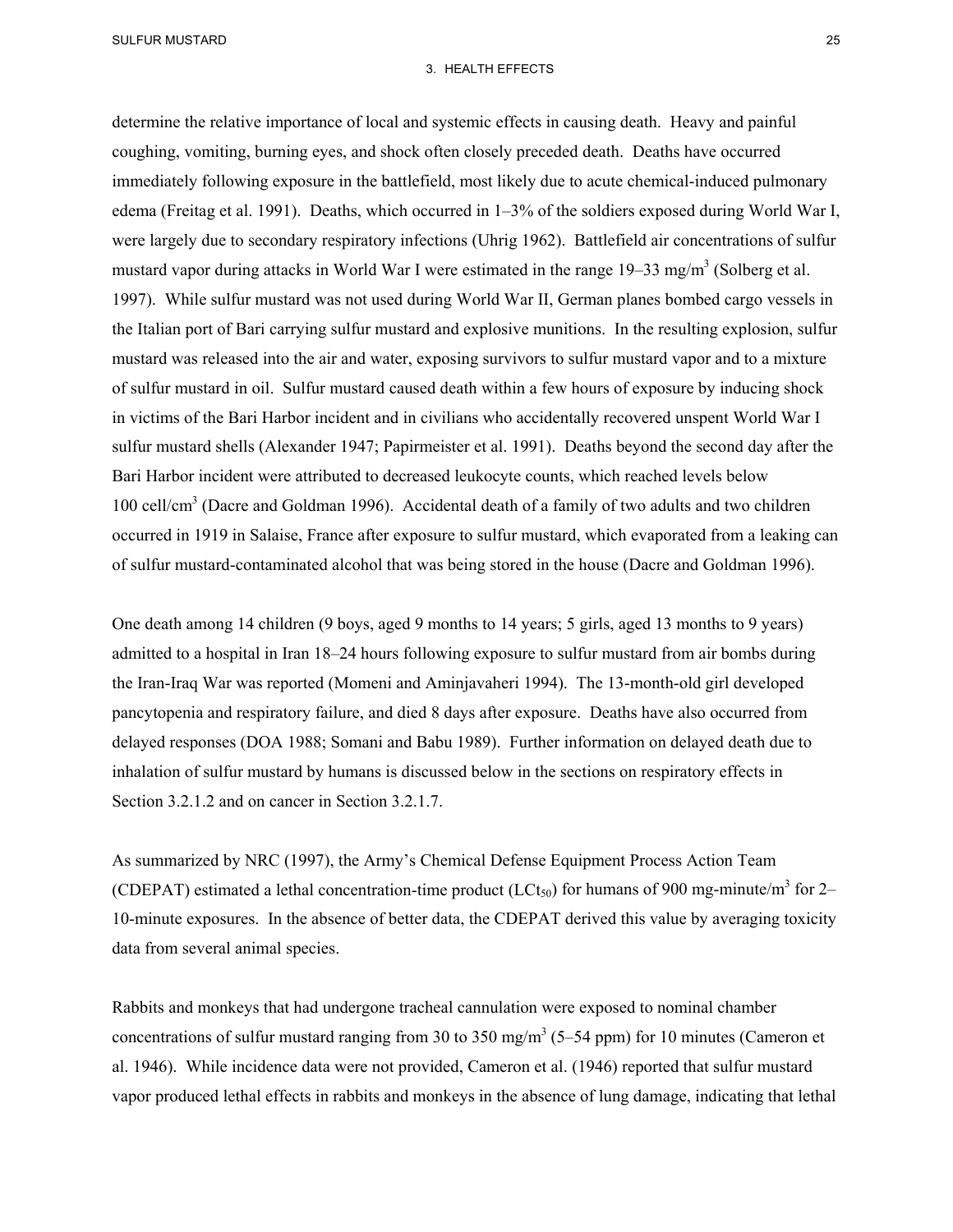## 3. HEALTH EFFECTS

doses may be absorbed through the mucous membrane of the nose. No deaths attributable to sulfur mustard were noted in mice, rats, guinea pigs, rabbits, or dogs exposed to 0.1 mg/m<sup>3</sup> (0.015 ppm) of sulfur mustard vapor, 6.5 hours/day, 5 days/week, for up to 1 year (McNamara et al. 1975).

Gates and Moore (1946) reported undistilled sulfur mustard (agent H) median  $LCt_{50}$  for several different animal species exposed whole-body to sulfur mustard for a 10-minute exposure: dog (600 mgminute/m<sup>3</sup>); cat (700 mg-minute/m<sup>3</sup>); monkey (800 mg-minute/m<sup>3</sup>); rat (800 mg-minute/m<sup>3</sup>); rabbit (900 mg-minute/m<sup>3</sup>); mouse (1,200 mg-minute/m<sup>3</sup>); guinea pig (1,700 mg-minute/m<sup>3</sup>); and goat  $(1,900 \text{ mg-minute/m}^3)$ .

# **3.2.1.2 Systemic Effects**

The highest NOAEL and all LOAEL values for each study for systemic effects in each species are recorded in Table 3-1 and plotted in Figure 3-1.

**Respiratory Effects.** There is extensive evidence in humans that the respiratory tract is one of the primary targets of sulfur mustard toxicity following inhalation exposure. Respiratory effects have occurred in humans following acute and/or chronic exposures to sulfur mustard. In general, warm environmental conditions increased the severity of the respiratory effects of sulfur mustard. Reviews of the literature (Papirmeister et al 1991; Pechura and Rall 1993; Watson and Griffin 1992) indicate that symptoms of exposure are not immediate, but develop over a period of hours to days. Hoarseness and irritation of the nasal mucosa may develop 12 hours to 2 days after exposure to 12–70 mg-minute/ $m^3$ ; recovery may occur after approximately 2 weeks. Pulmonary effects are evident after exposure to 100– 500 mg-minute/m<sup>3</sup>. Exposure to 200 mg-minute/m<sup>3</sup> causes sneezing and lacrimation, rhinorrhea, sore throat, and nosebleed; recovery may occur after approximately 2 weeks following exposure. Exposure to  $\geq$ 1,000 mg-minute/m<sup>3</sup> may result in injuries progressing to edema in the pharynx and tracheobronchial tree, followed by death due to severe edema, secondary infection, or necrotic bronchopneumonia. There is evidence that pulmonary injury is the leading cause of mortality in the first few days to weeks after sufficiently high concentrations of sulfur mustard (Case and Lea 1955; Hosseini et al. 1989; Papirmeister et al. 1991; Pechura and Rall 1993; Willems 1989).

 reported respiratory effects in 15% of 535 patients (95% male; 3% children) examined. Respiratory In a clinical study of soldiers exposed to sulfur mustard during the Iran-Iraq War, Momeni et al. (1992)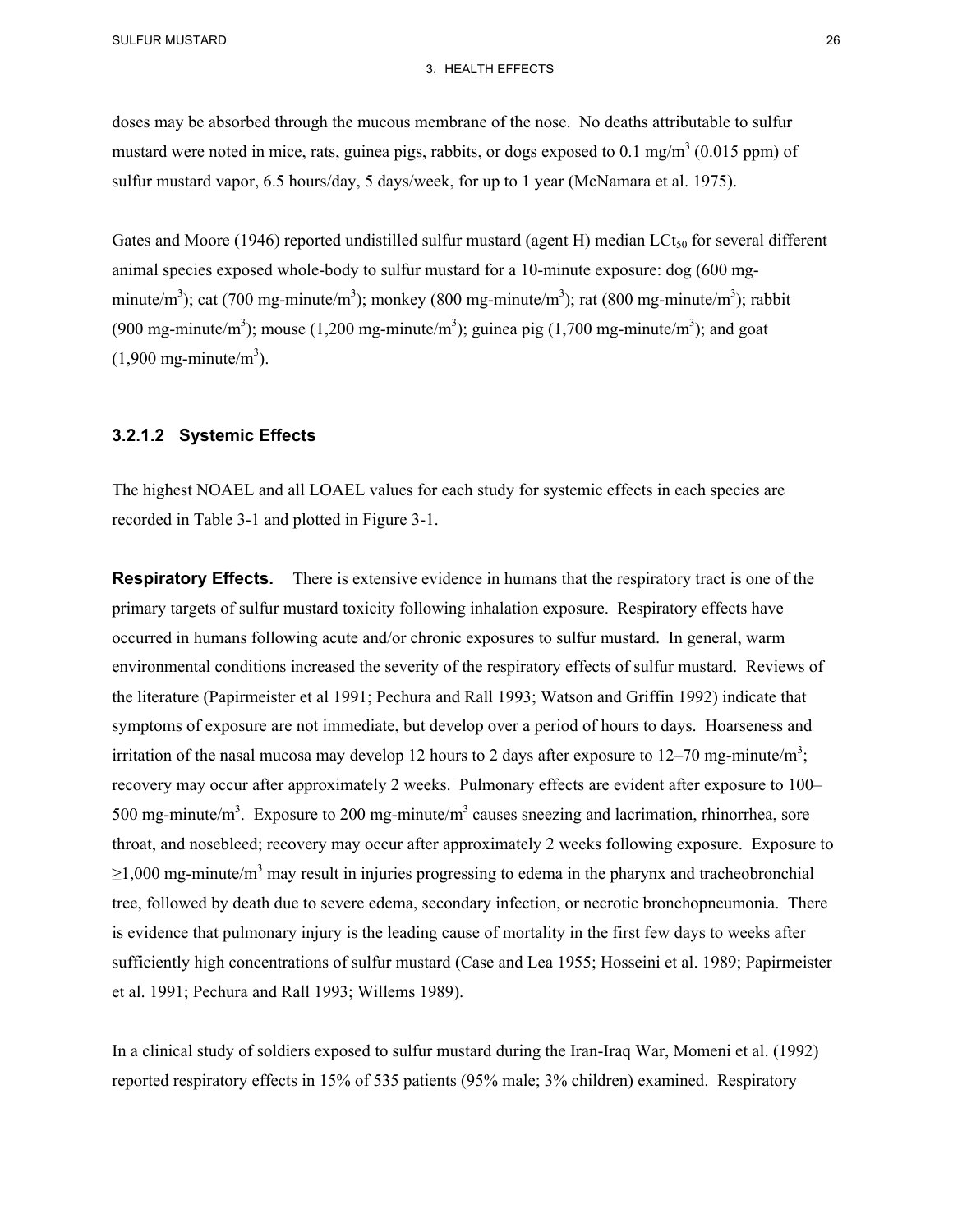|                  |                                               | Exposure/<br>Duration/<br>Frequency<br>(Specific Route) |               |                                      |                                                           | <b>LOAEL</b>                           |                                   |
|------------------|-----------------------------------------------|---------------------------------------------------------|---------------|--------------------------------------|-----------------------------------------------------------|----------------------------------------|-----------------------------------|
| Key to<br>figure | а<br><b>Species</b><br>(Strain)               |                                                         | <b>System</b> | <b>NOAEL</b><br>(mg/m <sup>3</sup> ) | <b>Less Serious</b><br>(mg/m <sup>3</sup> )               | <b>Serious</b><br>(mg/m <sup>3</sup> ) | Reference<br><b>Chemical Form</b> |
|                  | <b>ACUTE EXPOSURE</b>                         |                                                         |               |                                      |                                                           |                                        |                                   |
|                  | Systemic                                      |                                                         |               |                                      |                                                           |                                        |                                   |
| 1                | Human                                         | 33 min                                                  | Ocular        |                                      | 1.7 M (Injection band over sclera)                        |                                        | Anderson 1942                     |
| $\mathbf{2}$     | Human                                         | 8 h/d, 3 d                                              | Ocular        |                                      | b<br>0.06 M (Slight generalized conjunctival<br>reaction) |                                        | Guild et al. 1941                 |
| 3                | Human                                         | 15 min                                                  | Ocular        |                                      | 0.1 M (Conjunctival injection)                            |                                        | <b>Reed 1918</b>                  |
| 4                | Human                                         | $10 \text{ min}$                                        | Ocular        | 0.1 <sub>M</sub>                     |                                                           |                                        | <b>Reed 1918</b>                  |
| 5                | Mouse<br>(albino)                             | 1 <sub>h</sub>                                          | Renal         |                                      | 21.3 F (Increased blood and urine uric<br>acid levels)    |                                        | Kumar and Vijayaraghavan 1998     |
| 6                | Mouse<br>(albino)                             | 1 h                                                     | Resp          |                                      | 84.6 F (Decreased lung/Bd Wt ratio)                       |                                        | Pant and Vijayaraghavan 1999      |
|                  |                                               |                                                         | <b>Bd Wt</b>  |                                      | 84.6 F (14% reduction)                                    |                                        |                                   |
| $\overline{7}$   | Mouse<br>(albino)                             | 1 <sub>h</sub>                                          | Resp          | 16.9F                                | 21.3 F (Decreased respiratory<br>frequency)               |                                        | Vijayaraghavan 1997               |
| 8                | Gn Pig<br>Not reported                        | $10$ min                                                | <b>Bd Wt</b>  |                                      | (14% reduction)<br>125                                    |                                        | Allon et al. 1993                 |
| 9                | <b>Immuno/ Lymphoret</b><br>Mouse<br>(albino) | 1 <sub>h</sub>                                          |               |                                      | 84.6 F (Decreased spleen/Bd Wt ratio)                     |                                        | Pant and Vijayaraghavan 1999      |

**Table 3-1 Levels of Significant Exposure to Sulfur Mustard - Inhalation**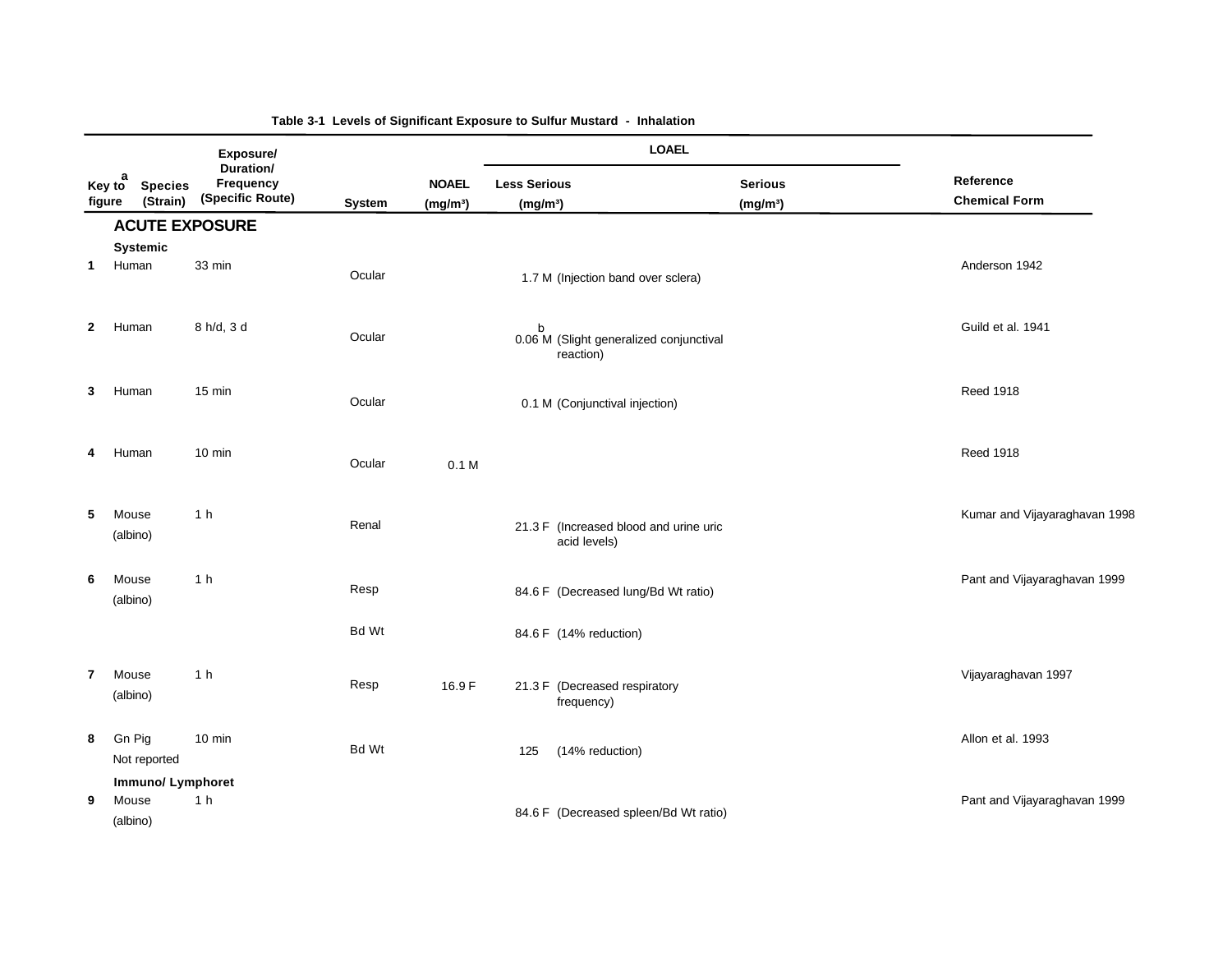|                  |                                    | (continued)                                                    |        |                                      |                                             |                                        |                                   |
|------------------|------------------------------------|----------------------------------------------------------------|--------|--------------------------------------|---------------------------------------------|----------------------------------------|-----------------------------------|
|                  |                                    | Exposure/<br>Duration/<br><b>Frequency</b><br>(Specific Route) |        | <b>NOAEL</b><br>(mg/m <sup>3</sup> ) |                                             | <b>LOAEL</b>                           |                                   |
| Key to<br>figure | a<br><b>Species</b><br>(Strain)    |                                                                | System |                                      | <b>Less Serious</b><br>(mg/m <sup>3</sup> ) | <b>Serious</b><br>(mg/m <sup>3</sup> ) | Reference<br><b>Chemical Form</b> |
|                  |                                    | <b>INTERMEDIATE EXPOSURE</b>                                   |        |                                      |                                             |                                        |                                   |
| 10               | <b>Systemic</b><br>Dog<br>(Beagle) | 6.5 h/d, 5 d/wk                                                | Ocular |                                      | 0.1<br>keratitis)                           | (Conjunctivitis and chronic            | McNamara et al. 1975              |
| 11               | Dog<br>(Beagle)                    | 24 h/d, 5 d/wk                                                 | Ocular | C<br>0.001                           |                                             |                                        | McNamara et al. 1975              |

a The number corresponds to entries in Figure 3-1.

b Used to derive an acute-duration inhalation MRL of 0.0007 mg/m3; concentration adjusted to a TWA of 0.02 mg/m3 for intermittent exposure (see Appendix A) divided by an uncertainty factory of 30 (3 for use of a minimal LOAEL and 10 for human variability).

c Used to derive an intermediate-duration inhalation MRL of 0.00002 mg/m3; concentration adjusted to a TWA of 0.0007 mg/m3 for intermittent exposure (see Appendix A) divided by an uncertainty factory of 30 (3 for extrapolation from animals to humans and 10 for human variability).

Bd Wt = body weight;  $d = day(s)$ ; F = female; H = hour(s); M = male; Min = minute(s); Resp = respiratory; wk = week(s)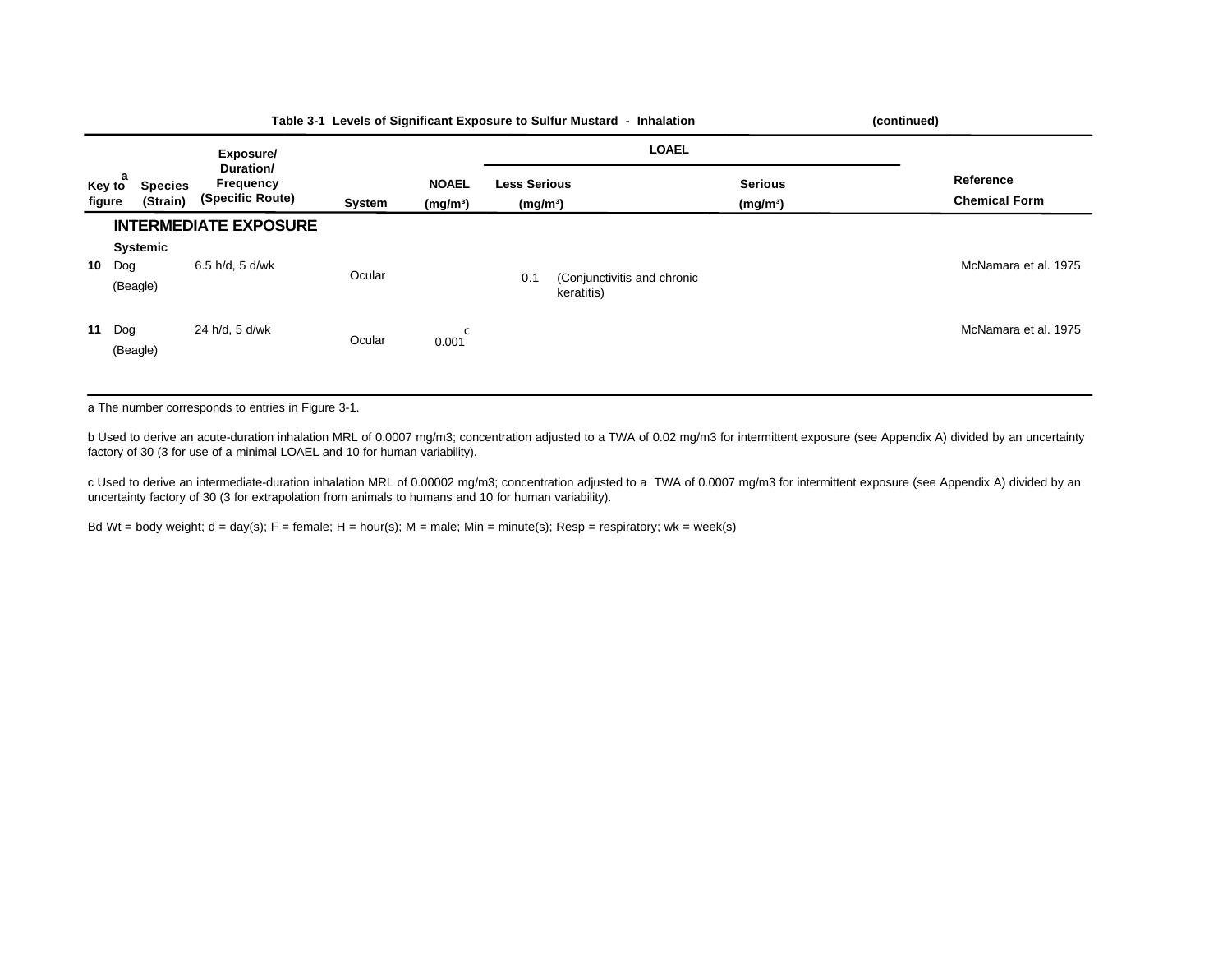

# Figure 3-1. Levels of Significant Exposure to Sulfur Mustard - Inhalation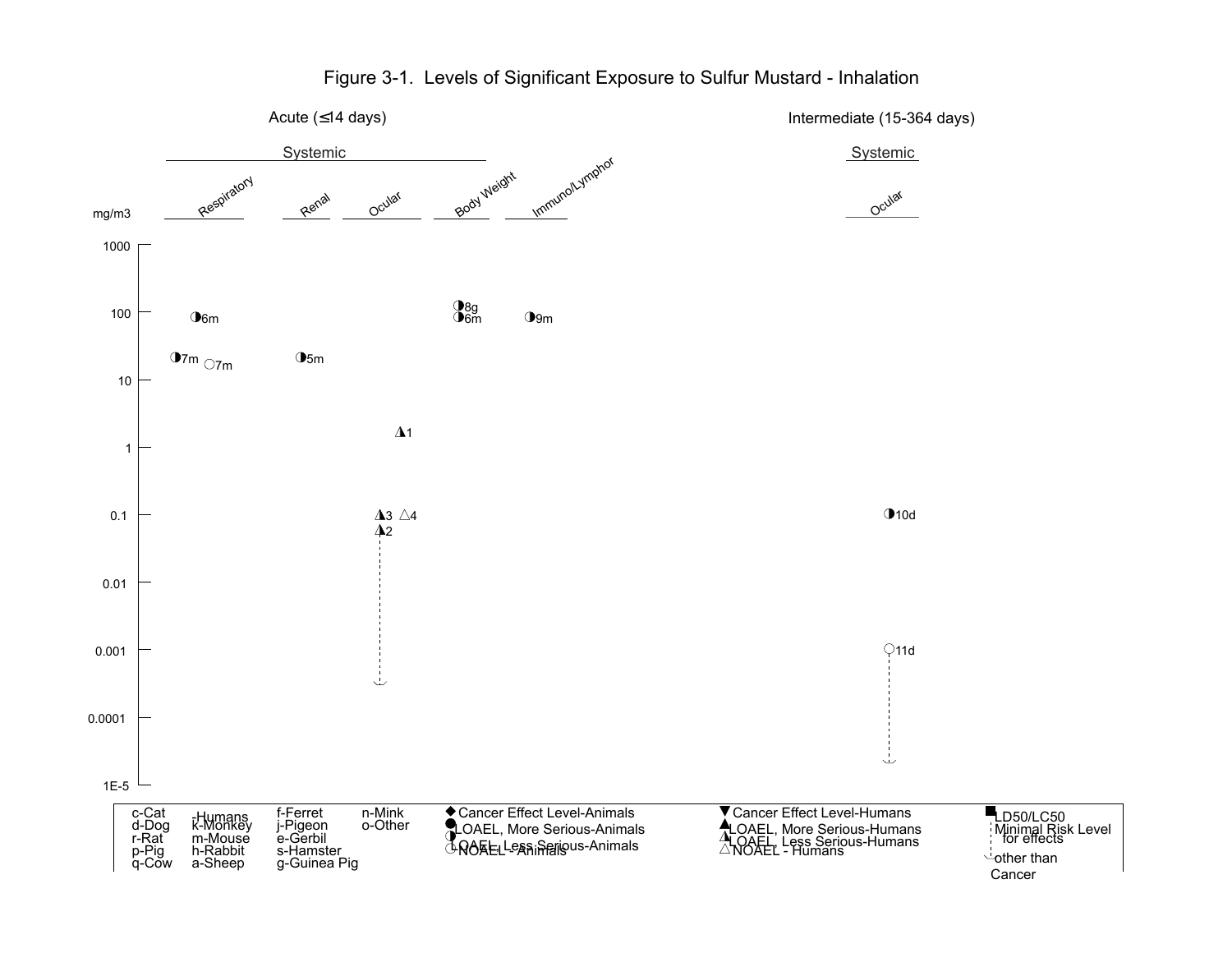### 3. HEALTH EFFECTS

symptoms included those pertaining to the upper respiratory tract such as burning sensation in the mouth, pharyngodysphonia (difficulty in speaking due to disorder of the pharynx), and cough. Some exposed soldiers became temporarily aphonic due to an acid-like burning sensation of the vocal cords. Lower respiratory tract symptoms, such as shortness of breath and tachypnea, were reported less frequently. In children exposed to sulfur mustard during the Iran-Iraq War, cough was the first respiratory symptom; in a cohort of 14 children and teenagers examined 18–24 hours following exposure, cough developed in 11 children (79%)(Momeni and Aminjavaheri 1994). Other respiratory effects included crepitation (57%), dyspnea (57%), wheezing (36%), and sore throat (14%). Secondary complications consisted of extensive stenosis of sections or the entire tracheobronchial tree, suppurative bronchitis, and chronic respiratory infections with *Staphylococcus aureus*, *Hemophilus influenzae*, and *Pseudomonas aeruginosa*  resistant to appropriate antibiotic therapy. Scars, ulcers, strictures, and nonspecific fibrous granulation developed in central airways after a delay up to 15 months. Progressive deterioration of lung compliance and gas exchange with resulting hypoxemia and hypercapnia, were common with injury. Momeni and Aminjavaheri (1994) reported that children had higher occurrences and earlier onset of pulmonary symptoms than adults.

The incidence of respiratory sequelae has been studied in subjects exposed to sulfur mustard in the battlefield, workers, and volunteers exposed under controlled conditions. In a study of 197 veterans admitted to the hospital in 1986 due to acute respiratory symptoms, exposed to sulfur mustard 10 years earlier asthma was newly diagnosed in 21 (10.7%), chronic bronchitis in 116 (58.9%), bronchiectasis in 17 (8.6%), airway narrowing due to scarring or granulation tissue in 19 (9.6%), and pulmonary fibrosis in 24 (12.2%)(Emad and Rezaian 1997). None of these were found in a control group of 84 subjects. A significant positive correlation was reported between the age of the subject and the severity of asthma, but not with the severity of pulmonary fibrosis. There was a significant correlation between age and incidence, but not the severity, of chronic bronchitis. There was a significant correlation between the severity of pulmonary fibrosis with the spirometry measurement of carbon monoxide diffusion capacity, but not the other physiological parameters of forced vital capacity (FVC) or forced expiratory volume in 1 second ( $FEV<sub>1</sub>$ ). Also, British soldiers exposed to sulfur mustard during combat in World War I had a significantly higher incidence of death due to bronchitis than the general population (Case and Lea 1955).

Workers who were apparently exposed to sulfur mustard for a few years (exact quantity and duration not reported) also developed acute and chronic respiratory effects. Workers in a Japanese poison gas factory were more likely to have chronic bronchitis, chronic cough, and decreased respiratory volume than nonexposed persons (Nishimoto et al. 1970). Manning et al. (1981) reported a significantly increased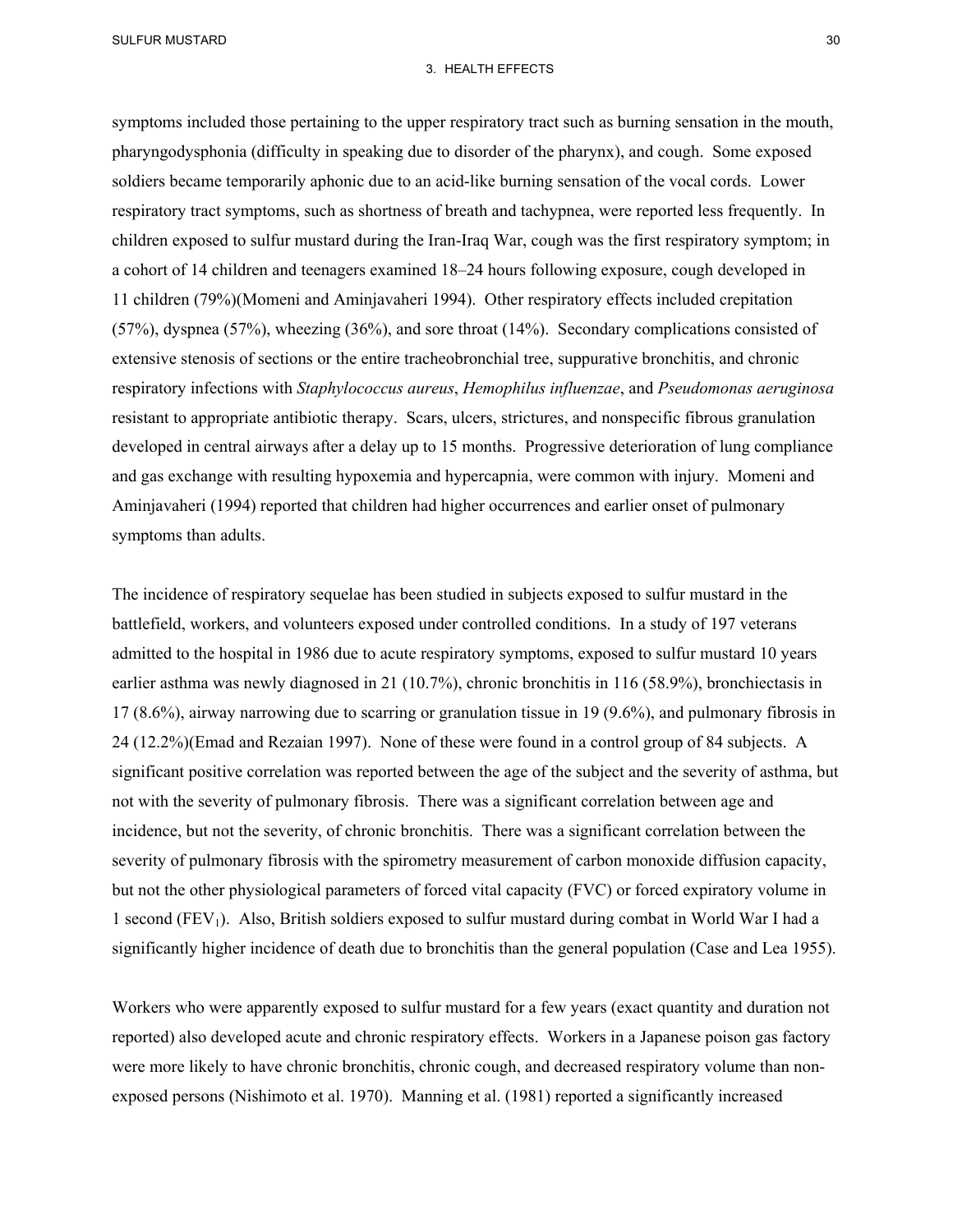incidence of mortality from pneumonia among 428 former workers of a sulfur mustard manufacturing facility. Factory workers in Britain who were exposed to sulfur mustard also showed increased deaths due to acute and chronic nonmalignant respiratory disease, including influenza and pneumonia (Easton et al. 1988).

A retrospective mortality study of 1,545 white male Navy recruits who were exposed to >120–960 mgminute/L of sulfur mustard under controlled conditions at a single site between 1944 and 1945 found no excess of any cause specific mortality associated with exposure to sulfur mustard relative to a control group of 2,663 white male Navy veterans who served at the same location and time as the exposed group, but did not participate in sulfur mustard chamber tests (Bullman and Kang 2000). Causes of death investigated included laryngeal, lung, and skin cancers, chronic obstructive pulmonary and parenchymal respiratory diseases, external causes, and suicide. The veterans who participated in the sulfur mustard chamber tests, while exposed to lower levels than estimated for combat-exposed World War I veterans, did have sufficient exposure to produce skin reactions of erythema and edema.

Respiratory effects similar to those described in humans have been reported in experimental animals. Information summarized by Pechura and Rall (1993) indicate that inhalation exposure of rabbits to sulfur mustard produced concentration-related damage particularly prominent in the upper respiratory tract, including nasal passages, pharynx, larynx, trachea, and large bronchi. Low levels of exposure caused congestion of these areas without hemorrhage. An Army report noted that dogs exposed to unspecified levels of sulfur mustard developed irregular respiration 8 hours after exposure (Winternitz and Finney 1920). Animals that died 1–3 days after exposure displayed destruction of the epithelial lining, the presence of pseudomembrane, and leukocytic infiltration in the trachea and bronchi. Evidence of necrotizing bronchopneunomia was present in dogs that died 2–10 days after exposure. In dogs that recovered and were killed 1–5 weeks later, there were ulcerations or constrictions of the trachea, but chronic changes in the lung were infrequent.

More recent information is available from studies in mice. A study by Vijayaraghavan (1997) showed that a single 1-hour exposure, head-only, to 8.5, 16.9, 21.3, 26.8, 42.3, or 84.7 mg/m<sup>3</sup> sulfur mustard produced sensory irritation and, 15–20 minutes after the start, decreased respiratory frequency. characterized by a pause between inspiration and expiration. The respiratory frequency decreased approximately 20% at 8.5 mg/m<sup>3</sup> and a maximum of 64% at concentrations  $\geq$ 42.3 mg/m<sup>3</sup>. The concentration that depressed 50% of the respiratory frequency  $(RD_{50})$  was calculated as 27.4 mg/m<sup>3</sup>. Normal respiration pattern was recovered after inhalation exposure was terminated. While sensory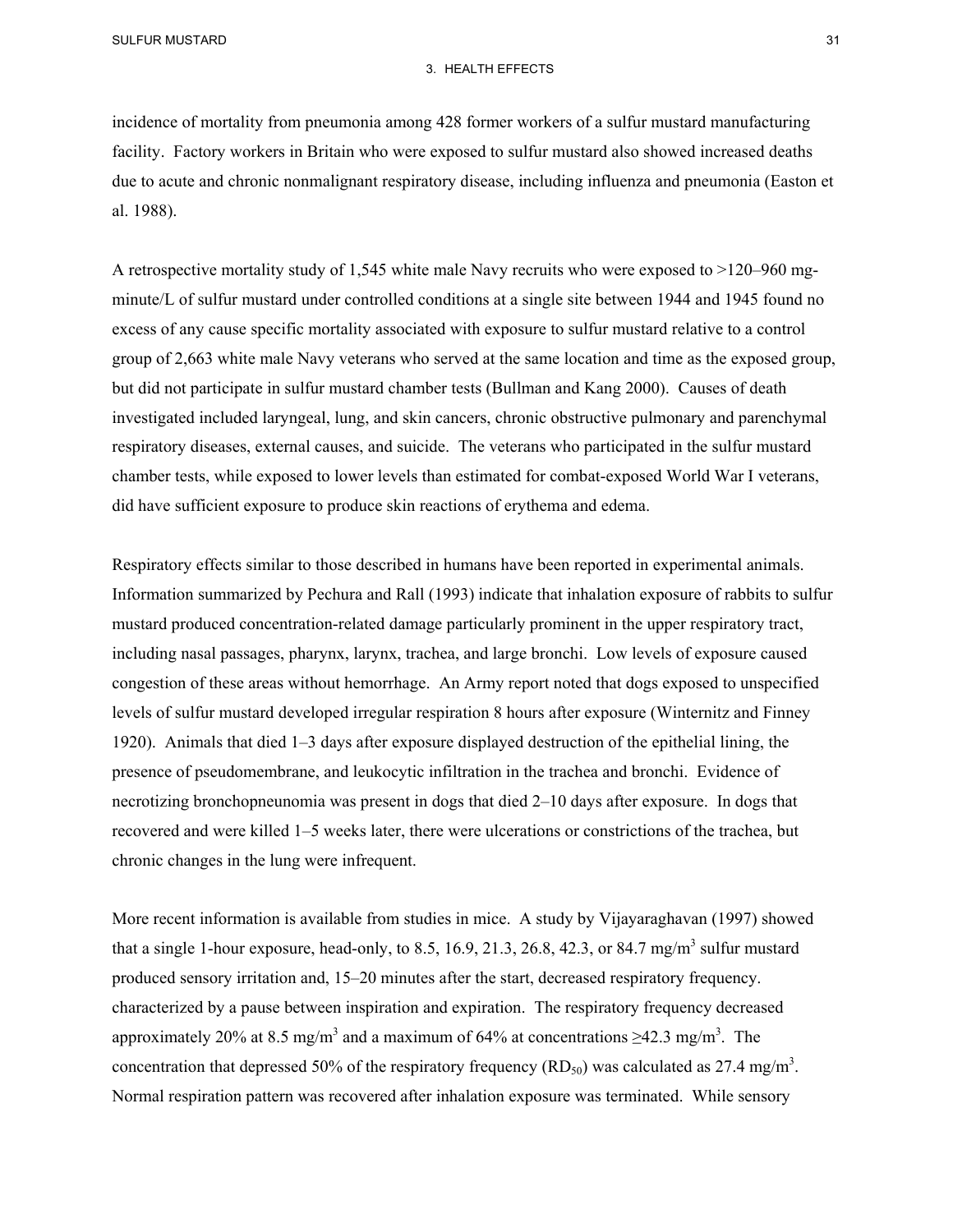### 3. HEALTH EFFECTS

irritation was reversible, delayed effects of sulfur mustard were indicated by a significant reduction in respiratory frequency beginning 48 hours after exposure at concentrations of  $\geq$ 21.3 mg/m<sup>3</sup>. The depression in respiratory frequency following exposure was related to both concentration and postexposure time. Airflow limitation was evidenced by a lengthening of expiration time and a decreased respiratory rate and is thought to occur due to the effect of sulfur mustard on the tracheal secretory cells. Reversible respiratory effects were also observed in similar experiments in mice by Rao et al. (1999)  $(10.6-42.3 \text{ mg/m}^3)$  and by Pant and Vijayaraghavan (1999) (84.6 mg/m<sup>3</sup>). Pant and Vijayaraghavan (1999) measured a significant 13% reduction in lung-to-body weight ratio in mice exposed to 84.7 mg/m<sup>3</sup> for 1 hour.

Guinea pigs were exposed by inhalation to  $1,200-1,900 \mu$ g-minute/L of sulfur mustard for 10 minutes  $(120-190 \text{ mg/m}^3)$  (Allon et al. 1993). A decrease in respiratory rate and minute volume, and an increase in tidal volume occurred immediately after the onset of exposure and lasted for up to 7 days after exposure. The changes in respiratory parameters were accompanied by a significant reduction in oxygen diffusion capacity in the lung.

These reports indicate similar respiratory effects of sulfur mustard in several animal species (rabbits, dogs, mice, and guinea pigs) and humans, which suggests that knowledge obtained regarding respiratory effects in animal models can be usefully applied to humans.

**Cardiovascular Effects.** In 12 of 53 (23%) autopsies of Bari Harbor victims, small sub-epithelial hemorrhages were noted in the hearts, but in all instances, the parietal pericardium showed no pathology (Alexander 1947). There was a slight increase in the pericardial fluid having normal color in four cases (8%). In 18 cases, the myocardium was described as pale and lacking normal firmness.

Studies of 65 sulfur mustard casualties of the Iran-Iraq War treated in European hospitals did not indicate any heart abnormalities (Willems 1989). However, mild tachycardia without fever was reported in a group of 14 children and teenagers (9 boys, aged 9 months to 14 years; 5 girls, aged 13 months to 9 years) who were examined in a hospital in Iran  $18-24$  hours following exposure to sulfur mustard from air bombs during the Iran-Iraq War (incidence not reported) (Momeni and Aminjavaheri 1994). However, the tachycardia may have been due to stress caused by the bombing episode. In a 1996 follow-up study of Iran-Iraq War veterans, 10 years after hospital admission in 1986 due to acute respiratory symptoms with confirmed sulfur mustard exposure, only 3/212 (1.4%) had cardiovascular disease, which was not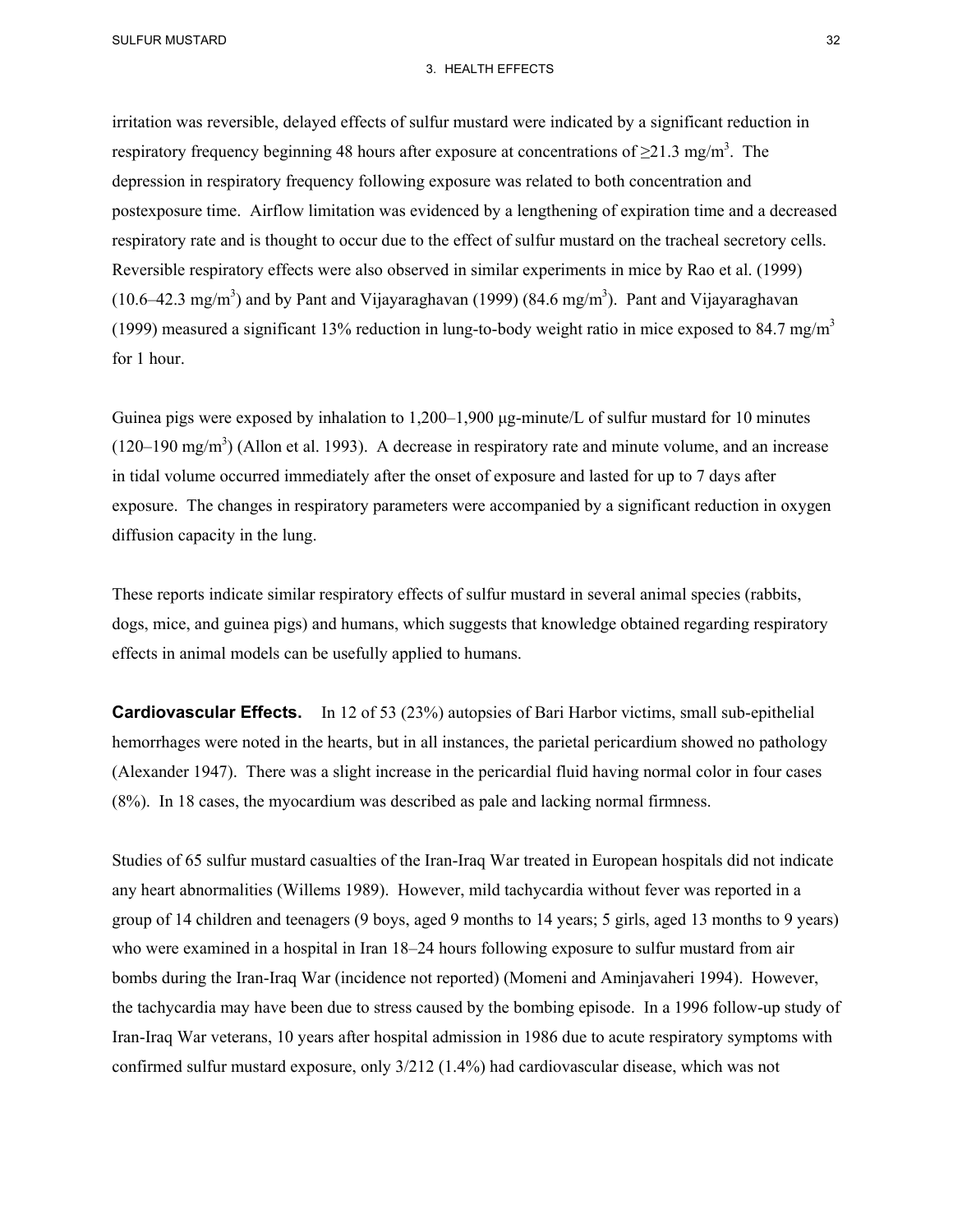confirmed attributable to exposure (Emad and Rezaian 1997) (see study description under Respiratory Effects).

1985). **Gastrointestinal Effects.** Victims of the World War II Bari Harbor incident suffered local lesions of the oropharynx and upper portion of the esophagus (Alexander 1947). In a few cases, there was intense congestion of the first inch of the esophagus, which may or may not have been due to the blast. In 19 of 53 (36%) cases autopsied, stomach irritation and inflammation were documented. The lesions varied from simple hyperemia to focal loss of epithelium, necrosis, and ulceration. Some lesions were located near the cardiac end, but most were in the region of the pylorus. In some cases, the hyperemia extended into the duodenum, and in one case, congestion of the jejunum was noted (Alexander 1947). In a review of the clinical manifestations of sulfur mustard exposure in Iran-Iraq War victims, Pierard et al. (1990) reported that endoscopy frequently revealed acute gastritis. Gastrointestinal effects of nausea and vomiting were reported in 10% of 535 patients (95% male; 3% children) exposed to sulfur mustard during the Iran-Iraq War (Momeni et al. 1992). Gastrointestinal symptoms were more frequent in children and teenagers, compared to adults; incidences of gastrointestinal effects of nausea (9 patients, 64%), vomiting (6 patients, 43%), and bleeding (2 patients, 14%) were reported in a group of 14 children and teenagers (9 boys, aged 9 months to 14 years; 5 girls, aged 13 months to 9 years) who were admitted to a hospital in Iran 18–24 hours following exposure to sulfur mustard from air bombs during the Iran-Iraq War (Momeni and Aminjavaheri 1994). Gastrointestinal neoplasms were reported in Japanese sulfur mustard factory workers who were involved with the production of chemical agents during World War II (Yamakido et al.

1985). Gastrointestinal effects were not reported in rats, mice, rabbits, guinea pigs, and dogs exposed continuously to sulfur mustard concentrations up to 0.001 mg/m<sup>3</sup>, 5 days/week, for  $\geq$ 7.5 months (McNamara et al. 1975). Angelov et al. (1996a) observed changes in the intestinal muscosa consisting of villi necrosis, dilatation of blood vessels, and increased cellular presence in broiler chickens after inhalation exposure to 0.9 mg/L (900 mg/m<sup>3</sup>, 138 ppm) of sulfur mustard for 30 minutes.

**Hematological Effects.** There are reports of changes in white blood cell (WBC) counts in victims of sulfur mustard exposure during World War I and the Iran-Iraq War. In a group of children and teenagers who were admitted to a hospital in Iran 18–24 hours following exposure to sulfur mustard from air bombs during the Iran-Iraq War, admission WBC counts ranged from 9,500 to 11,200 cells/µL (normally 4,500– 10,000 cells/µL), indicating mild leukocytosis (Momeni and Aminjavaheri 1994). During days 1–3 following exposure in World War I, increases of 3–5 times normal levels in WBC counts in peripheral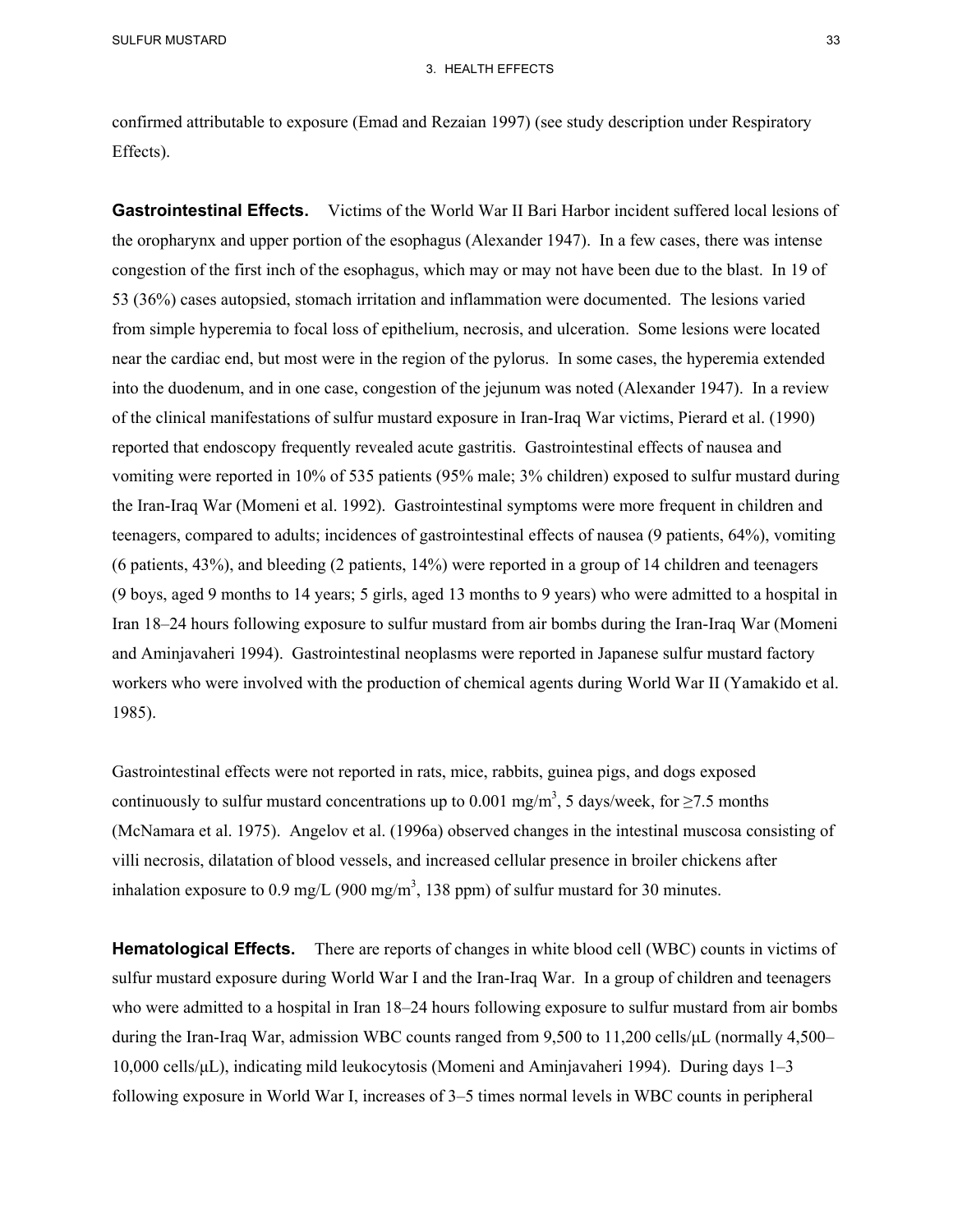### 3. HEALTH EFFECTS

blood were measured (Marrs et al. 1996). The increase was due mainly to an increase in polymorphonuclear cells, while lymphocytes were reduced in numbers during this period. In severe cases, a subsequent leukopenia occurred with WBC counts falling to  $\leq$ 200 cells/ $\mu$ L. Leukopenia and pancytopenia were also observed in casualties of sulfur mustard exposure of the World War II Bari Harbor incident and during the Iran-Iraq War (Dacre and Goldman 1996; Marrs et al. 1996; Momeni and Aminjavaheri 1994; Zakerinia et al. 1998). A 13-month-old Iranian girl developed pancytopenia and respiratory failure, and died 8 days after exposure (Momeni and Aminjavaheri 1994).

a prospective study of Iran-Iraq War victims (Zakerinia et al. 1998). In a review of the clinical manifestations of sulfur mustard exposure in the Iran-Iraq War victims, Pierard et al. (1990) reported that in addition to the leukocytosis followed by leukopenia and pancytopenia described above, the ratio of T and B lymphocytes decreases while the phagocytic function of neutrophils remains intact. A primary decrease in albumin and increase in α-globulin content, especially α1 antitrypsin, occurs. Both serum protein complement component C3 and C4 titers first increase, followed by a gradual decrease. Aplastic anemia or pancytopenia is not uncommon. Increases in serum tumor markers, α-fetoprotein, β-HCG, and CA-125, have been observed, but the relevance of these increases to the oncogenic potential of sulfur mustard is not yet known. Aplastic anemia was reported in

a prospective study of Iran-Iraq War victims (Zakerinia et al. 1998).<br>Dogs and rabbits exposed to 0.1 mg/m<sup>3</sup> of sulfur mustard in the air for 1 year showed no hematological changes in a study that did not report further experimental details (McNamara et al. 1975). Specific parameters monitored included red blood cell counts, total and differential white cell counts, hematocrit, and hemoglobin concentration.

Changes in the coloring and formation of erythrocyte nuclei and fatty dystrophy of bone marrow cells were observed in broiler chickens after inhalation exposure to 0.9 mg/L (900 mg/m<sup>3</sup>, 138 ppm) of sulfur mustard for 30 minutes (Angelov et al. 1996a).

**Musculoskeletal Effects.** No evidence of sulfur mustard-related changes to the musculoskeletal system was reported in any of 53 autopsies of victims of the World War II Bari Harbor incident (Alexander 1947).

**Hepatic Effects.** In 39 of 53 (74%) autopsies of Bari Harbor victims, yellow streaks and patches of fatty change appearing as fatty necrosis were observed throughout the liver (Alexander 1947). Several pale liver sections and atypical liver texture were mentioned. In 3 of 53 (6%) autopsies, small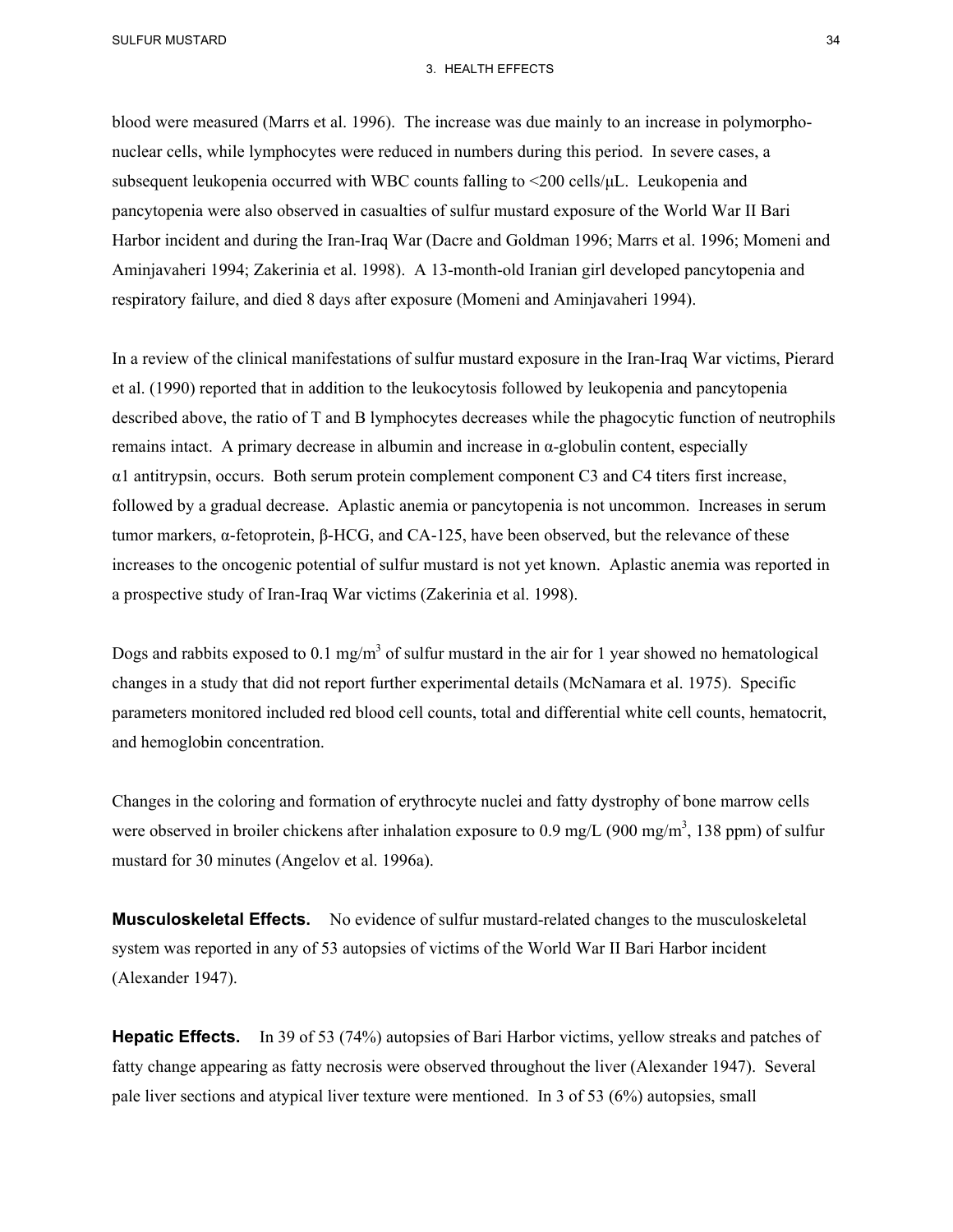subcapsular hemorrhages, and in one instance, a small rupture near the diaphragmatic attachment, were noted. The gall bladder contained bile with a thick appearance. Microscopic examinations were performed on 31 of the 39 livers with gross changes. Five showed fatty change and two showed focal necroses.

1991). **Renal Effects.** Renal complications, consisting of acute hemorrhagic nephritis, oliguria, albuminuria, and casts, have been reported in near-death stages of sulfur mustard warfare victims (Papirmeister et al.

1991). Microscopic examinations of kidney sections from Bari Harbor sulfur mustard casualties revealed tubules containing casts in 25 of 32 (78%) cases. In three cases, casts appeared to be calcified. Casts appeared to contain hemoglobin, as judged by their color in hematoxylin-stained sections, in eight cases. Both cast types were present in the remaining 14 cases (Alexander 1947).

Blood uric acid increased significantly in a dose- and time-related manner in mice exposed nose-only to 21.2, 42.3, or 84.6 mg/m<sup>3</sup> of sulfur mustard in the air for 1 hour, suggesting development of kidney damage (Kumar and Vijayaraghavan 1998). Blood uric acid levels peaked at 2 days after exposure, but were still significantly elevated above controls at 7 days postexposure.

**Endocrine Effects.** No significant findings were noted grossly in the thyroid or adrenal glands in any of 53 autopsies of victims of the World War II Bari Harbor incident (Alexander 1947).

The time course of changes in serum concentrations of total and free testosterone, luteinizing hormone (LH), dehydroepiandrosterone (DS), follicle-stimulating hormone (FSH), 17  $\alpha$ -OH progesterone, and prolactin were studied in 16 men during the first 3 months after chemically confirmed exposure in 1987 during the Iran-Iraq War to chemical weapons containing sulfur mustard (Azizi et al. 1995). A group of 34 healthy unexposed men of similar age served as controls. At 1 week after exposure, total testosterone, free testosterone, and DS were significantly lower, 57, 72, and 53%, respectively, in exposed men than in controls, while levels of the remaining hormones were comparable between groups. Total testosterone, free testosterone, and DS levels continued to decrease during the first 5 weeks after exposure. Dehydroepiandrosterone mean values reached as low as 18% of the mean of control subjects. After the  $5<sup>th</sup>$  week, these three hormone levels returned to normal levels at 12 weeks after injury. Small but significant increases in mean serum concentration of LH at the  $3<sup>rd</sup>$  week and that of FSH and prolactin at the 5<sup>th</sup> week, were measured. Normal levels of LH, FSH, and prolactin were measured at 12 weeks.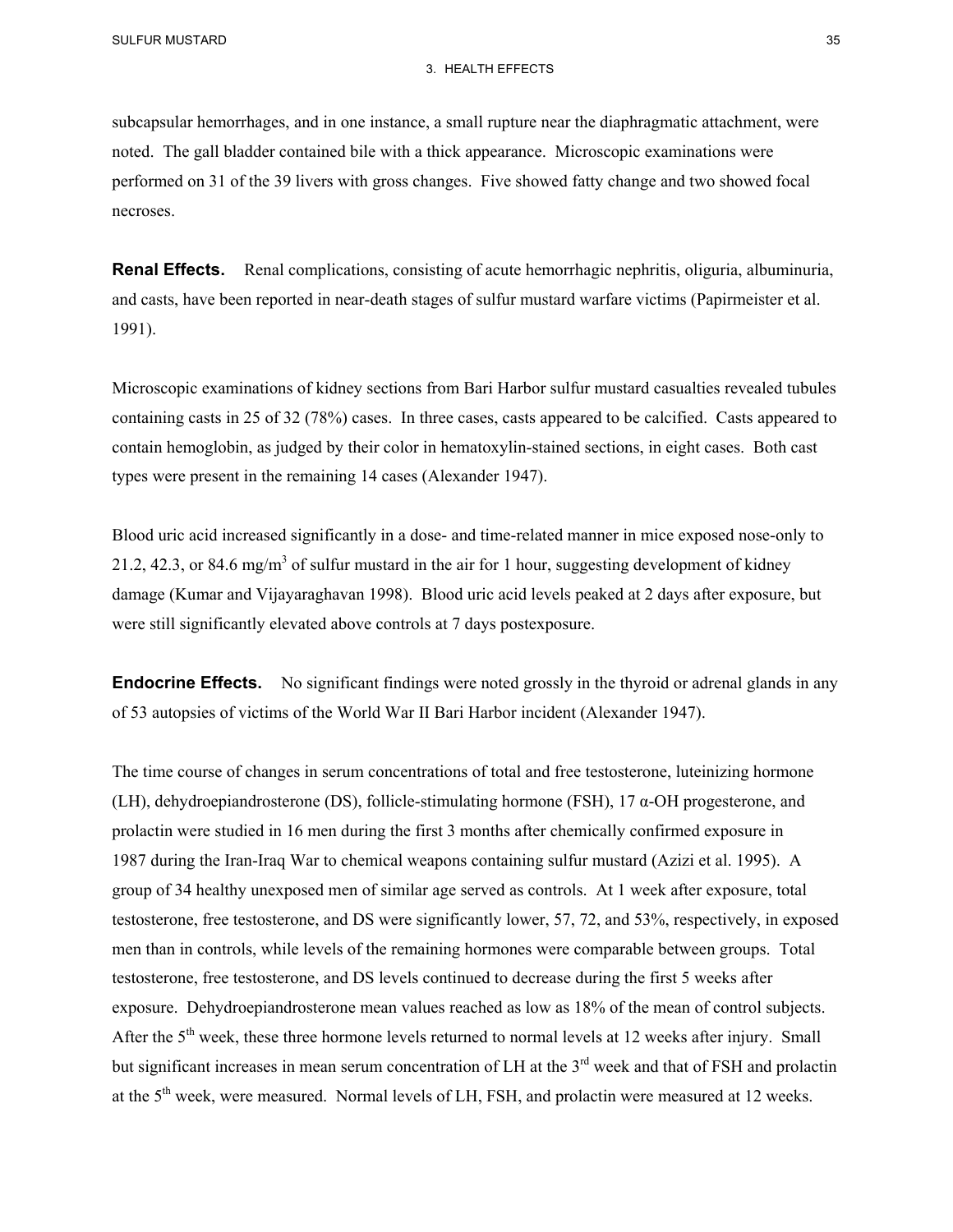### 3. HEALTH EFFECTS

FSH and LH response levels to 100 µg of gonadotropin releasing hormone (GnRH) administered intravenously during the first week after exposure, were subnormal in four of five patients.

In another study, the time course of changes in thyroid indices, serum T3, T4, TSH, reverse T3, thyroglobulin and cortisol, plasma adrenocorticotropic hormone (ACTH), and free T3 and T4 (FT3, FT4) were studied in 13 male soldiers, ages 21–32 years, during the first 5 weeks after chemically confirmed exposure in 1987 during the Iran-Iraq War to chemical weapons containing sulfur mustard (Azizi et al. 1993). A group of 34 healthy unexposed men of similar age served as controls. T4 and FT4 were not consistently affected following injury; compared to controls, significantly decreased values were measured at 1 and 5 weeks after exposure, but values slightly above normal were measured at 3 weeks. T3 and FT3 were significantly lower (11–23%) than control at 1, 3, and 5 weeks after injury. Reverse T3 concentration in injured men was significantly higher (29%) than mean control value at 1 week, but was normal at weeks 3 and 5. TSH and thyroglobulin levels in the injured soldiers were comparable to controls during the 5 postexposure weeks. Cortisol was significantly higher (40%) than normal 1 week after exposure, within the normal range at week 3, and significantly decreased (50%) below normal at week 5. ACTH was significantly increased (57–80%) above the normal control value at 1, 3, and 5 weeks after exposure.

In a follow-up study of 42 men, ages 18–37, injured by sulfur mustard during the Iran-Iraq War, serum testosterone, LH, and prolactin concentrations were normal in all men 1–3 years following exposure (Azizi et al. 1995). A comparison of the mean serum FSH concentration in 13 subjects with sperm count below 20 million and in 20 subjects with sperm counts above 60 million, revealed a nearly 2-fold increase in FSH concentration in the those with the lower sperm count; the increased FSH level was 38% above the mean FSH concentration in a group of 34 health unexposed males.

**Dermal Effects.** Since the dermal effects of sulfur mustard are due to direct contact of the airborne chemical with the skin, which is supported by experiments in animals that have shown little involvement of the skin when sulfur mustard was administered parentally at dose levels known to be systemically toxic and lethal (Papirmeister et al. 1991), dermal effects in humans and animals are described under Dermal Exposure, Section 3.2.3.2.

**Ocular Effects.** There is extensive evidence in humans and animals that the eyes are one of the most sensitive targets of sulfur mustard toxicity following vapor exposure. This is attributed to the constant presence of a tear film over the eye's surface and mucous membranes (Pechura and Rall 1993). Ocular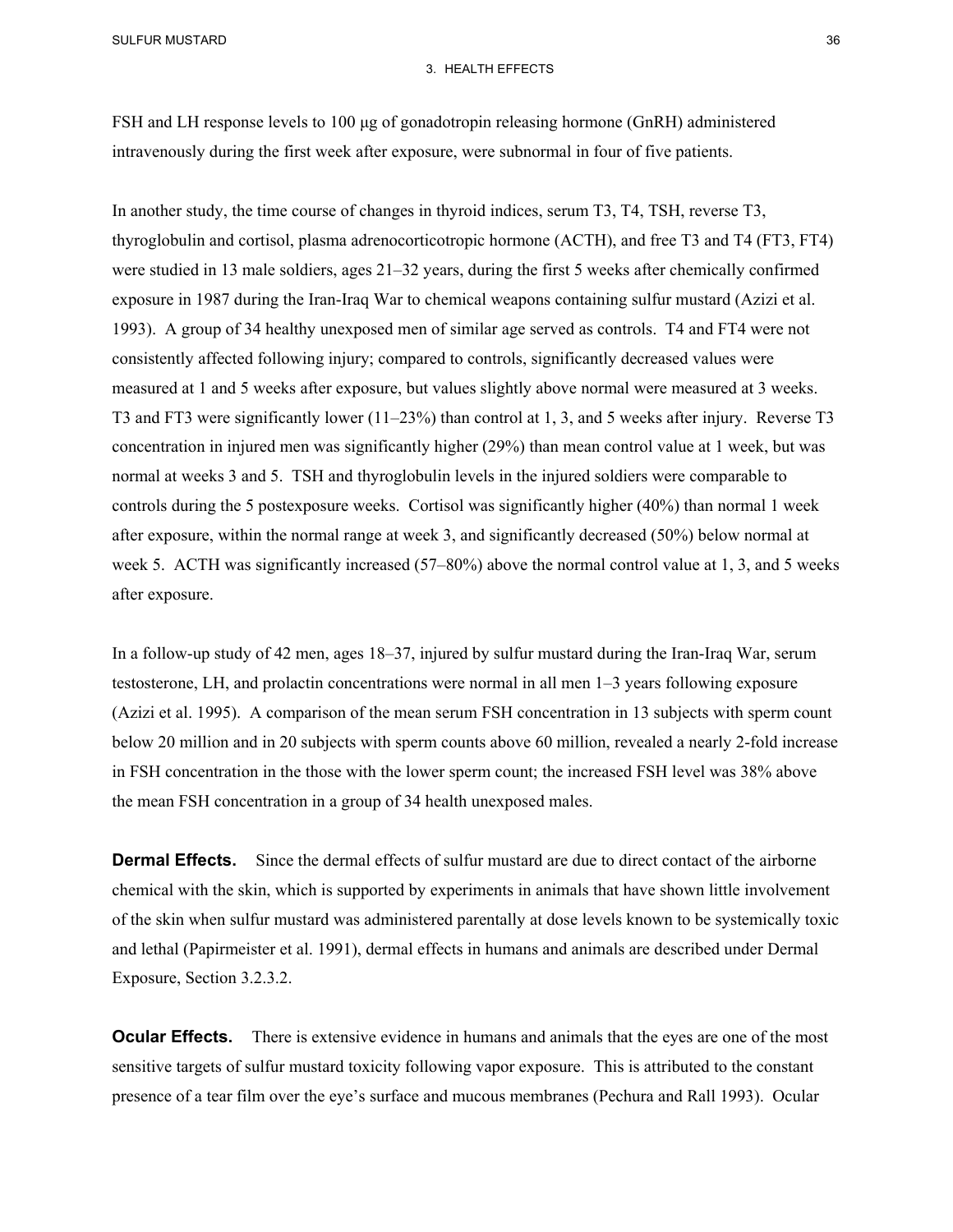### 3. HEALTH EFFECTS

effects are due to direct contact and absorption of sulfur mustard by ocular tissues. In studies with soldiers, Guild et al. (1941) and Anderson (1942) reported conjunctivitis (inflammation of the conjunctiva) as the first sign of exposure to sulfur mustard without symptoms. An acute inhalation MRL of 0.0007 mg/m<sup>3</sup> (see Appendix A) was derived based on a concentration of 0.06 mg/m<sup>3</sup> at which minimal ocular effects (slight generalized conjunctival reaction) occurred in men who underwent a 3-day chamber test with sulfur mustard (Guild et al. 1941). The National Advisory Committee for Acute Exposure Guideline Levels (AEGLs) for Hazardous Substances has established AEGLs for sulfur mustard (see Chapter 8) based on ocular effects (NAC/AEGL 2001). Other acute signs and symptoms described in literature reviews include ocular irritation, redness, lacrimation, burning pain, swelling of the eyelids, photophobia, blepharospasm (spasm of eyelid muscle), and corneal damage (Papirmeister et al. 1991; Pechura and Rall 1993; Somani 1992; USACHPPM 2000a). As with skin and the respiratory tract, an asymptomatic latent period precedes the first signs of ocular injury. Both the severity of ocular effects and the latency period are dependent on the exposure concentration and duration (Ct, concentration-time product) (Eisenmenger et al. 1991; Papirmeister et al. 1991; Pechura and Rall 1993). The latency period is generally shorter in eye injuries than in skin (Papirmeister et al. 1991). As the concentration of sulfur mustard increases, the injury to the eye appears to parallel that of the respiratory tract. Varying degrees of humidity do not influence the degree of injury to the eye; this is attributed to the constant presence of fluid on the surface of the eye (Papirmeister et al. 1991). An increase in temperature appears to increase the severity of dermal effects to a greater extent than ocular effects. Anderson (1942) concluded, based on a comparison on his observations at tropical temperatures (>80 °F) with those of Guild et al. (1941) at cooler temperatures ( $\leq 80^\circ$ F), that an eye lesion, of any particular degree of severity, would result under tropical conditions from exposure to a Ct slightly lower than that required to produce the same result under cool conditions. Guild et al. (1941) concluded, based on experiments at gas chamber temperatures between 55 and 80 °F, that the degree of sulfur mustard-induced ocular lesions is less related to temperature than that of skin lesions. Reviews from the literature (Papirmeister et al. 1991; Pechura and Rall 1993; Watson and Griffin 1992) indicate that exposure to concentration-time products of  $\leq$ 12 mg-minute/m<sup>3</sup> produced conjunctivitis and reddening with a latency of hours to days, whereas exposure to 50–100 mg-minute/ $m<sup>3</sup>$  produced corneal edema and clouding, eyelid edema, photophobia, severe blepharospasm, and temporary blindness in 3–12 hours with recovery occurring in several weeks. Exposure to 400–800 mg-minute/ $m<sup>3</sup>$  may produce corneal damage in 1–4 hours accompanied by possible ulceration and secondary infection. Recovery in this case may take months with the possibility of permanent eye damage. Exposure to higher concentrations of sulfur mustard increases the severity of these signs and symptoms, and may produce systemic effects and incapacitation.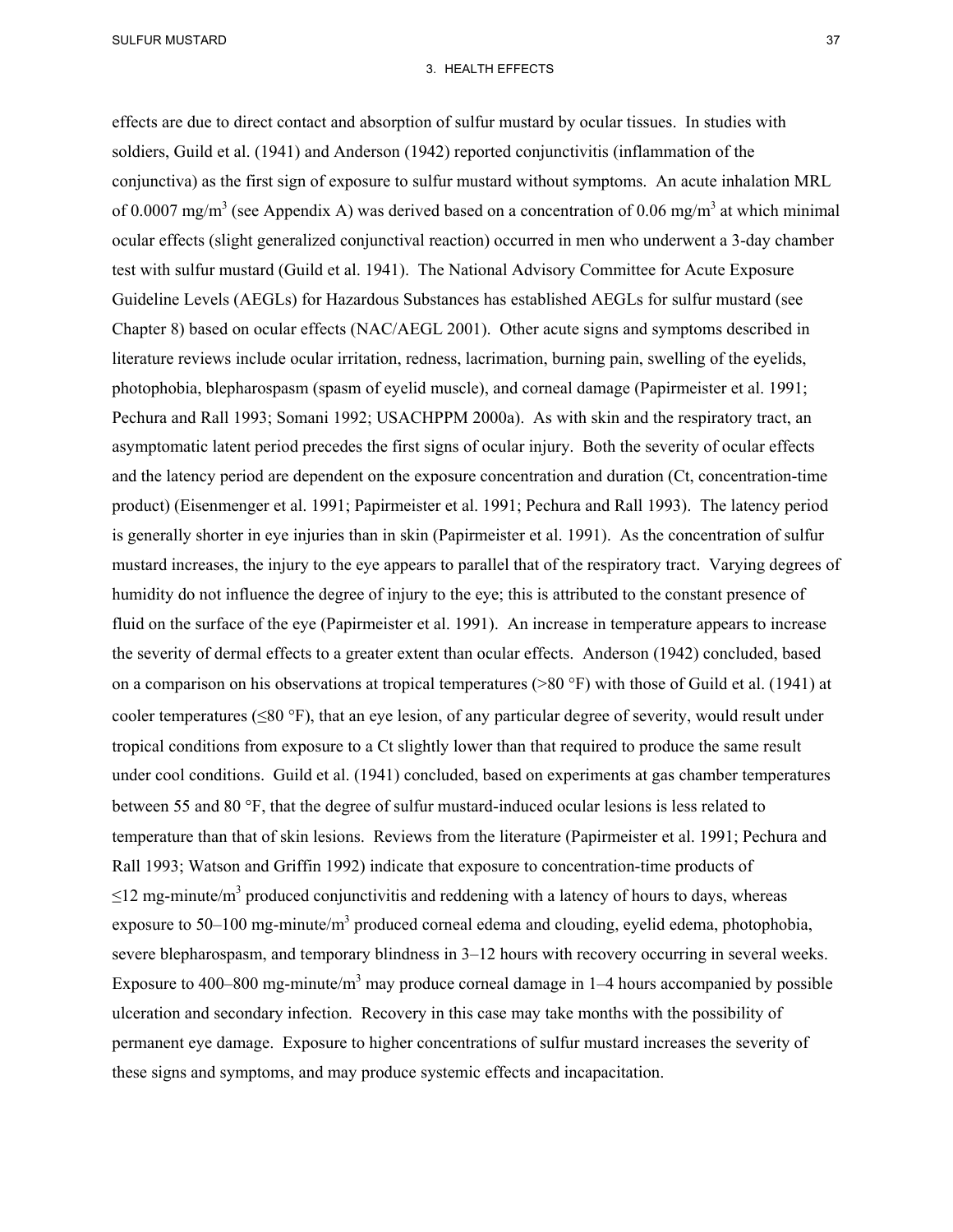### 3. HEALTH EFFECTS

In a clinical study of Iran-Iraq War victims exposed to sulfur mustard, Momeni et al. (1990) reported ocular effects including conjunctivitis, blepharokeratoconjunctivitis, a burning sensation, and lacrimation in 85%, photophobia in 62%, edema of the eyelids in 12%, and corneal edema and abrasion in 8% of 535 patients (95% male; 3% children) examined. Most patients had blurred vision and a few were temporarily blinded. Of 14 children and teenagers (9 boys, aged 9 months to 14 years; 5 girls, aged 13 months to 9 years), who were examined 18–24 hours following exposure to sulfur mustard during the Iran-Iraq War (Momeni and Aminjavaheri 1994), ocular effects of conjunctivitis and photophobia were most prevalent, each occurring in 93% of the children, with lower incidences of edema of the eyelids (57%), closure of the eyes (43%), keratitis (43%), blepharospasm (43%), subconjunctival hemorrhage (14%), and corneal ulcer in one child (7%). Burning sensation (71%) and pain (36%) were also noted. The burning sensation developed 3–4 hours after exposure and was followed by photophobia and conjunctivitis. While incidences of mild ocular effects were only slightly higher, Momeni and Aminjavaheri (1994) reported that the severity of ophthalmic manifestations was greater in children and teenagers than adults, so that children may be a sensitive sub-group.

Humans who have experienced eye injury due to acute sulfur mustard exposure may continue to have recurrent corneal erosions and inflammatory keratitis for an indefinite number of years after the initial injury (Amalric et al. 1965; Dahl et al. 1985; Mann 1944; Scholz and Woods 1945). In the acute stage, the limbal region has been reported to present a marbled appearance in which areas of ischemia are surrounded by blood vessels of irregular diameter. Later, the vascularized scars of the cornea often contain deposits of cholesterin, calcium, and fat (Pechura and Rall 1993; Scholz and Woods 1945). While inflammatory keratitis has developed intermittently in veterans injured by sulfur mustard, a sudden increase in the number of cases with these symptoms has been observed some 8–25 years after the initial injury (Pechura and Rall 1993).

There are no rigorous experimental human studies evaluating the occurrence of ocular sensitivity to sulfur mustard. From early chamber tests that indicated conjunctivitis as the initial sign of toxicity, conducted with three groups of men, those having no previous exposure, those who were exposed to very low concentrations of sulfur mustard through their work, but who experienced no symptoms or burns, and those with unspecified occupational exposure who experienced one or more burns at various times, one investigator concluded that the toxicity of sulfur mustard did not appear to increase with previous exposure (Reed 1918). However, details upon which this conclusion was based were lacking. As reported by USACHPPM (2000a), animal data suggest that ocular sensitization occurs following inhalation exposures that produce severe effects. McNamara et al. (1975) cite an earlier study in rabbits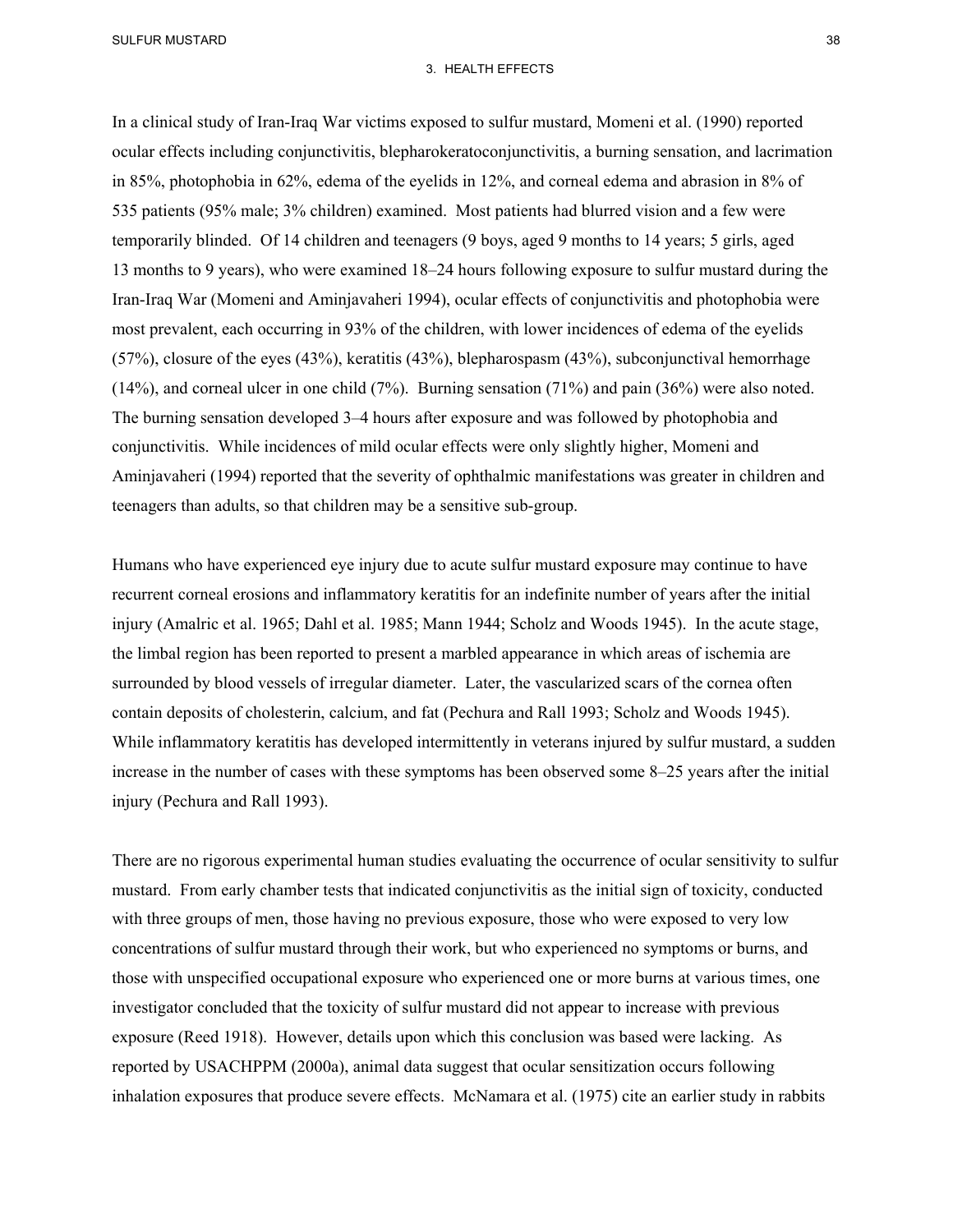### 3. HEALTH EFFECTS

by Laughlin (1944a) in which the severity of ocular effects increased after a second exposure, subsequent to recovery from an initial exposure, to a sulfur mustard Ct of 400 mg-minute/ $m<sup>3</sup>$ .

While quantitative exposure data are not available, conjunctivitis, altered corneal pigmentation, photophobia, lacrimation, impaired vision, and blepharospasm have been reported in studies of workers at sulfur mustard research laboratories and manufacturing plants with longer-than-acute (>14 days) exposure durations (Laughlin 1944b; Morgenstern et al. 1947). However, these studies are limited by possible exposures to multiple toxic chemicals, confounding factors of age and smoking history, and lack of comparisons to controls.

Scholz (1945) summarized the ocular histological changes that developed in rabbits after sulfur mustard exposure. Changes included corneal basal epithelial cell edema and nuclei relocation, loss of mucus and sloughing off of goblet cells, edema and loss of the conjunctival and corneal epithelial cells, and edema of the stroma as a consequence of corneal endothelial cell damage and loss. When the endothelium of the blood vessels was lost, an infiltrate, composed primarily of neutrophils, accumulated. The conjunctival epithelium began to regenerate about 2 days after injury. If the corneal and limbal epithelium had been lost, conjunctival epithelium was observed to cross the limbus to resurface the cornea. Conjunctival epithelium thickened in 1–2 weeks after injury, but the corneal epithelial layer remained thinner than normal, often with "skip" areas referred to as defects. When these defects were long-lasting, necrotic ulcers, with or without bacterial infection, often developed. Depending on the severity of the original injury, a scarring or "hazing" of the corneal stroma was noted. Normal corneal epithelial regeneration could occur rapidly if the underlying stroma was intact, but if damaged, regeneration could be incomplete with recurrent erosion and vascularization (Somani 1992).

Long-term studies examining delayed ocular effects in rabbits acutely exposed to sulfur mustard showed that, similar to the human condition based on the lifetime of a rabbit as one-tenth that of a human, migration of fatty and/or cholesterin deposits to the surface of the eye occurred 7–8 months after initial injury, causing secondary ulceration (Mann and Pullinger 1944).

Chronic keratitis has been observed in dogs and rats exposed to sulfur mustard vapor for  $\geq 7.5$  months; however, this lesion occurred only at the lower of two test concentrations in rats (McNamara et al. 1975). McNamara et al. (1975) reported chronic keratitis (inflammation of the cornea) in 5 of 79 of rats exposed to 0.001 mg/m<sup>3</sup> of sulfur mustard for 12 months, compared to a single occurrence in 29 control animals. However, in this same study (McNamara et al. 1975), no keratitis was observed in a group of 79 rats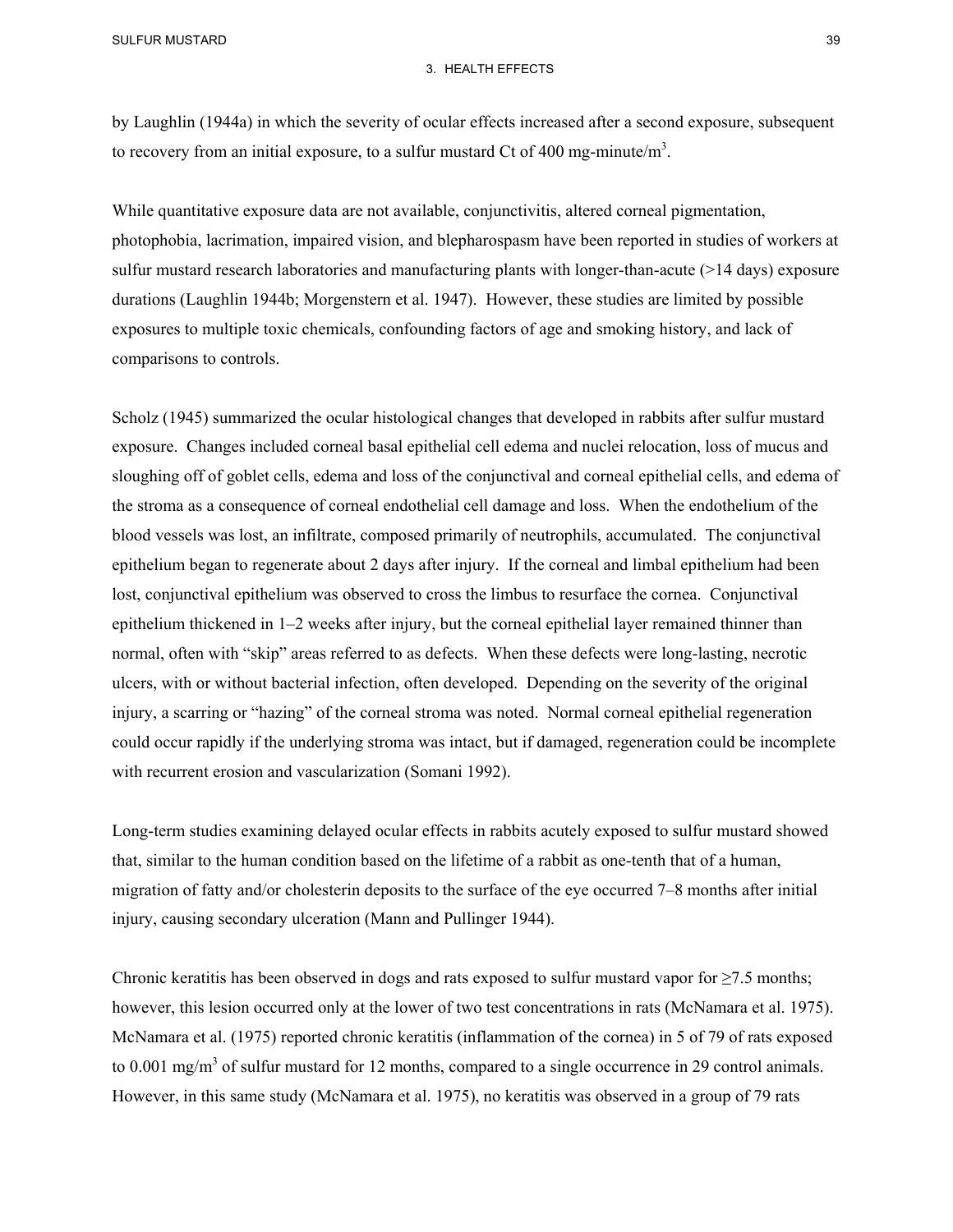## 3. HEALTH EFFECTS

exposed to a higher concentration  $(0.1 \text{ mg/m}^3)$  of sulfur mustard. In dogs exposed to these same concentrations, 3 of 10 dogs exposed to 0.1 mg/m<sup>3</sup> for  $\geq$ 7.5 months developed ocular effects, first appearing after 16 weeks of exposure and including corneal opacity, pannus, chronic keratitis, vascularization, pigmentation, and granulation, compared to no incidences of these lesions in control or low-dose animals (McNamara et al. 1975). An intermediate-duration inhalation MRL of 0.00002 mg/m<sup>3</sup> (see Appendix A) was based on the NOAEL of 0.001 mg/m<sup>3</sup> for ocular effects in dogs identified in this study (McNamara et al. 1975). McNamara et al. (1975) reported no signs of increased ocular sensitivity in dogs or guinea pigs exposed for 1 year to  $0.021$  mg/m<sup>3</sup> (TWA).

Using a different derivation procedure than that used for chronic-duration inhalation MRLs, the Army has established an air exposure limit for the general population for chronic exposures (GPL) of 0.00002 mg/m<sup>3</sup> as a 24-hour time-weighted average, 7 days/week (USACHPPM 2000a). The key critical effect chosen for the GPL was ocular effects in humans. A previously established GPL of 0.0001 mg/m<sup>3</sup> for sulfur mustard was promulgated by the Centers for Disease Control and Prevention (CDC) in 1988 (DHHS 1988).

**Body Weight Effects.** No information was located regarding effects on body weight in humans following inhalation exposure to sulfur mustard.

In female Swiss albino mice exposed head only to 0, 8.5, 16.9, 21.3, 26.8, 42.3, or 84.7 mg/m<sup>3</sup> sulfur mustard in the air for 1 hour, decreases in body weight began 24 hours after exposure, were concentration-related, and achieved statistical significance ( $p<0.05$ ) at concentrations of  $\geq 16.9$  mg/m<sup>3</sup> (Vijayaraghavan 1997). Seven days postexposure, body weights were decreased by 2, 13, 28, 25, 32, and 34% in the control, 8.5, 16.9, 21.3, 26.8, and 42.3 mg/m<sup>3</sup> exposure groups. In another study in female albino mice, in which the animals were exposed to 84.6 mg/m<sup>3</sup> sulfur mustard for 1 hour, a progressive fall in body weight was observed starting on the third post-exposure day; on post-exposure day 7, body weight was reduced by 14%, compared to control animals (Pant and Vijayaraghavan 1999). Food and water intakes were also significantly decreased. Since histopathological examination of the esophagus was apparently not conducted, it is not known whether the reduced food and water intake may have been due to discomfort produced by esophageal lesions.

Guinea pigs administered nominal concentrations of 1,250, 1,650, or 1,750 µg-minute/L (125, 165, or 175 mg/m<sup>3</sup>) of sulfur mustard (head only) for 10 minutes exhibited a dose-related significant decrease in body weight, with no recovery evident at 6–7 days post-exposure (Allon et al. 1993). At 6–7 days post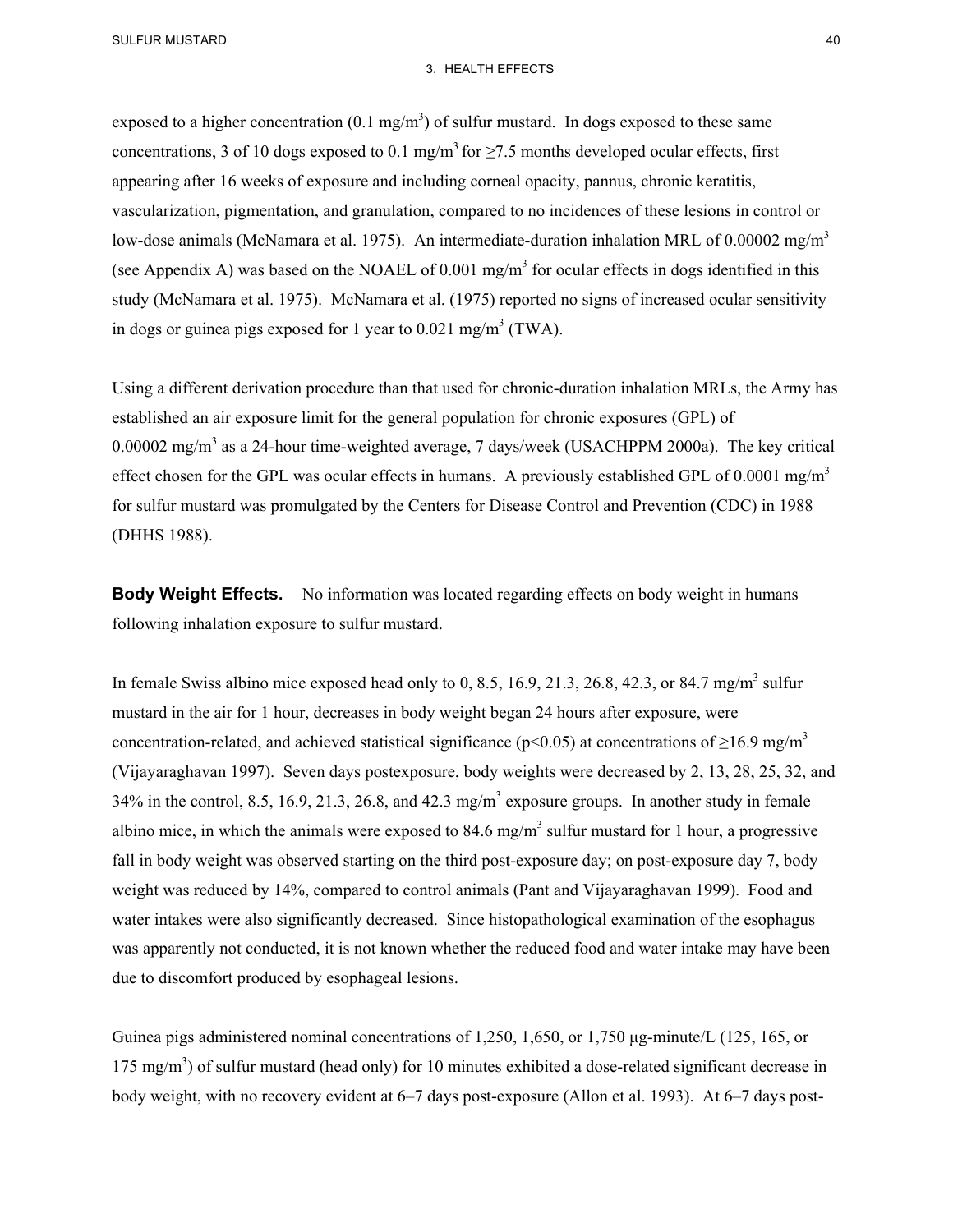exposure, body weight was reduced compared to controls by  $\sim$ 14,  $\sim$ 24, and  $\sim$ 27% at the low-, mid-, and high-concentrations, respectively (data presented graphically).

# **3.2.1.3 Immunological and Lymphoreticular Effects**

some corpuscles was observed in one and slight necrosis of the malpighian follicle in the other. The spleen demonstrated evidences of gross pathology in 33 of 53 (62%) autopsies of Bari Harbor victims (Alexander 1947). In the majority of cases, the spleen was described as shrunken in size with pale color. Discoloration of the lymph nodes in the axillary, inguinal, and mesenteric glands were noted. No significant findings were noted grossly in the thymus in any of the autopsies. Microscopically only 2 of 32 spleens examined showed degeneration or necrosis; pyknosis and karyorrhexis of lymphocytes in Consistent with observations of the human spleen, Pant and Vijayaraghavan (1999) measured a significant 38% reduction in spleen-to-body weight ratio in mice exposed to 84.7 mg/m<sup>3</sup> for 1 hour.

Cameron et al. (1946) provided a general description of pathological changes in rabbits and monkeys that had undergone tracheal cannulation and were exposed to nominal chamber concentrations of sulfur mustard ranging from 30 to 350 mg/m<sup>3</sup> (5–54 ppm). After 12 hours, damage was found in the cervical lymph nodes, which drain the nose and lymphoid tissue throughout the body. In experiments where the time sequence was studied, damage to the cervical lymph nodes could not be attributed solely to lymphatic absorption from nasal mucosa, since identical changes resulted from topical skin application or subcutaneous injection of sulfur mustard. Angelov et al. (1996a) detected atrophy of the lymphoid tissue in the bursa Fabricii of broiler chickens after inhalation exposure to 0.9 mg/L (900 mg/m<sup>3</sup>, 138 ppm) of sulfur mustard for 30 minutes.

No generalized hypersensitization reaction, as indicated by the lack of release of bradykinin or histamine in the plasma, was seen in dogs exposed to  $0.029 \text{ mg/m}^3$  (TWA) of sulfur mustard for 6 months (McNamara et al. 1975).

## **3.2.1.4 Neurological Effects**

No significant findings were noted grossly in the central nervous system in any of 53 autopsies of World War II Bari Harbor victims (Alexander 1947).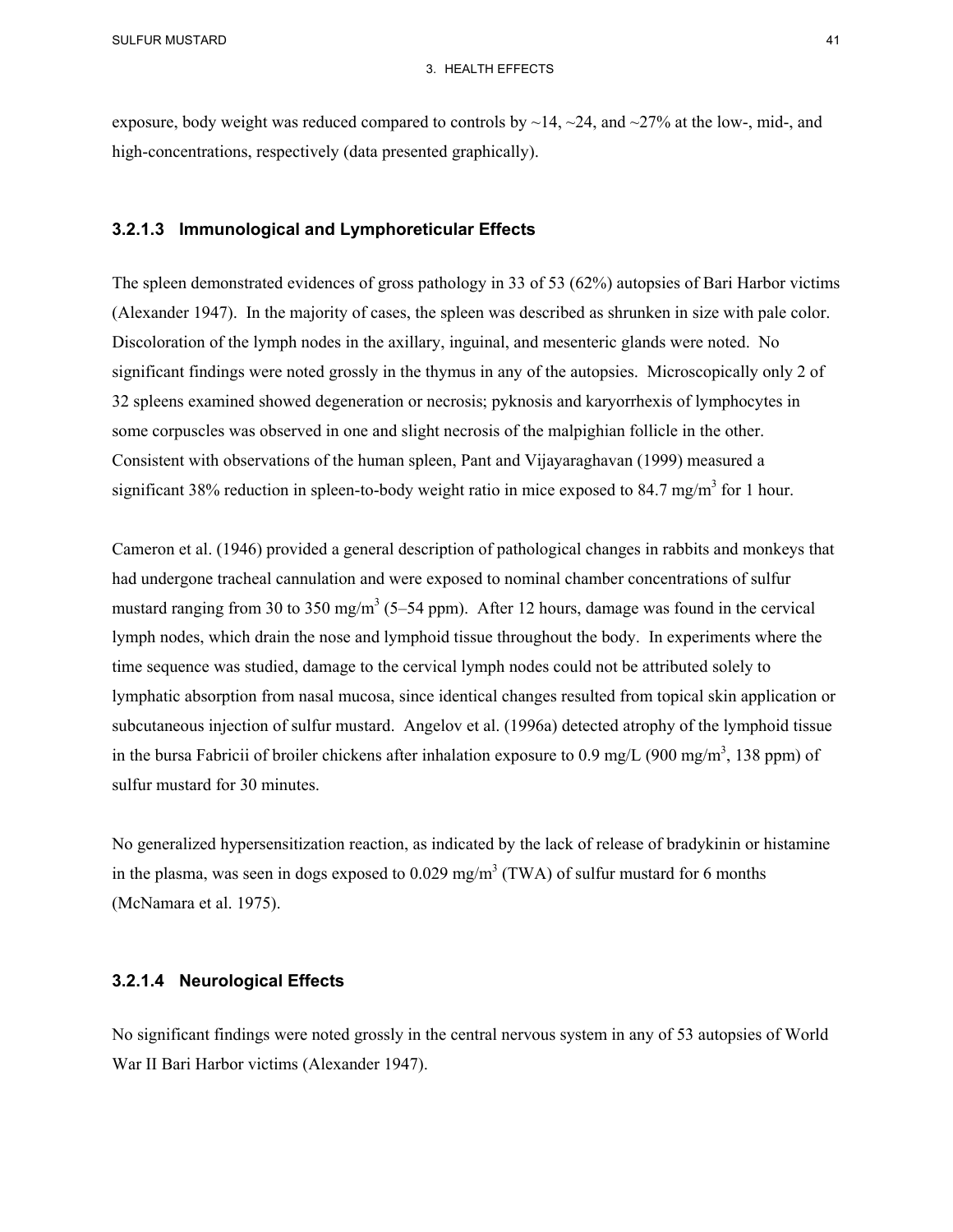Dogs exposed to unspecified levels of sulfur mustard showed no tremors or convulsions during exposure, but no examination of the nervous system was conducted (Winternitz and Finney 1920).

# **3.2.1.5 Reproductive Effects**

 In a follow-up study of 42 men, ages 18–37, conducted 1–3 years after injury by sulfur mustard during the Iran-Iraq War, the mean sperm count was 84 million cells per mL, ranging from 0 to 328 million cells per mL (Azizi et al. 1995). Thirteen (29%) had decreased sperm count below 20 million. Serum testosterone, LH, and prolactin concentrations in the 13 subjects with sperm count below 20 million were comparable to the levels in 20 subjects with sperm count above 60 million. FSH measured in these same groups was higher in the group with lower sperm counts. The increased FSH level was 38% above the mean FSH concentration in a group of 34 healthy unexposed males. Complete or relative arrest of spermatogenesis was evident in each testicular biopsy (100% incidence) performed on six men with sperm count below 20 million cells per mL.

Pour-Jafari (1992, 1994a) reported an increased rate of fetal deaths and an increased secondary sex ratio (57.2 vs. 51.0% in controls, percent of males) in progenies of Iranian survivors of chemical attacks that included sulfur mustard.

In a survey of 800 Iranian men who were exposed to sulfur mustard during the Iran-Iraq War, 279 men (34.8%) reported decreased libido, 342 (42.8%) reported no change, 6 (0.8%) reported increased libido, and 173 (21.6%) did not respond to this survey question (Pour-Jafari and Moushtaghi 1992). Of these men, 86.6% still suffered symptoms from chemical injury, namely lung and skin lesions.

 et al. 1973). A maximum rate of 9.4% was observed at 12–52 weeks, compared to 3.9% in controls. In In a study available only in abstract form, exposure of male rats to 0.1 mg/m<sup>3</sup> sulfur mustard 6 hours/day, 5 days/week for up to 52 weeks significantly increased the rate of dominant lethal mutations (Rozmiarek an additional study in which unexposed female rats were mated to males exposed to 0, 0.001, or 0.1 mg/m<sup>3</sup> sulfur mustard for up to 52 weeks, the percentage of fetal deaths in the high-exposure group appeared higher than in the low-exposure group, but no statistical analysis of the results was presented (McNamara et al. 1975). The percentages of fetal deaths at week 12 were 4.12, 4.24, and 21.05 for controls,  $0.001$ , and  $0.1 \text{ mg/m}^3$  exposure groups, respectively. In that same study, the investigators stated that the percentage of fetal deaths in rats exposed to  $0.001$  or  $0.1$  mg/m<sup>3</sup> sulfur mustard at various times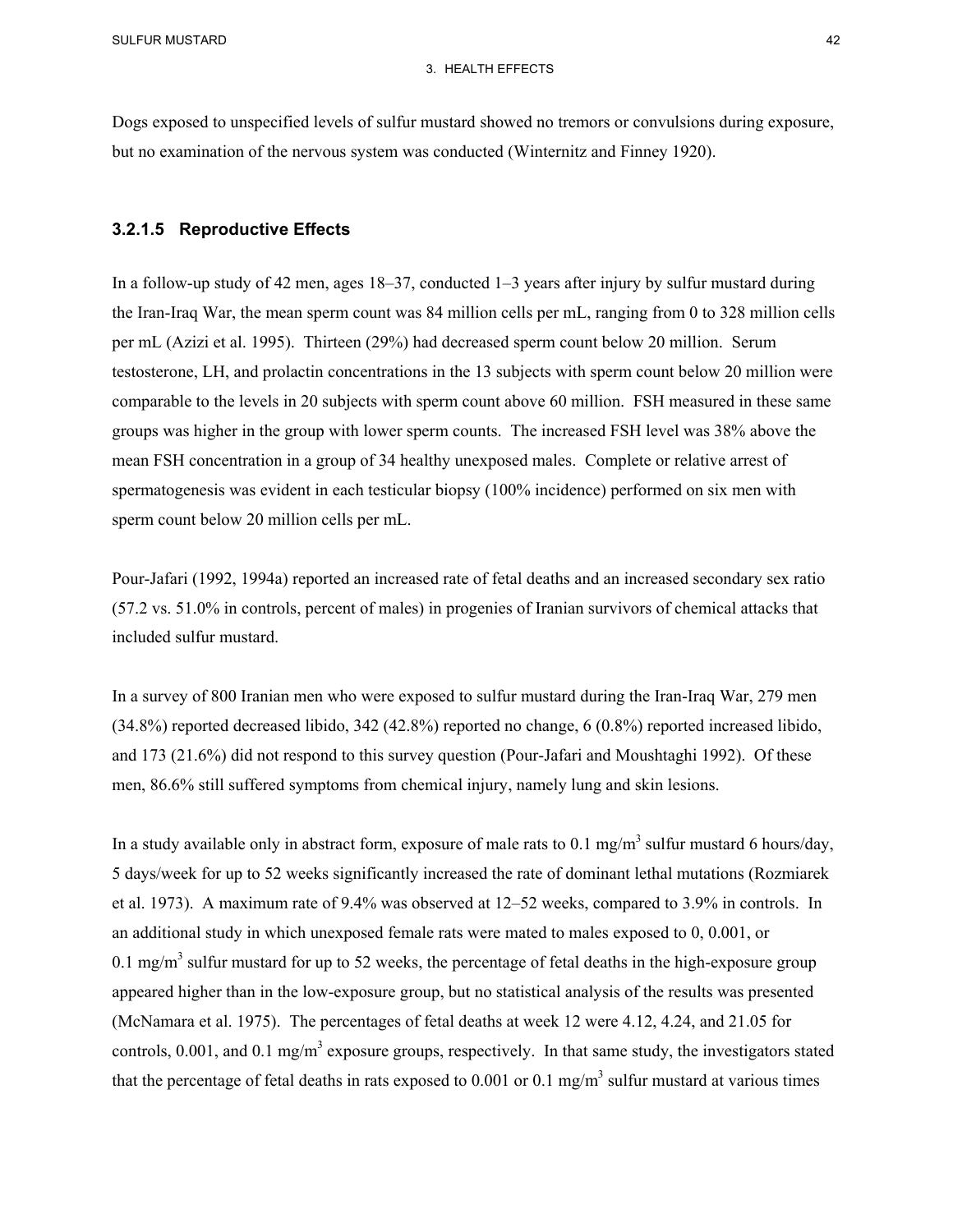during pregnancy was within normal limits, but no statistical analyses of the results was presented. No firm conclusions can be drawn from these limited reports.

# **3.2.1.6 Developmental Effects**

Pour-Jafari (1994b) reported an increased incidence of congenital malformations among offspring of Iranian chemical victims. While sulfur mustard was a common chemical agent, the victims may have been exposed to other agents instead of or in addition to sulfur mustard.

Rozmiarek et al. (1973) reported that exposure of pregnant rats to 0.1 mg/m<sup>3</sup> vaporized sulfur mustard did not produce fetal toxicity or gross teratogenic effects, but little additional detail was provided in this abstract. No excess fetal abnormalities were noted when female rats were mated with males exposed to up to 0.1 mg/m<sup>3</sup> for up to 52 weeks (McNamara et al. 1975), but no further details were provided. No conclusions regarding developmental effects of sulfur mustard can be made based on the information available.

# **3.2.1.7 Cancer**

*Human Cancer Studies.* Data on cancer in humans after inhalation exposure to sulfur mustard are from two primary sources: inhalation for several years by sulfur mustard factory workers and inhalation as the result of a few or of single exposures during combat in World War I and in the Iran-Iraq War. While several epidemiologic studies provide sufficient evidence that sulfur mustard is carcinogenic in humans, particularly in the upper respiratory tract, in no case was the exposure level or duration quantified, and therefore, these data are inadequate for deriving dose-response relationships. Typically, factories produced several different poisonous gases and workers involved with sulfur mustard production were exposed to other toxic chemicals, confounding any study findings.

Other studies provide epidemiological evidence that World War I veterans who were exposed to sulfur mustard in combat had slight, but statistically significant, increased incidences of lung cancer deaths. British retired veterans who were studied 15 years after their exposure to sulfur mustard in World War I showed twice the expected number of deaths due to lung cancer (standardized mortality ratio [SMR]=2;  $p<0.01$ ) compared to controls and also had excessive deaths from bronchitis (SMR=10,  $p<0.001$ ), as compared to nonexposed soldiers (Case and Lea 1955). Veterans who were not exposed to sulfur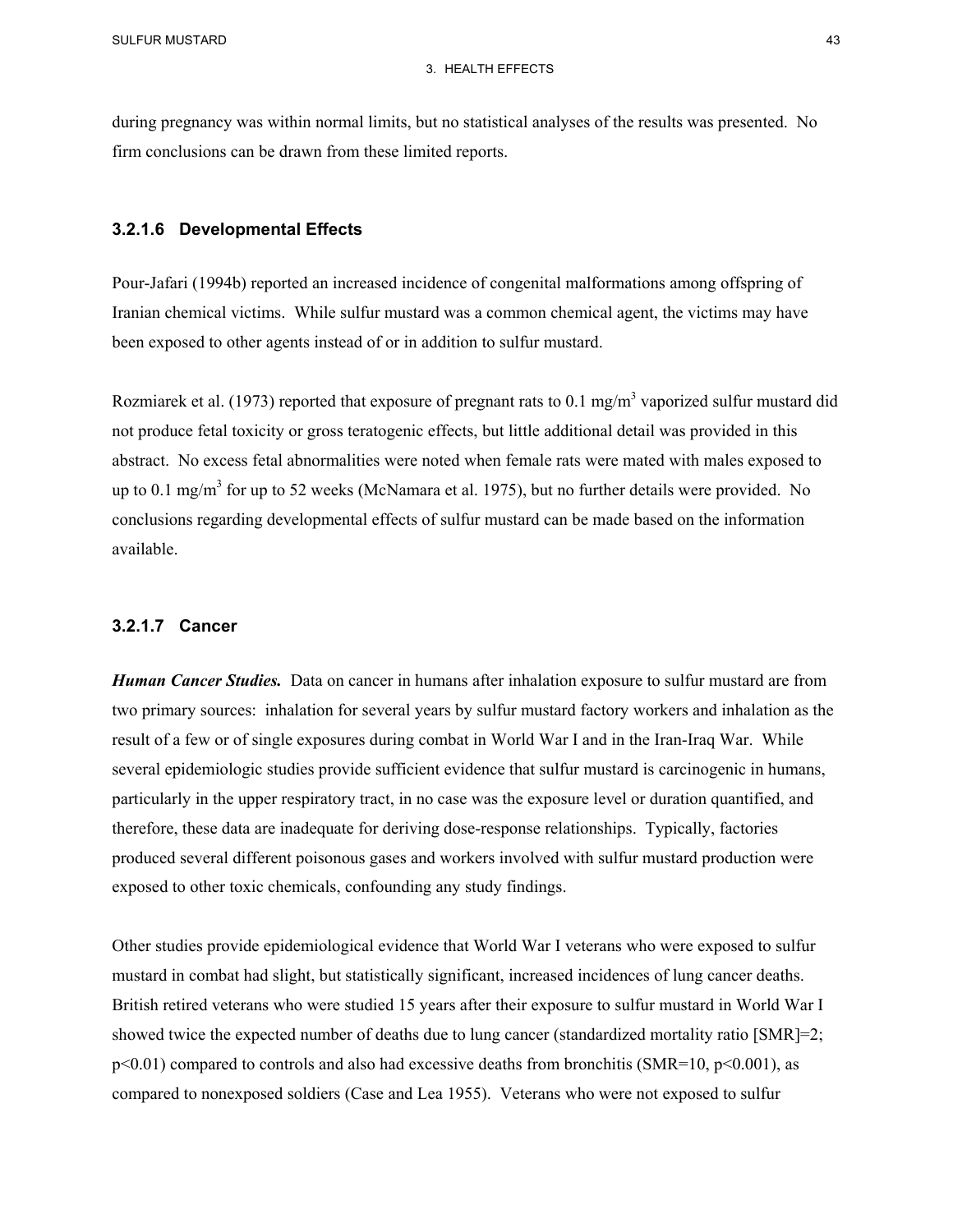### 3. HEALTH EFFECTS

mustard, but who did have bronchitis also had excess mortality due to lung cancer (SMR=2;  $p<0.01$ ), as compared with controls. The authors suggest that the finding of a high incidence of lung cancer in both sulfur-mustard-exposed veterans and in non-sulfur-mustard-exposed veterans who had bronchitis does not support the action of sulfur mustard as a direct carcinogen. Deaths from neoplasms other than cancer of the lung were not significantly increased.

A cohort of 7,151 white male American World War I soldiers was studied 1–37 years (Beebe 1960) and 47 years (Norman 1975) postexposure. Deaths from respiratory cancer occurred in 2.5% of those exposed to sulfur mustard, 1.8% of those who had had pneumonia, and in 1.9% of a control group (Norman 1975). The risk of death from lung cancer among men gassed relative to that for controls was estimated as  $1.3$  (95% CI=0.9–1.9), which in contrast to the findings of Case and Lea (1955), did not suggest a strong carcinogenic effect under the exposure conditions. In a 1996 follow-up clinical study of 197 Iran-Iraq War veterans, 10 years after hospital admission in 1986 due to acute respiratory symptoms with confirmed sulfur mustard exposure, no bronchial carcinoma or other lung malignancies were found (Emad and Rezaian 1997) (see study description under Respiratory Effects in Section 3.2.1.2).

Occupational studies from three countries have shown elevated incidence of cancers of the respiratory tract among factory workers who manufactured sulfur mustard and other chemical agents. In Japanese factory workers, histological examination revealed foci of moderate or severe atypical cell lesions or carcinoma in the bronchial epithelium (Tokuoka et al. 1986). Another study of workers from this same factory showed an increased number of deaths (SMR=37; 33 deaths observed vs. 0.9 deaths expected) from cancer of the respiratory passages (Wada et al. 1968). In another study of Japanese factory workers, with estimated exposure to sulfur mustard concentrations of 0.05–0.07 mg/L, of 172 worker deaths, 48 (28%) were due to malignant tumors compared with 7.7 and 8.5% in two groups of unexposed residents of the same area (Nakamura 1956;Yamada 1963). Respiratory tract tumors accounted for 58% of all malignant tumors (16% of all deaths). In the two reference groups, the incidence of respiratory tumors was much lower, 0.5 and 0.3%, respectively. In the occupational cases described above, central lung cancers were more commonly observed than peripheral lung cancers, and the most common histologic types were squamous cell carcinoma and small cell carcinoma (Yamada 1963). The duration of sulfur mustard exposure in cases of lung cancer was 7–9 years, and the latent period for tumor induction was 17–20 years.

Additional studies have been conducted to determine the comparative risk for development of cancer in Japanese males who worked in a poison gas factory between 1927 and 1945 that produced sulfur mustard,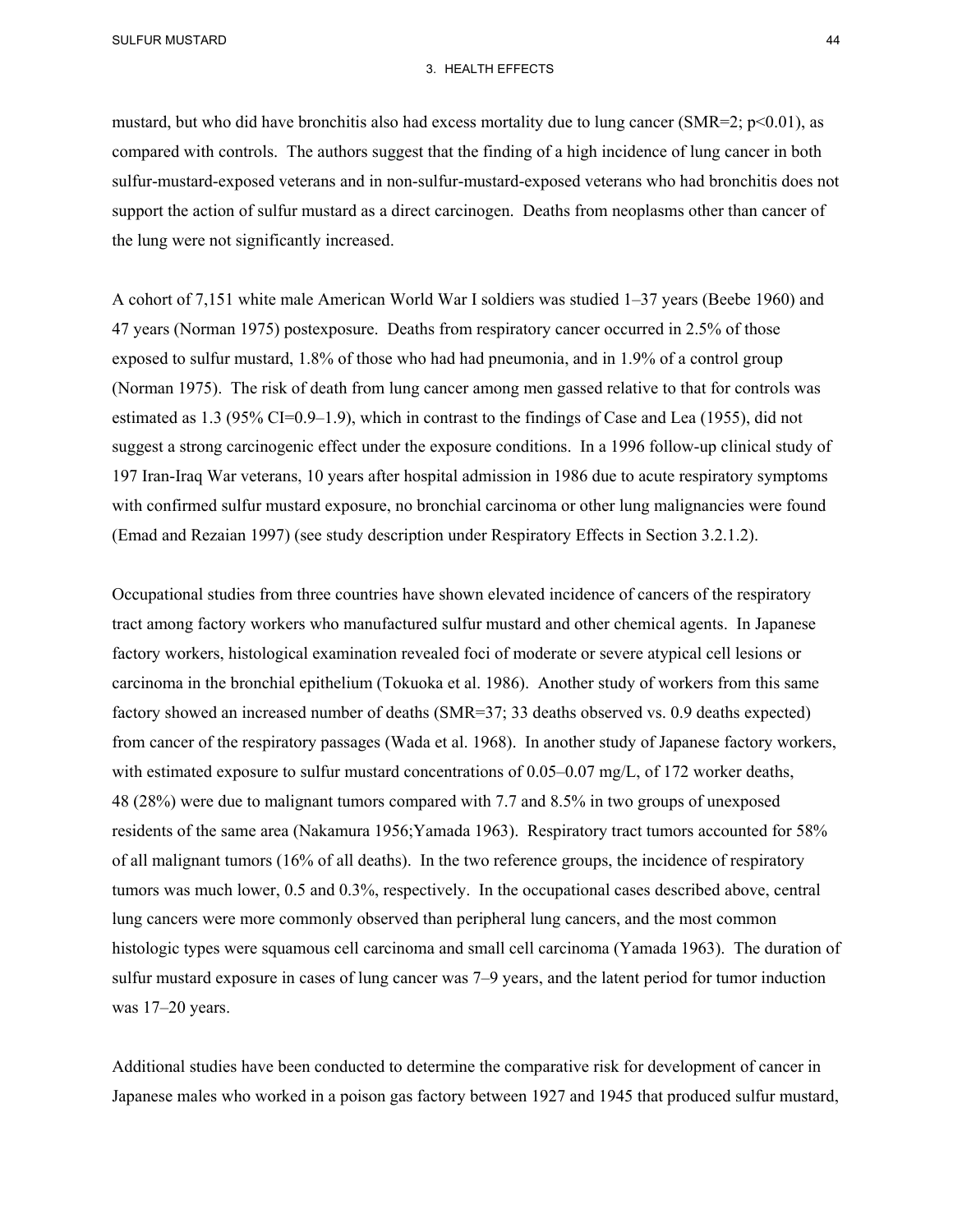### 3. HEALTH EFFECTS

lewisite, diphenylcyanarsine, hydrocyanic acid, chloracetophenone, and phosgene (Nishimoto et al. 1983; Yamakido et al. 1996). In an attempt to establish a dose-relationship, the workers were divided into three groups according to type of work and association with sulfur mustard. Among 2,068 cases investigated, the number of deaths from cancer of the lungs in the two groups with the highest sulfur mustard exposure potential was more than 3 times the number in the local male population (SMR≥3, p<0.01) (Nishimoto et al. 1983). Deaths due to cancers of the gastrointestinal tract and liver or other type were not significantly elevated. Yamakido et al. (1996) studied 1,632 male workers from this same factory and found that the SMRs for lung cancer were significant  $(p<0.001)$  in the group working directly in the production of sulfur mustard and lewisite for >6 months (SMR=3.24 [0.5–5 years], SMR=7.35 [>5 years]). In a different group of workers who had less contact with sulfur mustard, the SMR for lung cancer was significant only in the subgroup with >5 years of employment (SMR=4.92), further supporting a dose-relationship for lung cancer. However, there were no data presented to weight relatively the exposure to sulfur mustard and lewisite.

British sulfur mustard workers also showed increased deaths from cancers of the respiratory passages and from lung cancer (Manning et al. 1981). In a cohort study of 502 workers involved in sulfur mustard manufacturing between 1940 and 1945, a significant excess mortality was observed for carcinoma of the larynx and trachea (SMR=7.5,  $p<0.02$ ). While not listed as cause of death, seven subjects developed cancer of the larynx, compared with  $0.75$  expected, yielding a rate ratio of 9.3 (p<0.001). Increased mortality due to cancers of other organs was not statistically significant. In another study of 3,354 British sulfur mustard workers, significant excesses were observed compared with national death rates for deaths from cancer of the larynx (SMR=2.7, 11 deaths observed, 4.04 deaths expected,  $p=0.003$ ), pharynx (SMR=5.5, 15 observed, 2.73 expected, p<0.001), lung (SMR=1.4, 200 observed, 138.39 expected, p<0.001), upper respiratory sites combined (lip, tongue, salivary gland, mouth, and nose) (SMR=2.8, 12 observed, 4.29 expected,  $p=0.002$ ), esophagus (SMR=1.9, 20 observed, 10.72 expected,  $p<0.01$ ), and stomach (SMR=1.4, 70 observed, 49.57 expected,  $p<0.001$ ) (Easton et al. 1988). The risks of cancers of the pharynx and lung, but not of the esophagus and stomach, were significantly related to duration of employment.

 bronchial carcinoma, bladder carcinoma, and leukemia (Weiss and Weiss 1975). In a study of 245 German factory workers with previous occupational exposure to sulfur mustard and followed for over 20 years there was a statistically significant increase in malignant tumors, especially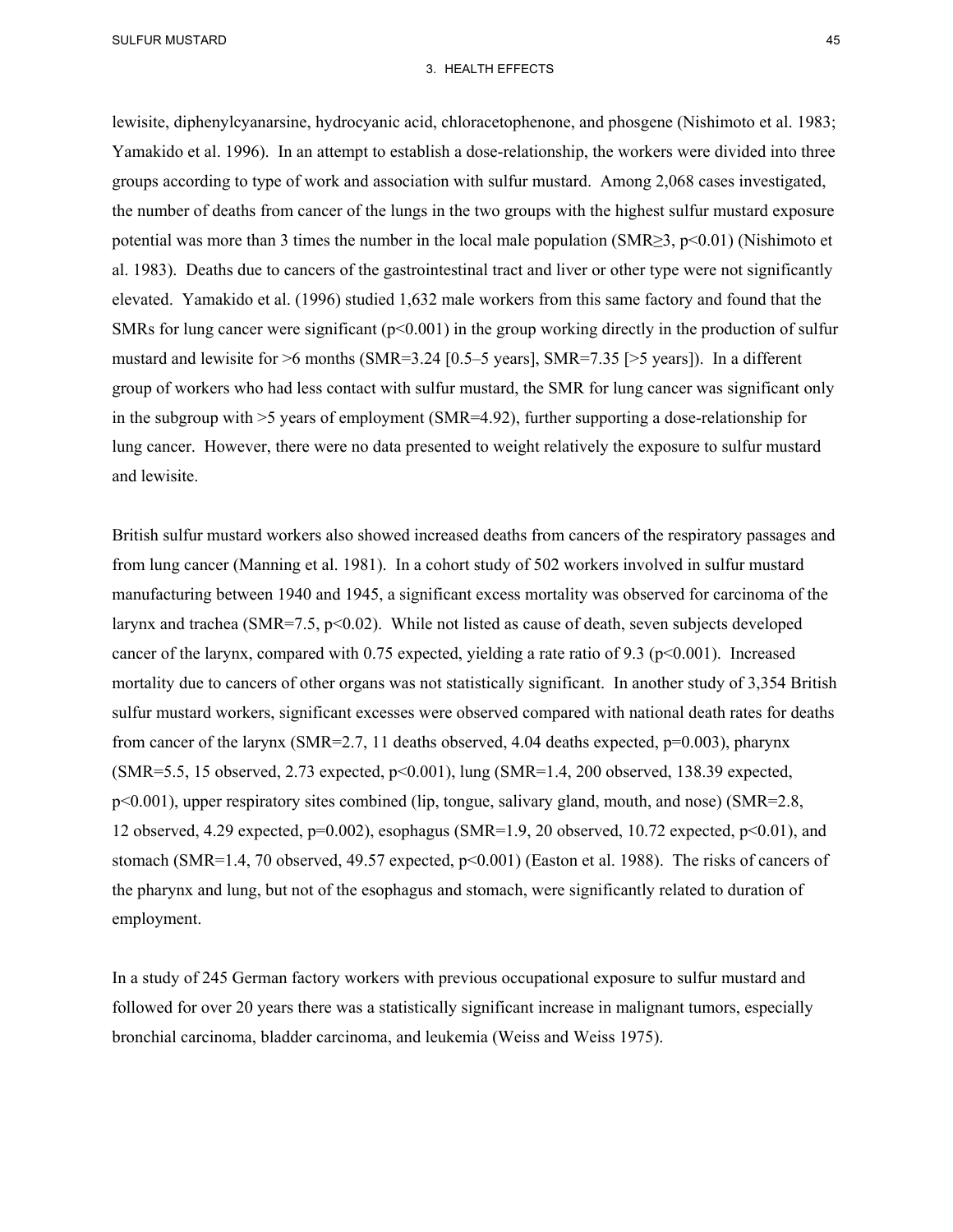### 3. HEALTH EFFECTS

A retrospective mortality study was conducted in World War II veterans who participated in U.S. military experiments testing the effectiveness of various protective clothing and equipment in preventing injury due to sulfur mustard (Bullman and Kang 2000). The study identified 1,545 white male Navy recruits who were exposed to nonlethal levels ( $>120-960$  mg-minute/L) of sulfur mustard at a single site between 1944 and 1945. A control group consisted of 2,663 white male Navy veterans who served at the same location and time as the exposed, but did not participate in sulfur mustard chamber tests. Sulfur mustard chamber test documentation included concentration of sulfur mustard in the chamber, length of exposure, and subject physiological reactions, so a dose-response analysis could be conducted. The veterans who participated in the sulfur mustard chamber tests, while exposed to lower levels than estimated for combat exposed World War I veterans, did have sufficient exposure to produce skin reactions of erythema and edema. Causes of death investigated included laryngeal, lung, and skin cancers, chronic obstructive pulmonary and parenchymal respiratory diseases, external causes, and suicide. The mortality rate ratios for all cancer types among the total exposure group and all subgroups were less than unity. The greatest mortality rate ratio, 1.57 (95% CI=0.70–3.54), resulted for chronic obstructive pulmonary disease among veterans with exposure levels in the range of 121–960 mg-minute/L. The authors indicated that this value was not statistically significant and that there was no excess of any cause-specific mortality associated with sulfur mustard exposure or associated with the level of sulfur mustard exposure among veterans. The authors noted that reliance on death certificates for cause of death and lack of data on potential confounders (smoking, drinking habits, and occupational history/exposure to carcinogens) were potential study weaknesses.

*Animal Cancer Studies.* Two animal studies showed tumors following inhalation exposure to sulfur mustard. Male and female Strain A mice exposed once for 15 minutes to an unquantified level of sulfur mustard had a significantly higher incidence of pulmonary tumors than did their littermate controls (Heston 1953b). The significance of this finding for humans is difficult to determine since these Strain A mice are used due to their specific genetic tendency to develop lung tumors. Guinea pigs, mice, rabbits, and dogs that were exposed to sulfur mustard in the air for 3–12 months did not develop tumors, although rats did develop squamous cell carcinoma of the skin (McNamara et al. 1975).

IARC has classified sulfur mustard as "carcinogenic to humans" (Group 1) based on sufficient evidence in humans, limited evidence in experimental animals, supporting evidence that sulfur mustard is a bifunctional alkylating agent, and positive results in a number of assays for genotoxic effects (IARC 1975, 1987).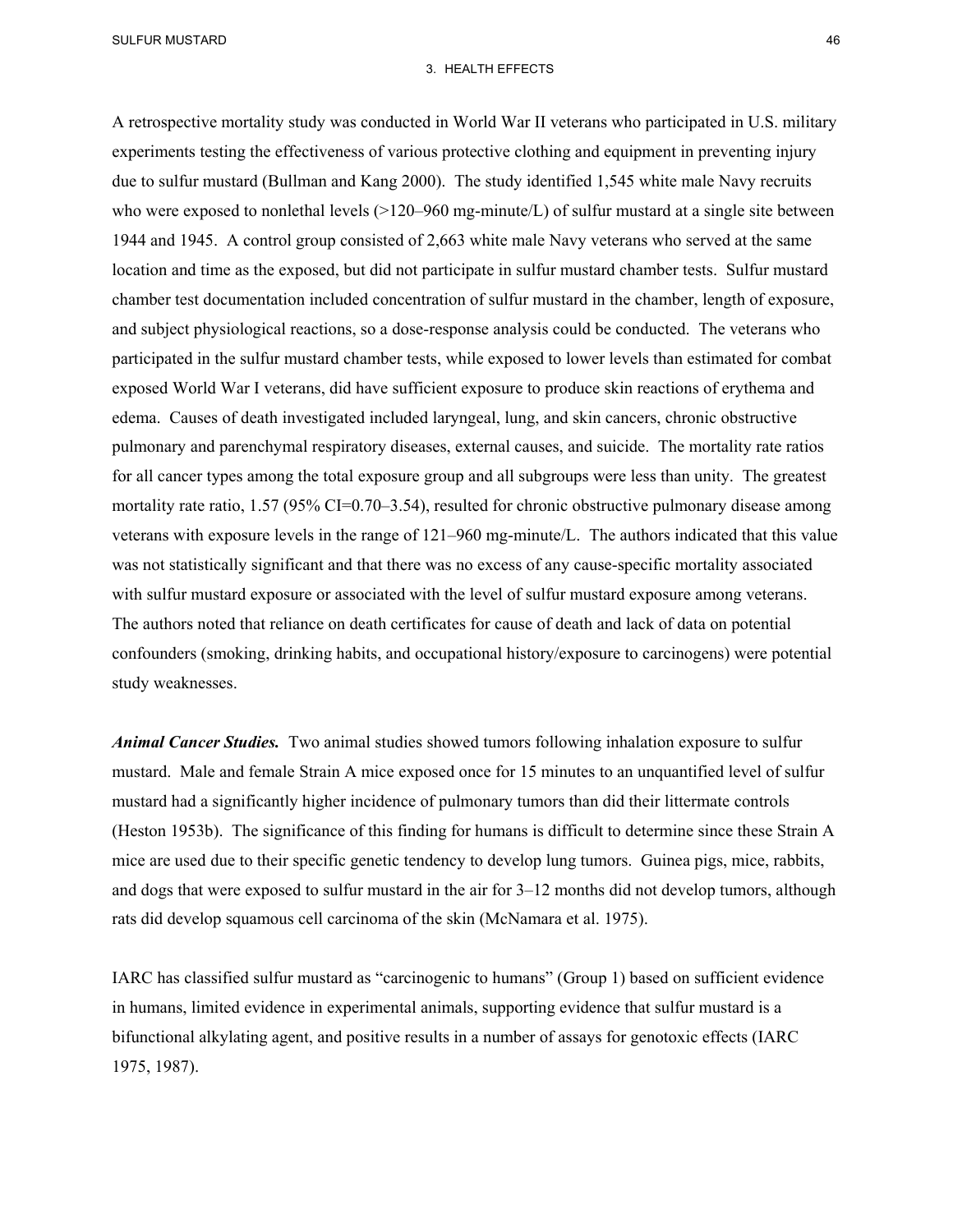The Army's current health-based environmental screening levels (HBESLs) for sulfur mustard include a cancer inhalation unit risk value, and an inhalation cancer potency value (USACHPPM 1999) (see Chapter 8). However, ongoing evaluations of alternative approaches for quantitatively estimating cancer risk may result in changes to these values.

# **3.2.2 Oral Exposure**

Victims of battlefield exposures may have ingested small amounts of airborne sulfur mustard. Sulfur mustard aerosol, with aerodynamic diameters greater than 10 µm, entering the nose or mouth will be ingested, if not expectorated. However, no studies were located regarding the health effects in humans after specific oral exposure to sulfur mustard. While exposure to sulfur mustard by the oral route can occur, the dermal and inhalation routes of exposure are the primary routes of exposure.

# **3.2.2.1 Death**

Limited information is available regarding the acute oral toxicity of sulfur mustard. Without providing any information on how the value was derived, an Army report indicates that an oral  $LD_{50}$  of 0.7 mg/kg has been estimated for humans (SBCCOM 1999). In a review of the literature on sulfur mustard, Opresko et al. (1998) stated that the oral  $LD_{50}$  for rats is 17 mg/kg.

 3/7 (43%) at 1.0 mg/kg/day, 5/8 (63%) at 2.0 mg/kg/day, and 4/6 (75%) at 2.5 mg/kg/day. Female rats  $<$ 2.5 mg/kg/day. Significant maternal mortality occurred in a teratology study in which sulfur mustard in sesame oil was administered acutely by oral gavage to pregnant rats and rabbits on gestation days 6–15 and 6–19, respectively (DOA 1987). Rabbits were dosed with 0, 0.4, 0.6, or 0.8 mg/kg/day. In rabbits, maternal mortality was dose-related with deaths occurring at doses  $\geq 0.8$  mg/kg/day: 3/18 (17%) at 0.8 mg/kg/day, were dosed with 0, 0.4, 0.8 1.0, 1.6, 2.0, or 2.5 mg/kg/day. One of three rats died on gestation day 12 at the highest dose of 2.5 mg/kg/day. No maternal deaths in rats were attributed to sulfur mustard at doses

The lethal dose levels for the rats and rabbits are recorded in Table 3-2 and plotted in Figure 3-2.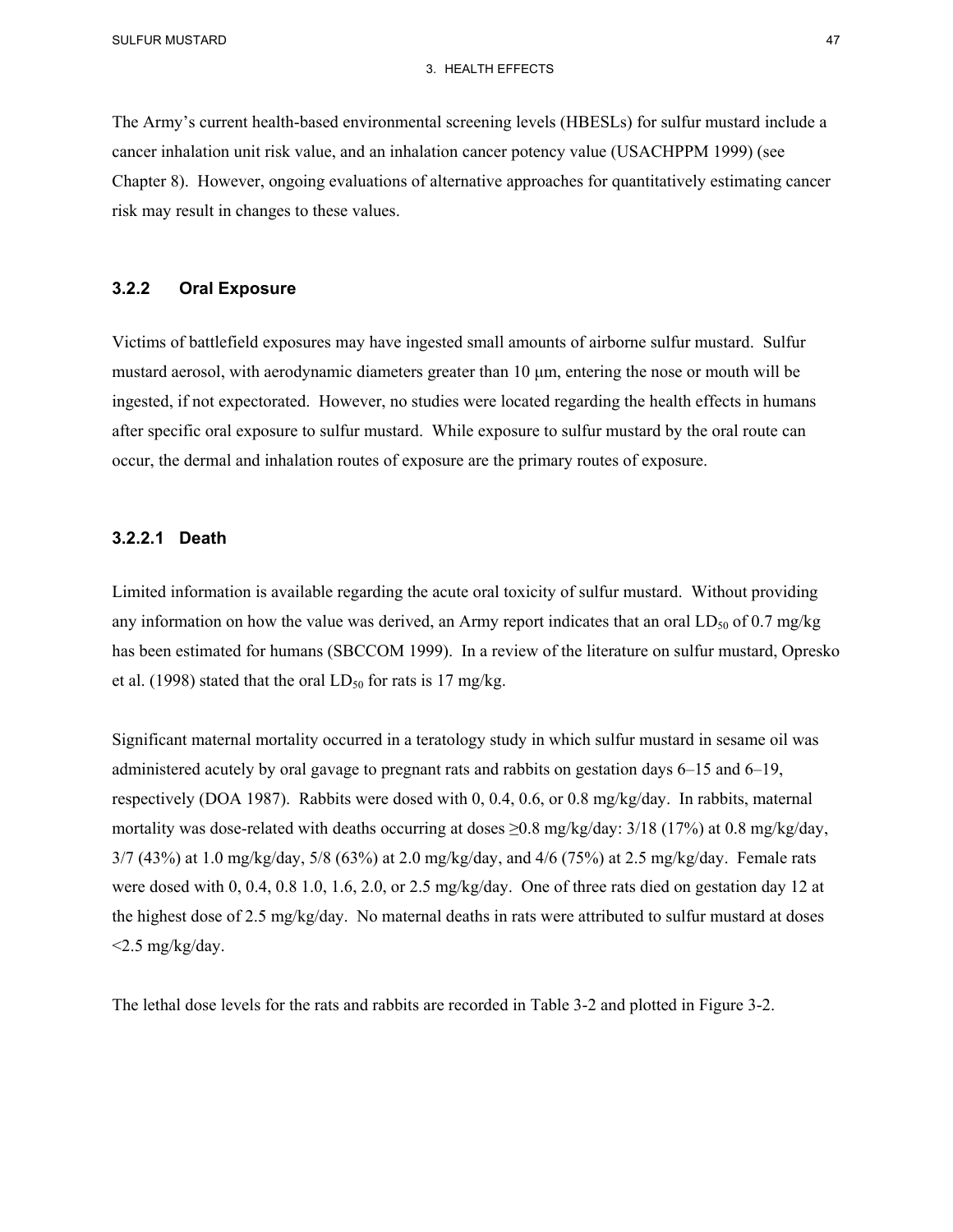# **3.2.2.2 Systemic Effects**

No studies were located regarding musculoskeletal effects in animals after oral exposure to sulfur mustard The respiratory, cardiovascular, gastrointestinal, hematological, hepatic, renal, endocrine, dermal, ocular, and body weight effects observed in animals after oral exposure to sulfur mustard are discussed below. Sparse animal data indicate no respiratory, cardiovascular, hepatic, renal, endocrine, dermal, or ocular effects following oral exposure to sulfur mustard. The highest NOAEL and all LOAEL values for each study for systemic effects in each species and duration category are recorded in Table 3-2 and plotted in Figure 3-2.

**Respiratory Effects.** Gross examinations of the lungs of rats orally gavaged with 0.3 mg/kg/day of sulfur mustard in sesame oil, 5 days/week, for 13 weeks, did not reveal any significant treatment-related lesions (Sasser et al. 1996b).

**Cardiovascular Effects.** Microscopic examinations of the heart of rats orally gavaged with 0.3 mg/kg/day of sulfur mustard in sesame oil, 5 days/week, for 13 weeks, did not reveal any significant treatment-related lesions (Sasser et al. 1996b).

**Gastrointestinal Effects.** Dose-related gastrointestinal effects (mucosal irritation and/or inflammation) have occurred in experimental animals following acute and subchronic oral administration of sulfur mustard in sesame oil (DOA 1987; Sasser et al. 1996a,1996b).

In pregnant rats, orally gavaged acutely with 0.2–2.5 mg/kg/day of sulfur mustard on gestation days 6–15, gastric mucosal inflammation was observed at doses  $\geq$  2.0 mg/kg/day (DOA 1987). Inseminated female rabbits orally gavaged with 0.4–2.5 mg/kg/day of sulfur mustard on gestation days 6–19 incurred doserelated damage to the gastric mucosa at doses ≥0.4 mg/kg/day (DOA 1987).

 increase was seen at ≤0.1 mg/kg/day. The hyperplastic change was characterized by cellular A significant increase in the incidence of epithelial hyperplasia of the forestomach was observed in rats treated with 0.3 mg/kg/day sulfur mustard by gavage for 13 weeks (Sasser et al. 1996b). No significant disorganization of the basilar layer, apparent increase in mitotic activity of the basilar epithelial cells, and thickening of the epithelial layer.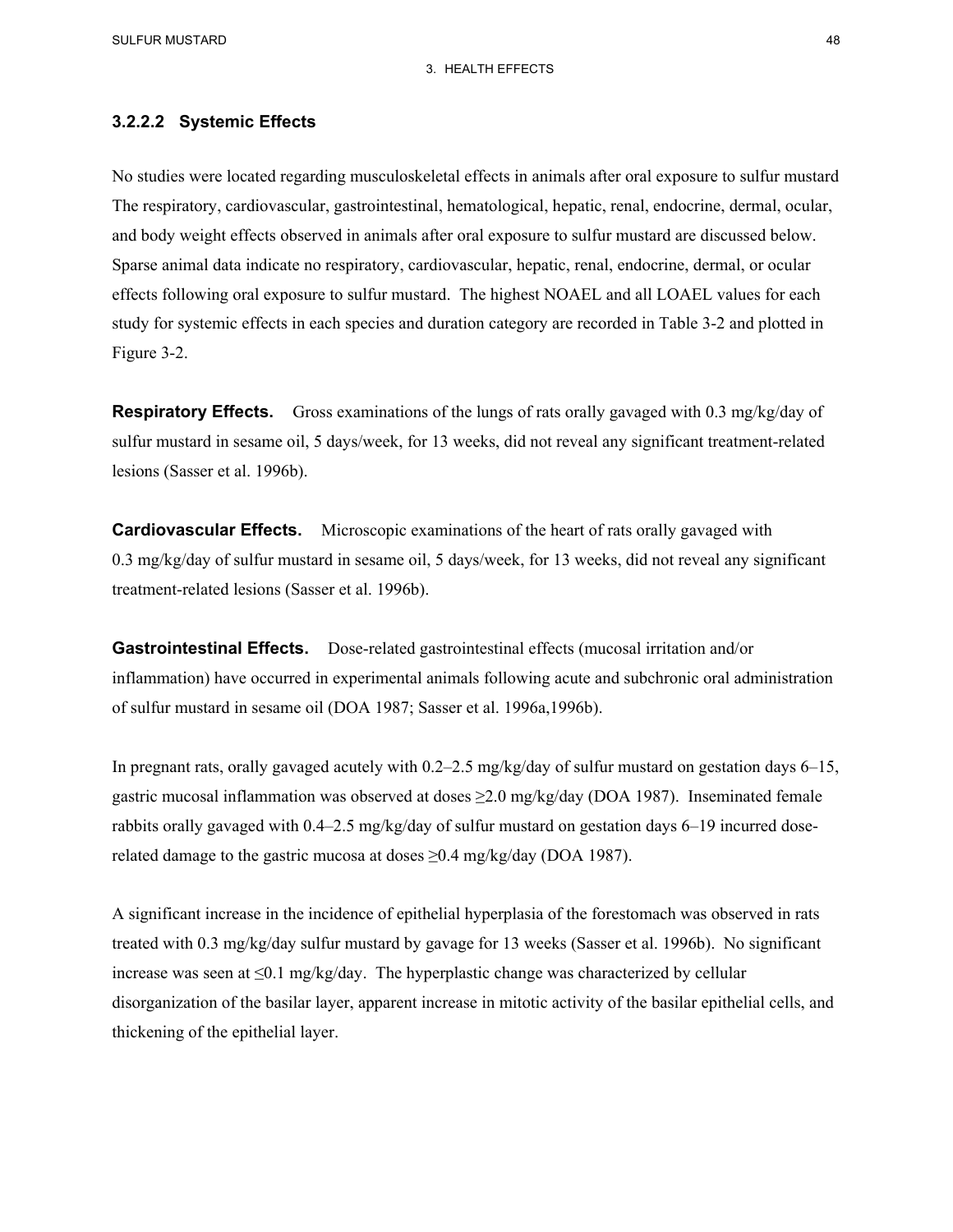|                       |                            | Exposure/<br>Duration/<br>Frequency<br>(Specific Route) |               |                             |                                                 |                               |                                   |
|-----------------------|----------------------------|---------------------------------------------------------|---------------|-----------------------------|-------------------------------------------------|-------------------------------|-----------------------------------|
| a<br>Key to<br>figure | <b>Species</b><br>(Strain) |                                                         | <b>System</b> | <b>NOAEL</b><br>(mg/kg/day) | <b>Less Serious</b><br>(mg/kg/day)              | <b>Serious</b><br>(mg/kg/day) | Reference<br><b>Chemical Form</b> |
|                       | <b>ACUTE EXPOSURE</b>      |                                                         |               |                             |                                                 |                               |                                   |
|                       | <b>Death</b>               |                                                         |               |                             |                                                 |                               |                                   |
| $\mathbf{1}$          | Rat                        | 10d<br>Gd 6-15                                          |               |                             |                                                 | 2.5F                          | <b>DOA 1987</b>                   |
|                       | (Sprague-<br>Dawley)       | (GO)                                                    |               |                             |                                                 |                               |                                   |
|                       |                            |                                                         |               |                             |                                                 |                               |                                   |
| $\overline{2}$        | Rabbit                     | 14 <sub>d</sub>                                         |               |                             |                                                 | 0.8F                          | <b>DOA 1987</b>                   |
|                       | (NS)                       | Gd 6-19                                                 |               |                             |                                                 |                               |                                   |
|                       | Systemic                   | (GO)                                                    |               |                             |                                                 |                               |                                   |
| 3                     | Rat                        | 10 <sub>d</sub>                                         |               |                             |                                                 |                               | <b>DOA 1987</b>                   |
|                       | (Sprague-                  | Gd 6-15                                                 | Dermal        | 2.5                         |                                                 |                               |                                   |
|                       | Dawley)                    | (GO)                                                    |               |                             |                                                 |                               |                                   |
|                       |                            |                                                         | <b>Bd Wt</b>  | $\mathbf{1}$                | 1.6<br>days of exposure)                        | (9.1-16.6% decrease after 7   |                                   |
|                       |                            |                                                         |               |                             |                                                 |                               |                                   |
| 4                     | Rabbit                     | 14 <sub>d</sub>                                         | Hemato        |                             |                                                 |                               | <b>DOA 1987</b>                   |
|                       | (NS)                       | Gd 6-19                                                 |               | 0.6                         | 0.8                                             | (9.1% decreased hematocrit)   |                                   |
|                       |                            | (GO)                                                    |               |                             |                                                 |                               |                                   |
|                       |                            |                                                         | Dermal        | 2.5                         |                                                 |                               |                                   |
|                       |                            |                                                         | <b>Bd Wt</b>  | 0.6                         | $0.8\,$                                         |                               |                                   |
|                       | <b>Immuno/ Lymphoret</b>   |                                                         |               |                             |                                                 |                               |                                   |
| 5                     | Rat                        | $10d$ ,<br>Gd 6-15                                      |               |                             | $\mathbf b$<br>0.5 F (Inflamed mesenteric lymph |                               | <b>DOA 1987</b>                   |
|                       | (Sprague-<br>Dawley)       | (GO)                                                    |               |                             | nodes)                                          |                               |                                   |
|                       | Developmental              |                                                         |               |                             |                                                 |                               |                                   |
| 6                     | Rat                        | 10 <sub>d</sub>                                         |               |                             | b                                               |                               | <b>DOA 1987</b>                   |
|                       | (Sprague-                  | Gd 6-15                                                 |               |                             | 0.5<br>(Reduced ossification)                   |                               |                                   |
|                       | Dawley)                    | (GO)                                                    |               |                             |                                                 |                               |                                   |

**Table 3-2 Levels of Significant Exposure to Sulfur Mustard - Oral**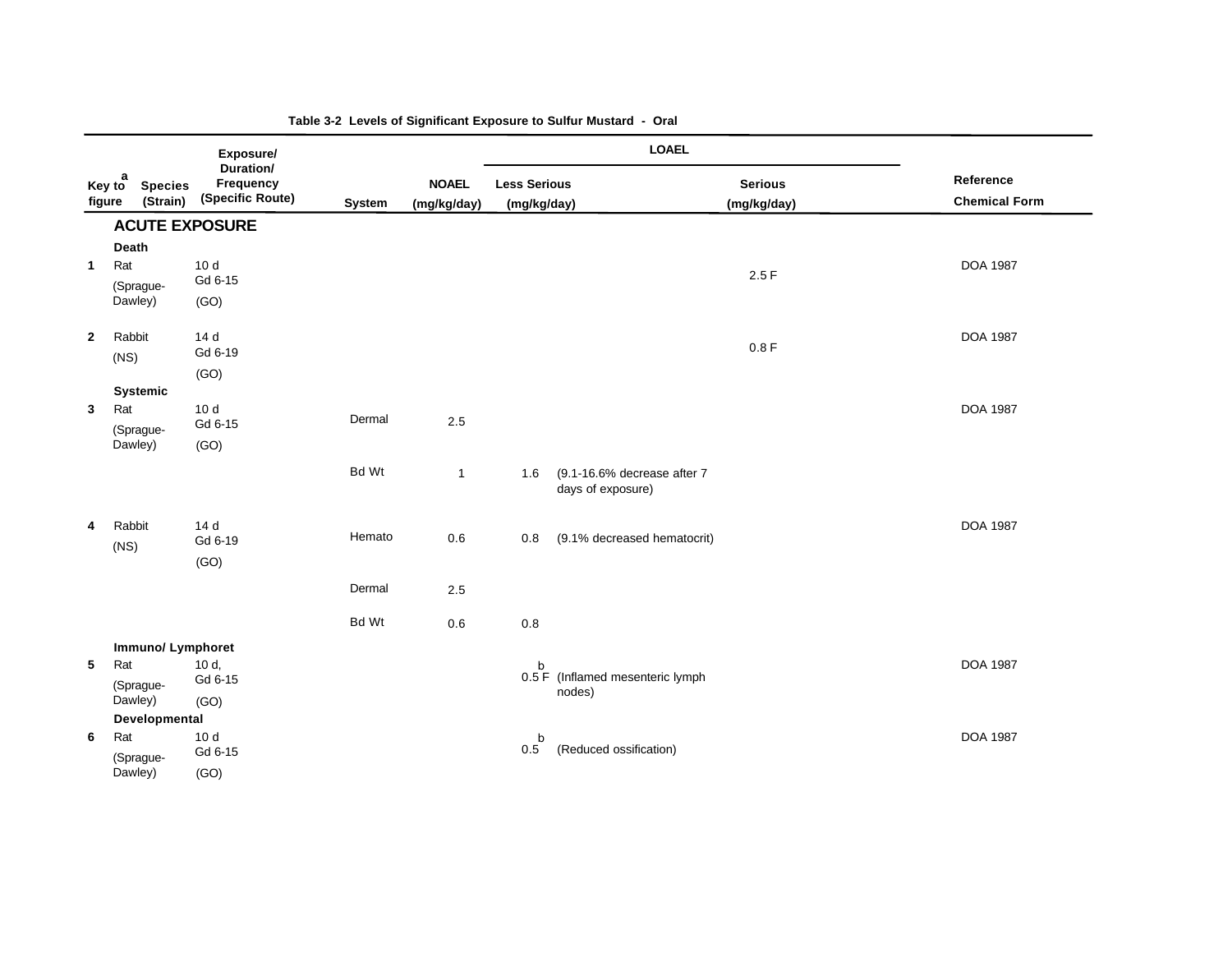|                       |                                         |                                            |              |                             | Table 3-2 Levels of Significant Exposure to Sulfur Mustard - Oral |                                                                 | (continued)                       |
|-----------------------|-----------------------------------------|--------------------------------------------|--------------|-----------------------------|-------------------------------------------------------------------|-----------------------------------------------------------------|-----------------------------------|
|                       |                                         | Exposure/                                  | System       | <b>NOAEL</b><br>(mg/kg/day) |                                                                   | <b>LOAEL</b>                                                    |                                   |
| a<br>Key to<br>figure | <b>Species</b><br>(Strain)              | Duration/<br>Frequency<br>(Specific Route) |              |                             | <b>Less Serious</b><br>(mg/kg/day)                                | <b>Serious</b><br>(mg/kg/day)                                   | Reference<br><b>Chemical Form</b> |
| $\overline{7}$        | Rabbit<br>(NS)                          | 14 d<br>Gd 6-19                            |              | 0.8                         |                                                                   |                                                                 | DOA 1987                          |
|                       |                                         | (GO)<br><b>INTERMEDIATE EXPOSURE</b>       |              |                             |                                                                   |                                                                 |                                   |
| 8                     | Systemic<br>Rat<br>(Sprague-<br>Dawley) | 10 wk<br>5 d/wk<br>1 x/d<br>(GO)           | Dermal       | 0.5                         |                                                                   |                                                                 | Sasser et al. 1993                |
|                       |                                         |                                            | <b>Bd Wt</b> | 0.5 <sub>M</sub>            |                                                                   |                                                                 |                                   |
| 9                     | Rat<br>(Sprague-<br>Dawley)             | 18-21 wk<br>5 d/wk<br>(GO)                 | Gastro       |                             | С<br>0.03                                                         | (29/47 M, 42/47 F; epithelial<br>acanthosis of the forestomach) | Sasser et al. 1996a               |
|                       |                                         |                                            | Dermal       | 0.4                         |                                                                   |                                                                 |                                   |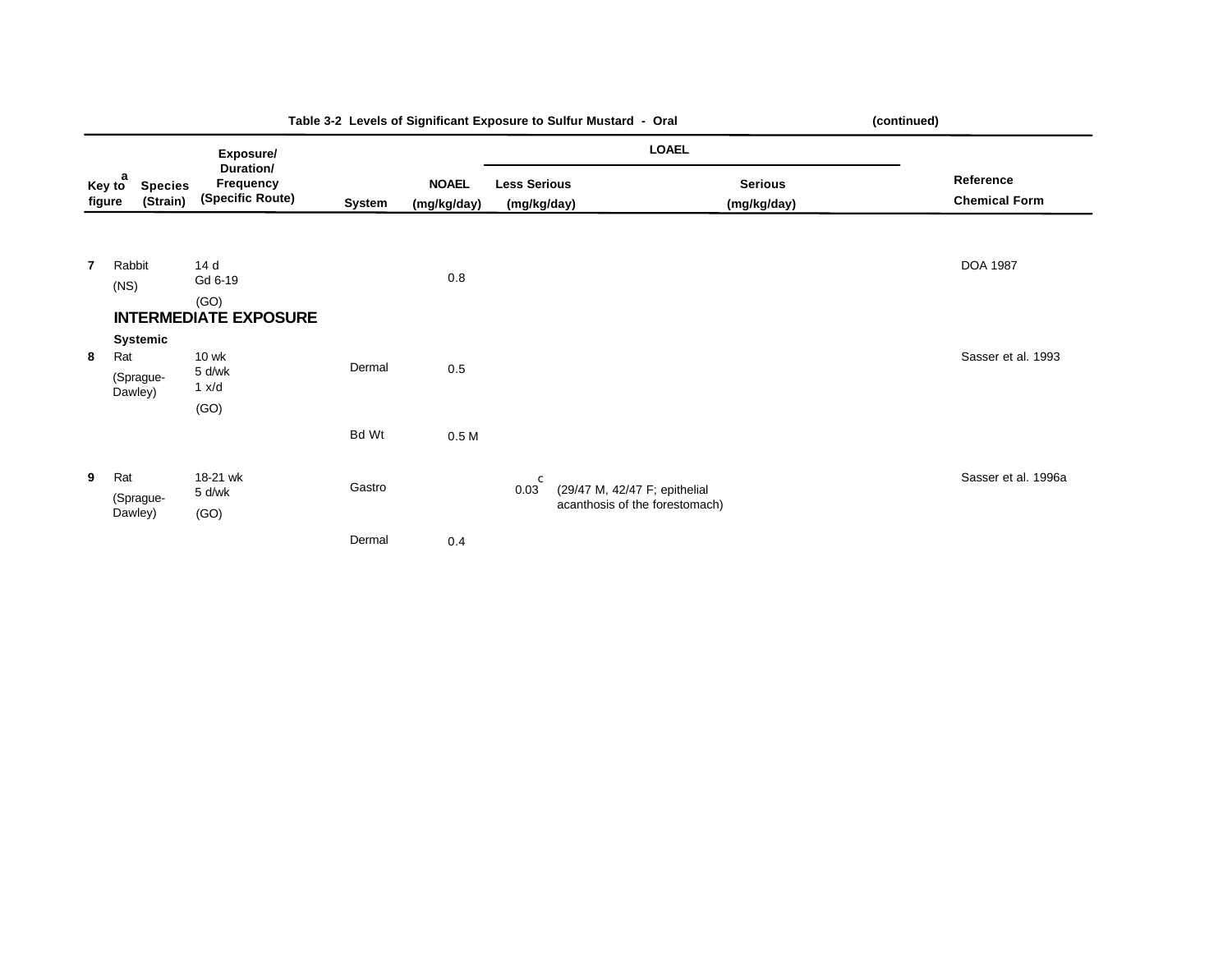|        |                                |                            |                                            |               |                             |                                    | Table 3-2 Levels of Significant Exposure to Sulfur Mustard - Oral |                               | (continued) |                                   |
|--------|--------------------------------|----------------------------|--------------------------------------------|---------------|-----------------------------|------------------------------------|-------------------------------------------------------------------|-------------------------------|-------------|-----------------------------------|
|        |                                |                            | Exposure/                                  |               |                             |                                    | <b>LOAEL</b>                                                      |                               |             |                                   |
| figure | a<br>Key to                    | <b>Species</b><br>(Strain) | Duration/<br>Frequency<br>(Specific Route) | <b>System</b> | <b>NOAEL</b><br>(mg/kg/day) | <b>Less Serious</b><br>(mg/kg/day) |                                                                   | <b>Serious</b><br>(mg/kg/day) |             | Reference<br><b>Chemical Form</b> |
|        | 10 Rat<br>(Sprague-<br>Dawley) |                            | <b>13 wk</b><br>5 d/wk<br>1 x/d<br>(GO)    | Resp          | 0.3                         |                                    |                                                                   |                               |             | Sasser et al. 1996b               |
|        |                                |                            |                                            | Cardio        | 0.3                         |                                    |                                                                   |                               |             |                                   |
|        |                                |                            |                                            | Gastro        | 0.1                         | 0.3                                | (epithelial hyperplasia of<br>forestomach)                        |                               |             |                                   |
|        |                                |                            |                                            | Hemato        | 0.3                         |                                    |                                                                   |                               |             |                                   |
|        |                                |                            |                                            | Hepatic       | 0.3                         |                                    |                                                                   |                               |             |                                   |
|        |                                |                            |                                            | Renal         | 0.3                         |                                    |                                                                   |                               |             |                                   |
|        |                                |                            |                                            | Endocr        | $0.3\,$                     |                                    |                                                                   |                               |             |                                   |
|        |                                |                            |                                            | Dermal        | $0.3\,$                     |                                    |                                                                   |                               |             |                                   |
|        |                                |                            |                                            | Ocular        | $0.3\,$                     |                                    |                                                                   |                               |             |                                   |
|        |                                |                            |                                            | <b>Bd Wt</b>  | 0.1                         | 0.3                                | (>10% decrease in females,<br>>8% decrease in males)              |                               |             |                                   |
| 11     | Rat<br>(Sprague-<br>Dawley)    | Immuno/ Lymphoret          | <b>13 wk</b><br>5 d/wk<br>1 x/d<br>(GO)    |               | $0.3\,$                     |                                    |                                                                   |                               |             | Sasser et al. 1996b               |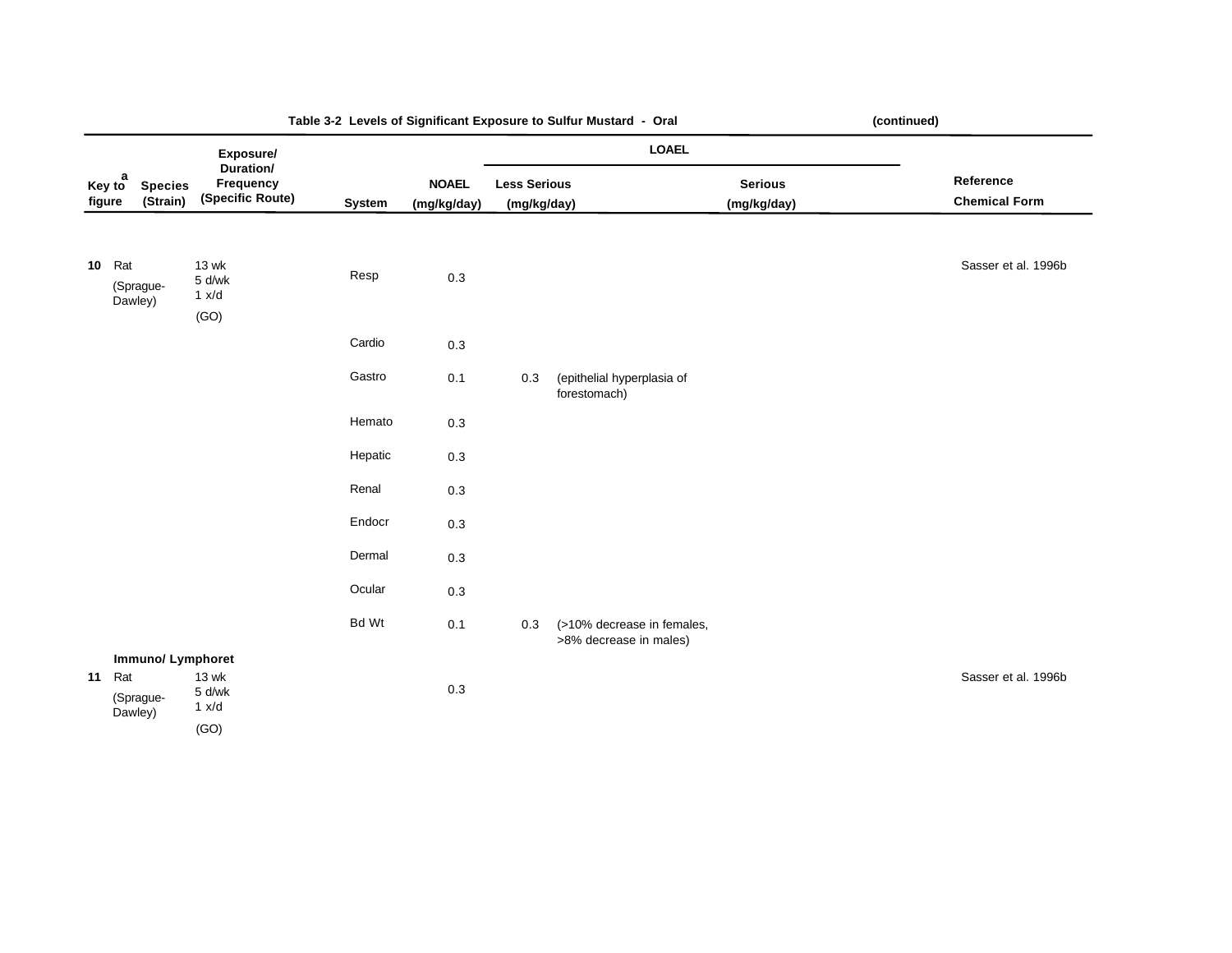|         | Table 3-2 Levels of Significant Exposure to Sulfur Mustard - Oral |                                            |               |                             |                                    |                               |                               | (continued)                                                                                  |                                   |
|---------|-------------------------------------------------------------------|--------------------------------------------|---------------|-----------------------------|------------------------------------|-------------------------------|-------------------------------|----------------------------------------------------------------------------------------------|-----------------------------------|
|         |                                                                   | Exposure/                                  |               |                             |                                    | <b>LOAEL</b>                  |                               |                                                                                              |                                   |
| figure  | a<br>Key to<br><b>Species</b><br>(Strain)                         | Duration/<br>Frequency<br>(Specific Route) | <b>System</b> | <b>NOAEL</b><br>(mg/kg/day) | <b>Less Serious</b><br>(mg/kg/day) |                               | <b>Serious</b><br>(mg/kg/day) |                                                                                              | Reference<br><b>Chemical Form</b> |
|         | Neurological                                                      |                                            |               |                             |                                    |                               |                               |                                                                                              |                                   |
| $12 \,$ | Rat                                                               | <b>10 wk</b>                               |               |                             |                                    |                               |                               |                                                                                              | Sasser et al. 1993                |
|         | (Sprague-<br>Dawley)                                              | 5 d/wk<br>1 x/d                            |               | 0.5                         |                                    |                               |                               |                                                                                              |                                   |
|         |                                                                   | (GO)                                       |               |                             |                                    |                               |                               |                                                                                              |                                   |
|         | Reproductive                                                      |                                            |               |                             |                                    |                               |                               |                                                                                              |                                   |
| 13      | Rat                                                               | <b>10 wk</b>                               |               |                             |                                    |                               |                               |                                                                                              | Sasser et al. 1993                |
|         | (Sprague-<br>Dawley)                                              | 5 d/wk<br>1 x/d                            |               |                             |                                    |                               | 0.08                          | (4-fold increase in resorptions;<br>increased preimplantation<br>losses; 7% decrease in live |                                   |
|         |                                                                   | (GO)                                       |               |                             |                                    |                               |                               | fetuses)                                                                                     |                                   |
|         |                                                                   |                                            |               |                             |                                    |                               |                               | 0.5 M (2-fold increase in abnormal<br>sperm head morphology)                                 |                                   |
| 14      | Rat                                                               | 18-21 wk                                   |               |                             |                                    |                               |                               |                                                                                              | Sasser et al. 1996a               |
|         | (Sprague-                                                         | 5 d/wk                                     |               | 0.1                         | 0.4                                | (Increased fraction of males, |                               |                                                                                              |                                   |
|         | Dawley)                                                           | (GO)                                       |               |                             |                                    | 58%)                          |                               |                                                                                              |                                   |
| 15      | Rat                                                               | <b>13 wk</b>                               |               |                             |                                    |                               |                               |                                                                                              | Sasser et al. 1996b               |
|         | (Sprague-<br>Dawley)                                              | 5 d/wk<br>1 x/d                            |               | 0.3                         |                                    |                               |                               |                                                                                              |                                   |
|         |                                                                   | (GO)                                       |               |                             |                                    |                               |                               |                                                                                              |                                   |
|         | Developmental                                                     |                                            |               |                             |                                    |                               |                               |                                                                                              |                                   |
| 16      | Rat                                                               | 18-21 wk                                   |               |                             |                                    |                               |                               |                                                                                              | Sasser et al. 1996a               |
|         | (Sprague-                                                         | 5 d/wk                                     |               | 0.4                         |                                    |                               |                               |                                                                                              |                                   |
|         | Dawley)                                                           | (GO)                                       |               |                             |                                    |                               |                               |                                                                                              |                                   |

a The number corresponds to entries in Figure 3-2.

b Used to derive an acute oral MRL of 0.0005 mg/kg/day; dose divided by an uncertainty factory of 1000 (10 for use of a LOAEL, 10 for extrapolation from animals to humans, and 10 for human variability).

c Used to derive an intermediate-duration oral MRL of 0.00007 mg/kg/day; dose adjusted to a TWA of 0.02 mg/kg/day for intermittent exposure (see Appendix A) divided by an uncertainty factory of 300 (10 for use of a LOAEL, 3 for extrapolation from animals to humans, and 10 for human variability).

Bd Wt = body weight; Cardio = cardiovascular; d = day(s); Endo = endocrine; F = female; Gastro = gastrointestinal; Gd = gestational day; (GO) = gavage in oil; hemato = hematological;  $M = male$ ; resp = respiratory; wk = week(s);  $x = time(s)$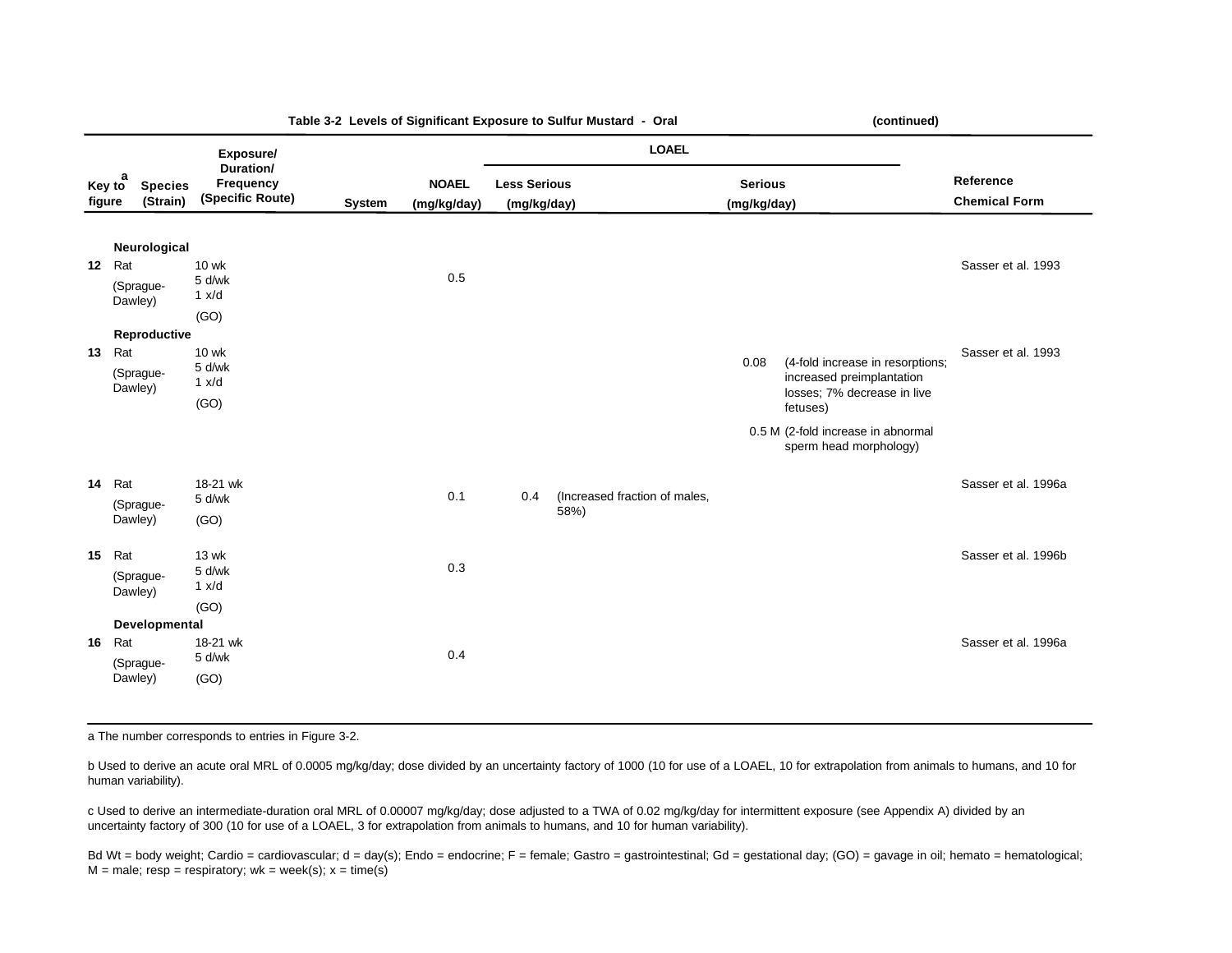

# Figure 3-2. Levels of Significant Exposure to Sulfur Mustard - Oral

Acute (≤14 days)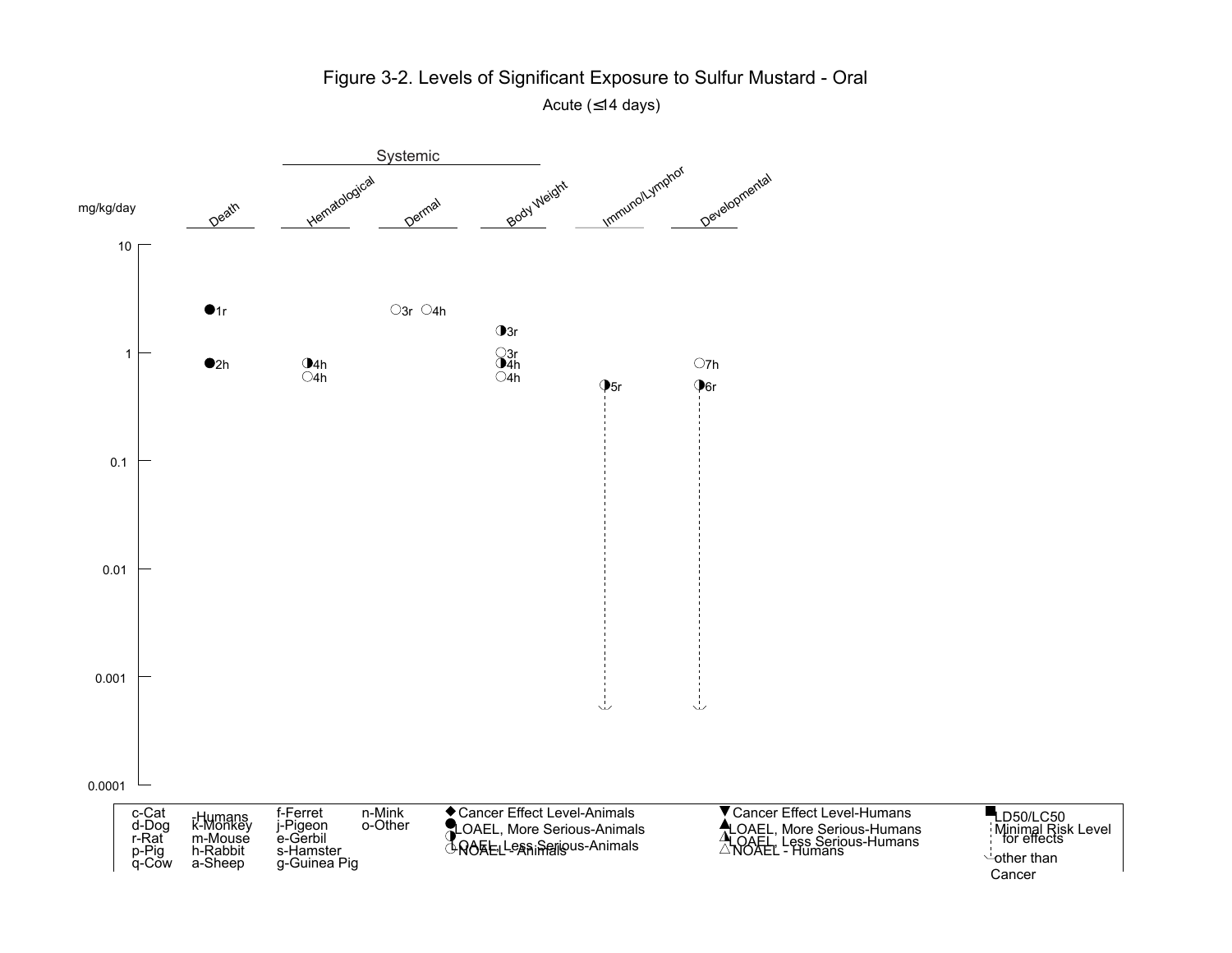

Figure 3-2. Levels of Significant Exposure to Sulfur Mustard - Oral (*Continued*)

Intermediate (15-364 days)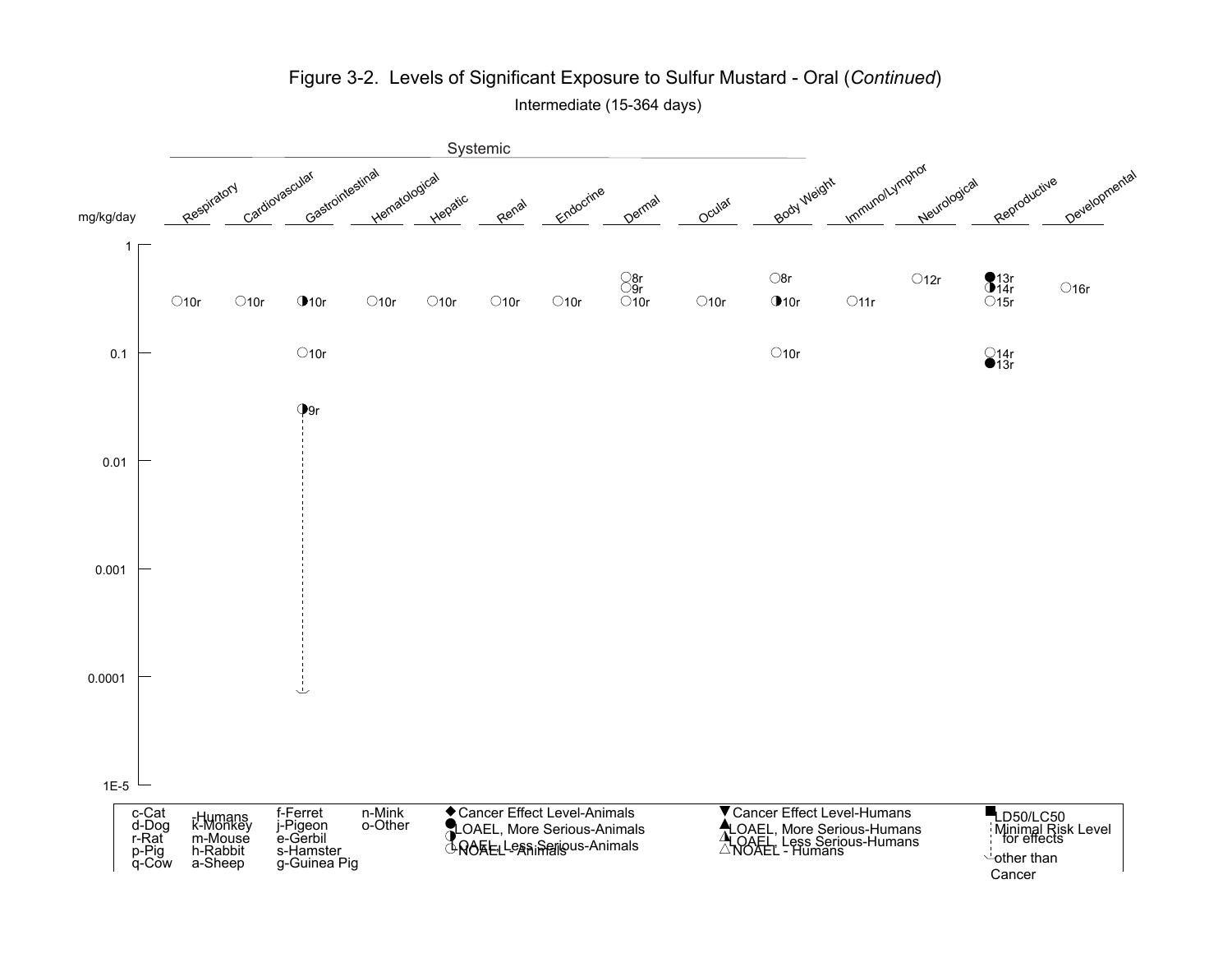### 3. HEALTH EFFECTS

In a 2-generation reproduction study, dose-related incidence and severity of lesions of the squamous epithelium of the forestomach occurred in both sexes of rats orally gavaged with 0, 0.03, 0.1, or 0.4 mg/kg/day of sulfur mustard dissolved in sesame oil for 18–21 weeks (Sasser et al. 1996a). The incidences of hyperplasia [combined F0 and F1 males and females: 0/94 controls, 71/94 (76%; 29 male/42 female) in the low-dose groups, 89/94 (95%; 37 male/ 52 female) in the mid-dose groups, and 94/94 in the high-dose groups] were significantly increased in all treated groups, compared to controls. An intermediate-duration oral MRL of 0.07  $\mu$ g/kg/day was derived based on the LOAEL of 0.03 mg/kg/day, the lowest dose tested, for gastric lesions from this study (See Appendix A for details).

 0.8 mg/kg/day and 5.4% at 1.0 and 2.0 mg/kg/day (DOA 1987). While hematocrit at 1.6 mg/kg/day was **Hematological Effects.** In pregnant rats gavaged with 0.2, 0.4, 0.5, 0.8, 1.0, 1.6, or 2.0 mg/kg/day of sulfur mustard on gestation days 6–15, maternal hematocrit values were significantly reduced by 10.8% at reduced, the decrease was not significant. A dose-related decrease in maternal hematocrit was reported in pregnant rabbits following acute oral administration of 0.4, 0.6, or 0.8 mg/kg/day sulfur mustard on gestation days 6–19, with statistical significance achieved only at the highest dose (DOA 1987). No other hematological parameter was evaluated. The biological significance of these changes is unknown and, according to the investigators, may have been due to changes in plasma volume during pregnancy or to anorexia in some of the animals.

**Hepatic Effects.** No significant hepatic effects were observed in rats treated by gavage with up to 0.3 mg/kg/day sulfur mustard in sesame oil, 5 days/week, for 13 weeks, as judged by no significant changes in serum alanine aminotransferase (ALT) and aspartate aminotransferase (AST) activities and no microscopical alterations in the liver (Sasser et al. 1996b).

**Renal Effects.** Neither blood urea nitrogen (BUN) nor serum creatinine levels were significantly altered in rats treated with up to 0.3 mg/kg/day sulfur mustard 5 days/week for 13 weeks (Sasser et al. 1996b). In addition, microscopic examination of the kidneys did not reveal any treatment-related effects.

**Endocrine Effects.** Only limited animal data exist on endocrine effects following oral exposure to sulfur mustard. Microscopic examination of adrenals from rats orally gavaged with 0.3 mg/kg/day of sulfur mustard in sesame oil, 5 days/week, for 13 weeks revealed no lesions (Sasser et al. 1996b).

**Dermal Effects.** In animal studies, no systemic dermal effects were induced following acute or subchronic oral exposure to sulfur mustard in sesame oil. No dermal effects were observed in rats or rabbits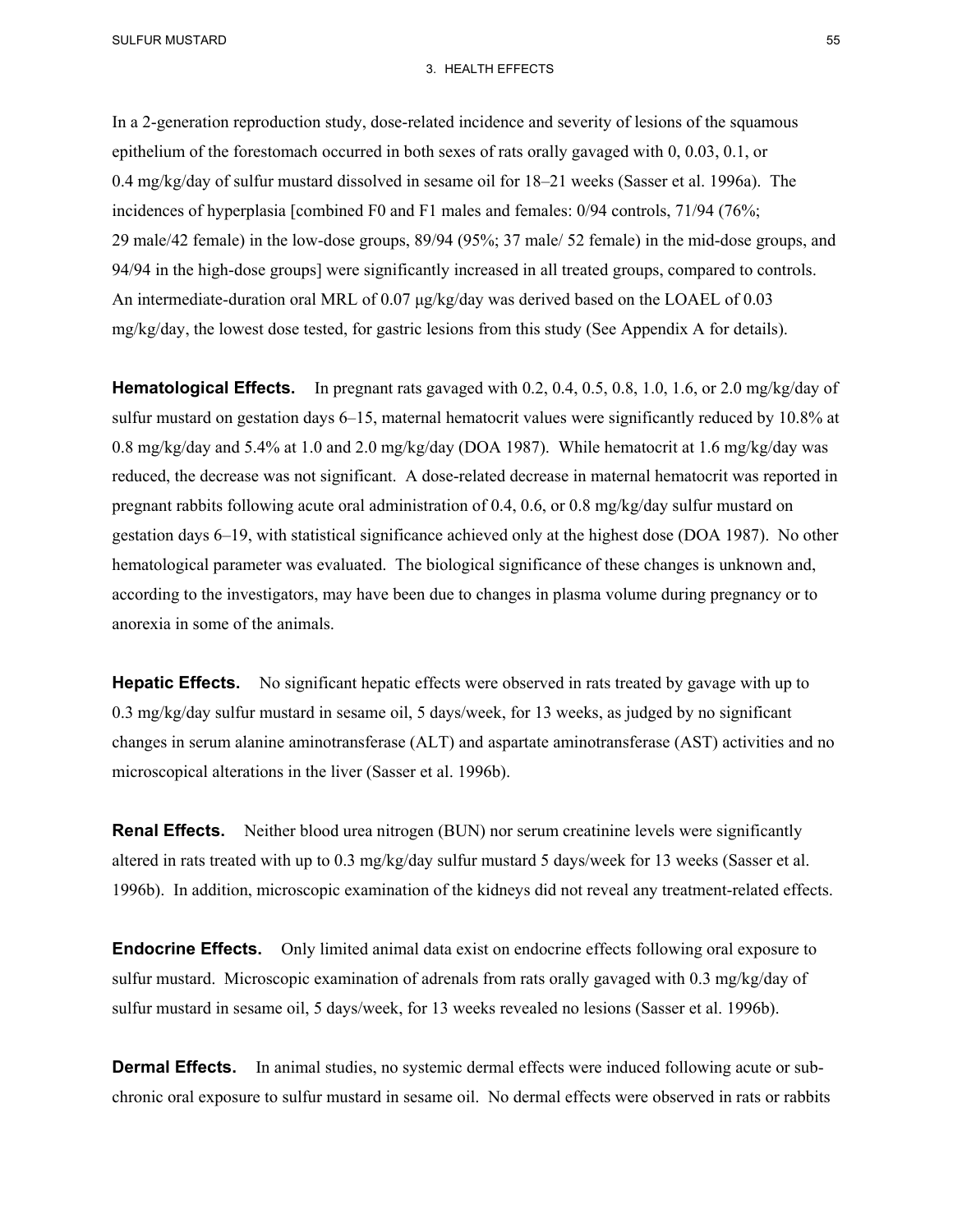### 3. HEALTH EFFECTS

 with 0.03–0.4 mg/kg/day of sulfur mustard for 18–21 weeks (Sasser et al. 1996a). acutely dosed with up to 2.5 mg/kg/day of sulfur mustard (DOA 1987) or following longer exposures in rats orally gavaged with 0.08–0.5 mg/kg/day of sulfur mustard, 5 days/week, for 10 weeks (Sasser et al. 1993), with 0.003–0.3 mg/kg/day of sulfur mustard, 5 days/week, for 13 weeks (Sasser et al. 1996b), or

**Ocular Effects.** Animal data indicate that no systemic ocular effects result from oral exposure to sulfur mustard in sesame oil. Ophthalmology evaluations of rats orally gavaged with 0.003– 0.3 mg/kg/day of sulfur mustard, 5 days/week, for 13 weeks, revealed no abnormalities (Sasser et al. 1996b).

 and 57% measured in 0.2, 0.4, 0.5, 0.8, 1.0, 1.6, and 2.0 mg/kg/day groups, respectively, compared to **Body Weight Effects.** In pregnant rats gavaged with 0.2, 0.4, 0.5, 0.8, 1.0, 1.6, or 2.0 mg/kg/day of sulfur mustard in sesame oil on gestation days 6–15, a significant dose-related decrease in maternal body weight was observed by gestation day 9 at 1.0 mg/kg/day  $(4.7–9.1%)$  and 2.0 mg/kg/day  $(6.5–16.0%)$  and by gestation day 12 at 0.5 mg/kg/day (4.1–6.6%) and 1.6 mg/kg/day (9.1–16.6%) (DOA 1987). Reductions in extragestation weight gain was also dose-related with decreases of 10, 27, 25, 29, 38, 53, concurrent controls, with statistical significance achieved at  $\geq 0.4$  mg/kg/day.

Inseminated female rabbits orally gavaged with 0.4–2.5 mg/kg/day of sulfur mustard in sesame oil on gestation days 6–19, showed a significantly decreased maternal body weight at 0.8 mg/kg/day (7.9–10.5% decrease after gestation day 10, 5 days of exposure) and 2.0 mg/kg/day (12.0–18.3% decrease after gestation day 14, 9 days of exposure), but not at 1.0 mg/kg/day (DOA 1987).

Females in the highest-dose group of rats orally gavaged with 0.003–0.3 mg/kg/day sulfur mustard in sesame oil, 5 days/week, for 13 weeks, weighed significantly less than controls at week 4 and during the last 5 weeks of exposure (reduced >10%) (Sasser et al. 1996b). Males in the highest-dose group weighed significantly less than controls during 6 of the weeks in the weeks 3–12 of the study period (reduced by >8%). There was no indication of a dose response in body weight in lower dose groups.

In a two-generation reproductive study of sulfur mustard in sesame oil administered intragastrically at doses of 0.03–0.4 mg/kg/day, the body weights of the F0 exposed rats were not significantly different from controls; however, the growth rate of the high-dose males tended to decline after about 7 weeks of exposure (Sasser et al. 1996a). Body weight gain beginning 1 or 2 weeks after treatment was started (approximately 20% for males and 15–24% for females) was significantly lower ( $p \le 0.05$ ) than control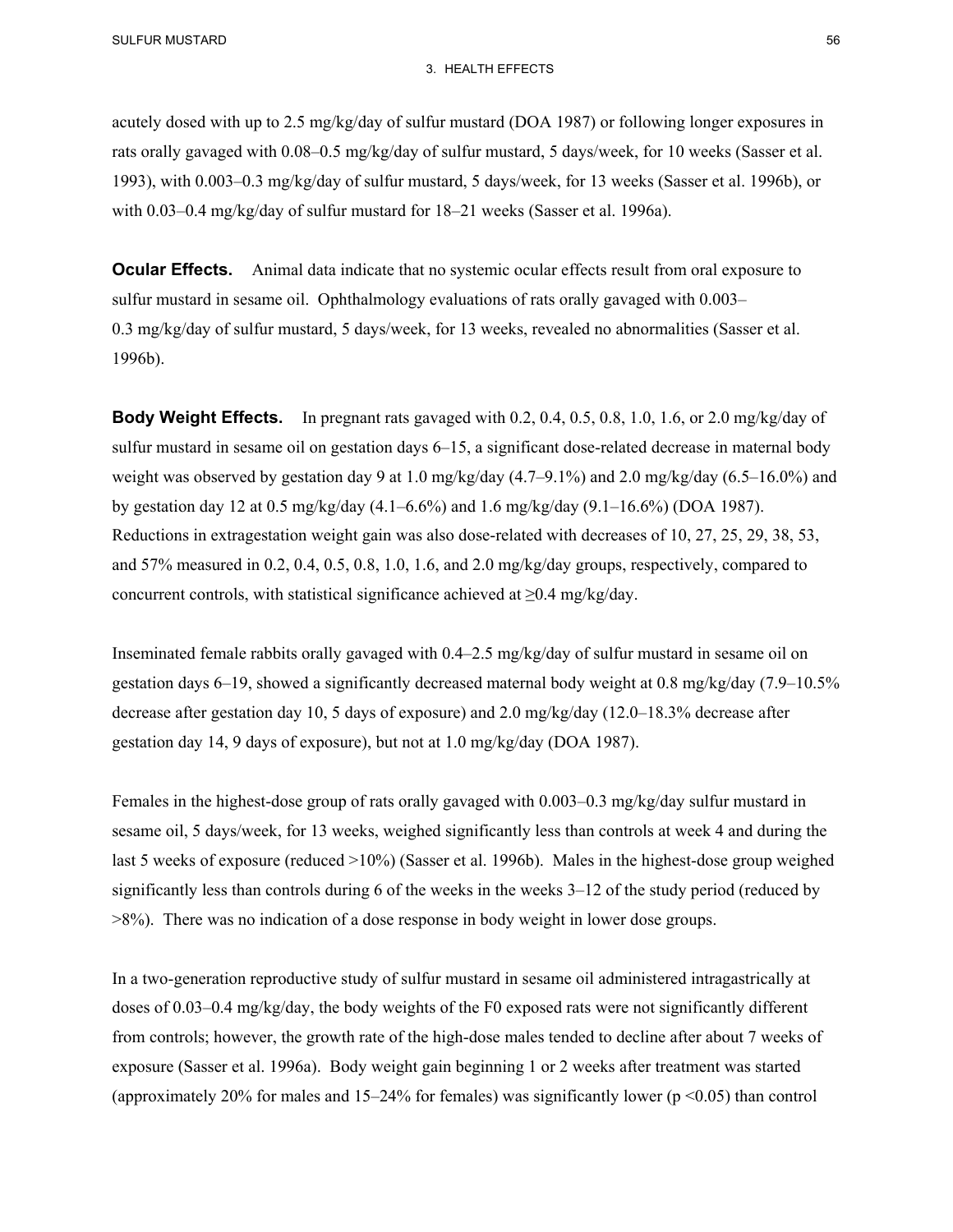values in F1 rats of both sexes born to high-dose parents. No significant dose-response in body weight occurred at the lower doses.

Body weights of female rats treated by gavage with 0.5 mg/kg/day sulfur mustard for 10 weeks were slightly lower than controls during most of the study, but at 10 weeks, it appeared no different than controls in the figure from the study (Sasser et al. 1993). In males, body weight was lower than in controls beginning at week 2, and final body was reduced approximately 9% relative to controls.

# **3.2.2.3 Immunological and Lymphoreticular Effects**

No studies were located regarding immunological effects in humans following oral exposure to sulfur mustard.

In a range-finding teratology study in pregnant rats in which sulfur mustard was administered by gavage in oil (0.2, 0.4, 0.8, 1.6, 2.0, and 2.5 mg/kg/day), a significant increased incidence of inflamed mesenteric lymph nodes was found in all treated groups except the lowest dose group (DOA 1987). In the final study, inflamed mesenteric lymph nodes were found in 11/25 (44%), 16/25 (64%), and 15/27 (56%) animals at 0.5, 1.0, and 2.0 mg/kg/day, respectively, compared to no occurrences in a group of 25 control animals (DOA 1987). Also, enlarged Peyer's patches (flat patches of lymphatic tissue located in the small intestine) were found in inseminated female rabbits orally gavaged with 0.4–2.5 mg/kg/day of sulfur mustard in sesame oil on gestation days 6–19; however, incidences were not reported (DOA 1987). The teratology study (DOA 1987) was selected as the key study for acute oral MRL derivation. An acute oral MRL of 0.5 µg/kg/day was derived based on the LOAEL of 0.5 mg/kg/day, the lowest dose tested, for inflamed mesenteric lymph nodes in the rat dams. An uncertainty factor of 1,000 (10 for use of a LOAEL, 10 for extrapolation from animals to humans, and 10 for human variability) was applied to the LOAEL to derive the MRL.

### **3.2.2.3 Neurological Effects**

No studies were located regarding neurological effects in humans following oral exposure to sulfur mustard.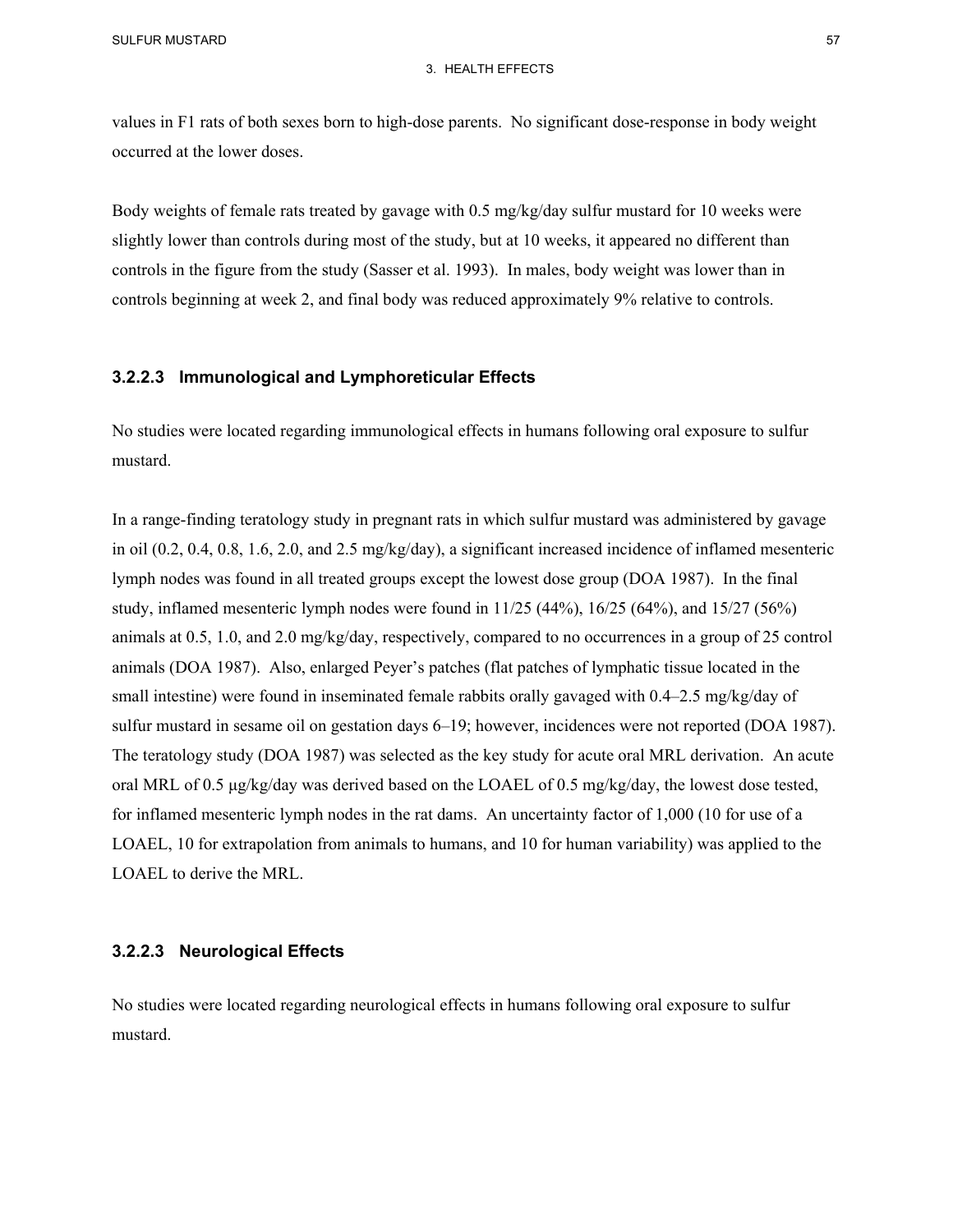In rats, orally gavaged with 0.08, 0.2, or 0.5 mg/kg/day sulfur mustard in sesame oil, 5 days/week, for 10 weeks, excessive salivation (drooling) following dosing was observed in the highest dose group (Sasser et al. 1993). No further relevant information was located.

## **3.2.2.4 Reproductive Effects**

No information was located regarding reproductive effects in humans following oral exposure to sulfur mustard.

In a teratology study (DOA 1987), pregnant rats were treated by gavage with 0, 0.5, 1.0, or 2.0 mg/kg/day of sulfur mustard in sesame oil on gestation days 6–15. A significant decrease in gravid uteri weight (16%) was measured in dams at the highest dose of 2.0 mg/kg/day. The number of corpora lutea and implantation sites, and the incidence of pre-implantation failure and intrauterine mortality were unaffected by sulfur mustard treatment.

significantly elevated during the  $2<sup>nd</sup>$  postexposure week. High-dose male sperm morphology data at all In a study in rats, oral exposure to sulfur mustard resulted in significant dominant lethal effects in male rats mated to untreated females, whereas female dominant lethal effects were not observed (Sasser et al. 1993). In that study, rats were treated by gavage with 0.08, 0.2, or 0.5 mg/kg/day sulfur mustard in sesame oil, 5 days/week, for 10 weeks (Sasser et al. 1993). In female dominant lethality experiments (treated or untreated males were mated with treated females), the overall mean pregnancy rate in treated groups was 86% with a range from 70 to 100%, and with no significant differences between treatment groups. Reproductive performance indicators (number of live or dead implants, resorptions, and preimplantation losses) in treated female rats mated to treated or nontreated males were not significantly different from controls. In male dominant lethality experiments (treated males were mated with untreated females), the overall mean pregnancy rate in treatment groups was 91%; treatment means ranged from 65 to 100%, with no significant differences between treatment groups. There was no indication of a dose relationship with the number of live implants. In the highest exposure group, the mean number of total and early resorptions per litter was significantly greater than control during the  $2<sup>nd</sup>$  and  $3<sup>rd</sup>$  postexposure weeks. The number of total and late resorptions in the mid-dose group was also significantly greater than controls during the  $3<sup>rd</sup>$  postexposure week. Preimplantation losses in the mid- and high-dose groups were postexposure sampling times (0, 5, and 12 weeks) showed a statistically significant decrease in the percentage of normal sperm. Blunthook and banana-shaped sperm heads were observed at 0, 5, and 12 weeks, whereas amorphous and short head abnormalities were observed only at 5 and 12 weeks.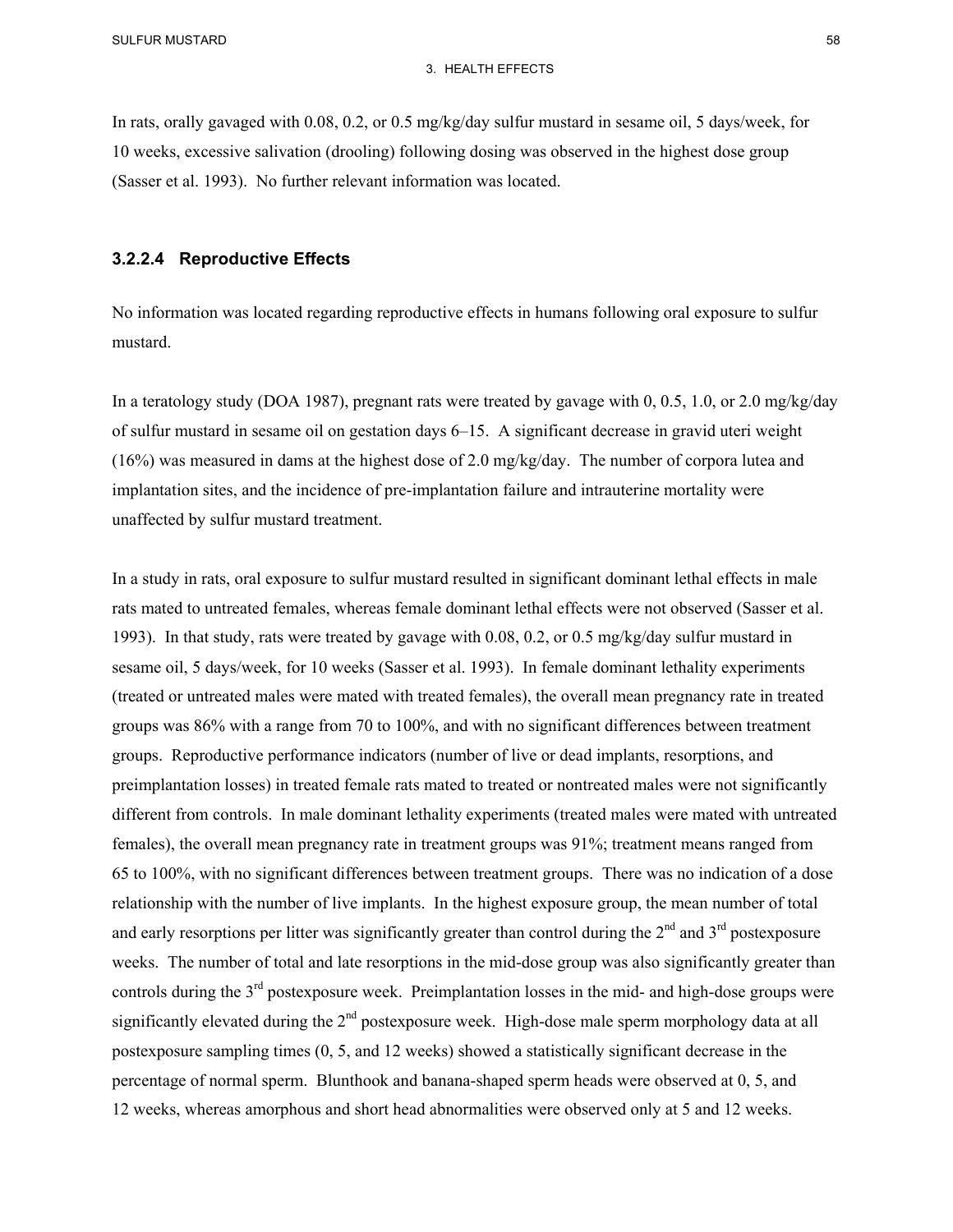Overall, there was a total 2-fold increase in abnormal sperm heads in high-dose sulfur mustard-treated males. Sperm morphology and motility were not examined in the low- and mid-dose groups. In summary, female fertility was not affected by these sulfur mustard exposures; however, a male dominant lethal effect was demonstrated at the mid and high doses of sulfur mustard.

In a two-generation study in rats, reproductive performance was not adversely affected following exposure to sulfur mustard administered by gavage at levels of 0.03–0.4 mg/kg/day, 5 days/week, for 13 weeks prior to mating and through gestation, parturition, and lactation (Sasser et al. 1996a). Reproductive performance was measured by assessing the number of matings, pregnant females and females delivering live pups, fertility index, and mating index. The only significant birth measurement was an altered sex ratio (58% males) in the high-dose F0 offspring (Sasser et al. 1996a). Futhermore, microscopic examination of the reproductive organs revealed no evidence of treatment-related effects. Microscopic examinations of the testes from rats orally gavaged with up to 0.3 mg/kg/day of sulfur mustard in sesame oil, 5 days/week, for 13 weeks also revealed no lesions (Sasser et al. 1996b).

### **3.2.2.5 Developmental Effects**

No information was located regarding developmental effects in humans following oral exposure to sulfur mustard.

In a study in which rats were treated by gavage with 0, 0.5, 1.0, or 2.0 mg/kg/day sulfur mustard, the numbers of live fetuses per litter were comparable between dose groups. Fetal body weights were significantly decreased in litters exposed to doses ≥1.0 mg/kg/day; however, the depressed fetal weights were not accompanied by a corresponding decrease in crown-rump length. Sex ratio was significantly different from control only at the high-dose. Placental weights were significantly lower in the high-dose group, compared to control. The number of minor skeletal anomalies, mostly commonly misaligned sternebrae, was significantly increased in the high-dose group. The incidences of reduced ossification of the vertebrae and/or sternebrae in all treated groups were significantly increased, compared to controls (DOA 1987). In the companion study in rabbits with doses of 0, 0.4, 0.6, or 0.8 mg/kg/day, no adverse effects to fetal body weight or skeletal morphology were observed. However, in the preliminary doserange study in rabbits, fetal body weight was significantly reduced at 2.0 mg/kg/day (DOA 1987).

See Table 3-4 for ongoing studies of developmental effects of sulfur mustard.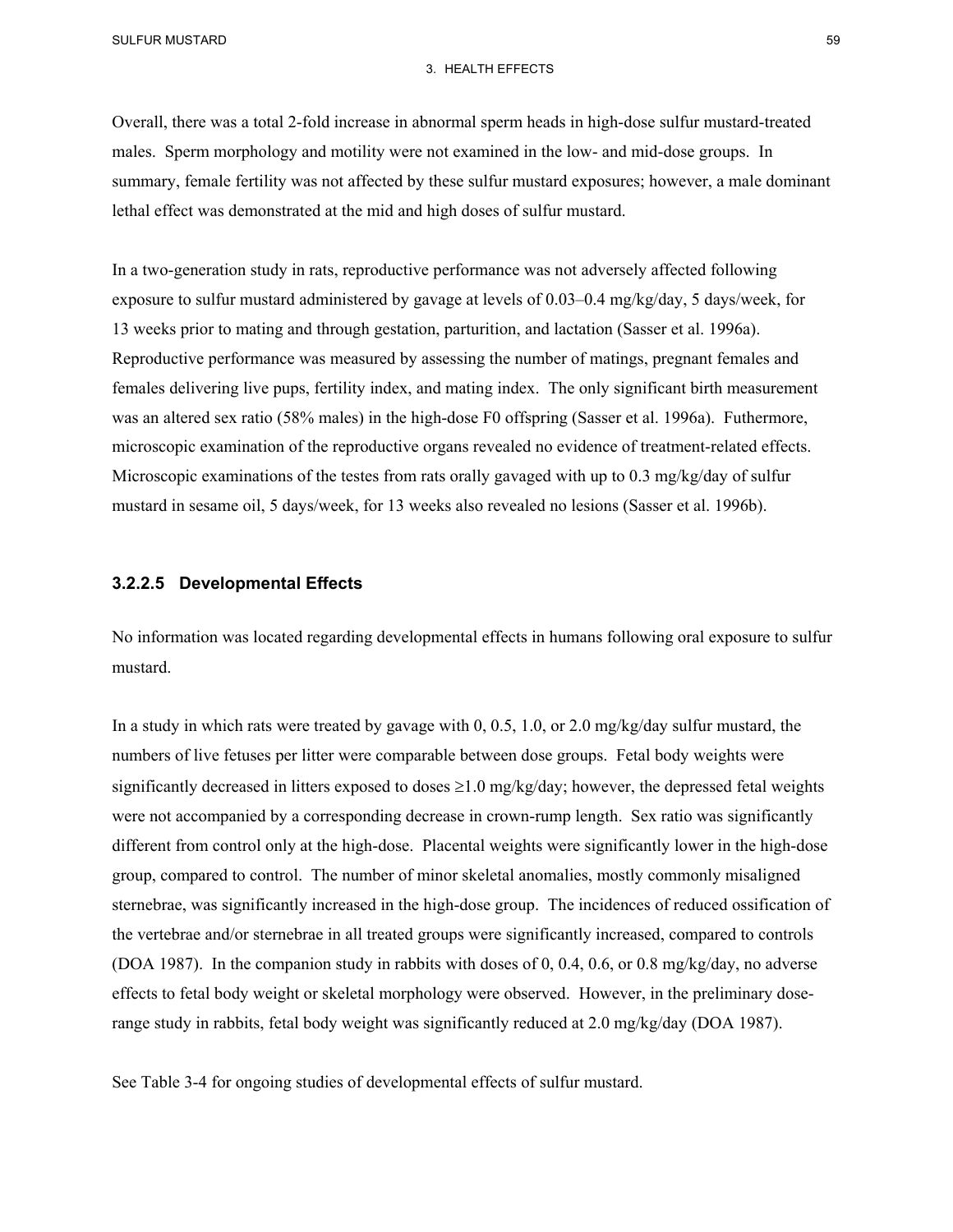### **3.2.2.7 Cancer**

No studies were located regarding cancer in humans or animals after oral exposure to sulfur mustard.

The Army's current health-based environmental screening levels (HBESLs) for sulfur mustard include an oral cancer potency value (slope factor) (USACHPPM 1999). In the absence of a chronic bioassay for sulfur mustard, the oral cancer potency value was estimated as the geometric mean of slope factors developed using various data sets (potency relative to benzo(a)pyrene, forestomach hyperplasia incidence, and maximum tolerated dose). However, ongoing evaluations of alternative approaches for quantitatively estimating cancer risk may result in changes to this value (see Chapter 8).

# **3.2.3 Dermal Exposure**

# **3.2.3.1 Death**

There are reports of human deaths from skin contact with liquid sulfur mustard from old deteriorating artillery shells (Aasted et al. 1985; Heully et al. 1956; Jorgensen et al. 1985). In France, two children died after a 40-year-old sulfur mustard shell accidentally exploded spraying the liquid onto their skin and clothing (Heully et al. 1956). Two fishermen died from handling sulfur mustard bombs disposed of in the Baltic Sea, which became caught in their nets (Aasted et al. 1985; Jorgensen et al. 1985). Dermal dose estimates are not available for these accidental exposures. Other surviving fishermen suffered skin lesions, erythema, blistering, and eye lesions. Without providing any further details, SBCCOM (1999) indicates that in humans the  $LD_{50}$  for skin exposure is 100 mg/kg.  $LD_{50}$  values in animals for sulfur mustard administered topically range from 9 to 100 mg/kg (Dacre et al. 1995). Of the species studied (rat, mouse, dog, rabbit, guinea pig, and goat), the rat was the most sensitive to acute lethal effects, with a dermal  $LD_{50}$  of 9 mg/kg.

### **3.2.3.2 Systemic Effects**

No studies were located regarding respiratory, cardiovascular, musculoskeletal, renal, or body weight effects in humans or animals after dermal exposure to sulfur mustard.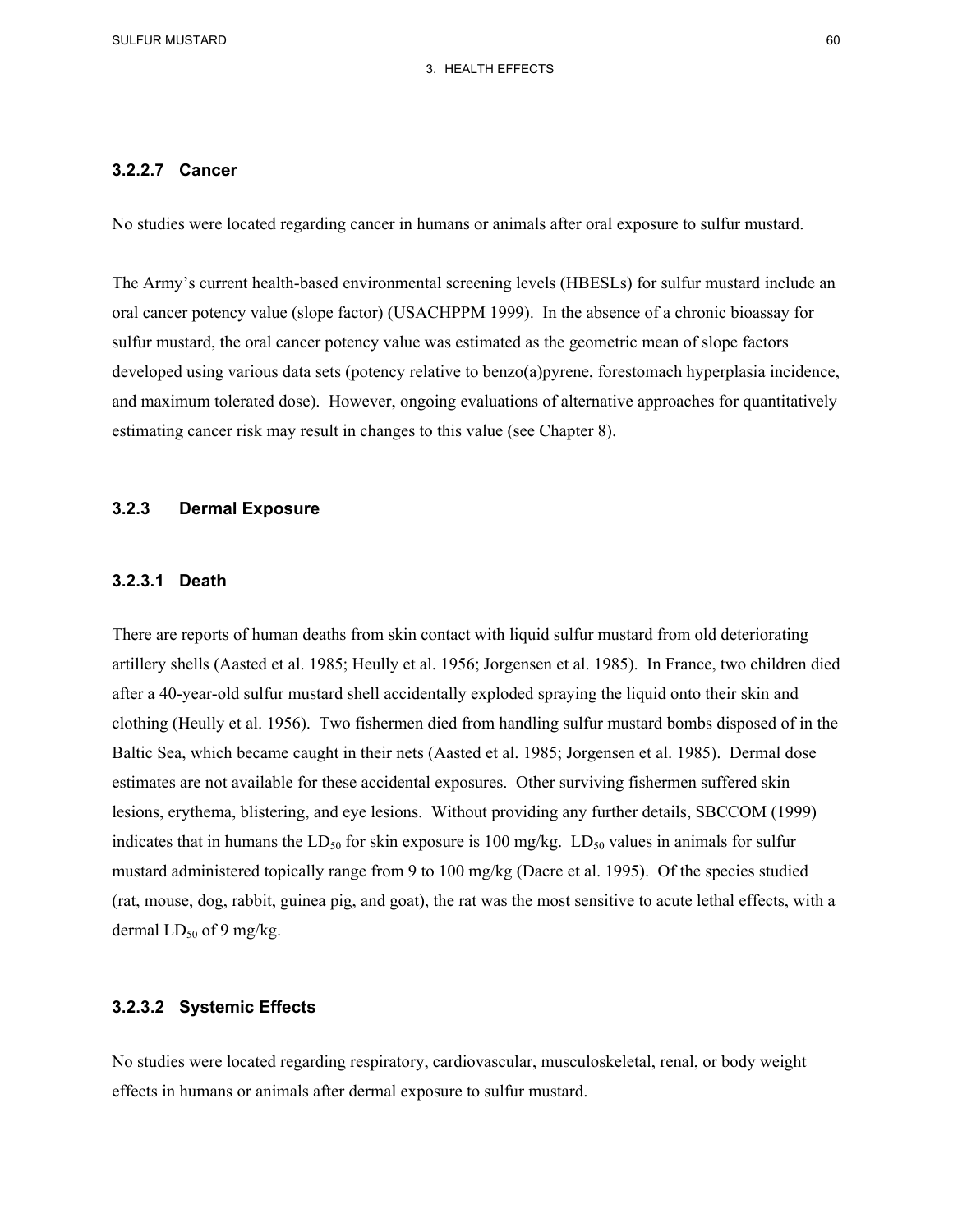Gastrointestinal Effects. Volunteers who were wearing respirators and who were exposed to unspecified levels of sulfur mustard vapors and liquids not only had skin burns, but also complained of nausea, vomiting, anorexia, abdominal pain, diarrhea, headache, and lassitude (Sinclair 1948). These signs could have been primary effects of the sulfur mustard on the rapidly dividing cells of the gastrointestinal epithelium, secondary effects from the skin burns, or psychological effects not related to the sulfur mustard exposure at all.

 lost weight prior to death (Young 1947). In a study designed to determine lethal dermal doses, rats stopped eating and drinking, had diarrhea, and

**Hematological Effects.** Intense skin exposure to sulfur mustard sufficient to cause severe vesiculation and skin necrosis may result in systemic effects to bone marrow. Absorbed sulfur mustard may destroy or diminish bone marrow activity denoted by reduced numbers of or destruction of replicating marrow stem cells (Pechura and Rall 1993). Sulfur mustard-induced reduction of granulocyte and other marrow-derived cells in peripheral blood cause a diminished protective effect from polymorphonuclear leukocytes, macrophages, monocytes, and other cell types that are active in the destruction and scavenging of organisms that invade and impede wound healing.

A reduction in lymphocytes was noted in mice whose shaved backs were topically treated a single time with 3.88–15.5 mg/kg of sulfur mustard diluted in olive oil (Venkateswaran et al. 1994a); hematology revealed a significant dose-related increase in packed cell volume (10–16%). The increase in hemoglobin concentration was also dose-related and significantly increased (13–19%) at 7.75–15.5 mg/kg of sulfur mustard.

**Hepatic Effects.** Topical application of a single dose of 3.88, 7.75, or 15.5 mg/kg sulfur mustard to the shaved backs of Balb/c mice induce a dose-related decrease in liver weight was observed, with a significant reduction of 14% measured at the high dose (Venkateswaran et al. 1994a).

Twenty-four hours after application of a single dose of 51.3 mg/kg (1 LD<sub>50</sub>) of neat sulfur mustard to the hair-clipped backs of male guinea pigs the liver showed fatty degeneration accompanied by infiltration with red blood cells, lipidolysis, and distortion of cell structure (Chauhan and Murty 1997). Three days after dosing, infiltration with macrophages was observed in addition to the above alterations. Liver injury was also indicated by increases in serum AST and ALT activities. Both enzymes increased after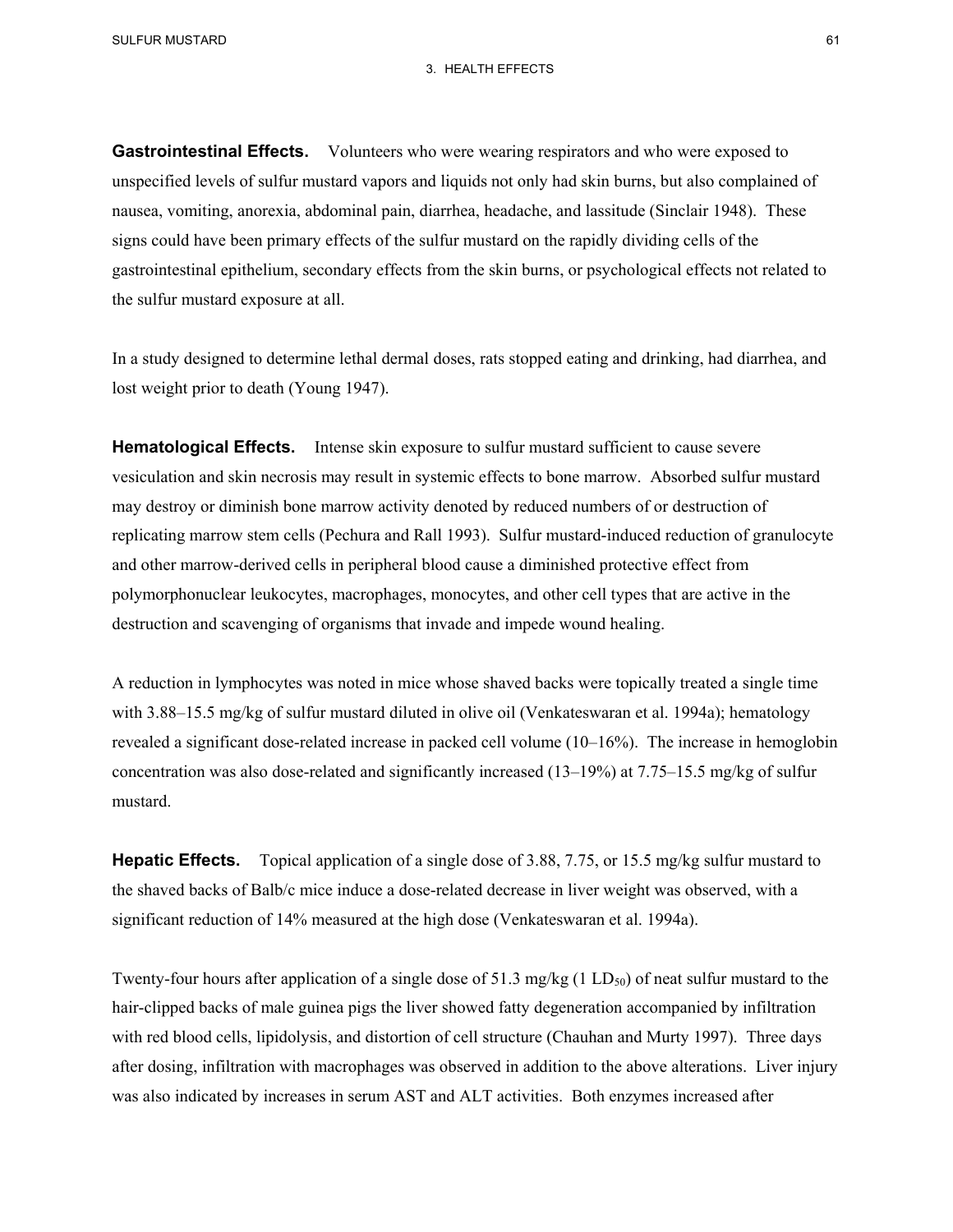submaximal, was still significantly elevated (33%) above control. exposure, reaching maximum levels of nearly twice control values at 3 days, and returned toward normal levels at 6 days postexposure. The AST recovery was slower than ALT as the 6-day level, while

**Endocrine Effects.** Adrenal weight was significantly increased in a dose-related manner in mice whose shaved backs were treated topically with sulfur mustard doses of 7.8–15.5 mg/kg once (Venkateswaran et al. 1994a).

et al. 1919). **Dermal Effects.** When sulfur mustard gets on human skin, it causes itching, erythema, and/or blister formation (Pechura and Rall 1993). Australian soldiers, who were wearing respirators, volunteered to be exposed to skin contact with sulfur mustard during World War I. They had erythema on the exposed areas, and skin burns on the genitalia (Sinclair 1948, 1950). Men who were exposed to sulfur mustard from leaking artillery shells picked up by fishing vessels off the coast of Denmark showed inflamed skin, blisters, eye irritation, and transient blindness (Wulf et al. 1985). These reactions are usually delayed by at least several hours, up to 48 hours after initial exposure (Jakubowski et al. 2000; Renshaw 1946; Smith

A review of the literature prior to 1950 indicates that drops containing  $0.1\%$  or more sulfur mustard can cause skin blisters on humans (Sulzberger et al. 1947). Tissue injury does not develop when low, therapeutically effective doses of sulfur mustard are used to control the hyperproliferation of psoratic keratinocytes. The severity of cutaneous injury is dependent on dose, exposure duration, temperature, humidity, and/or perspiration and is directly related to the sulfur mustard alkylation levels in skin (Papirmeister 1993). Sulfur mustard is more harmful to the skin on hot, humid days or in tropical climates (Papirmeister et al. 1991; Sulzberger et al. 1947).

 the contacted dermal site (Pechura and Rall 1993). For a given dose and duration of exposure, loose Humans show varying degrees of sensitivity to sulfur mustard (Renshaw 1946; Sulzberger et al. 1947). In particular, people with fair skin are more sensitive than those with dark skin. Affected skin usually changes color in response to stimulation of melanogenesis (Pechura and Rall 1993). Increased darkening of the skin at the periphery of sulfur mustard-induced blisters is characteristically observed. There may be variations in the skin's response to the same sulfur mustard dose and exposure duration depending on tissue, as around the eyes and on the genitalia, may respond with edema without blistering, while tissue sites having a very dense dermis, such as on the back, may respond with erythema and blister formation without edema (Pechura and Rall 1993). Scar formation following sulfur mustard injury may be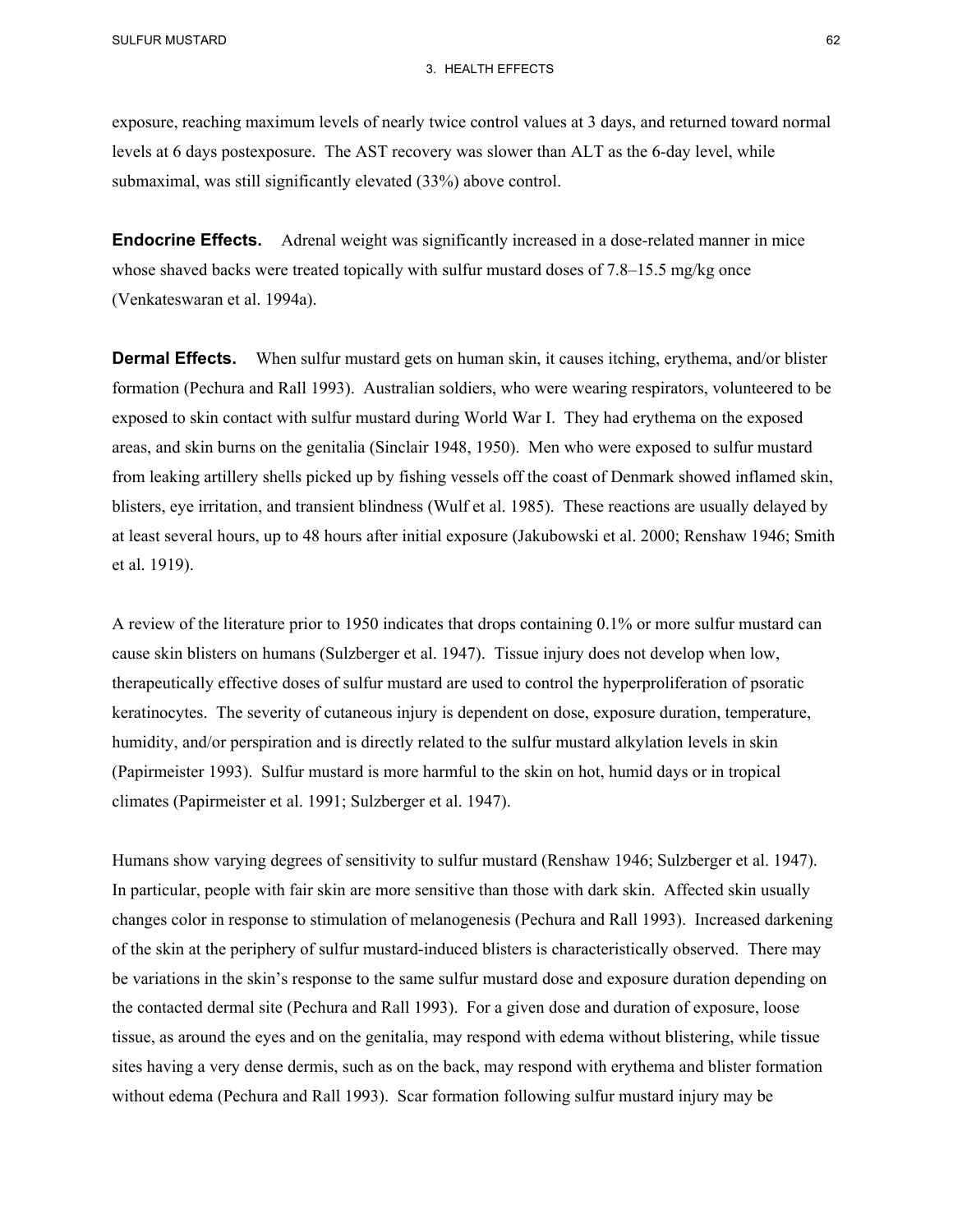### 3. HEALTH EFFECTS

disabling. Individuals with previous exposure are more sensitive to the dermal effects of sulfur mustard (Renshaw 1946; Sulzberger et al. 1947). SBCCOM (1999) reports a maximum safe Ct of 5 mgminute/m<sup>3</sup> for human skin exposure to sulfur mustard vapor.

A group of patients, including a subgroup of 14 children and teenagers (9 boys, aged 9 months to 14 years; 5 girls, aged 13 months to 9 years), were examined in a hospital in Iran 18–24 hours following exposure to sulfur mustard from air bombs during the Iran-Iraq War (Momeni and Aminjavaheri 1994). Cutaneous effects included erythema (in 94% of patients), itching (71%), bulla (71%), ulceration (64%), hyperpigmentation (50%), and hypopigmentation (21%). Burning sensation (in 71% of patients) and pain (36%) were also noted. Skin lesions first appeared 4–18 hours after exposure, and were accompanied by an itching and burning sensation, especially over the face and neck. Thereafter, the patients developed erythema and gradually, after 20–30 hours, blisters. Most of the lesions in children developed of the face (79%), followed by genital (43%), thoracic (21%), trunkal (14%), and axillar lesions (14%). No direct relation was found between sex of the individual and the site of the lesions. The time of onset of sulfur mustard manifestations in children was shorter (4–18 hours) and the severity of the lesions higher than in adults (8–24 hours), possibly due to more delicate skin and epithelial tissues. Genital lesions were less frequent in children and teenagers (42%) than adults (70%); however, even within the group of children, the incidence and severity of genital lesions increased with age. Other skin lesions had no apparent agerelation.

Sulfur mustard applied to the skin of rats produced local edema, which subsided after 3 days (Young 1947). In mice, rabbits, and guinea pigs, sulfur mustard produced vascular leakage, leukocytic infiltration, and slow death of basal epidermal cells; this damage reached its peak 1–3 days after application (Chauhan et al. 1993a, 1993b, 1995, 1996; Vogt et al. 1984). Healing occurred within 10 days. Suckling rats (which had not yet grown hair) developed inflammatory changes and epidermal thickening after dermal exposure to sulfur mustard for 1–15 minutes (McAdams 1956). This damage was evident 1–7 days postexposure. Blisters did not develop, but the basal cells were destroyed.

Application of single doses of 3.88, 7.75, or 15.5 mg/kg sulfur mustard to the shaved backs of Balb/c mice resulted in mild skin lesions, first appearing on postexposure day 4 (Venkateswaran et al. 1994a). The lesions progressed to severe, with fluid loss, on postexposure day 7.

**Ocular Effects.** Ocular effects that occur during or following exposure to sulfur mustard in the air are due to direct contact of sulfur mustard with the eye. This is supported by experiments in animals that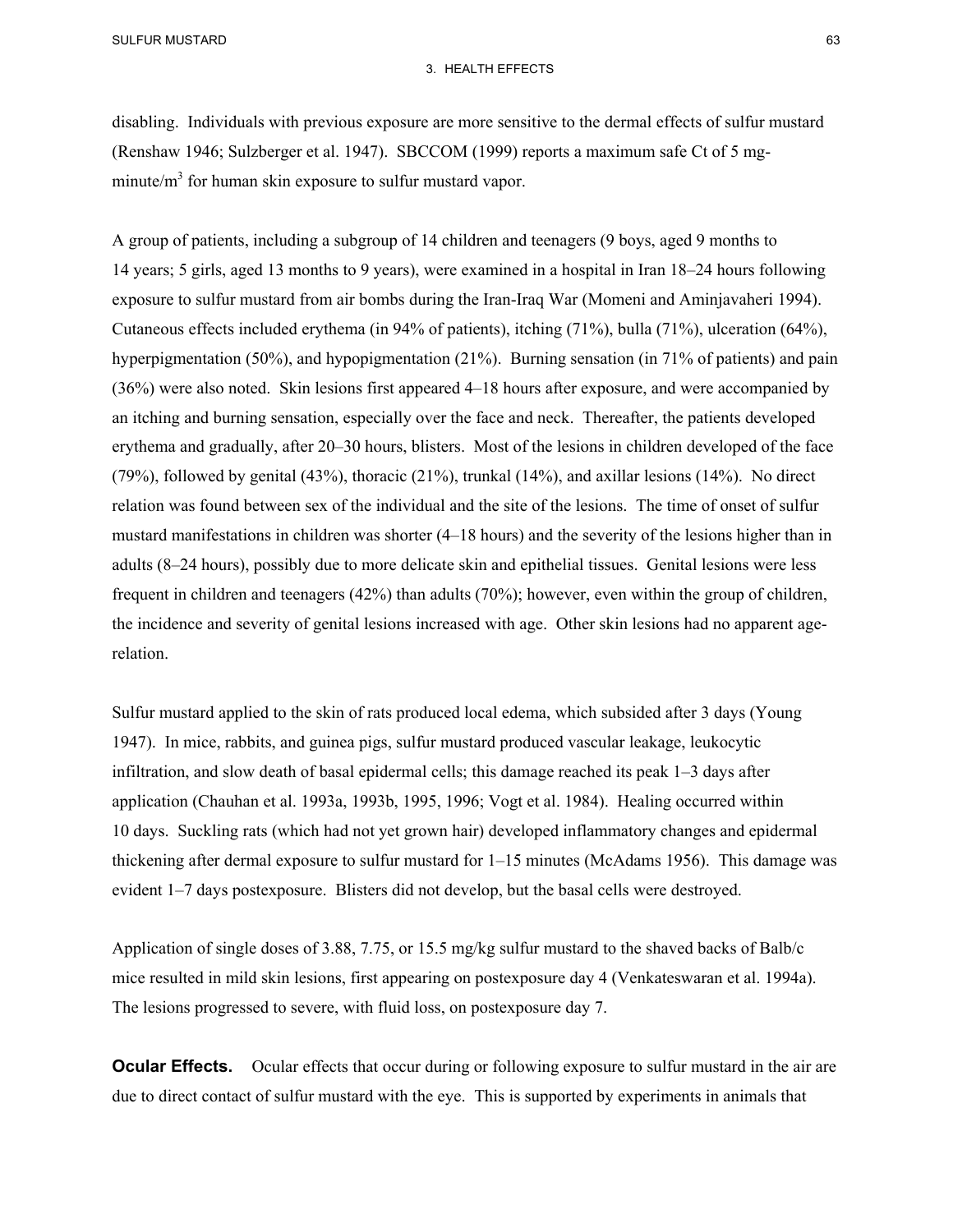have shown little involvement of the eyes when sulfur mustard was administered parentally at dose levels known to be systemically toxic and lethal (Papirmeister et al. 1991). Ocular effects due to exposure to sulfur mustard in the air are summarized in Section 3.2.1.2.

**Body Weight Effects.** Application of a single dose of 3.88, 7.75, or 15.5 mg/kg sulfur mustard to the shaved backs of Balb/c mice resulted in a progressive dose-dependent fall in body weight beginning 3– 5 days after exposure (Venkateswaran et al. 1994a). The decrease was significant at the mid and high doses, 11 and 27%, respectively. Reduced food consumption was noted only in the high-dose group.

Guinea pigs treated with a single dose of 51.3 mg/kg (1 LD<sub>50</sub>) of neat sulfur mustard applied to their hairclipped backs showed a gradual loss of weight up to 35% on postexposure day 6 (Chauhan and Murty 1997).

# **3.2.3.3 Immunological and Lymphoreticular Effects**

Sulfur mustard was topically applied a single time at doses of 3.88, 7.75, or 15.5 mg/kg to the shaved backs of Balb/c mice (16/group/dose) (Venkateswaran et al. 1994a). Sulfur mustard produced a significant dose-related decrease in the weight of the spleen (12–59%), and peripheral (12–44%) and mesenteric lymph nodes (significant only at high dose, 18%). Incidence and severity of histological changes in the thymus and spleen were also dose-related. Spleen histopathology included hypocellularity, atrophy of the lymphoid follicles, degeneration of germinal centers, and red pulp infiltrated with macrophages. The cortex and medulla regions of the thymus showed atrophy and hypocellularity. Red blood cells replaced cortical thymocytes with severe atrophy. A significant dose-related decrease in the cellularity of the spleen (24–45%) was measured. A dose-related decrease in the cellularity of the thymus was also found, significant at the mid and high doses (36–42%).

 that lymphoid tissue damage may be due to systemic absorption. Only a general discussion, lacking Cameron et al. (1946), after observing damage to the cervical lymph nodes and lymphoid tissue throughout the body in rabbits and monkeys that had undergone tracheal cannulation and were exposed to nominal chamber concentrations of sulfur mustard ranging from 30 to 350 mg/m<sup>3</sup> (5–54 ppm), administered sulfur mustard to animal skin and found identical changes to the lymph tissue, suggesting experimental details, was reported.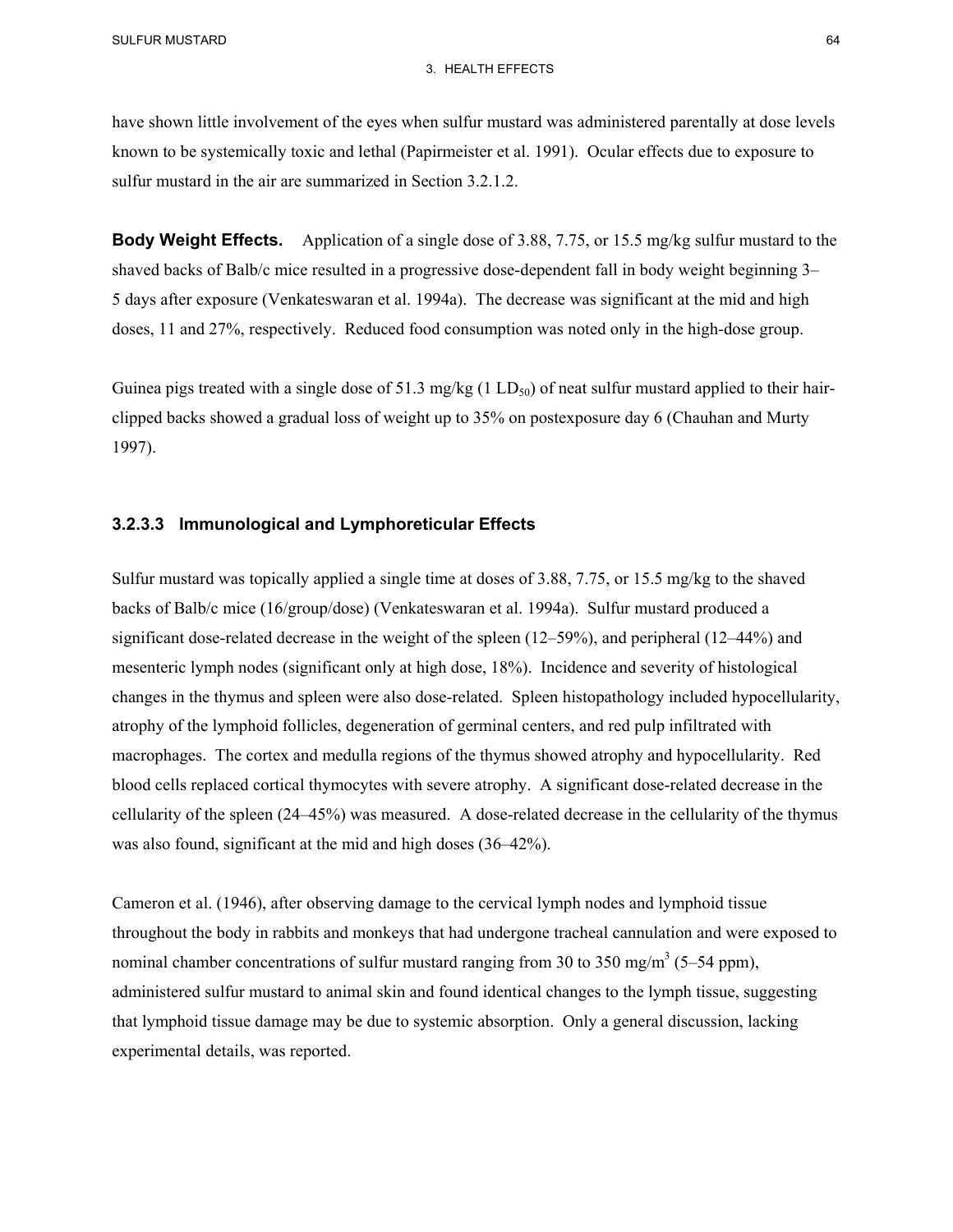### **3.2.3.4 Neurological Effects**

Chronic and/or late neurological symptoms of abnormal skin sensation after exposure to sulfur mustard were studied in five patients exposed to sulfur mustard during battlefield operations in the Middle East and five fishermen accidentally exposed to sulfur mustard by pulling shells leaking the chemical agent aboard their fishing vessels. All 10 patients (100%) suffered from neuropathic pain or other deafferentation symptoms, suggesting persistent damage to the afferent nerve system as a frequent complication in persons exposed to sulfur mustard (Thomsen et al. 1998).

Guinea pigs treated with a single dose of 51.3 mg/kg (1  $LD_{50}$ ) of neat sulfur mustard applied to their hairclipped backs became sedated 1 day after exposure (Chauhan and Murty 1997).

### **3.2.3.5 Reproductive Effects**

No studies were located regarding reproductive effects in humans after dermal exposure to sulfur mustard. However, it is likely that dermal exposure contributed to the effects observed in subjects exposed to sulfur mustard in the air described in Section 3.2.1.5.

### **3.2.3.6 Developmental Effects**

No studies were located regarding developmental effects in humans or animals after dermal exposure to sulfur mustard.

### **3.2.3.7 Cancer**

Five cases of Bowen's disease (a type of skin cancer) were studied among 488 former workers of a Japanese poison gas factory (Inada et al. 1978). Workers were involved in manufacturing sulfur mustard for 3–15 years and the diagnosis was made 31–41 years after exposure. These workers also suffered from acute dermatitis, conjunctivitis, bronchitis, and hyperkeratotic skin eruptions. The occurrence of Bowen's disease, Bowen's carcinoma, basal cell carcinomas, and spinocellular carcinoma has also been reported in survivors of the dismantling of the "Heeres-Munitionsanstalt St. Georgen" who were exposed to poisonous gases including sulfur mustard by skin contact and inhalation (Klehr 1984).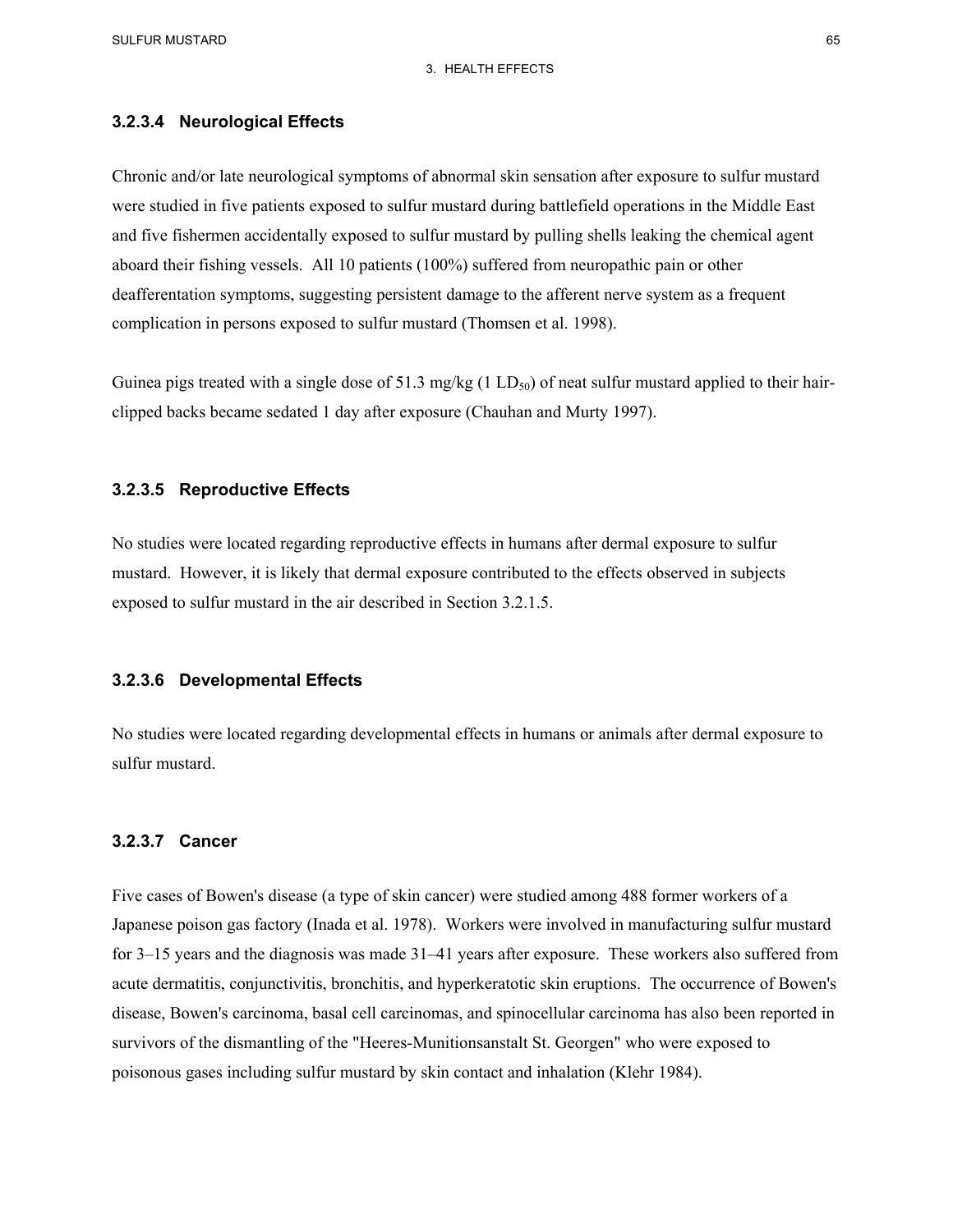No studies were located regarding cancer in animals after dermal exposure to sulfur mustard, although animals exposed to sulfur mustard in the air could have also had skin exposure. Cancer in these animals is discussed in Section 3.2.1.7.

### **3.2.4 Other Routes of Exposure**

Several animal studies indicate effects of sulfur mustard on the hemopoietic system following intravenous or subcutaneous administration of sulfur mustard. Single intravenous injection of 0.5 mg/kg of sulfur mustard dissolved in thiodiglycol in young male rats caused degenerative damage to the spleen, thymus, and bone marrow (Kindred 1947). This was also observed in rats, mice, rabbits, and dogs following a subcutaneous injection of 3 mg/kg of sulfur mustard (Graef et al. 1948). Within 12 hours of injection, granulocytosis was observed, followed by leukopenia. In addition to hemopoietic tissue damage, injury to the testes with inhibition of spermatogenesis were also observed. An intraperitoneal injection of 15 mg/kg of sulfur mustard in olive oil depressed the activity of bone marrow cells of the femur in mice (Friedberg et al. 1983). Parenteral administration of sulfur mustard to laboratory animals resulted in death due to systemic intoxication, with little or no involvement of the eyes or skin. Damage to the lungs was seen with intravenous administration of neat sulfur mustard or a solution of sulfur mustard in either propylene glycol or thiodiglycol, but not other parenteral routes (Anslow and Houck 1946).

intraperitoneal injection of sulfur mustard (23% at 5 mg/kg and 49% at 10 mg/kg) (Coutelier et al. 1991). A significant dose-related reduction in spleen cell number was measured in mice 7 days after Sv female mice  $(5-9/\text{group})$  were injected intraperitoneally with a single dose of 2, 5, or 10 mg/kg sulfur mustard (>90% purity) in a 1% isopropanol solution in saline. A 26% increase in spleen T-lymphocytes and a 44% decrease in B-lymphocytes was measured 7 days following injection with 10 mg/kg of sulfur mustard. B- and T-lymphocyte function, as assayed by *in vitro* thymidine incorporation and/or immunoglobulin secretion, was not significantly affected by sulfur mustard.

The retinas of rats sacrificed 24 hours after subcutaneous injection in the dorsal area with 10  $\mu$ L of undiluted radiolabeled sulfur mustard showed edematous swelling of the inner layers. Cell degenerative changes included dense cytoplasm, enlarged mitochondria, and Golgi apparatus. Rats sacrificed at 48 hours after injection had highly disorganized and vacuolated outer segment membranes and the choroid vessels contained large clusters of activated platelets (Klain et al. 1991).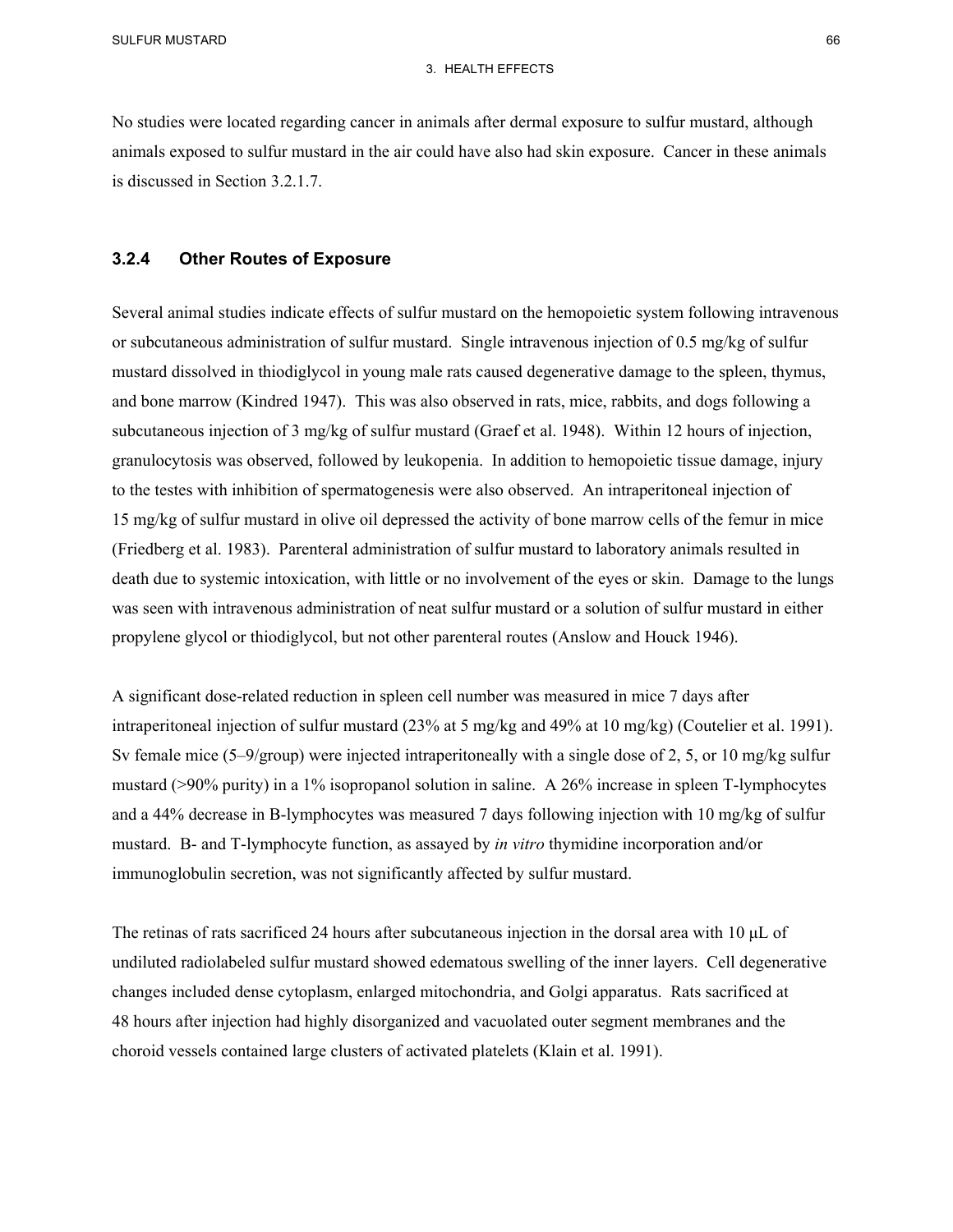### 3. HEALTH EFFECTS

Sulfur mustard, administered to guinea pigs by intratracheal injection, induced a 3-fold increase in respiratory system resistance, accompanied by a significant decrease in compliance (Calvet et al. 1993). Capsaicin-sensitive nerves do not have primary involvement in the acute respiratory effects of sulfur mustard as pretreatment with capsaicin did not prevent acute effects. Fourteen days after exposure, substance P induced concentration-dependent bronchoconstriction in guinea pigs, and tracheal epithelium neutral endopeptidase (NEP), the main enzyme that degrades tachykinins, was reduced significantly (40%) from the control level. While hyper-responsiveness to substance P has been attributed to a decrease in the tracheal activity of NEP and corresponding increase in tachykinins, this hypothesis was not upheld, as pretreatment with phosphoramidon, a NEP inhibitor, only increased sulfur mustard-induced hypersensitivity to substance P. Phosphoramidon administered prior to vehicle control ethanol also increased sensitivity to substance P.

# **3.3 GENOTOXICITY**

genetic damage (Yamakido et al. 1985). Low doses of sulfur mustard can inhibit cell division due to its ability to cross-link complementary strands of DNA or produce mutagenesis, which may be caused by replication or repair errors (Papirmeister 1993). DNA is the most functionally sensitive target of sulfur mustard in cells. Men who were exposed to sulfur mustard from leaking shells picked up by fishing vessels showed increased sister chromatid exchanges in their lymphocytes (Wulf et al. 1985). However, the offspring of workers exposed to sulfur mustard in a Japanese factory showed no increases in diseases that would be indicative of

Sulfur mustard induced dose-related interstrand cross-links in the DNA of rat epidermal keratinocytes in primary monolayer cultures (Lin et al. 1996a), thus affecting the cell cycle and DNA synthesis (Lin et al. 1996b). Similar effects on DNA from rat cutaneous keratinocytes were reported by Ribeiro et al. (1991). Sulfur mustard has also been shown to affect the repair of mismatched bases in the DNA in African green monkey kidneys cells (Fan and Bernstein 1991).

DNA extracted from white blood cells of human blood and exposed to [14C]-labeled sulfur mustard *in vitro* was shown to contain the DNA adduct 7-(2-hydroxyethylthioethyl)guanine (Ludlum et al. 1994). Sulfur mustard alkylation has also been shown to affect transcriptional processes by leading to the production of truncated transcripts (Masta et al. 1996). This occurs when the RNA polymerase remains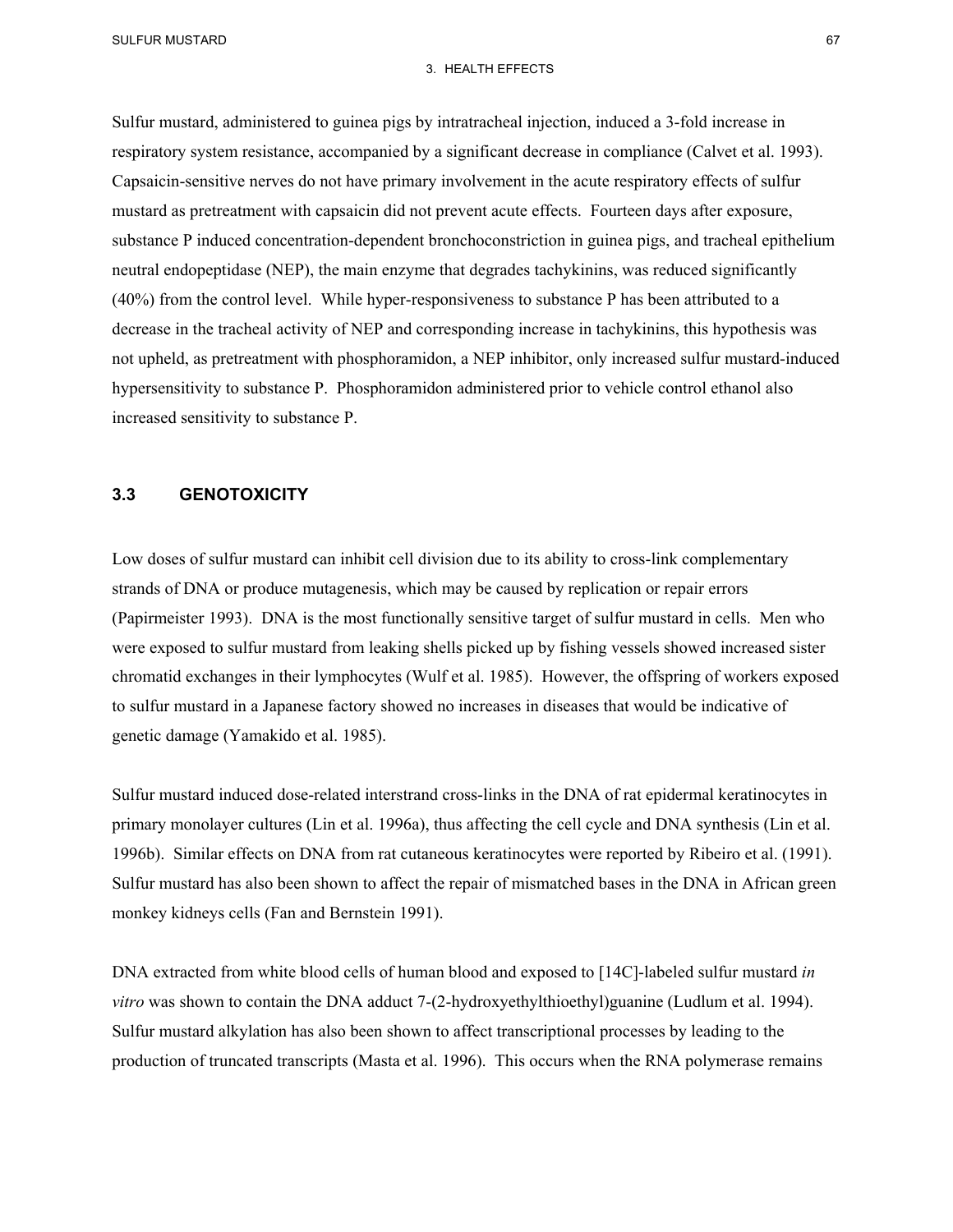### 3. HEALTH EFFECTS

associated with an alkylated promoter. Analysis of truncated transcripts revealed that sulfur mustard alkylates DNA preferentially at 5'-AA, 5'-GG, and 5'-GNC sequences on the DNA template strand.

Sulfur mustard at concentrations of 0.5 and 0.1 mM produced single strand breaks in bacteriophage lambda DNA (Venkateswaran et al. 1994b), which were prevented by the presence of magnesium ions in the reaction mixture. The authors proposed that the degradation of lambda DNA by its interaction with sulfur mustard may be caused by the breakage of phosphodiester backbone of DNA via the formation of an intermediate phosphotriester bond.

A variety of *in vitro* assays, summarized in Table 3-3, provide positive genotoxicity results. These data support the few human data on *in vivo* exposures to this compound. The *in vitro* data from both prokaryotic organisms (*Salmonella typhimurium* and *Escherichia coli*) and eukaryotic organisms (HeLa cells, mouse lymphoma, mouse L cells, rat lymphosarcoma) all support a mechanism of DNA alkylation leading to cross-link formation, inhibition of DNA synthesis and repair, point mutation, and chromosome and chromatid aberration formation.

There are also data from *Drosophila* experiments in which sulfur mustard was injected into male flies, leading to sex-linked lethal mutations and point mutations at one of the loci affecting bristle formation (Auerbach 1947; Fahmy and Fahmy 1971, 1972). Sulfur mustard has also been shown to be a micronucleus-inducing agent to the mouse bone marrow (Ashby et al. 1991). All of these data are consistent with this agent being a powerful genotoxicant, which supports the recognized carcinogenicity of sulfur mustard.

Transcription, translation, and enzyme catalysis, cellular activities that are dependent on biological entities of much lower molecular size than chromosomal DNA, are much less sensitive to sulfur mustard (Papirmeister 1993). Thus, cells that are prevented from synthesizing DNA continue to generate energy and synthesize RNA and protein. As a result of this unbalanced metabolism, cells may enlarge, differentiate, or be induced to synthesize high levels of certain proteins. While some of these proteins may protect cells, others may hasten cell death.

 Vesicant and acute tissue injury only occur at sulfur mustard alkylation levels much higher than those needed to produce genotoxic effects. Tissue injury does not develop when low, therapeutically effective doses of sulfur mustard are used to control the hyperproliferation of psoratic keratinocytes. Therefore, it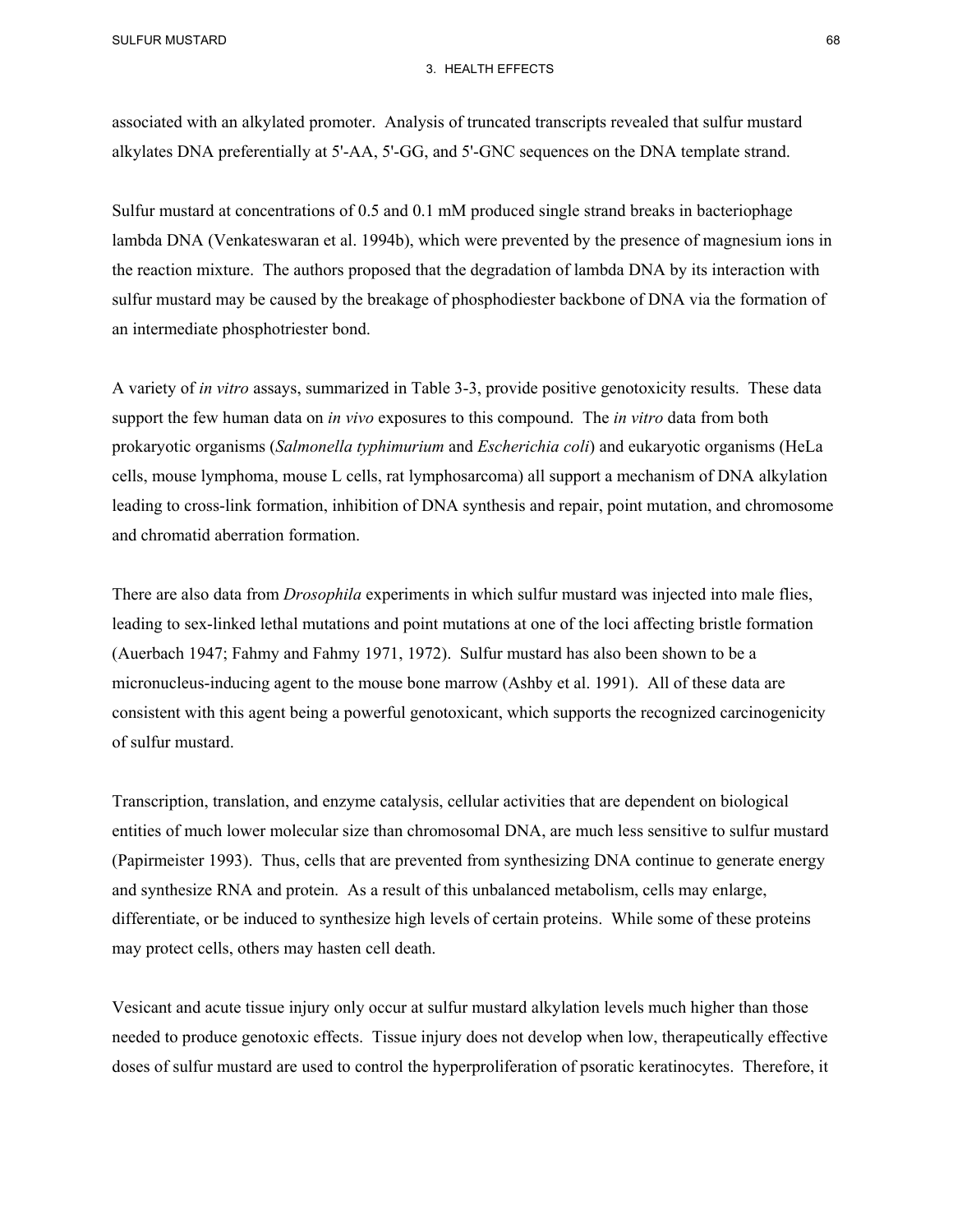|                                                 |                                                   |           | <b>Results</b>        |                                    |
|-------------------------------------------------|---------------------------------------------------|-----------|-----------------------|------------------------------------|
|                                                 |                                                   | With      | Without               |                                    |
| Species (test system)                           | End point                                         |           | activation activation | Reference                          |
| Prokaryotic organisms:                          |                                                   |           |                       |                                    |
| Escherichia coli                                | DNA interstrand crosslinks                        | $\ddot{}$ | No data               | Venitt 1968                        |
| E. coli                                         | DNA recombination repair<br>inhibition            | $\ddot{}$ | $\ddot{}$             | Ichinotsubo et al. 1977            |
| Salmonella<br>typhimurium                       | Gene mutation                                     | $\ddot{}$ | $\ddot{}$             | Ichinotsubo et al. 1977            |
| S. typhimurium                                  | Gene mutation                                     | $\ddot{}$ | $\ddot{}$             | Ashby et al. 1991                  |
| Eukaryotic organisms:                           |                                                   |           |                       |                                    |
| Fungi:                                          |                                                   |           |                       |                                    |
| Saccharomyces<br>cerevisiae                     | DNA alkylation                                    | +         | No data               | Kircher and Brendel<br>1983        |
| Human HeLa cells in DNA crosslinking<br>culture |                                                   | $\ddot{}$ | No data               | <b>Ball and Roberts</b><br>1971/72 |
| Mouse lymphoma<br>cells                         | Gene mutation                                     | +         | No data               | Capizzi et al. 1974                |
| Mouse lymphoma<br>cells                         | Chromosomal and chromatid +<br>aberrations        |           | No data               | Scott et al. 1974                  |
| Rat lymphosarcoma<br>cells                      | Chromosomal and chromatid +<br>aberrations        |           | No data               | Scott et al. 1974                  |
| Rat lymphosarcoma<br>cells                      | DNA replication repair<br>inhibition              | $\ddot{}$ | No data               | Scott et al. 1974                  |
| strain                                          | Mouse fibroblasts, L- Inhibition of DNA synthesis | +         | No data               | <b>Walker and Thatcher</b><br>1968 |

# **Table 3-3. Genotoxicity of Sulfur Mustard** *In Vitro*

+ = positive result; DNA = deoxyribonucleic acid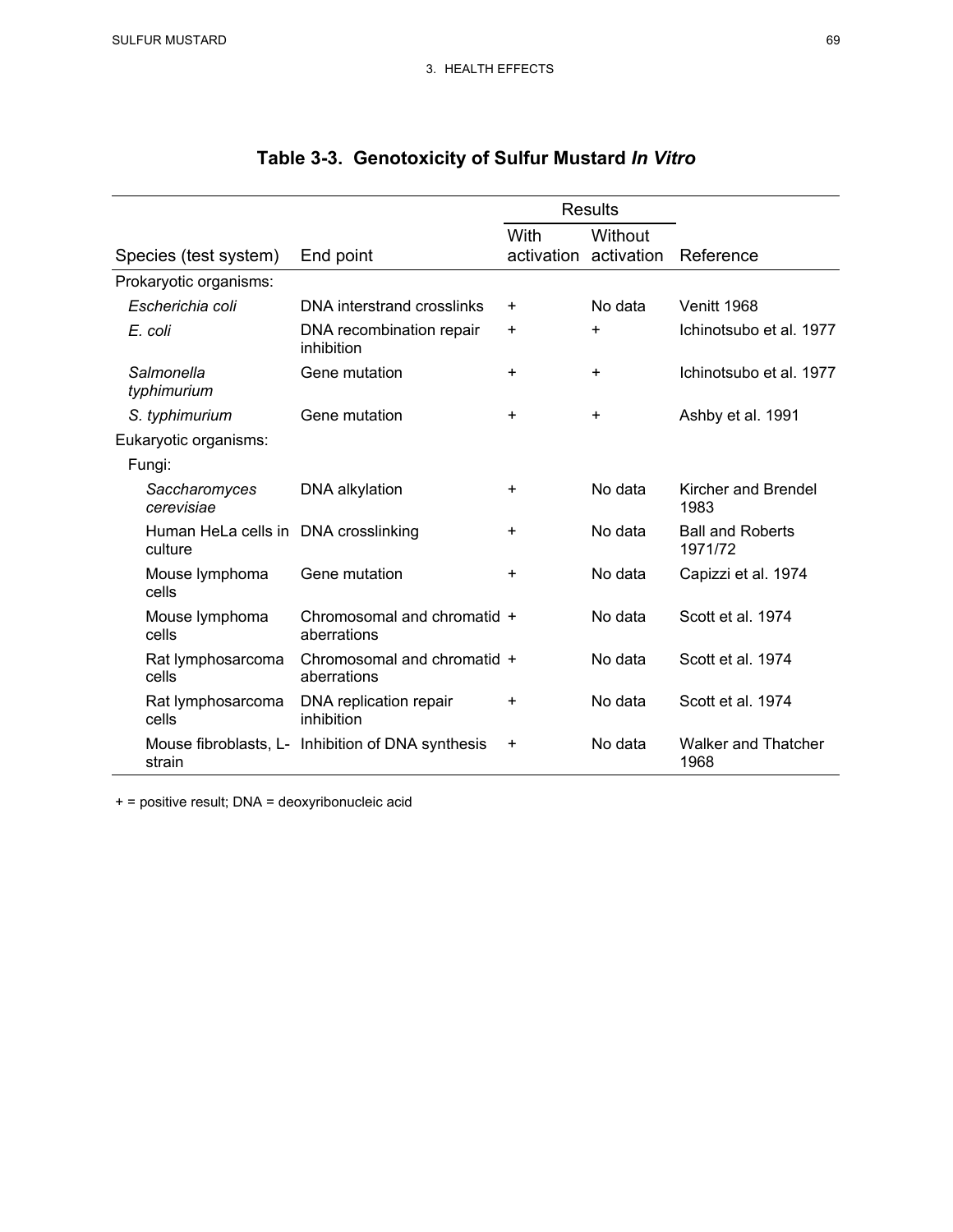is likely that additional mechanisms other those related to genotoxicity are responsible for acute toxicity of sulfur mustard.

### **3.4 TOXICOKINETICS**

There is a substantial toxicokinetic database for intravenous and intraperitoneal routes of sulfur mustard exposure in animals. While these data are useful, there is evidence to suggest that this information does not mimic the scenario resulting from field or accidental conditions that expose humans to sulfur mustard by absorption from the skin, or by the lung or eyes. Sulfur mustard tissue distribution data from an Iranian soldier who died 7 days after inhalation and/or dermal exposure to sulfur mustard indicated distribution: brain > kidney > liver > spleen > lung (Drasch et al. 1987), whereas radiolabel concentration data in rats 4 days after an intravenous injection of radiolabeled sulfur mustard indicate a different distribution pattern to these organs: kidney > lung > liver > spleen > brain (Maisonneuve et al. 1994). While the difference could be due to measurement methods, species variations, or postexposure time, the route of exposure appears to be a significant toxicokinetic factor.

# **Absorption**

# **3.4.1 Absorption 3.4.1.1 Inhalation Exposure**

Since sulfur mustard can be found in human tissues following exposure through the air, it can apparently be absorbed through the lungs or skin (Drasch et al. 1987). Analyses of the blood of hairless guinea pigs after 8-minute nose-only exposure to 300 mg/m<sup>3</sup> (46 ppm) of sulfur mustard indicated that the concentration of sulfur mustard in blood peaked within 5 minutes after inhalation exposure (Langenberg et al. 1998).

In rabbits and monkeys that had undergone tracheal cannulation and were exposed to nominal chamber concentrations of 40, 100, and 500 mg/m<sup>3</sup> of sulfur mustard, about 15% of the dose was recovered, indicating that 85% was absorbed through the mucous membrane of the nose (Cameron et al. 1946).

The absorption of sulfur mustard through the cornea was demonstrated in guinea pigs (Klain et al. 1991). Following 30 minutes after a single topical application of 5  $\mu$ L of radiolabeled sulfur mustard to the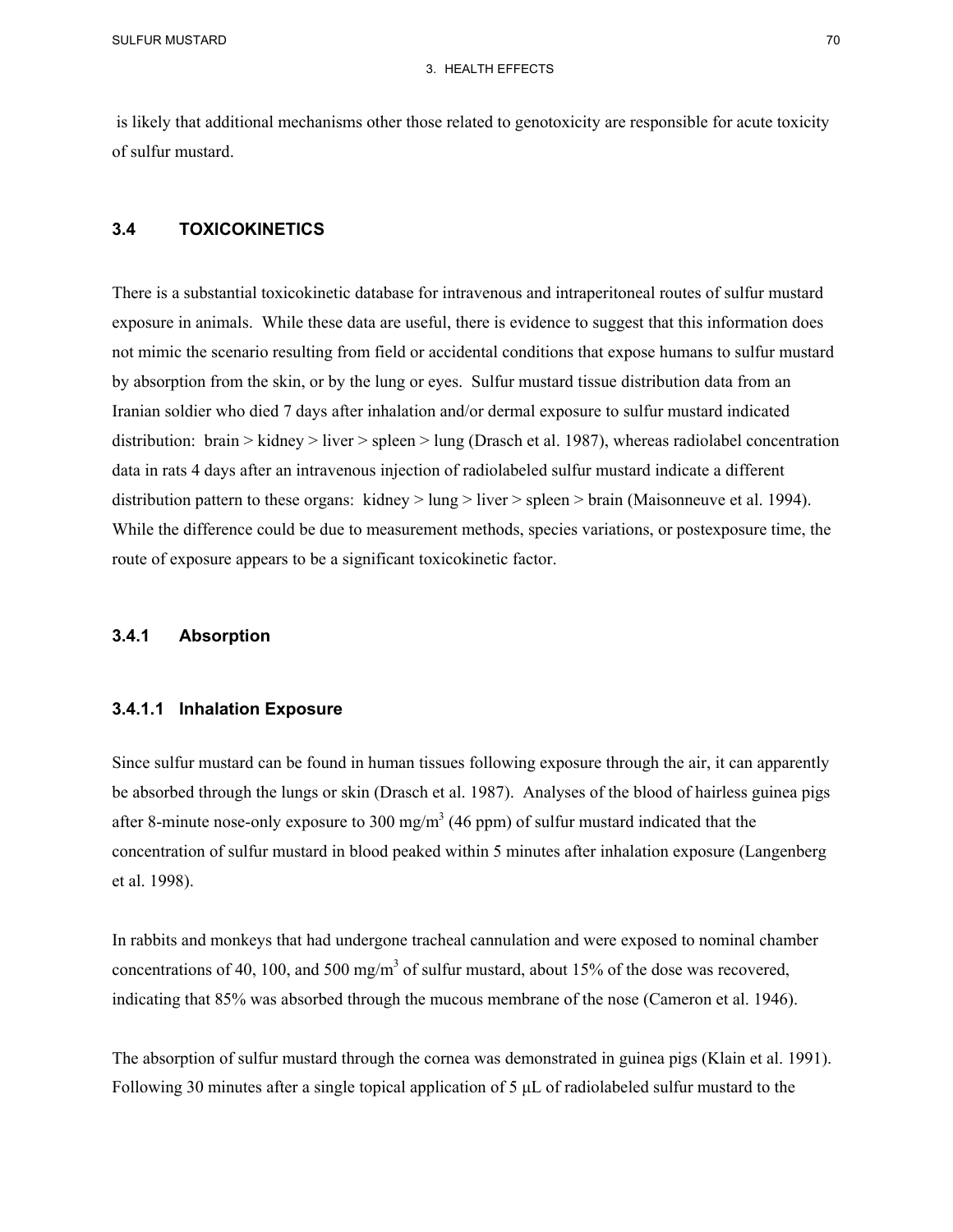cornea of guinea pigs, radioactivity was detected in kidney, liver, lung, adipose tissue, adrenals, plasma, and muscle.

# **3.4.1.2 Oral Exposure**

No studies were located regarding absorption in humans or animals after oral exposure to sulfur mustard. Absorption via the oral route has been demonstrated in animal studies in which sulfur mustard dissolved in sesame oil was administered by gavage to rats (DOA 1987; Sasser et al. 1993, 1996a, 1996b) and rabbits (DOA 1987).

### **3.4.1.3 Dermal Exposure**

of human foreskin grafted onto athymic mice (Papirmeister et al. 1984a, 1984b). Sulfur mustard is readily absorbed through the skin. When applied to human skin, most of the sulfur mustard evaporates (Smith et al. 1919). Some of the absorbed sulfur mustard remains in the skin, whereas the majority passes into the blood stream (Cullumbine 1946, 1947; Nagy et al. 1946; Renshaw 1946). Renshaw (1946) reported that 80% of unoccluded, topically-applied sulfur mustard evaporates from the skin and the remaining fraction penetrates the skin. This finding has been confirmed in studies

of human foreskin grafted onto athymic mice (Papirmeister et al. 1984a, 1984b).<br>The absorption of sulfur mustard through the cornea was demonstrated in guinea pigs (Klain et al. 1991).<br>Following 30 minutes after a single t cornea of guinea pigs, radioactivity was detected in kidney, liver, lung, adipose tissue, adrenals, plasma, and muscle.

Hambrook et al. (1993) reported that after a 6-hour cutaneous exposure with occlusion, >90% of the applied dose was absorbed in rat skin. The initial rate of uptake, within 60 minutes of loading, increased linearly with applied dosage in the range of  $3-605 \mu g/cm^2 (0.2-3.8 \mu mol/cm^2)$ , and reached a maximum of approximately 7  $\mu$ g/cm<sup>2</sup>/minute (0.044  $\mu$ mol/cm<sup>2</sup>/minute) at a dosage of 955  $\mu$ g/cm<sup>2</sup> (6  $\mu$ mol/cm<sup>2</sup>) (Hambrook et al. 1993). A range of skin-retention fractions from 10 to 50% has been reported (Cullumbine 1947; Hambrook et al. 1992; Renshaw 1946), while the remaining sulfur mustard is absorbed systemically. The rate of penetration of sulfur mustard into human skin was estimated in the range of 1–4  $\mu$ g/cm<sup>2</sup>/minute (0.006–0.025  $\mu$ mol/cm<sup>2</sup>/minute) (Renshaw 1946). Skin penetration of sulfur mustard is proportional to its temperature (Nagy et al. 1946).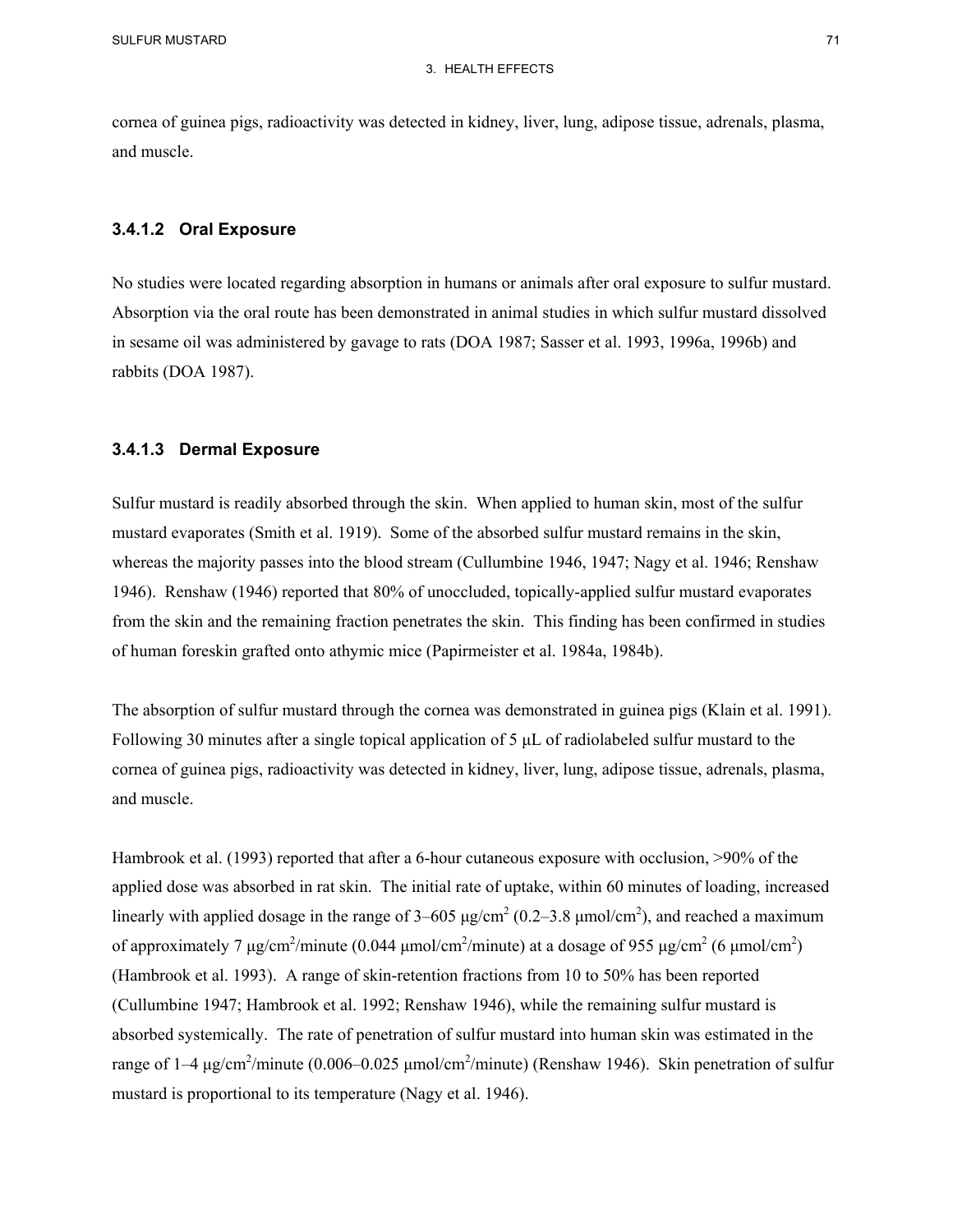### **3.4.2 Distribution**

### **3.4.2.1 Inhalation Exposure**

Analyses of body fluids and tissues of an Iranian soldier who died 7 days after exposure to sulfur mustard (by inhalation and/or dermal routes) indicated that sulfur mustard was distributed to cerebrospinal fluid and, in order of decreasing concentrations, fat (from thigh), brain, abdominal skin, kidney, muscle, liver, spleen, and lung (Drasch et al. 1987). Analyses of the blood of hairless guinea pigs after 8-minute noseonly exposure to 300 mg/m<sup>3</sup> (46 ppm; 2,400 mg-minute/m<sup>3</sup>) of sulfur mustard indicated that the concentration of sulfur mustard in blood peaked within 5 minutes after exposure, dropped to about 50% of peak at 30 minutes, and gradually increased again to about 60% of peak concentration at 4 hours after exposure (Langenberg et al. 1998). Evidence of tissue sulfur mustard DNA adducts in hairless guinea pigs at 4 hours after 5-minute nose-only exposure to 160 mg/m<sup>3</sup> (25 ppm; 800 mg-minute/m<sup>3</sup>) of sulfur mustard indicates absorption and/or distribution to nasal epithelium, nasopharynx, larynx, carina, and lung (Langenberg et al. 1998). Sulfur mustard DNA adducts found in the lung, spleen, and bone marrow in the same species after 8-minute nose-only exposure to 300 mg/m<sup>3</sup> (46 ppm; 2,400 mg-minute/m<sup>3</sup>) of sulfur mustard indicates distribution to these tissues (Langenberg et al. 1998).

# **3.4.2.2 Oral Exposure**

No studies were located regarding distribution in humans or animals after oral exposure to sulfur mustard.

### **3.4.2.3 Dermal Exposure**

 was retained in rat skin, with 3–7% detected in blood. At the end of the 6-hour application, when the As reported in Section 3.4.2.1, analyses of body fluids and tissues of an Iranian soldier exposed to airborne sulfur mustard indicated sulfur mustard distribution to most major organs (Drasch et al. 1987), consistent with older reports (Cullumbine 1947). Hambrook et al. (1993) reported that after a 6-hour cutaneous exposure to radiolabeled sulfur mustard with occlusion, 10–23% of absorbed radiolabel dose level of radiolabel in the blood reached a maximum, greater than 90% of the red cell radiolabel activity was found within the cell, and the rest in the red cell membrane.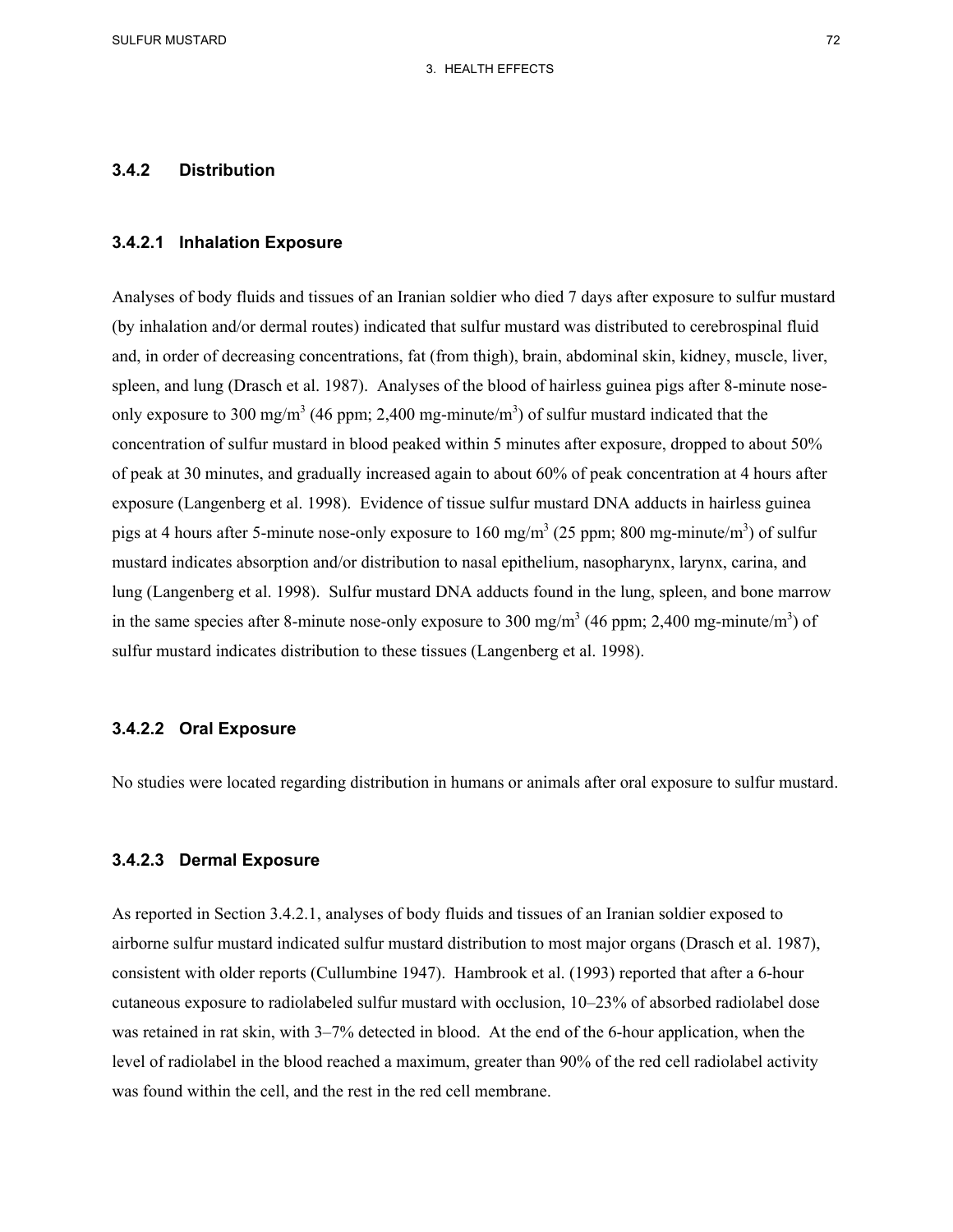In guinea pigs, following a single topical application of 5 µL of radiolabeled sulfur mustard to the cornea, radioactivity at 30 minutes after application, as expressed per unit weight, was greatest in the kidney followed by liver, lung, adipose tissue, adrenals, plasma, and muscle (Klain et al. 1991). At 2 and 5 hours postadministration, the greatest radioactivity per unit weight was again measured in the kidney, whereas the level in the plasma increased and that in the liver and lung decreased with postadministration time. Expressed per organ, the liver contained the highest level of radioactivity, followed by the kidney and lung. At 30 minutes postapplication, radioactivity was widely distributed in the guinea pig eye; the choroid/sclera portion contained the highest level followed by cornea, retina, and lens. Low levels were also detected in the aqueous and vitreous humors. At 5 hours, the only eye compartment in which the radioactivity level had decreased significantly from the 30-minute value was the choroid/sclera portion.

### **3.4.2.4 Other Routes of Exposure**

Boursnell et al. (1946) observed significant radioactivity levels in the kidney, lung, and liver of rabbits after intravenous injection of 5 mg/kg of radiolabeled sulfur mustard. Lower levels of radioactivity were also detected in bone marrow, spleen, stomach wall, duodenal wall, brain, heart, muscle, skin, and thyroid. Six hours after intravenous injection of 8.2 mg/kg of radiolabeled sulfur mustard into male hairless guinea pigs, radiolabel was distributed in decreasing concentrations to the bone marrow, liver, spleen, blood, and lung (Langenberg et al. 1998). In the rat, sulfur mustard is quickly and widely distributed (Maisonneuve et al. 1993, 1994; Zhang and Wu 1987). Maisonneuve et al. (1993) reported a distribution volume of 74.4 L/kg and a half-life of 5.6 minutes following intravenous bolus administration of 10 mg/kg (3 LD<sub>50</sub>) of sulfur mustard in the rat. The concentration of unchanged sulfur mustard in the blood decreased quickly in the first half hour, but low levels were detectable up to 8 hours after administration. The large volume of distribution, greater than the volume of body water, suggests a wide distribution of sulfur mustard throughout the animal. A quantitative distribution analysis was performed by Maisonneuve et al. (1994) in rats intravenously injected with radiolabeled sulfur mustard. Radioactivity was detected in blood, plasma, kidney, liver, intestine and stomach, heart, lung, brain, spleen, eyes, testicle, and adrenal gland. From 10 minutes to 6 hours after administration, the liver and kidney had higher radiolabel concentrations than the blood. The organs with the lowest levels of radioactivity were the brain, spleen, eye, and testicle. Maximum radioactivity levels in the organs were reached between 2 and 3 hours after injection. Total radioactivity in any organ did not exceed 4% of the administered dose. Most of the administered radioactivity was recovered in the muscle; 51% measured in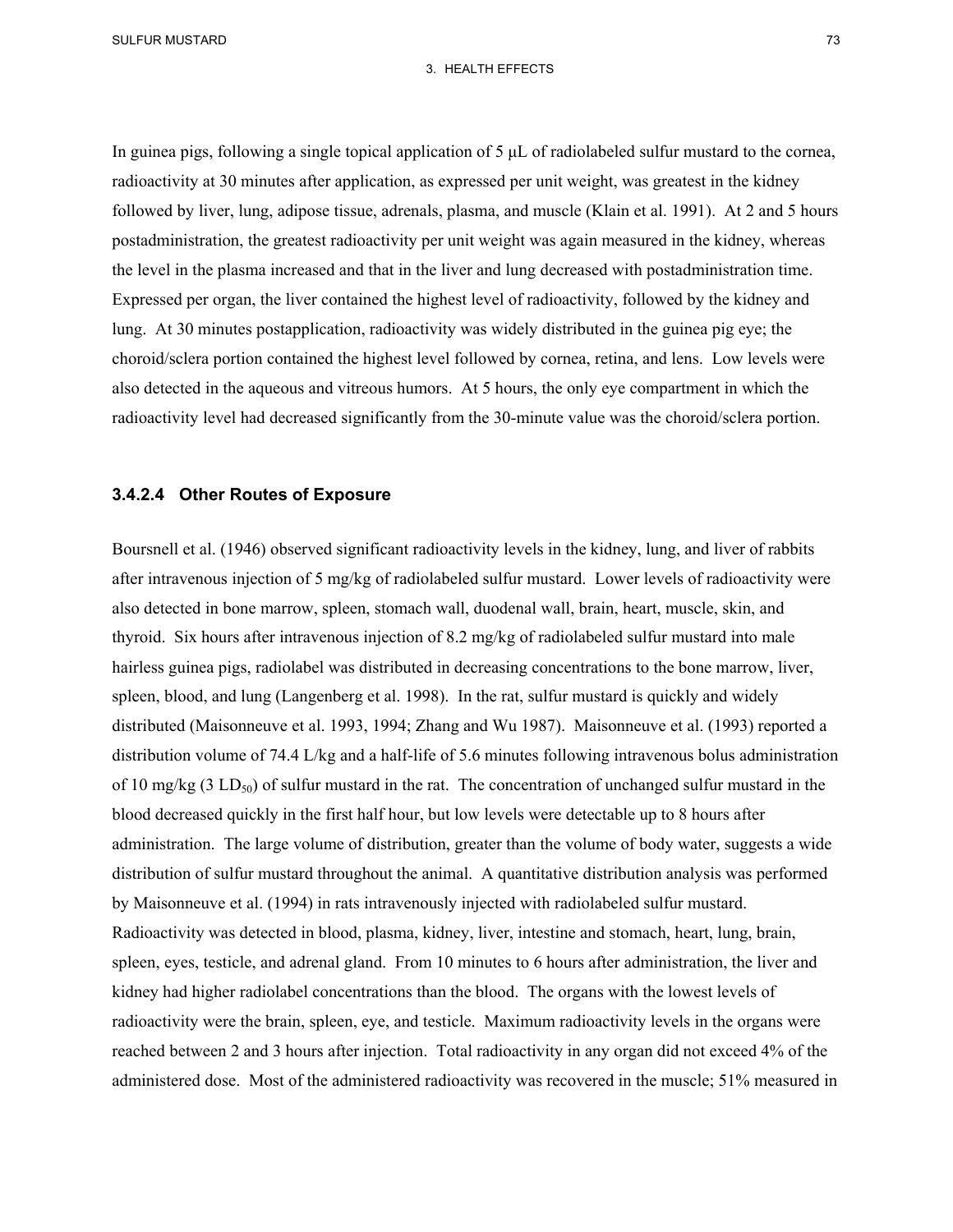muscle at 5 minutes, 36% in muscle at 3 hours, 3% in fat at 35 minutes, and 10% in skin at 35 minutes (radioactivity peaked in fat and skin at 35 minutes).

*In vitro* studies of plasma and red blood cells treated with radiolabeled sulfur mustard indicate a high affinity of sulfur mustard toward red blood cells (Maisonneuve et al. 1993). The mean equilibrium red blood cell/plasma radiolabel concentration ratios for treatments with 4 and 400 µg/mL radiolabeled sulfur mustard were 2.12 and 4.15, respectively.

Radiolabeled sulfur mustard administered in rats to the femoral or jugular veins resulted in different organ distribution patterns. Subsequent to femoral vein injection, the injected leg was a site of significant sulfur mustard distribution, whereas jugular vein injection did not result in significant accumulation in the lung (Maisonneuve et al. 1994). The heart, lung, brain, and spleen received greater proportionate shares of radioactivity 35 minutes after jugular vein injection compared to femoral vein administration.

In rats subcutaneously injected with 10  $\mu$ L of undiluted radiolabeled sulfur mustard, examination of the eyes 4 hours after treatment revealed the highest level of radioactivity in the pooled aqueous and vitreous humors (70%), followed by retina (12%), choroid/sclera (8%), lens (6%), and cornea (3%) (Klain et al. 1991).

# **3.4.3 Metabolism**

The metabolism of sulfur mustard has not been studied extensively. Sulfur mustard tends to undergo intramolecular cyclization to create a hyperactive compound (see Section 6.3.2). Conversion to this derivative is facilitated in aqueous solution (Somani and Babu 1989), which accounts for the sensitivity of mucosal tissues, such as the eye, to its action (Solberg et al. 1997). Sulfur mustard cyclic intermediates react with and alkylate electron-rich molecular structures, such as the sulfhydryl (-SH) and amino (-NH2) groups of proteins and nucleic acids (Solberg et al. 1997). Metabolic pathways, including direct alkylation reactions, glutathione reactions, hydrolysis, and oxidation, are presumed based on the finding of sulfur mustard DNA adducts in tissues (Fidder et al. 1994, 1996a; Niu et al. 1996; Somani and Babu 1989; Van der Schans et al. 1994) and the identification of urinary products (Jakubowski et al. 2000; Wils et al. 1985, 1988).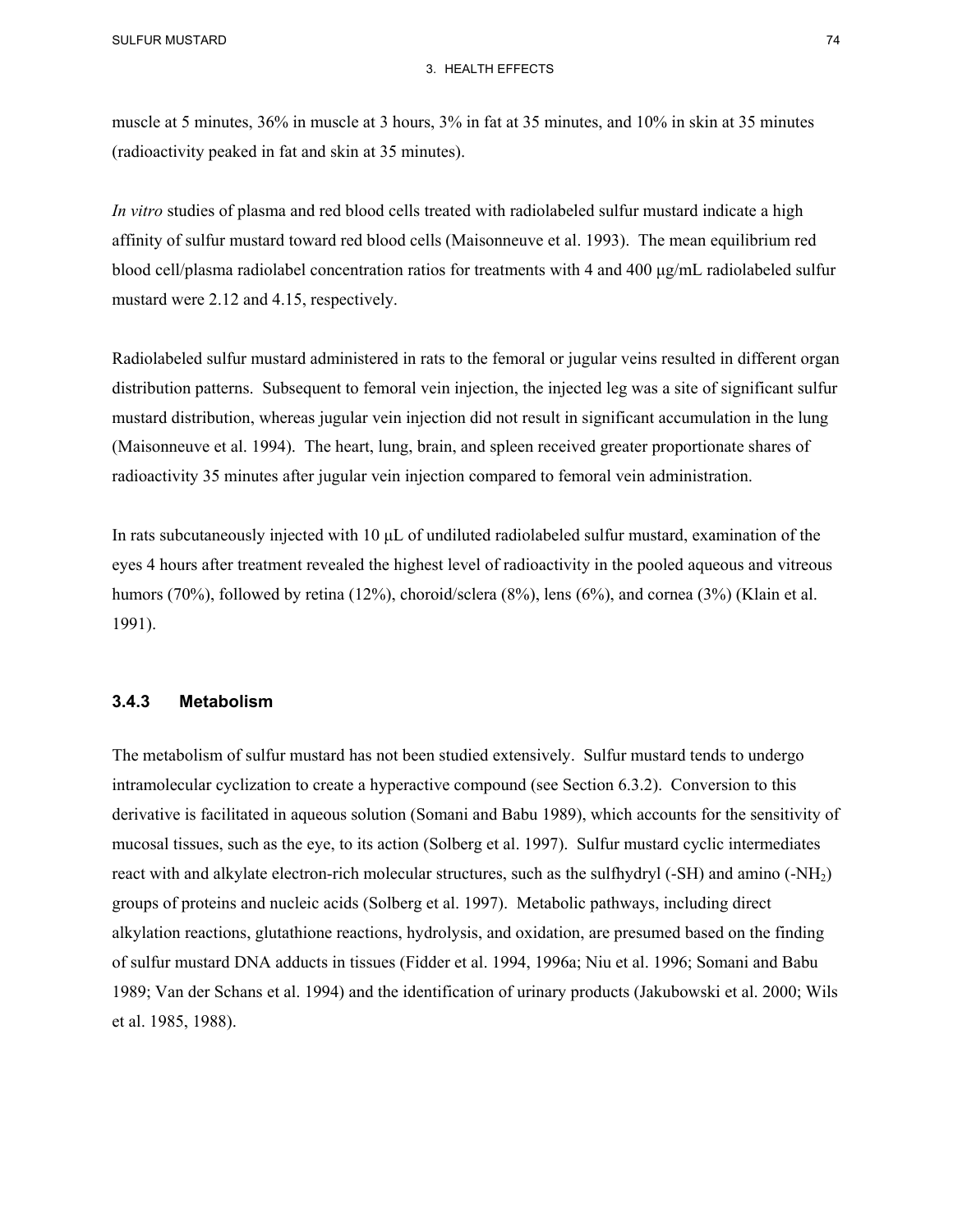### **3.4.3.1 Inhalation Exposure**

Jakubowski et al. (2000) measured elevated levels of thiodiglycol, the major sulfur mustard hydrolysis product, in human urine following an accidental exposure to sulfur mustard vapor and aerosol. Thiodiglycol was also found in the urine of people exposed to airborne sulfur mustard during the Iran-Iraq War (Wils et al. 1985, 1988).

A sulfur mustard adduct in DNA, the 2′-deoxyguanosine derivative of N7-HETE-guanine, N7-(2-hydroxyethylthioethyl)-2′-deoxyguanosine, as well as albumin- and hemoglobin-sulfur mustard adducts, have been detected in the blood of two sulfur mustard poisoning victims of the Iran-Iraq War (Benschop et al. 1997; Noort et al. 1999). Sulfur mustard DNA adducts were found in the nasal epithelium, nasopharynx, larynx, carina, lung, spleen, and bone marrow of hairless guinea pigs after noseonly exposure to sulfur mustard (Langenberg et al. 1998).

# **3.4.3.2 Oral Exposure**

No studies were located regarding metabolism in humans or animals after specific oral exposure to sulfur mustard.

# **3.4.3.3 Dermal Exposure**

Studies of casualties of the Iran-Iraq War with obvious signs of sulfur mustard-induced cutaneous injuries have identified significant amounts of the sulfur mustard metabolite, thiodiglycol, in human urine for up to 2 weeks after sulfur mustard exposure (Wils et al. 1985, 1988). As reported in Section 3.4.3.1, DNA-, hemoglobin- and albumin-sulfur mustard adducts have been detected in the blood of sulfur mustard poisoning victims (Benschop et al. 1997; Noort et al. 1999). In two subjects following an accidental predominantly cutaneous exposure to sulfur mustard, thiodiglycol, thiodiglycol sulphoxide, and closely related metabolites, 1,1'-sulphonylbis[2-(methylsulphinyl)ethane] and 1-methylsulphinyl-2-[2-methylthio)ethylsulphonyl]ethane, derived from the action of β-lyase on cysteine conjugates, were detected in the urine (Black and Read 1995a). Thiodiglycol sulphoxide concentrations were 20–35 times thiodiglycol concentrations. The β-lyase metabolites were detected at concentrations comparable with those of thiodiglycol sulphoxide (Black and Read 1995a). The presence of urinary biotransformation product thiodiglycol sulphoxide is consistent with findings in animal studies discussed below in which sulfur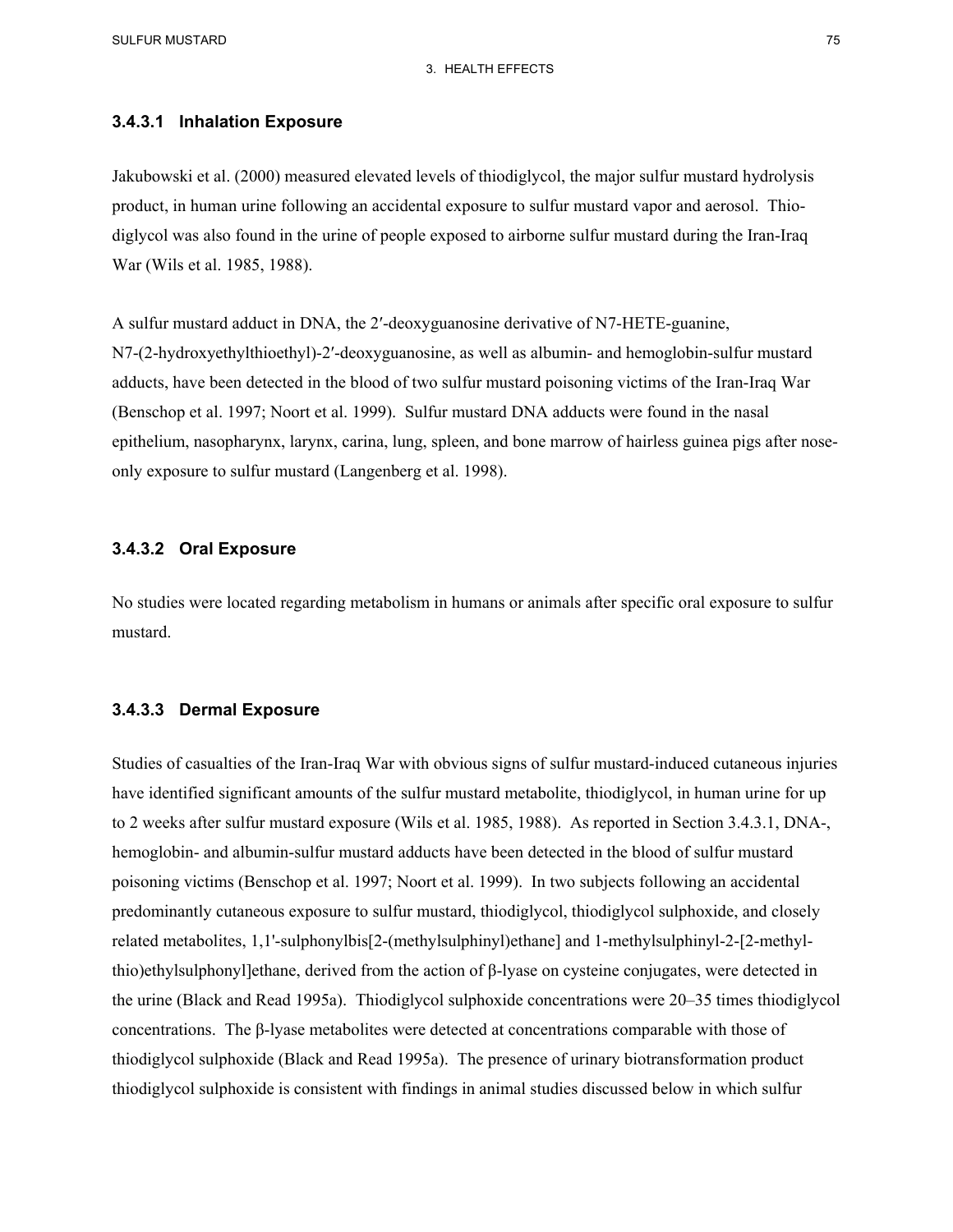mustard was administered by alternate routes (Black et al. 1992a). Sandelowsky et al. (1992) reported the detection of sulfur mustard metabolite, 4-met-1-imid-thiodiglycol, in plasma and urine following dermal exposure of sulfur mustard in pigs.

### **3.4.3.4 Other Routes of Exposure**

 rats, mice, and two terminal cancer patients (Davison et al. 1961). Several minutes after administration, In a metabolic study, radiolabeled sulfur mustard dissolved in ethanol was administered intravenously to 80–90% of the radioactivity was cleared from human blood. The residual level remained constant in both plasma and cells for at least 2 days, suggesting binding to some blood constituent. Chromatographic analyses of urine yielded similar eluant patterns for rats and mice, whereas those of the human subjects showed somewhat lower peaks at pH 2.8 and 2.3. The metabolism of sulfur mustard is apparently largely due to glutathione reactions, hydrolysis, and oxidation, since the major urinary metabolites identified in the rat were glutathione-bis-2-chloroethyl sulfide conjugates (45% of total), thiodiglycol and conjugates (14%), and sulfone products (20%). Unchanged sulfur mustard in excess of the 5 µg assay detection limit was not detected in rat urine.

Slightly different results were reported by Roberts and Warwick (1963), who found that at least 50% of the urinary metabolites in rats were conjugated forms of bis-cysteinyl-ethylsulphone. Thiodiglycol accounted for 15–20% of the urinary radioactivity, and 10–15% was a sulfide. Black et al. (1992b) similarly investigated the metabolism of sulfur mustard in the rat and identified urinary metabolites thiodglycol sulphoxide, 1,1'-sulphonylbis[2-(methylsulphinyl)ethane], 1-[S-(N-acetylcysteinyl)] 2-(ethenylsulphonyl)ethane, 1-methylsulphinyl-2-[2-(methylthio)ethylsulphonyl]ethane, two diastereoisomers of 1-[S-(N-acetylcysteinyl)]-2-(2-chloroethylsulphinyl)ethane, 1,1'-sulphinylbis [2-chloroethane], 1,1'-sulphonylbis[2-S(N-acetylcysteinyl)ethane], and 1-[S-(N-acetylcysteinyl)]-2-(2-chloroethylsulphonyl)ethane. Black et al. (1992b), while confirming the major metabolic transformations of Davison et al. (1961), identified thiodiglycol sulphoxide as the major urinary excretion product and not the initial hydrolysis product thiodiglycol. The finding of metabolites 1,1'-sulphonylbis [2-(methylsulphinyl)ethane] and 1-methylsulphinyl-2-[2-(methylthio)ethylsulphonyl]ethane revealed a pathway for the degradation of glutathione conjugates formed via the action of enzyme β-lyase on cysteine conjugates. Renal β-lyase metabolism has also been implicated in the formation of nephrotoxic intermediates from halogenated alkenes.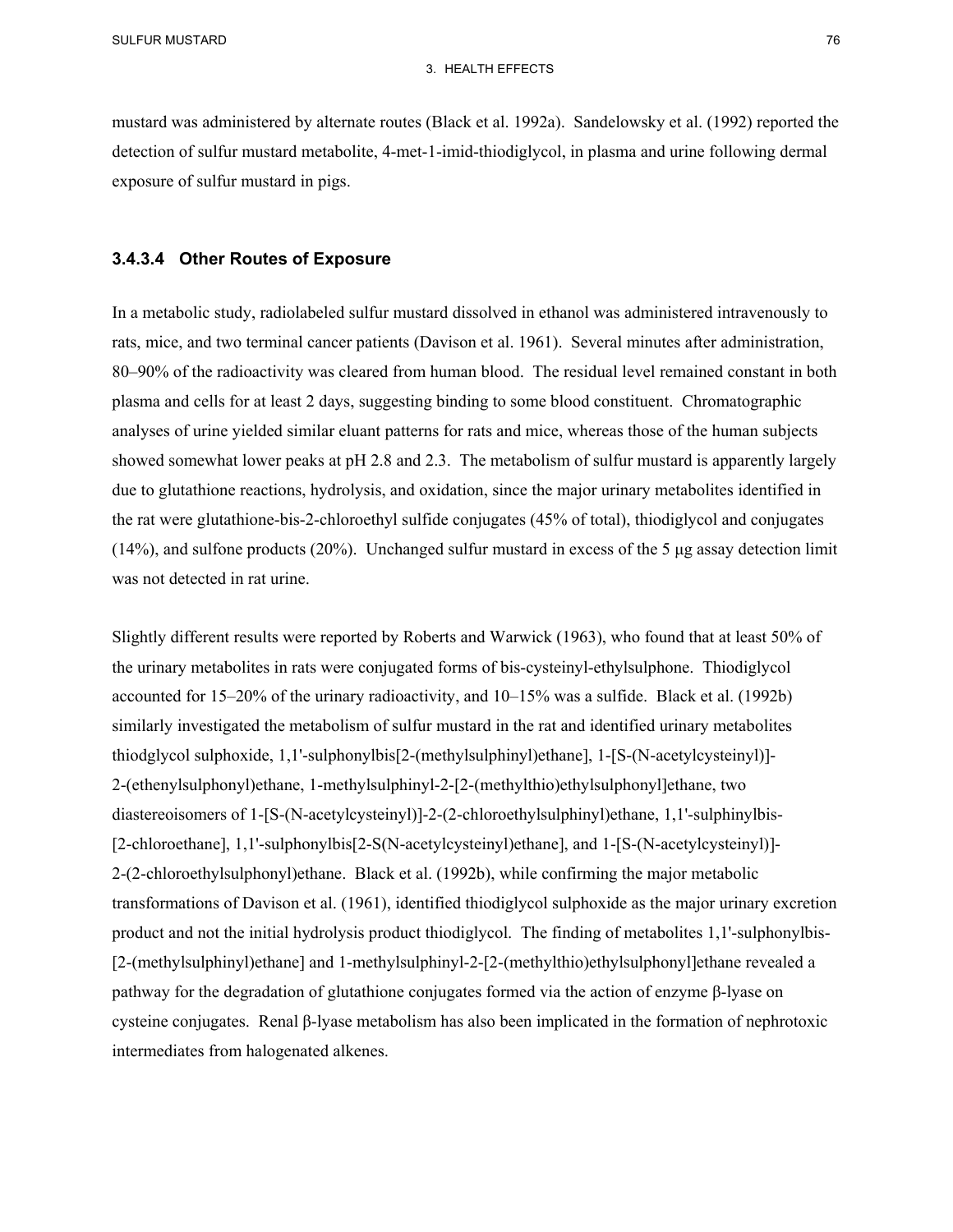A comparison of unchanged radiolabeled sulfur mustard and total radiolabel concentrations in the blood following intravenous bolus administration of radiolabeled sulfur mustard in rats indicated that much of the sulfur mustard is metabolized within a half-hour after administration (Maisonneuve et al. 1993).

Metabolites N7-HETE-guanine (Fidder et al. 1996b), derived from sulfur mustard DNA alkylation, and N7-HETE-valine (Fidder et al. 1996a), derived from sulfur mustard hemoglobin alkylation, have been detected in the urine of guinea pigs intravenously injected with sulfur mustard.

# **3.4.4 Elimination and Excretion**

Urinary excretion is the primary route of elimination for sulfur mustard and/or its metabolites (Boursnell et al. 1946; Davison et al. 1961; Hambrook et al. 1992; Maisonneuve et al. 1993).

# **3.4.4.1 Inhalation Exposure**

People who were exposed to sulfur mustard during the Iran-Iraq War could have absorbed the material through the lungs or through the skin. One of the breakdown products of sulfur mustard, thiodiglycol, was detected in the urine of these people (Wils et al. 1985). These authors also report that thiodiglycol was found in unexposed persons and could not be used to determine the exact level of sulfur mustard exposure, although it could possibly be used to show exposures to high levels. Unmetabolized sulfur mustard was also found in urine and feces samples from two Iran-Iraq War victims (Heyndrickx and Heyndrickx 1984; Mandl and Freilinger 1984; Pauser et al. 1984; Vycudilik 1985). No studies regarding animal excretion data from inhalation exposure are available.

# **3.4.4.2 Oral Exposure**

No studies were located regarding excretion in humans or animals after specific oral exposure to sulfur mustard.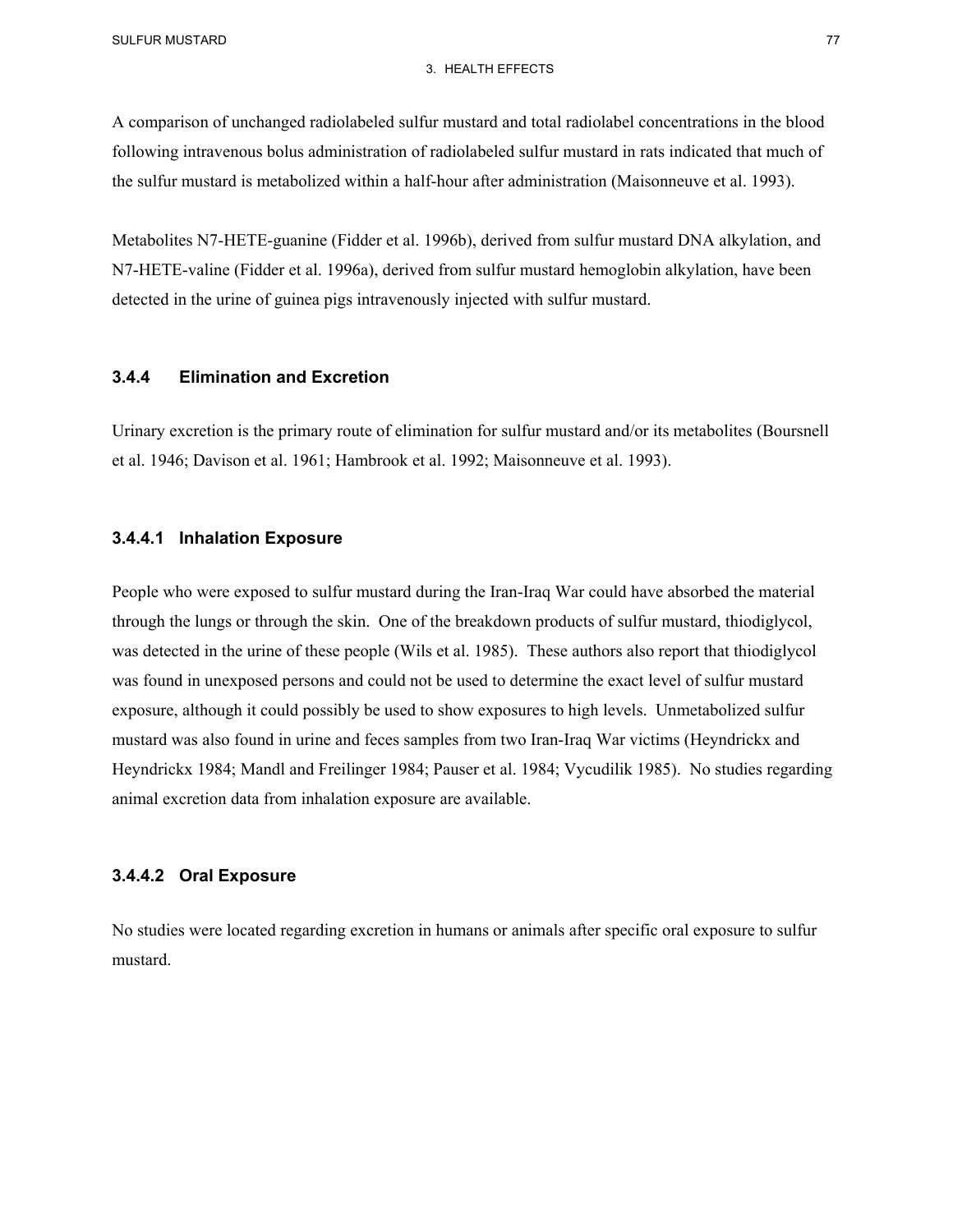### **3.4.4.3 Dermal Exposure**

Jakubowski et al. (2000) measured the excretion of thiodiglycol in human urine following an accidental exposure to sulfur mustard vapor and aerosol. Detectable levels of thiodiglycol in urine were measured for 13 days after exposure to an undetermined level. The patient's urine was randomly sampled for 6 months after exposure and no further thiodiglycol elimination was detected. Maximum thiodiglycol excretion was seen on postexposure day 4. First-order elimination kinetics was observed, and the half-life of thiodiglycol elimination was estimated to be 1.2 days.

Hambrook et al. (1992) reported that in the rat, following a 6-hour cutaneous exposure to radiolabeled sulfur mustard with occlusion, the urinary excretion of radiolabel had a half-life of 1.4 days; the half-life of excretion in feces, which varied slightly with dose, was approximately 1.6 days. Most of the radioactivity was found in the urine. Most of the dose was eliminated by 3 days; however, measurable urinary excretion of radiolabel continued for >3 months.

### **3.4.4.4 Other Routes of Exposure**

Two terminal cancer patients were injected intravenously with radiolabeled sulfur mustard dissolved in ethanol (Davison et al. 1961). Several minutes after administration, 80–90% of the radioactivity was cleared from the blood. The residual level remained constant in both plasma and cells for at least 2 days, suggesting binding to some blood constituent. Excretion of 21% of the radioactivity in the urine occurred within 3 days.

 et al. 1993). Maisonneuve et al. (1993) reported a blood clearance of 21 L/hours-kg, indicating rapid The major route of elimination of radioactivity in the rat, after intravenous injection of radiolabeled sulfur mustard is by the kidney (Boursnell et al. 1946; Davison et al. 1961; Hambrook et al. 1992; Maisonneuve excretion from the body, and elimination half-life of 3.59 hours from blood concentration data following intravenous bolus administration of 10 mg/kg  $(3 LD<sub>50</sub>)$  of radiolabeled sulfur mustard in the rat. Maximum blood radioactivity was observed 1 hour after sulfur mustard administration and, similarly to that found in humans (Davidson et al. 1961), a residual constant level of radioactivity (approaching 70% of maximum) was found in blood 2 days after exposure; a second peak approaching the maximum level was observed between 2 and 4 days. The largest overall recovery of radioactivity was in urine, with about 65% of the administered dose excreted during 24 hours and 80% during 96 hours, a much higher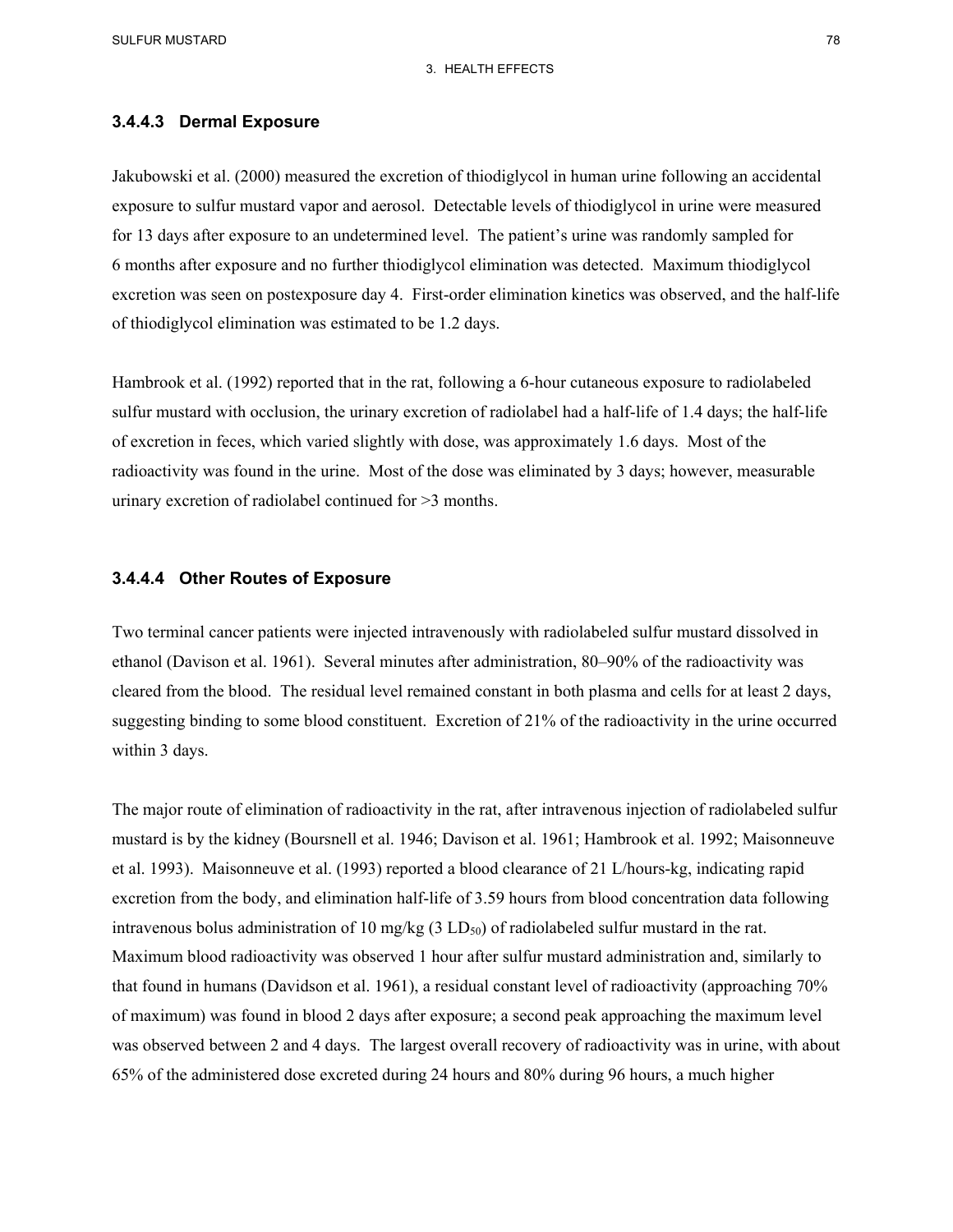### 3. HEALTH EFFECTS

percentage than that reported for humans (Davison et al. 1961). Fecal excretion accounted for <3% of the administered dose during 96 hours (Maisonneuve et al. 1993).

 1961; Roberts and Warwick 1963; Smith et al. 1958). Twelve hours after intraperitoneal injection, 6% Rats and mice that were injected intraperitoneally with radiolabeled sulfur mustard excreted 50–78% of the radioactivity within 1 day and 90% within 3–5 days in the urine (Black et al. 1992a; Davison et al. was excreted in the feces and 0.05% in the expired air (Davison et al. 1961).

Hambrook et al. (1992) measured the excretion of radiolabel in urine and feces in the rat following intravenous or intraperitoneal injection of radiolabeled sulfur mustard. The half-life varied little with dose, route, or excretion type and an average value of 1.4 days was reported. The pattern of excretion was similar after intraperitoneal and intravenous injections. Most of the dose was eliminated by 3 days; however, urinary excretion of radiolabel continued for greater than 3 months. About 65% of absorbed radiolabel was found in the urine and 11% in feces within 24 hours after administration.

### **3.4.5 Physiologically Based Pharmacokinetic (PBPK)/Pharmacodynamic (PD) Models**

Physiologically based pharmacokinetic (PBPK) models use mathematical descriptions of the uptake and disposition of chemical substances to quantitatively describe the relationships among critical biological processes (Krishnan et al. 1994). PBPK models are also called biologically based tissue dosimetry models. PBPK models are increasingly used in risk assessments, primarily to predict the concentration of potentially toxic moieties of a chemical that will be delivered to any given target tissue following various combinations of route, dose level, and test species (Clewell and Andersen 1985). Physiologically based pharmacodynamic (PBPD) models use mathematical descriptions of the dose-response function to quantitatively describe the relationship between target tissue dose and toxic end points.

PBPK/PD models refine our understanding of complex quantitative dose behaviors by helping to delineate and characterize the relationships between: (1) the external/exposure concentration and target tissue dose of the toxic moiety, and (2) the target tissue dose and observed responses (Andersen et al. 1987; Andersen and Krishnan 1994). These models are biologically and mechanistically based and can be used to extrapolate the pharmacokinetic behavior of chemical substances from high to low dose, from route to route, between species, and between subpopulations within a species. The biological basis of PBPK models results in more meaningful extrapolations than those generated with the more conventional use of uncertainty factors.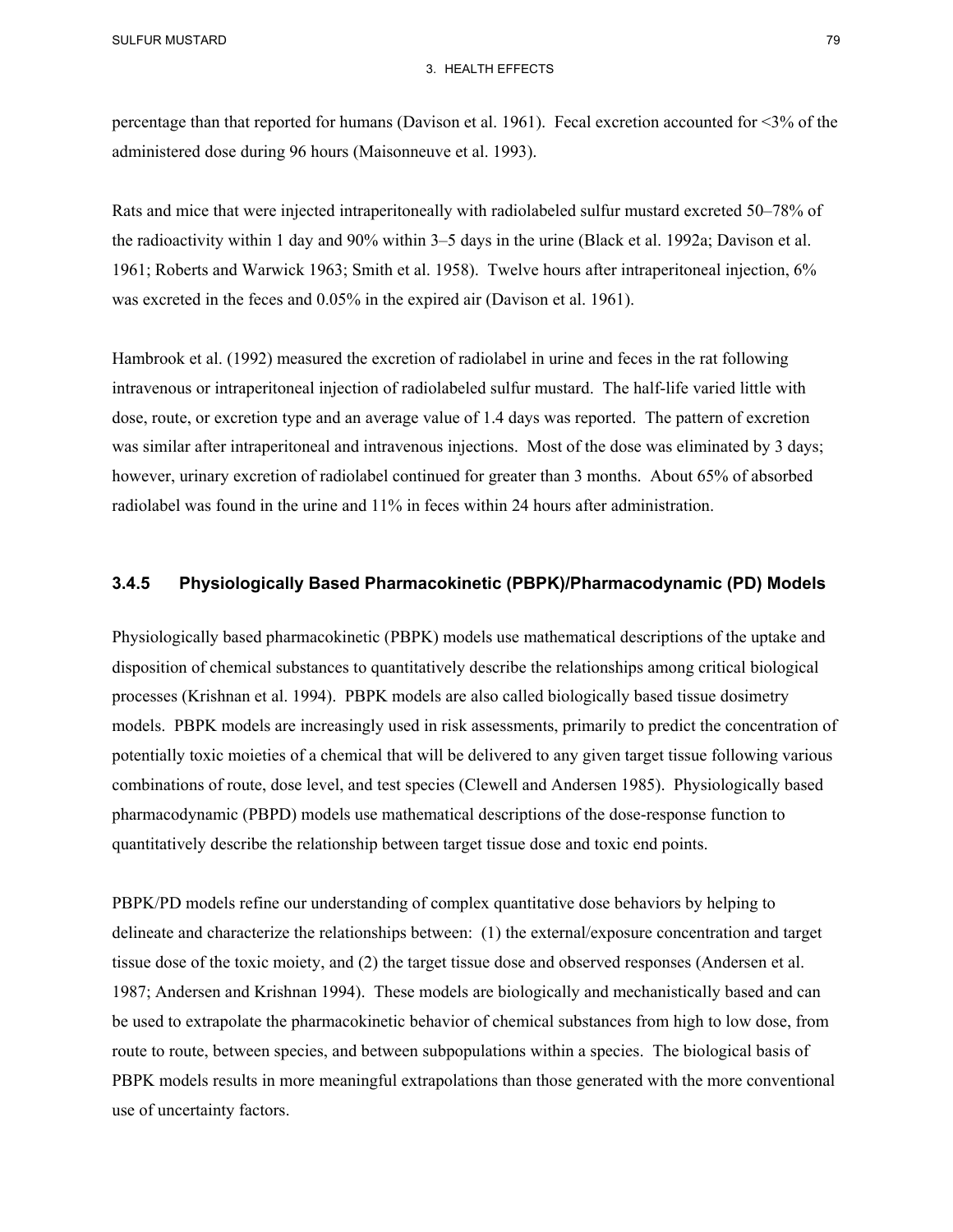### 3. HEALTH EFFECTS

The PBPK model for a chemical substance is developed in four interconnected steps: (1) model representation, (2) model parametrization, (3) model simulation, and (4) model validation (Krishnan and Andersen 1994). In the early 1990s, validated PBPK models were developed for a number of toxicologically important chemical substances, both volatile and nonvolatile (Krishnan and Andersen 1994; Leung 1993). PBPK models for a particular substance require estimates of the chemical substancespecific physicochemical parameters, and species-specific physiological and biological parameters. The numerical estimates of these model parameters are incorporated within a set of differential and algebraic equations that describe the pharmacokinetic processes. Solving these differential and algebraic equations provides the predictions of tissue dose. Computers then provide process simulations based on these solutions.

The structure and mathematical expressions used in PBPK models significantly simplify the true complexities of biological systems. If the uptake and disposition of the chemical substance(s) is adequately described, however, this simplification is desirable because data are often unavailable for many biological processes. A simplified scheme reduces the magnitude of cumulative uncertainty. The adequacy of the model is, therefore, of great importance, and model validation is essential to the use of PBPK models in risk assessment.

PBPK models improve the pharmacokinetic extrapolations used in risk assessments that identify the maximal (i.e., the safe) levels for human exposure to chemical substances (Andersen and Krishnan 1994). PBPK models provide a scientifically sound means to predict the target tissue dose of chemicals in humans who are exposed to environmental levels (for example, levels that might occur at hazardous waste sites) based on the results of studies where doses were higher or were administered in different species. Figure 3-3 shows a conceptualized representation of a PBPK model.

No PBPK models exist for sulfur mustard. Toxicokinetic information is insufficient for modeling.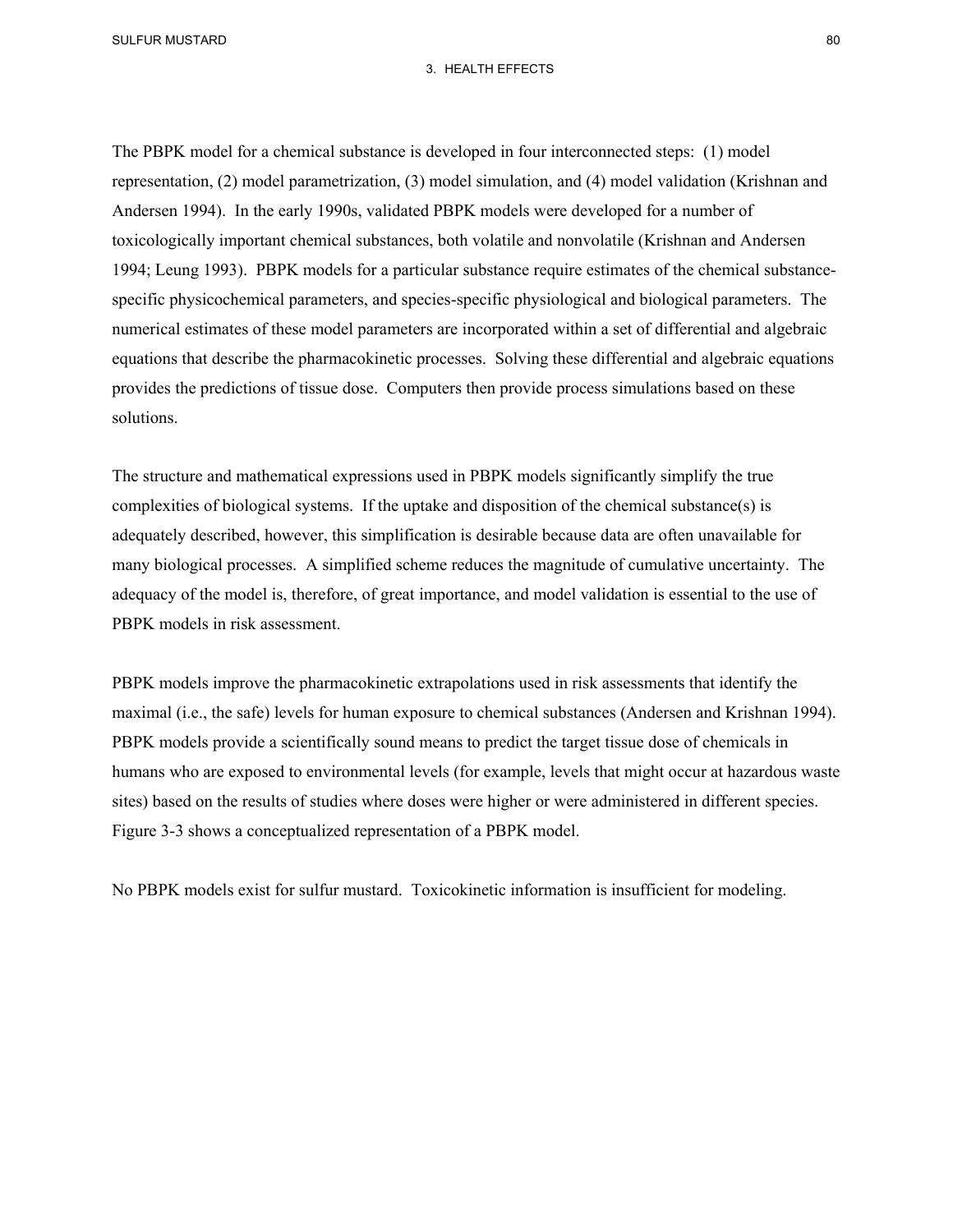# **Figure 3-3. Conceptual Representation of a Physiologically Based Pharmacokinetic (PBPK) Model for a Hypothetical Chemical Substance**



Source: Adapted from Krishnan et al. 1994

Note: This is a conceptual representation of a physicologically based pharmacokinetic (PBPK) model for a hypothetical chemical substance. The chemical substance is shown to be absorbed via the skin, by inhalation, or by ingestion, metabolized in the liver, and excreted in the urine or by exhalation.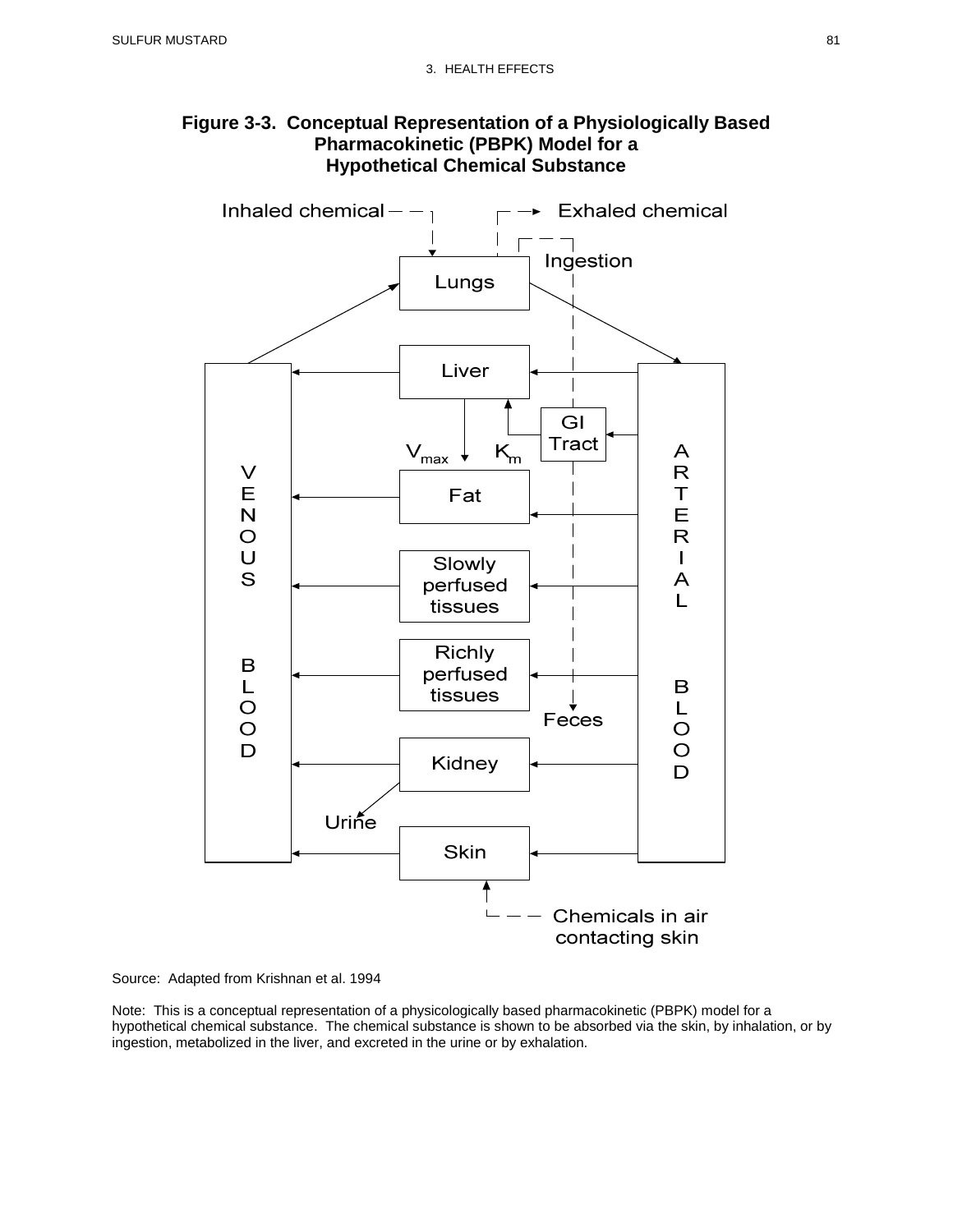# **3.5 MECHANISMS OF ACTION**

### **3.5.1 Pharmacokinetic Mechanisms**

Absorption. **Absorption.** Sulfur mustard is slightly soluble in water, but both the liquid and vapor forms are readily soluble in oils, fats, alcohol, and organic solvents. Because of its high lipid solubility, sulfur mustard quickly penetrates the lipid cell membrane.

**Distribution.** It has been estimated that about 12% of dermally absorbed sulfur mustard reacts with components in skin and the remainder is distributed in greatest proportion to the kidney and fairly evenly throughout the rest of the body as unreacted sulfur mustard or hydrolyzed sulfur mustard. In studies with radiolabeled sulfur mustard, tissue radioactivity levels increased as early as 5 minutes after intravenous injection and 15 minutes after percutaneous administration.

**Metabolism.** Sulfur mustard is presumed to be biotransformed by direct alkylation reactions, glutathione reactions, hydrolysis, and oxidation based on the finding of sulfur mustard DNA adducts in tissues and the identification of urinary products.

**Excretion.** Urinary excretion is the primary route of elimination for sulfur mustard and/or its metabolites. In humans, elimination follows first-order kinetics and the half-life of thiodiglycol elimination is estimated to be 1.2 days (Jakubowski et al. 2000).

### **3.5.2 Mechanisms of Toxicity**

Several studies have shown that sulfur mustard applied topically can diffuse and produce biochemical alterations consistent with free-radical-mediated oxidative stress, including increased lipid peroxidation and antioxidant enzyme activities, depletion of glutathione content, and increased glutathione content in eye, kidney, brain, lungs, and liver of rats and mice (Arroyo et al. 2000). Compounds containing reactive chlorine, preferably a chloroamide group, have been demonstrated as useful neutralizers of sulfur mustard (Arroyo et al. 2000). Sulfur mustard undergoes nucleophilic substitution reactions to form a sulfonium ring (Yang et al, 1992) that, in the presence of oxygen, generates a non-toxic sulfoxide reactive intermediate (Arroyo et al. 2000). More extensive oxidation results in a toxic sulfone species (Arroyo et al. 2000).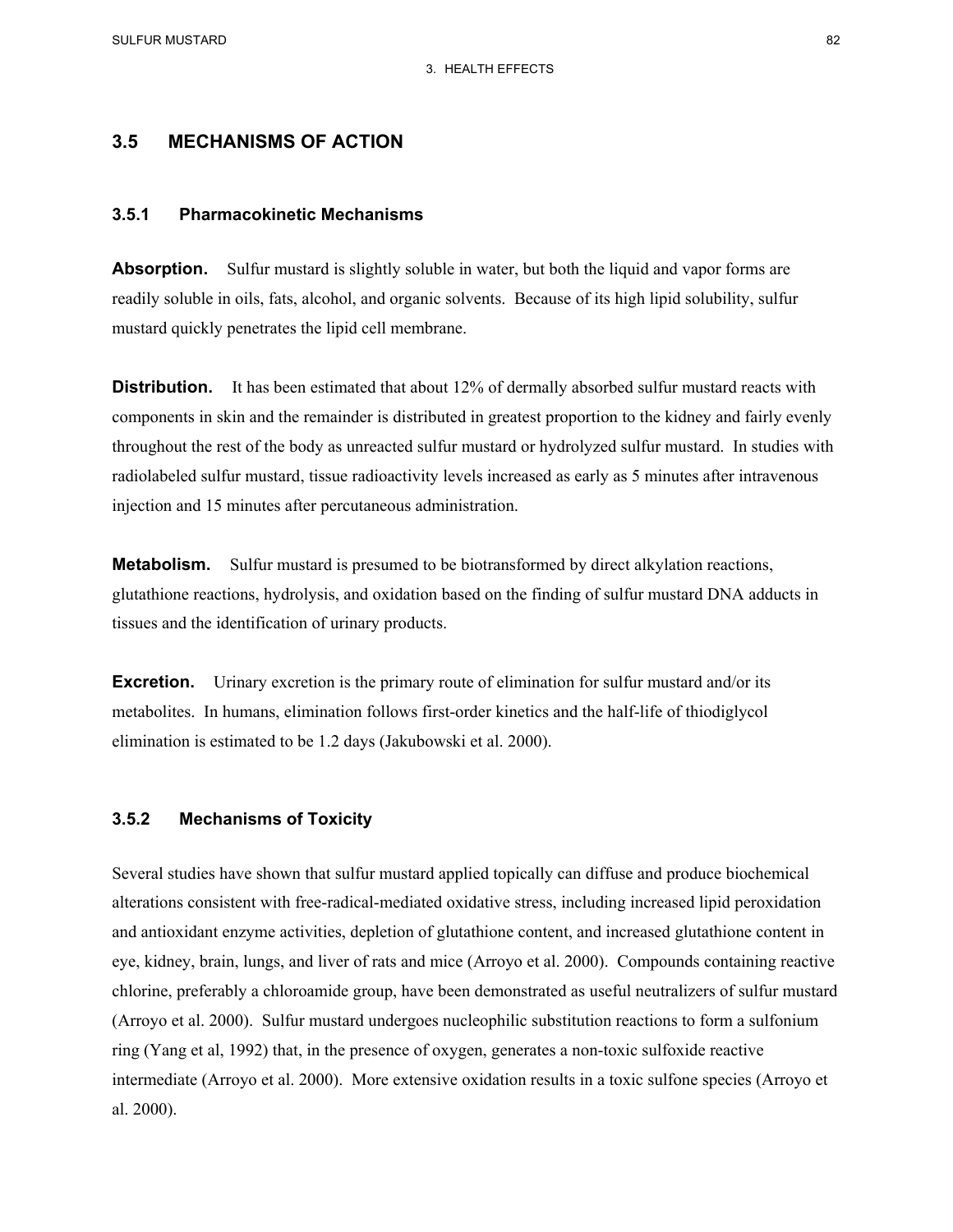### 3. HEALTH EFFECTS

At the cellular level, sulfur mustard interacts with nucleophiles on the cell membrane, at intracellular sites, and with nucleic acids (Papirmeister et al. 1991). While sulfur mustard is able to alkylate DNA, RNA, and proteins affecting a variety of cell functions, including altering proteins that have been coded by alkylated RNA and structurally altering cell membranes, DNA is the most functionally sensitive target of sulfur mustard in cells. Low doses of sulfur mustard can inhibit cell division due to its ability to crosslink complementary strands of DNA (Papirmeister 1993). Transcription, translation, and enzyme catalysis, cellular activities that are dependent on biological entities of much lower molecular size than chromosomal DNA, are much less sensitive to sulfur mustard. Thus, cells that are prevented from synthesizing DNA continue to generate energy and synthesize RNA and proteins. As a result of this unbalanced metabolism, cells may enlarge, differentiate, or be induced to synthesize high levels of certain proteins. While some of these proteins may protect cells, others may hasten cell death.

Mechanisms of the toxicity of sulfur mustard have been postulated, but none have been demonstrated with certainty (Papirmeister 1993; Somani and Babu 1989; Whitfield 1987). As discussed in Section 3.3, it appears that different mechanisms are responsible for the acute and delayed effects of sulfur mustard and that additional mechanisms besides genotoxicity mechanisms are responsible for sulfur mustard vesication since acute skin injury develops at a time much earlier than expected from genotoxic effects. Also, tissue injury does not develop when low, therapeutically effective doses of sulfur mustard are used to control the hyperproliferation of psoratic keratinocytes.

While the mechanisms of sulfur mustard toxicity are not currently fully understood, one hypothesis for sulfur mustard cytotoxicity involves poly(ADP-ribose) polymerase (PARP). The following mechanism for skin damage has been proposed: sulfur mustard alkylates DNA, which causes DNA breaks; numerous sulfur mustard-induced DNA strand breaks cause activation of nuclear repair enzyme PARP. This causes cellular depletion of nicotinamide adenine dinucleotide (NAD<sup>+</sup>), which decreases glycolysis, which leads to protease release and cellular injury. Dermal-epidermal separation and blister formation may involve the fragmentation of anchoring filaments by protease released from moribund or dead cells (Papirmeister 1993). Clark and Smith (1993) showed that sulfur mustard treatment of HeLa cells produces a rapid stimulation of PARP activity, followed 2 hours later by a decline in NAD<sup>+</sup> levels. Several other studies provide partial support for the hypothesis, but hint that additional pathways may be involved. The hypothesis is almost fully validated in a study by Meier and Kelly (1993), in which PADPRP inhibitors prevent the sulfur mustard-induced losses of ATP, NAD<sup>+</sup>, and viability in human peripheral blood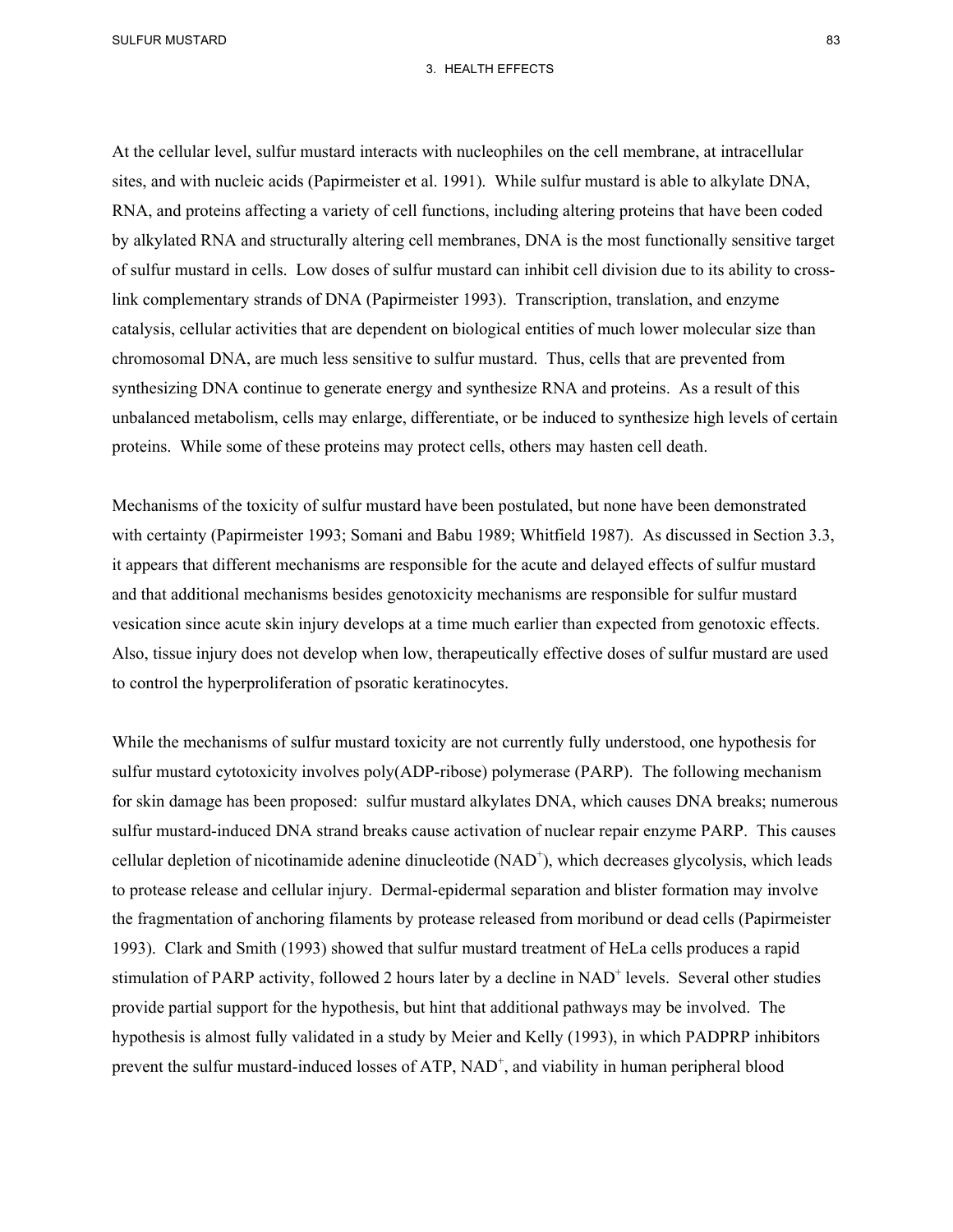### 3. HEALTH EFFECTS

lymphocytes. However, their observation that ATP levels decline before NAD<sup>+</sup> deviates from the expected response.

Niacinamide, an inhibitor of PARP and a substrate for NAD synthesis reduced sulfur mustard-induced loss in NAD (Meier et al. 1987; Mol et al. 1989, 1991; Papirmeister et al. 1985; Smith et al. 1990a) and ATP (Meier et al. 1996). 3-Aminobenzamide, an inhibitor of PADPRP but not a substrate for NAD synthesis, also reduced sulfur mustard-induced loss in ATP (Meier et al. 1996). Niacin, a substrate for NAD synthesis, which does not effect PADPRP, failed to prevent sulfur mustard-induced loss of ATP (Meier et al. 1996). These findings support the hypothesis that PARP plays a substantial role in sulfur mustard-initiated biochemical changes. Cowan et al. (1993) observed that although niacinamideattenuated sulfur mustard-induced increases in protease activity *in vitro* and *in vivo*, it did not eliminate them, suggesting that pathways other than the one involving PADPRP may contribute to the increase in protease activity. Yourick et al. (1991, 1993) noted that while pretreatment with niacinamide reduced the incidence of sulfur mustard-induced microvesiculation in hairless guinea pig skin, the prediction of the PARP hypothesis, that the loss of NAD<sup>+</sup> precedes tissue injury, was not upheld. Martens and Smith (1993) demonstrated that whereas sulfur mustard treatment of human epidermal keratinocytes (HEK) produces a dose-related depletion of  $NAD^+$  and inhibition of glucose metabolism, preceding cell death, niacinamide did not prevent the inhibition of glycolysis, suggesting that in HEK, other energy-depleting mechanisms may be involved in sulfur mustard cytotoxicity. In contradiction to the hypothesis, results in rat keratinocytes exposed to sulfur mustard indicate that depletion of NAD is not a prerequisite for cell death (Lin et al. 1994). At doses lower than 50  $\mu$ M, DNA content, viable cell number, and the proliferative capacity of the culture, as assessed by thymidine incorporation, were all reduced, whereas the total NAD level (NAD<sup>+</sup> plus NADH) was not changed. Also supplementing the culture with nicotinamide after exposure to sulfur mustard did not reverse the decrease in DNA content.

As another hypothesis for sulfur mustard-induced cytotoxicity, Whitfield (1987) suggested that sulfur mustard alkylation of glutathione (GSH) removes one of the major cellular defense mechanisms against electrophilic compounds and oxidants. Once GSH is depleted, electrophiles such as sulfur mustard or endogenously-generated reactive oxygen species eventually inactivate critical sulfhydryl proteins involved in calcium homeostasis and/or modify cytoskeletal elements. The subsequent inability of cells to maintain the low intracellular calcium concentration causes activation of catabolic processes leading to cell damage and death. In partial support of this hypothesis, Ray et al. (1993) demonstrated that treatment of neuroblastoma cells and HEKs with sulfur mustard causes depletion of GSH, raises the level of intracellular calcium, and stimulates phospholipase A2, processes that precede and ultimately lead to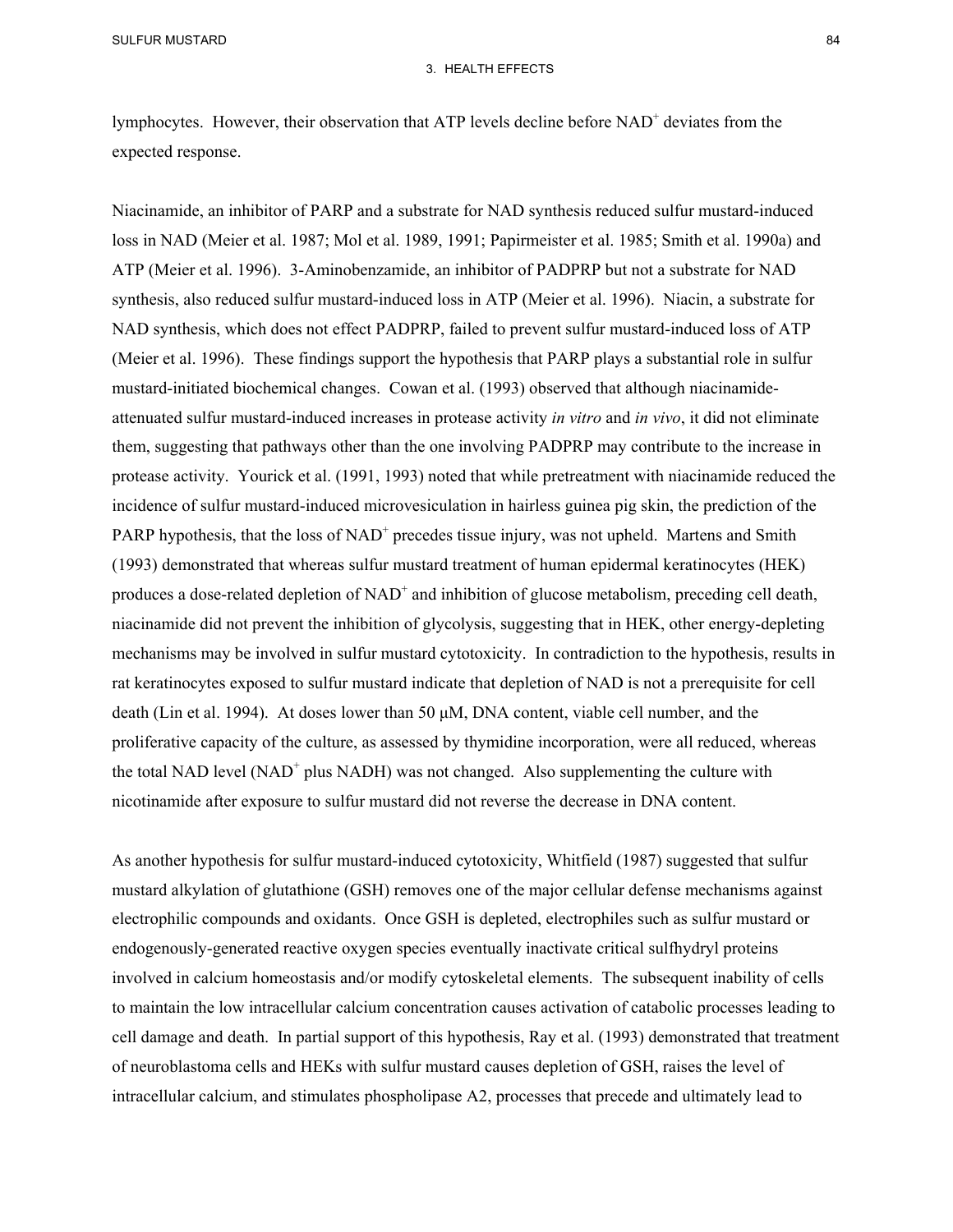### 3. HEALTH EFFECTS

membrane damage and cell death. Also, increasing cellular GSH levels decreased the toxic effects of sulfur mustard in human peripheral blood lymphocytes (Gross and Smith 1993).

Apoptosis may be a mechanism by which sulfur mustard exerts its cytotoxic effects. In keratinocytes incubated with sulfur mustard, p53 (a promoter of apoptosis) levels increases, while levels of bcl-2 (a suppressor of apoptosis) decreased (Rosenthal et al. 1998). The immunostaining pattern of these two markers in sulfur mustard treated skin excised from weanling pigs also suggests the involvement of apoptosis in cell death secondary to sulfur mustard exposure (Smith et al. 1997a). Thymocytes, isolated from rats, and incubated with sulfur mustard showed an increase in the production of DNA fragments characteristic of apoptosis (Michaelson 2000). It is possible that sulfur mustard toxicity involves several independent or interacting pathways, some aspects of the various hypotheses.

Lundy et al. (1998) proposed that sulfur mustard-induced cytotoxicity results from activation of purinergic P2 receptors. P2 antagonists were shown to reduce sulfur mustard-induced cytotoxicity, providing support for this hypothesis (Doebler 2002).

Cell cycle kinetics are involved in the cytotoxic processes following sulfur mustard exposure. Sulfur mustard-induced damage at subvesicating concentrations ( $\leq 50 \mu$ M) to genomic DNA in cultured HEK resulted in a dose-related reversible block at the G2/M phase of the cell cycle (Smith et al. 1993a). Okadaic acid and calyculin A, inhibitors of protein phosphatase 2A (PP2A), completely reversed the sulfur mustard-induced G2/M block, whereas tautomycin, an inhibitor of protein phosphatase 1, was ineffective at reversing the block (Hart and Schlager 1997). As total cellular PP2A was not affected by sulfur mustard treatment; these results suggest that PP2A is involved in the G2/M block produced by exposure of HEK to low concentrations of sulfur mustard. Exposure of human peripheral blood lymphocytes (PBL) to vesicating equivalent concentrations of sulfur mustard ( $\geq$ 50  $\mu$ M) resulted in irreversible blockage at the G1/S interface (Smith et al. 1998). DNA became terminally fragmented.

 et al. 1991). In the trachea as in the skin, sulfur mustard appears to preferentially damage the cells that Theories have been proposed that blistering induced by sulfur mustard may involve cytokine production and a secondary inflammatory response (Dannenberg and Tsuruta 1993; Graham et al. 1994; Papirmeister are the most active in regeneration after aggression, basal cells located above the dermal papillae in skin (Papirmeister et al. 1991), and epithelial secretory cells in the trachea (Calvet et al. 1996). In the cell, DNA and proteins are the main targets for sulfur mustard alkylation; therefore, it is not unexpected that the most severe lesions affect cells with the greatest progenitorial and metabolic capacity. Eosinophils,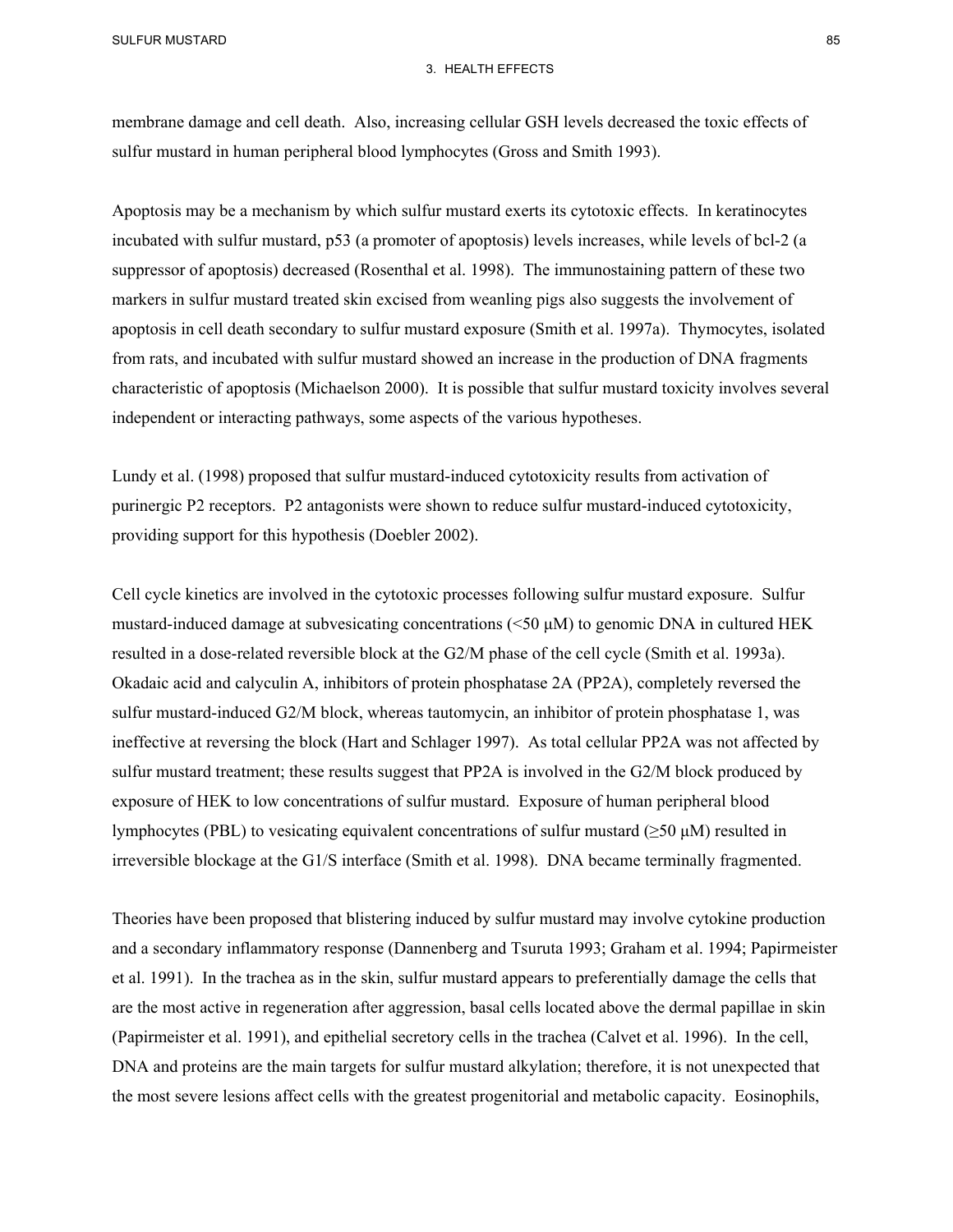### 3. HEALTH EFFECTS

known to produce growth factor and cytokines, were reduced in guinea pigs at 2 weeks postexposure, which may influence epithelial regeneration and result in the characteristic slow lesion repair or recovery (Calvet et al. 1996). The literature contains conflicting reports of sulfur mustard effects on cytokines. In cultured HEK treated with 1–100 µM sulfur mustard, Pu et al. (1995) observed a dose-related increase in IL-1α at 72 hours after exposure. Zhang et al. (1995) also measured an increase in IL-1α in isolated perfused porcine skin treated with sulfur mustard at 5 hours after exposure. In contrast, Kurt et al. (1998) who tested the effects of sulfur mustard on both adult and neonatal HEK, reported a dose-related decrease in IL-1 $\alpha$  in cultured adult HEK treated with 0.5 and 1.0 mM sulfur mustard; however, only a minimal change in IL-1 $\alpha$  was seen in neonatal HEK. Sulfur mustard applied to the mouse ear resulted in an increase in IL-6 levels at 6 and 18 hours postexposure, whereas IL-1β and TNF-α levels were unchanged (Casillas et al. 1996). Kurt et al. (1998) reported that in both neonatal and adult HEK, TNF-α was increased at 0.5 mM and decreased at 1.0 mM sulfur mustard, whereas IL-1β, IL-6, and IL-8 were increased at both concentrations. While IL-1 $\alpha$  and IL-1 $\beta$  share the same biological activity and recognize the same receptors on target cells, Kurt et al. (1998) suggest that the differences in the amount of each cytokine released relative to the distribution in HEK support different mechanisms of action for sulfur mustard with IL-1 $\alpha$  and IL-1 $\beta$ . Since the decrease in IL-1 $\beta$  was the only cytokine of those studied with significant decreases in both neonatal and adult cell types and at both concentrations, Kurt et al. (1998) hypothesized a direct effect of sulfur mustard on IL-1β and indirect actions on the other cytokines.

In order to investigate possible mechanisms of blistering, urokinase, one of two mammalian activators for converting plasminogen into active plasmin, was investigated *in vitro* in cultured 3T3 fibroblasts exposed to 100 µM sulfur mustard (Detheux et al. 1997). Plasmin is a wide-spectrum serine protease, which is capable of degrading most extracellular and basement membrane proteins. Twenty-four hours after exposure, urokinase activity was increased 20-fold compared to control cells. The significance of this proteolytic response in the pathogenesis of blistering is not yet understood.

There have been several studies of protein alkylation by sulfur mustard with possible relevance to blister formation. A potential target for sulfur mustard alykation is uncein, an anchoring filament-associated antigen thought to play a role in maintaining the integrity of the dermal-epidermal basement membrane zone. Fractionation by SDS-PAGE and immonofluorescent staining of uncein treated with sulfur mustard indicated that sulfur mustard chemically modified uncein (Zhang et al. 1998). Male Yorkshire cross weanling pigs were exposed dermally to two vesicating doses, estimated at 21,000 and 42,000 mgminute/m<sup>3</sup>, of sulfur mustard (Smith et al. 1997a). Immunostaining of excised treated skin revealed a progressive decrease with eventual loss of expression of GB3, an antibody to basement membrane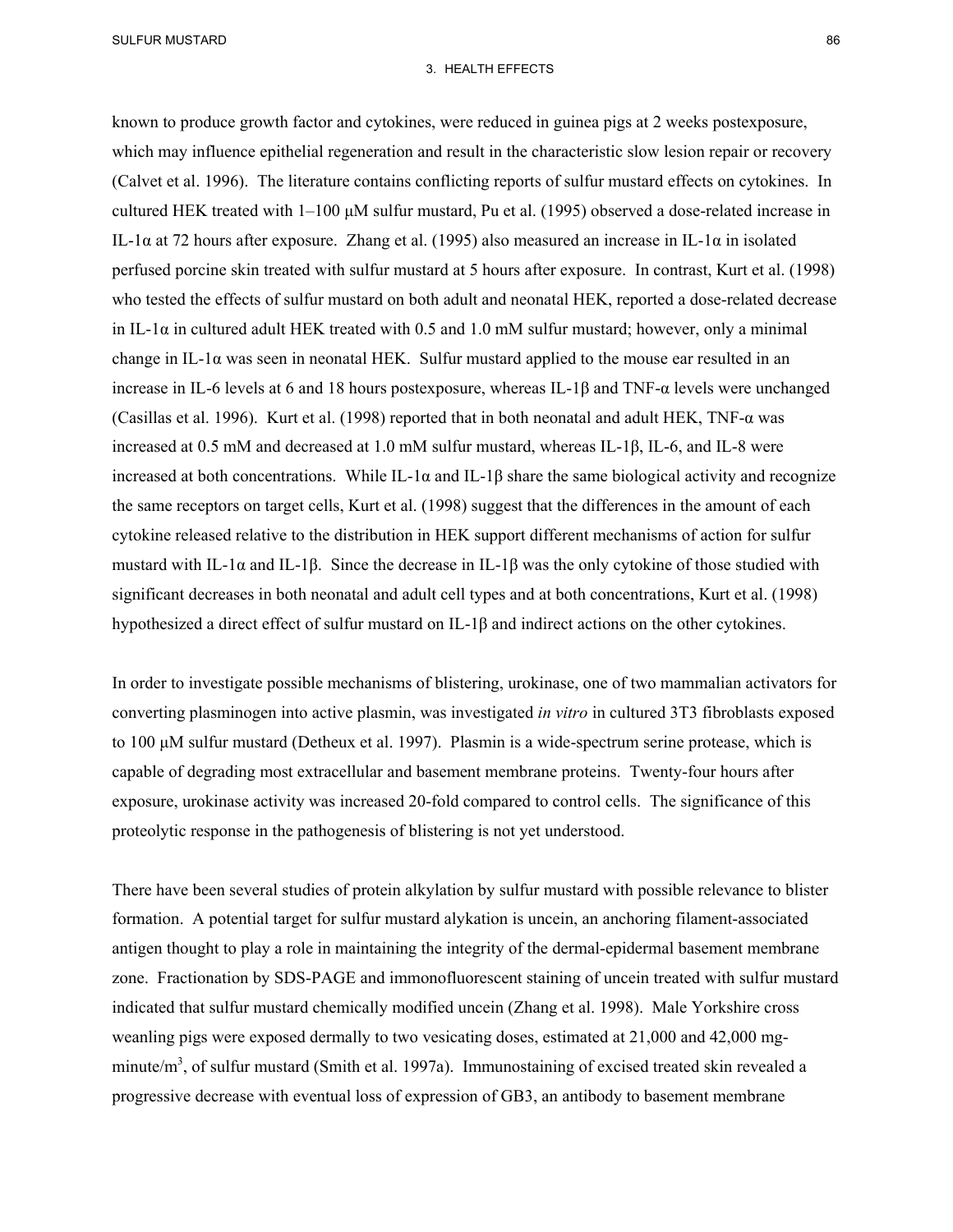### 3. HEALTH EFFECTS

protein, laminin 5, during the time of vesiculation at both doses. Desmosomal proteins, cellular fibronectin, laminin 1, collagen IV, and collagen VII showed no change or inconsistent changes during the same period. The laminins are cystein-rich proteins with multiple thiol groups available for alkylation by sulfur mustard. The pattern of immunostaining for laminin 5 was consistent with electron microscopy findings showing fragmentation of anchoring filaments at the time of vesication and suggests that disruption of laminin 5 may be a factor in sulfur mustard-induced blistering. Laminin 5 regeneration occurs early after injury, whereas cutaneous lesions are slow-healing with no evidence of reepithelialization at 7 days after exposure in a hairless guinea pig model. The authors suggested that residual alkylated laminin 5 and laminin 1 fragments could inhibit the functioning of the newly formed laminin 5.

DNA arrays were used to study the differential gene expression changes that occur within human epidermal keratinocytes after exposure to sulfur mustard (Platteborze 2000). Several genes were identified that exhibited significant transcriptional upregulation that could have roles in early sulfur mustard injury. Transmembrane serine protease hepsin, which is thought to be involved in cell growth, differentiation, and maintenance of morphology, was upregulated about 8-fold at 10–30 minutes after exposure. Heparin sulfate proteoglycan 2 (HSPG2) was upregulated about 13-fold at 10 minutes and about 8-fold at 30 minutes after exposure. HSPG2 is an integral component of basement membranes and is proposed to be involved in cell binding, basement membrane assembly, calcium binding, LDL metabolism, activation of serine protease inhibitors, and the anchorage of acetylcholinesterase (AChE) to the extracellular matrix of the neuromuscular junction. In addition, heparin sulfate chains carry a fixed negative charge, which is thought to participate in the selective permeability of basement membranes. Human periodic tryptophan protein 2 (yeast) homolog (PWP2H) was also significantly overexpressed, about 7-fold at 10 minutes and about 14-fold at 30 minutes. At present, little is known about the function of PWP2H. A notable absence of upregulation of nucleotide repair genes, ERCC1 (Excision Repair Cross-Complementing repair deficiency group 1) and ERCC2, and enzyme PARP at 10 and 30 minutes postexposure suggests that the recognition or response of human epidermal keratinocytes to sulfur mustard genotoxicity is delayed, since PARP) activation was observed at 4 hours after exposure.

A dose-dependent inhibitory effect of sulfur mustard on the heat shock response (temperature-related synthesis of heat-shock proteins enabling an adaptive response) was found in mononuclear human cells (Sterri 1993). The effect was fully developed at subvesicating doses and was strongly dependent on the order of the exposures to sulfur mustard and stress effector. Heat shock protein expression was inhibited in cells exposed to sulfur mustard and subsequently heat shocked, whereas cells that were heat shocked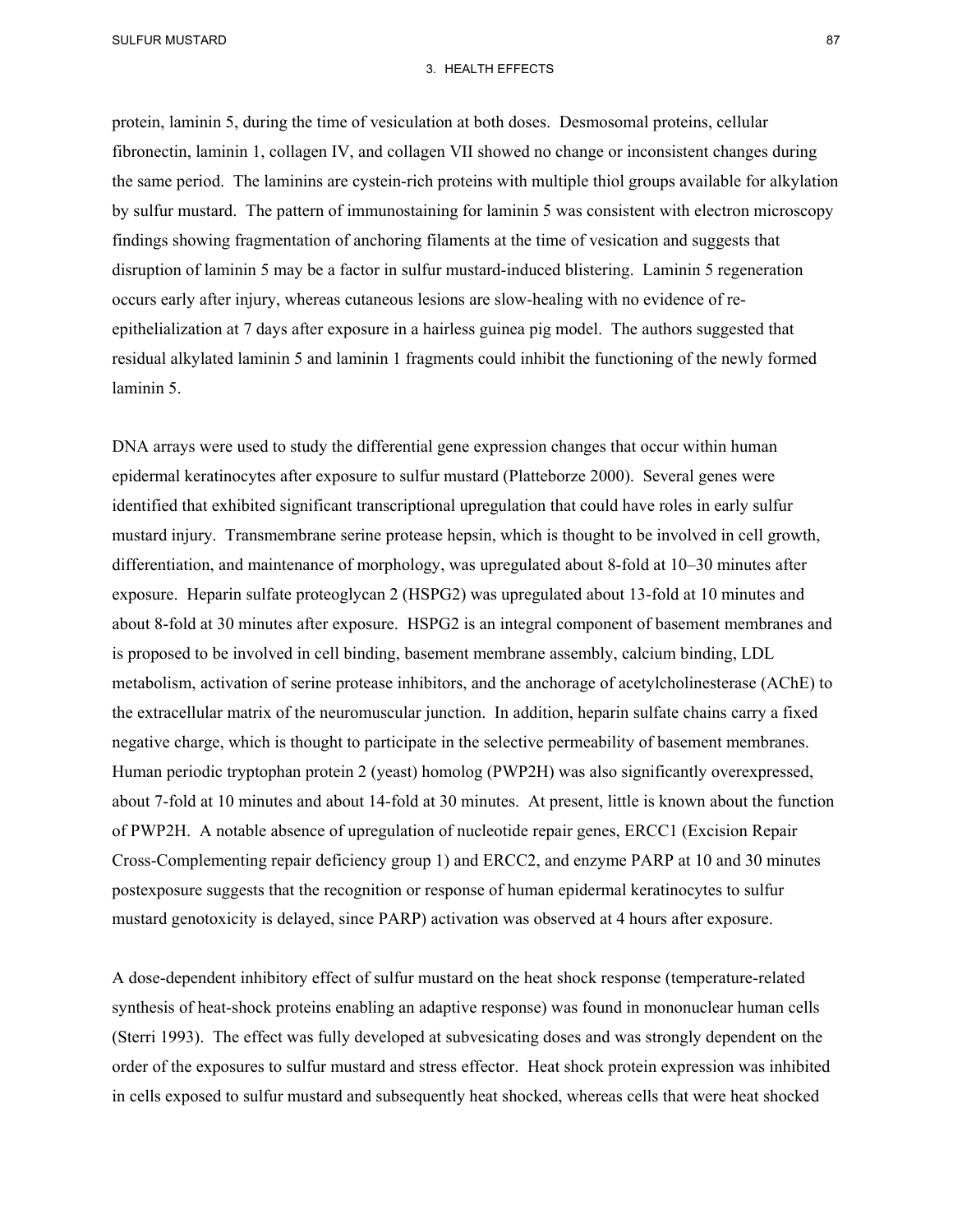### 3. HEALTH EFFECTS

first and then exposed to sulfur mustard continued with the normal heat shock response. These results point to both transcriptional and translational sites of effect. The mechanistic coupling between the stress response and sulfur mustard remains to be understood.

Sawyer et al. (1996) examined the possibility that the toxicity of sulfur mustard is due to the induction or activation of nitric oxide synthase (NOS). L-nitroarginine methyl ester (L-NAME), an arginine analog inhibitor of NOS, was found to confer protection to mature primary cultures of chick embryo forebrain neurons against the toxicity of sulfur mustard when administered as a pretreatment or up to 3 hours postexposure. No protection was evident in immature (1-day-old) cultures. While NOS requires L-arginine as a substrate, sulfur mustard toxicity and L-NAME protection were independent of L-arginine concentration. In contrast to L-NAME, L-thiocitrulline (L-TC), another arginine analog NOS inhibitor, was found to protect immature cultures of neurons against sulfur mustard, as well as mature cultures (Sawyer et al. 1998). L-TC increased the  $LC_{50}$  of sulfur mustard by approximately 800 and 1,500% with 1- and 24-hour pretreatments, respectively. The protection conferred by L-TC was persistent, unlike L-NAME whose protection was dependent on its continued presence, suggesting that these closely related arginine analogs act at different sites to exert their effects (Sawyer et al. 1996, 1998). A synergistic protective effect was found in mature neuron cultures pretreated with both L-NAME and L-TC (Sawyer 1998). Whereas 1-hour pretreatment with L-NAME and L-TC increased the  $LC_{50}$  of sulfur mustard by approximately 200 and 800%, respectively, together up to 1,500% protection was conferred in mature cultures. Based on these findings, Sawyer (1998) proposed that sulfur mustard initiates its toxicity rapidly through a cell-surface mediated event, that can be blocked by L-TC, followed by signal transduction into the cell with an additional event manifested several hours later. The role of NOS in sulfur mustard toxicity remains unclear; however, these arginine analog NOS inhibitors provide protective effects, apparently not mediated through inhibition of NOS.

 were only partially prevented in the indomethacin-perfused IPPSF. A study by Zhang et al. (1995) of the protective effects of four pharmacological agents in sulfur mustardtreated isolated perfuse porcine skin flap (IPPSF) suggests that different mechanisms are involved in the production of sulfur mustard-induced dark basal cells, microvesicles, and vascular response. Reduction of sulfur mustard-induced dark basal cells was observed with sulfur mustard scavengers, sodium thiosulfate and cysteine, with niacinamide, an inhibitor of poly(adenosine diphosphoribose) polymerase (PADPRP) and a substrate for NAD synthesis, and with cyclooxygenase inhibitor indomethacin. Treatments with niacinamide and indomethacin, but not sodium thiosulfate or cysteine, resulted in an inhibition of the vascular response in IPPSF exposed to sulfur mustard. Of the four agents, microvesicles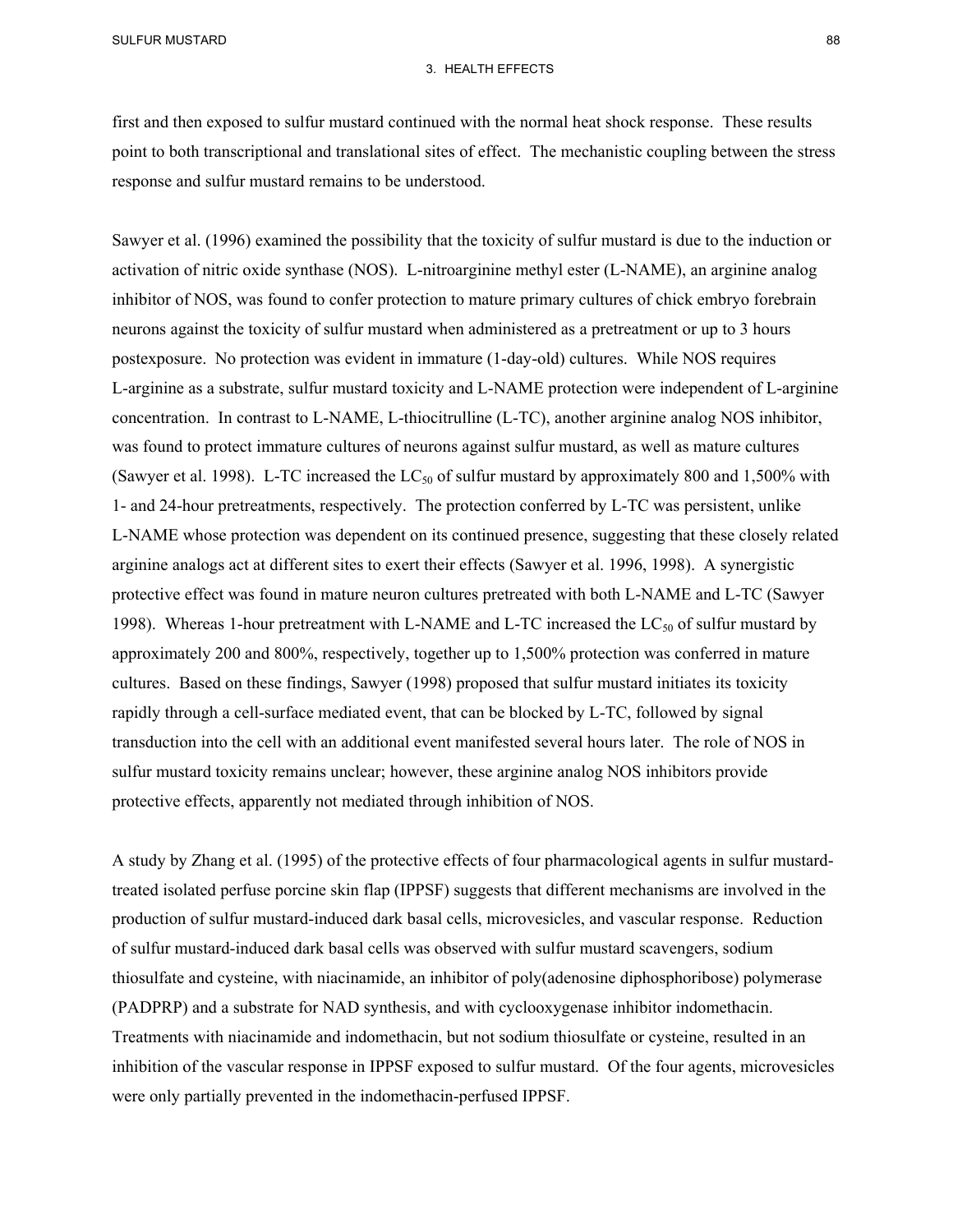### 3. HEALTH EFFECTS

The toxic effects of sulfur mustard have been attributed to DNA modification with the formation of 7-hydroxyethylthioethyl guanine, 3-hydroxyethylthioethyl adenine, and the cross-link, di-(2-guanin-7-ylethyl)sulfide. Bacterial 3-methyladenine DNA glycosylase II (Gly II) was found to release both 3-hydroxyethylthioethyl adenine and 7-hydroxyethylthioethyl guanine from calf thymus DNA was modified with [14C]sulfur mustard, suggesting that glycosylase action may play a role in protecting cells from the toxic effects of sulfur mustard (Matijasevic et al. 1996).

Sulfur mustard was found to inhibit blood cell and tissue antioxidant enzyme activities in rats following topical application, which could impair cytoprotective defense mechanisms (Husain et al. 1996). Enzyme activities were measured at 24 hours after dermal treatment with 98 mg/mg  $(0.5 \text{ LD}_{50})$  of sulfur mustard. Superoxide dismutase (SOD) activity decreased significantly, 70% in white blood cells, 65% in platelets, 72% in the spleen, and 29% in brain. SOD activity in red blood cells, liver, and kidney did not change significantly following treatment. Catalase activity decreased significantly (54% in white blood cells, 23% in red blood cells, and 51% in spleen); activity levels in platelets, liver, kidney, and brain were not significantly altered. Glutathione peroxidase (GSH-Px) activity, as a consequence of glutathione and NADPH depletion, decreased significantly in white blood cells (42%), spleen (43%), and liver (22%). Glutathione activities in red blood cells, platelets, kidney, and brain were within 10% of control values.

A significant depletion of GSH of blood and liver was also observed in mice following dermal application of 38.7 or 77.4 mg/kg of sulfur mustard (Vijayaraghavan et al. 1991).

# **3.5.3 Animal-to-Human Extrapolations**

Various models consisting of human peripheral blood lymphocytes, human skin grafts, porcine skin flaps in explant culture, human epidermal keratinocytes in culture, human eyes, hairless guinea pigs, nude mice, and stratified rat epidermal cultures have been developed to study the biochemical events in sulfur mustard toxicity. However, an appropriate animal model is lacking, as there have been no animals in which it has been possible to reproduce, in its entirety, the effects of sulfur mustard on human skin (Pechura and Rall 1993). Laboratory animals with fur, lacking sweat glands on most of their body, do not provide optimal models for dermal exposure. For a given dose, higher dermal concentrations are achieved in nonhuman mammalian skin, compared to human skin, and more severe tissue damage is noted in the dermis than the epidermis (Pechura and Rall 1993). Injuries to animal skin develop and heal more quickly than same-degree-of-severity injuries to human skin (Pechura and Rall 1993). Blister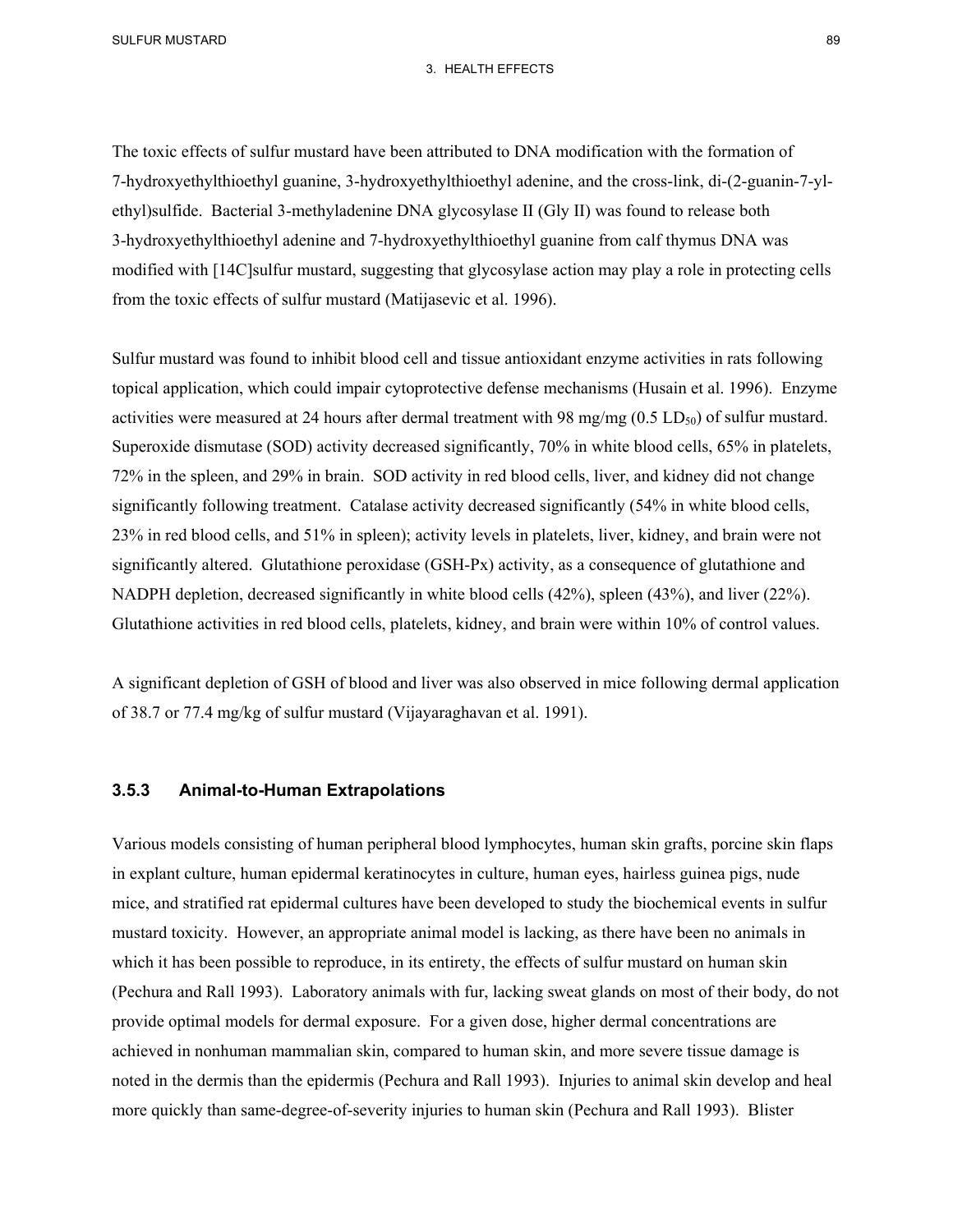character differs between humans and animals. Microblisters, rather than macroblisters, develop in the skin of laboratory species at effective dose levels.

An intermediate-duration inhalation MRL was derived based on ocular effects of conjunctivitis and chronic keratitis in dogs (McNamara et al. 1975). Gates and Moore (1946) reported that the human eye is about 4 times more sensitive to sulfur mustard than the rabbit eye based on the observation of corneal ulceration produced in rabbits at a Ct of 4 times the value at which this effect occurred in humans. Gates and Moore (1946) also reported the observation of sulfur mustard-induced corneal ulceration in dogs at a Ct of twice the value at which this effect occurred in humans, which is consistent with the observation by McNamara et al. (1975) of ocular effects in dogs. Thus, an uncertainty factor of 3 for extrapolation of ocular effects data from dogs to humans, which is closer to the observed Ct difference factor of 2 than a default value of 10, is considered appropriate for derivation of the intermediate-duration inhalation MRL.

An intermediate-duration oral MRL was derived based on mild epithelial acanthosis of the forestomach in rats (Sasser et al. 1996a). Although humans do not have forestomachs, the primary mechanism of toxicity of sulfur mustard is epithelial tissue damage from direct contact and, therefore, epithelial acanthosis is considered a suitable critical noncancer end point for deriving an oral MRL. Tissue damage would be expected to occur at the point of contact, even if it were another part of the gastrointestinal tract. Because sulfur mustard is a highly corrosive agent, epithelial lesions at the point of entry into the stomach are likely to occur across species. For this reason, the typical default value of 10 for the uncertainty factor for extrapolation of data from animals to humans is considered to be too high and a lower value of 3 was applied.

An uncertainty factor default value of 10 for extrapolation from animals to humans was applied in deriving an acute oral MRL based on inflamed mesenteric lymph nodes in the rat dams and reduced ossification in the fetuses (DOA 1987).

As discussed in Section 3.2.1.2, short-term respiratory effects similar to those described in humans have been reported in experimental animals, which suggests that knowledge obtained regarding respiratory effects in animal models can be usefully applied to humans.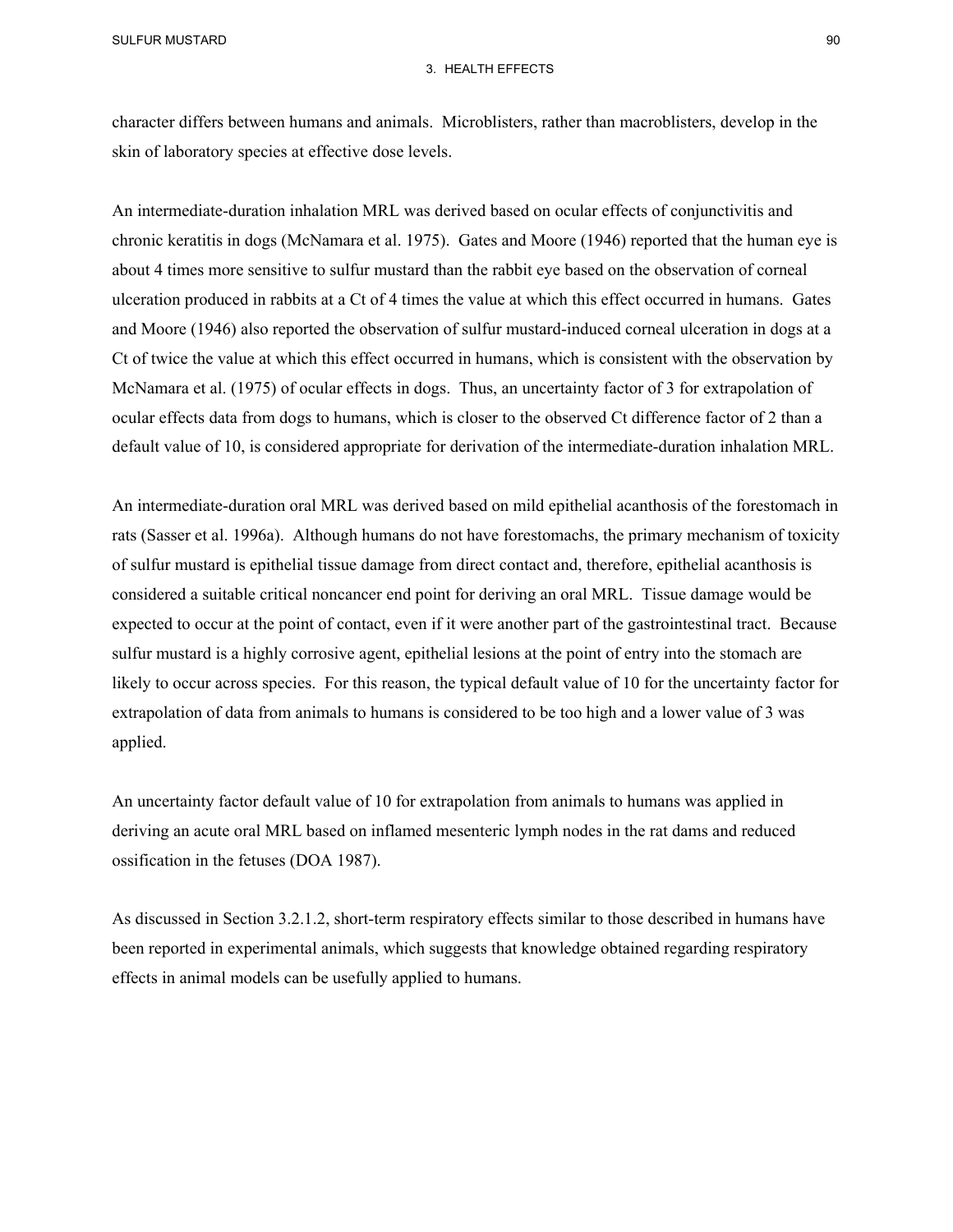### 3. HEALTH EFFECTS

# **3.6 TOXICITIES MEDIATED THROUGH THE NEUROENDOCRINE AXIS**

[which] may have an effect produced by a naturally occurring estrogen, or other such endocrine Recently, attention has focused on the potential hazardous effects of certain chemicals on the endocrine system because of the ability of these chemicals to mimic or block endogenous hormones. Chemicals with this type of activity are most commonly referred to as *endocrine disruptors*. However, appropriate terminology to describe such effects remains controversial. The terminology *endocrine disruptors*, initially used by Colborn and Clement (1992), was also used in 1996 when Congress mandated the Environmental Protection Agency (EPA) to develop a screening program for "...certain substances effect[s]...". To meet this mandate, EPA convened a panel called the Endocrine Disruptors Screening and Testing Advisory Committee (EDSTAC), which in 1998 completed its deliberations and made recommendations to EPA concerning *endocrine disruptors.* In 1999, the National Academy of Sciences released a report that referred to these same types of chemicals as *hormonally active agents*. The terminology *endocrine modulators* has also been used to convey the fact that effects caused by such chemicals may not necessarily be adverse. Many scientists agree that chemicals with the ability to disrupt or modulate the endocrine system are a potential threat to the health of humans, aquatic animals, and wildlife. However, others think that endocrine-active chemicals do not pose a significant health risk, particularly in view of the fact that hormone mimics exist in the natural environment. Examples of natural hormone mimics are the isoflavinoid phytoestrogens (Adlercreutz 1995; Livingston 1978; Mayr et al. 1992). These chemicals are derived from plants and are similar in structure and action to endogenous estrogen. Although the public health significance and descriptive terminology of substances capable of affecting the endocrine system remains controversial, scientists agree that these chemicals may affect the synthesis, secretion, transport, binding, action, or elimination of natural hormones in the body responsible for maintaining homeostasis, reproduction, development, and/or behavior (EPA 1997). Stated differently, such compounds may cause toxicities that are mediated through the neuroendocrine axis. As a result, these chemicals may play a role in altering, for example, metabolic, sexual, immune, and neurobehavioral function. Such chemicals are also thought to be involved in inducing breast, testicular, and prostate cancers, as well as endometriosis (Berger 1994; Giwercman et al. 1993; Hoel et al. 1992).

It is possible that sulfur mustard modifies the feedback of endogenous hormones and, through the complex interactions of central nervous system and endocrine function regulation, behavior (i.e., libido). In a survey of 800 Iranian men who were exposed to sulfur mustard during the Iran-Iraq War, 279 men (34.8%) reported decreased libido, 342 (42.8%) reported no change, 6 (0.8%) reported increased libido,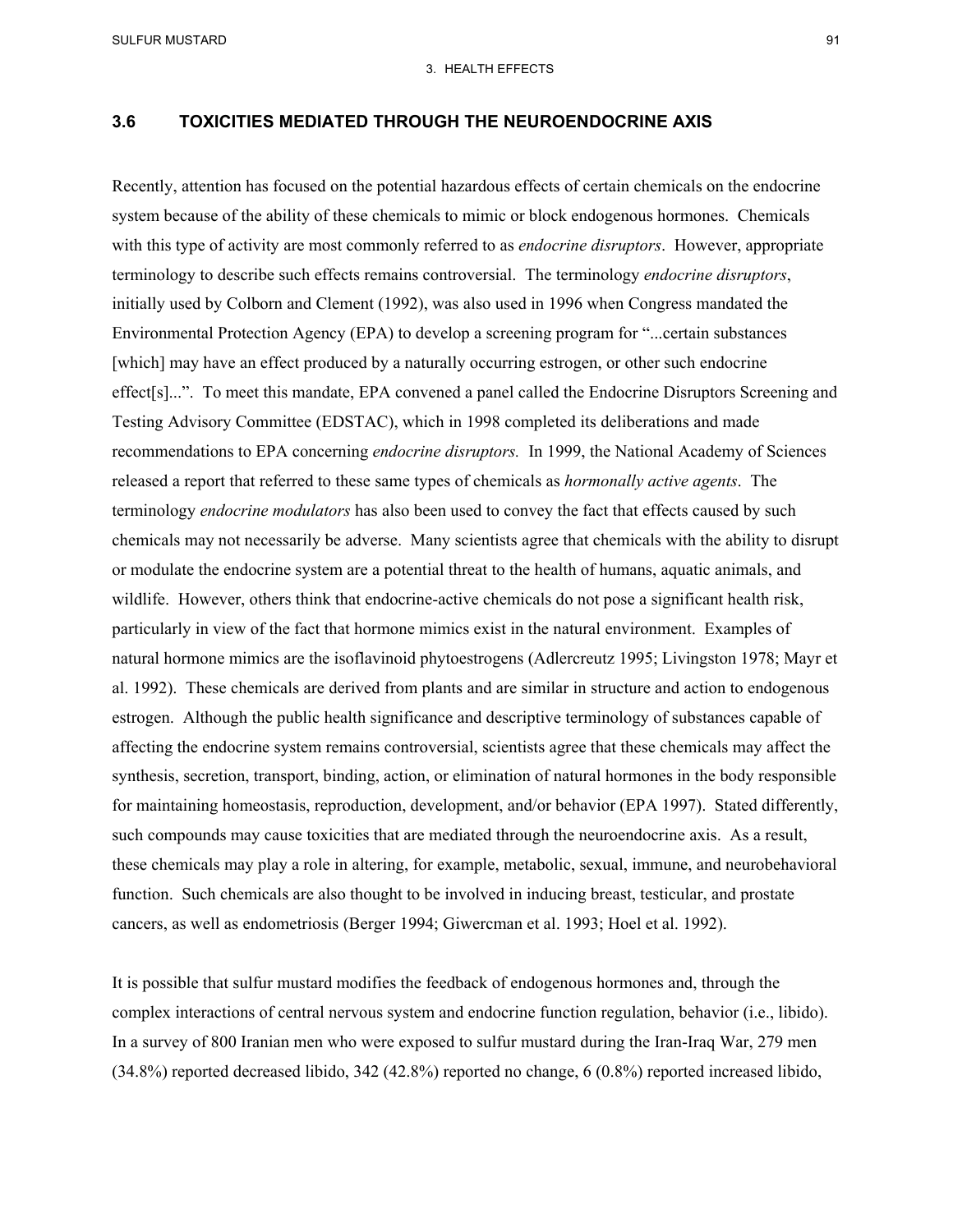### 3. HEALTH EFFECTS

and 173 (21.6%) did not respond to this survey question (Pour-Jafari and Moushtaghi 1992). Of these men, 86.6% still suffered symptoms from chemical injury, namely lung and skin lesions.

There is limited evidence to suggest that sulfur mustard affects follicle stimulating hormone (FSH) levels and thus plays a role in reproductive function. The time course of changes in serum concentrations of total and free testosterone, luteinizing hormone (LH), dehydroepiandrosterone (DS), FSH, 17 α-OH progesterone, and prolactin were studied in 16 men during the first 3 months after chemically confirmed exposure to chemical weapons containing sulfur mustard in 1987 during the Iran-Iraq War (Azizi et al. 1995). A group of 34 healthy unexposed men of similar age served as controls. Released from the pituitary, LH stimulates the Leydig cells to produce testosterone, while FSH stimulates the Sertoli cells to produce sperm. At 1 week after exposure, total testosterone, free testosterone, and DS were significantly lower, 57, 72, and 53%, respectively, in exposed men than in controls, while levels of the remaining hormones were comparable between groups. Total testosterone, free testosterone, and DS levels continued to decrease during the first 5 weeks after exposure. At 1 week, 4 of 16 exposed men (25%) had serum testosterone levels that were reduced by  $>60\%$  below the control average; by the  $5<sup>th</sup>$  week, the number increased to 11 (69%). DS mean values reached as low as 18% of the mean of control subjects. After the  $5<sup>th</sup>$  week, these three hormone levels increased returning to normal levels at 12 weeks after injury. Small but significant increases in mean serum concentration of LH at the 3<sup>rd</sup> week and that of FSH and prolactin at the 5<sup>th</sup> week were measured. Normal levels of LH, FSH, and prolactin were measured at 12 weeks. FSH and LH response levels to 100 µg of gonadotropin releasing hormone (GnRH) administered intravenously during the first week after exposure, were subnormal in four of five patients. Testosterone levels in these men returned to normal 12 weeks after exposure.

In a follow-up study of 42 men, ages 18–37, injured by sulfur mustard during the Iran-Iraq War, serum testosterone, LH, and prolactin concentrations were normal in all men 1–3 years following exposure (Azizi et al. 1995). A comparison of the mean serum FSH concentration in 13 subjects with sperm count below 20 million and in 20 subjects with sperm counts above 60 million, revealed a nearly 2-fold increase in FSH concentration in those with the lower sperm count; the increased FSH level was 38% above the mean FSH concentration in a group of 34 healthy unexposed males. Inhibition of spermatogenesis was also observed in male mice following intravenous injection of sulfur mustard (Graef et al. 1948). Elevated FSH has been correlated clinically with testicular failure, germinal aplasia, or hypergonadotropic hypogonadism. It appears unlikely that alteration of FSH levels is related to the effect of sulfur mustard on the pituitary since LH levels were unaffected in males. A possible target is inhibin secretion by testes Sertoli cells, which suppresses pituitary FSH secretion.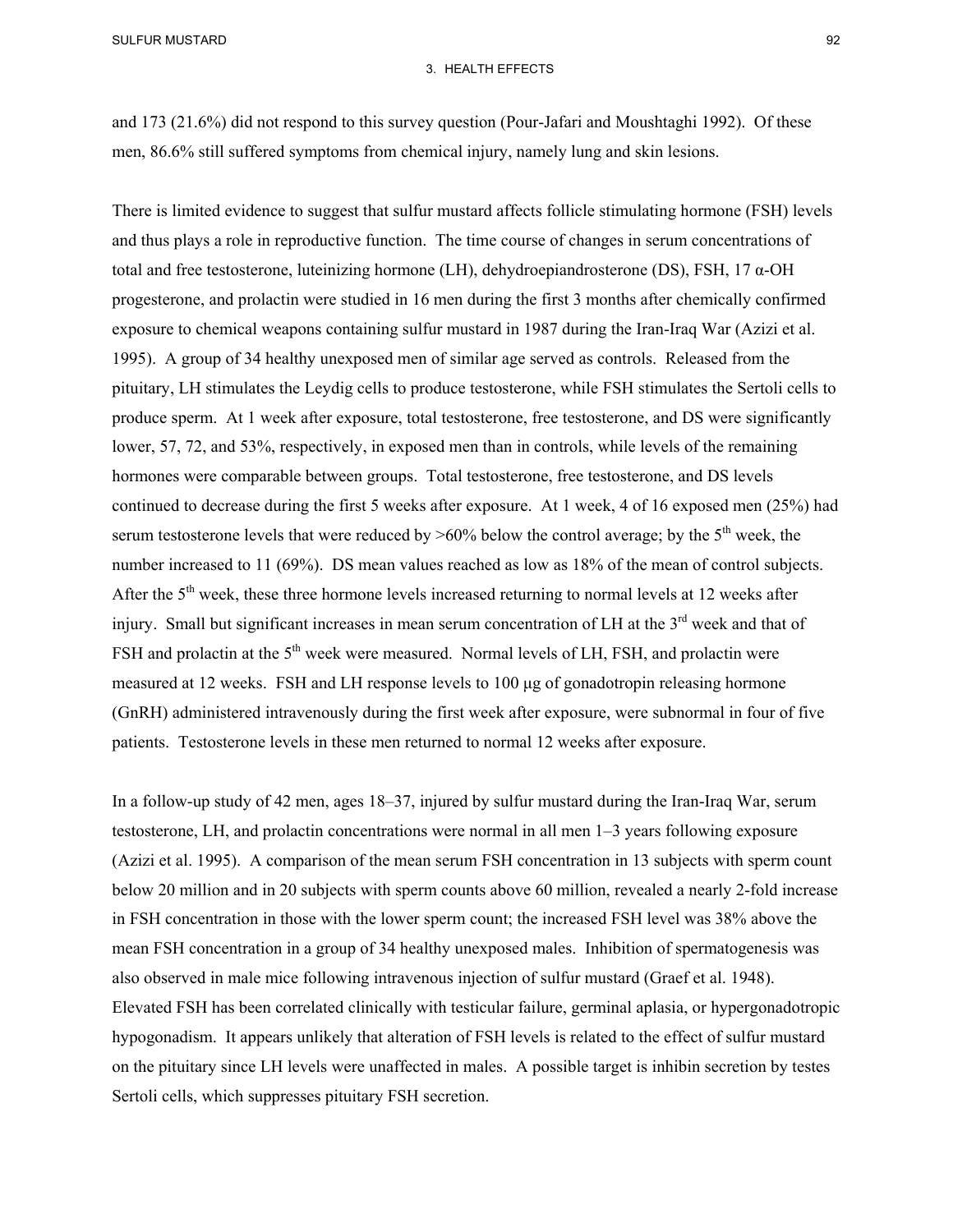#### 3. HEALTH EFFECTS

controls, 0.001, and 0.1 mg/m<sup>3</sup> exposure groups, respectively. Administration of sulfur mustard did not affect the reproductive potential of female mice because the fertility of the mice was not altered and no injurious effects were observed in the ovaries (Graef et al. 1948). Chronic (52 weeks) inhalation exposure of male rats to sulfur mustard  $(0.1 \text{ mg/m}^3)$  was reported to produce significant dominant lethal mutation rates (a maximum of 9.4% at 12–52 weeks), but exposure of pregnant females to the same concentration for a shorter time interval did not (Rozmiarek et al. 1973). McNamara et al. (1975) subsequently concluded from these same data that there were no differences between the control and experimental groups and no evidence of mutagenesis. The conflict between these two reports is not readily resolvable, but the fetal mortality values presented by McNamara et al. (1975) suggest at least a trend for a dominant lethal effect. Complete control data and statistical analyses of the results are not presented, but percentages of fetal death at week 12 were 4.12, 4.24, and 21.05 for

 High-dose male sperm morphology data at all postexposure sampling times, 0, 5, and 12 weeks, showed a In a dominant lethal study of sulfur mustard, rats were orally gavaged with 0.08, 0.2, or 0.5 mg/kg/day sulfur mustard 5 days/week for 10 weeks (Sasser et al. 1993). In female dominant lethality experiments, reproductive performance indicators (number of live or dead implants, resorptions, and preimplantation losses) in treated female rats mated to treated or nontreated males were not significantly different from controls. In male dominant lethality experiments (treated males were mated with untreated females), resorptions and preimplantation losses in the mid- and high-dose groups were significantly elevated. statistically significant decrease in the percentage of normal sperm. Blunthook and banana-shaped sperm heads were observed at 0, 5, and 12 weeks, whereas amorphous and short head abnormalities were observed only at 5 and 12 weeks. Overall, there was a total 2-fold increase in abnormal sperm heads in high-dose sulfur mustard-treated males. In summary, female fertility was not affected by these sulfur mustard exposures; however, a male dominant lethal effect was demonstrated at the mid and high doses of sulfur mustard. This lack of reproductive effects in female animals further supports the testes, rather than the pituitary, as the target organ in connection with possible sulfur mustard-induced alteration in FSH levels.

The time course of changes in thyroid indices, serum T3, T4, TSH, reverse T3, thyroglobulin and cortisol, plasma ACTH, and free T3 and T4 indexes (FT3I, FT4I) were studied in 13 male soldiers, ages 21– 32 years, during the first 5 weeks after chemically confirmed exposure in 1987 during the Iran-Iraq War to chemical weapons containing sulfur mustard (Azizi et al. 1993). A group of 34 healthy unexposed men of similar age served as controls. T4 and FT4I were not consistently affected following injury; compared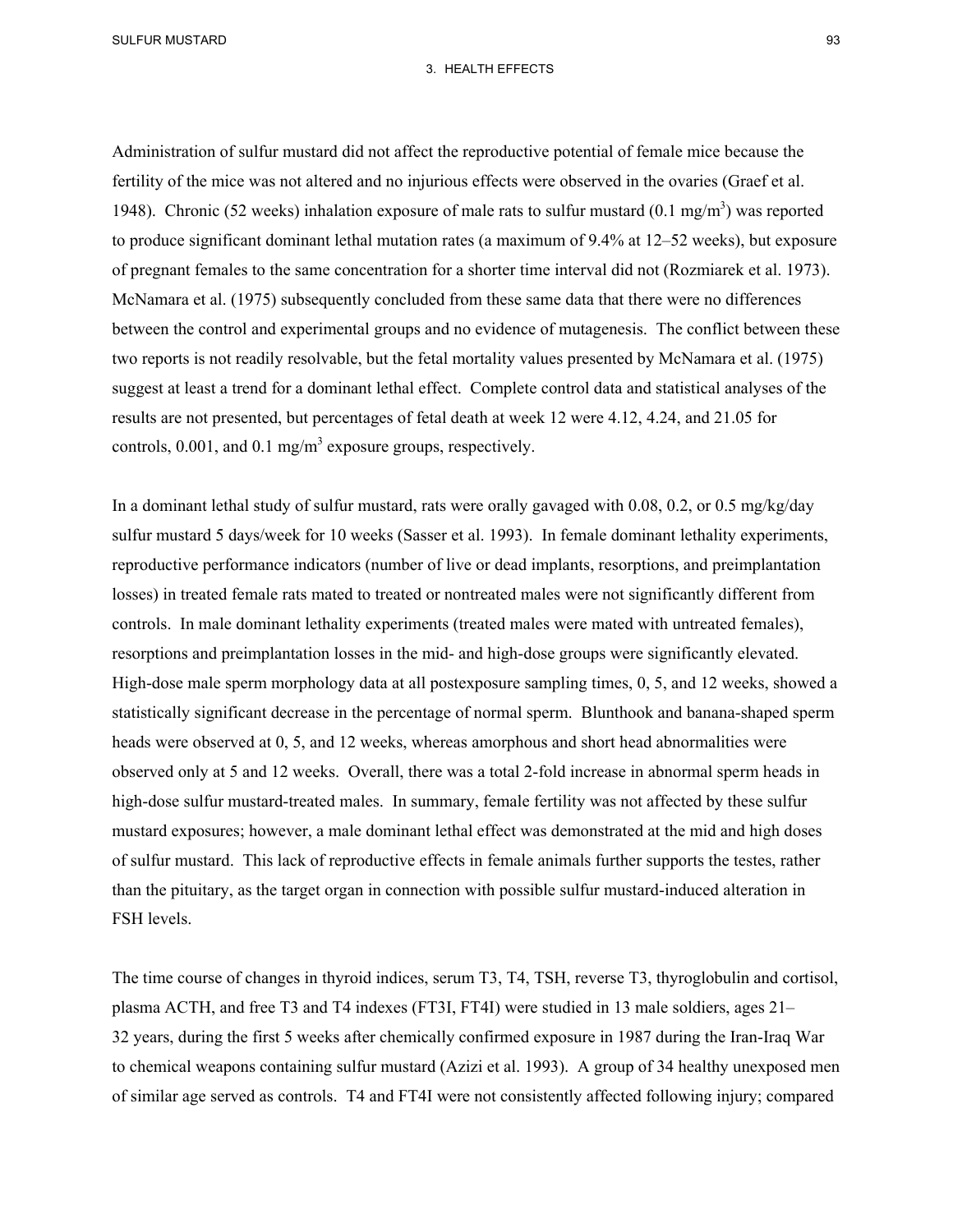#### 3. HEALTH EFFECTS

to controls, significantly decreased values were measured at 1 and 5 weeks after exposure, and but values slightly above normal were measured at 3 weeks. T3 and FT3I were significantly lower (11–23%) than control at 1, 3, and 5 weeks after injury. Reverse T3 concentration in injured men was significantly higher (29%) than mean control value at 1 week, but was normal at weeks 3 and 5. TSH and thyroglobulin levels in the injured soldiers were comparable to controls during the 5 postexposure weeks. Cortisol was significantly higher (40%) than normal 1 week after exposure, within the normal range at week 3, and significantly decreased (50%) below normal at week 5. ACTH was significantly increased (57–80%) above the normal control value at 1, 3, and 5 weeks after exposure. No follow-up studies of thyroid indices were located to determine whether normal levels returned or if any chronic effects exist.

# **3.7 CHILDREN'S SUSCEPTIBILITY**

This section discusses potential health effects from exposures during the period from conception to maturity at 18 years of age in humans, when all biological systems will have fully developed. Potential effects on offspring resulting from exposures of parental germ cells are considered, as well as any indirect effects on the fetus and neonate resulting from maternal exposure during gestation and lactation. Relevant animal and *in vitro* models are also discussed.

Children are not small adults. They differ from adults in their exposures and may differ in their susceptibility to hazardous chemicals. Children's unique physiology and behavior can influence the extent of their exposure. Exposures of children are discussed in Section 6.6 Exposures of Children.

Children sometimes differ from adults in their susceptibility to hazardous chemicals, but whether there is a difference depends on the chemical (Guzelian et al. 1992; NRC 1993). Children may be more or less susceptible than adults to health effects, and the relationship may change with developmental age (Guzelian et al. 1992; NRC 1993). Vulnerability often depends on developmental stage. There are critical periods of structural and functional development during both prenatal and postnatal life and a particular structure or function will be most sensitive to disruption during its critical period(s). Damage may not be evident until a later stage of development. There are often differences in pharmacokinetics and metabolism between children and adults. For example, absorption may be different in neonates because of the immaturity of their gastrointestinal tract and their larger skin surface area in proportion to body weight (Morselli et al. 1980; NRC 1993); the gastrointestinal absorption of lead is greatest in infants and young children (Ziegler et al. 1978). Distribution of xenobiotics may be different; for example,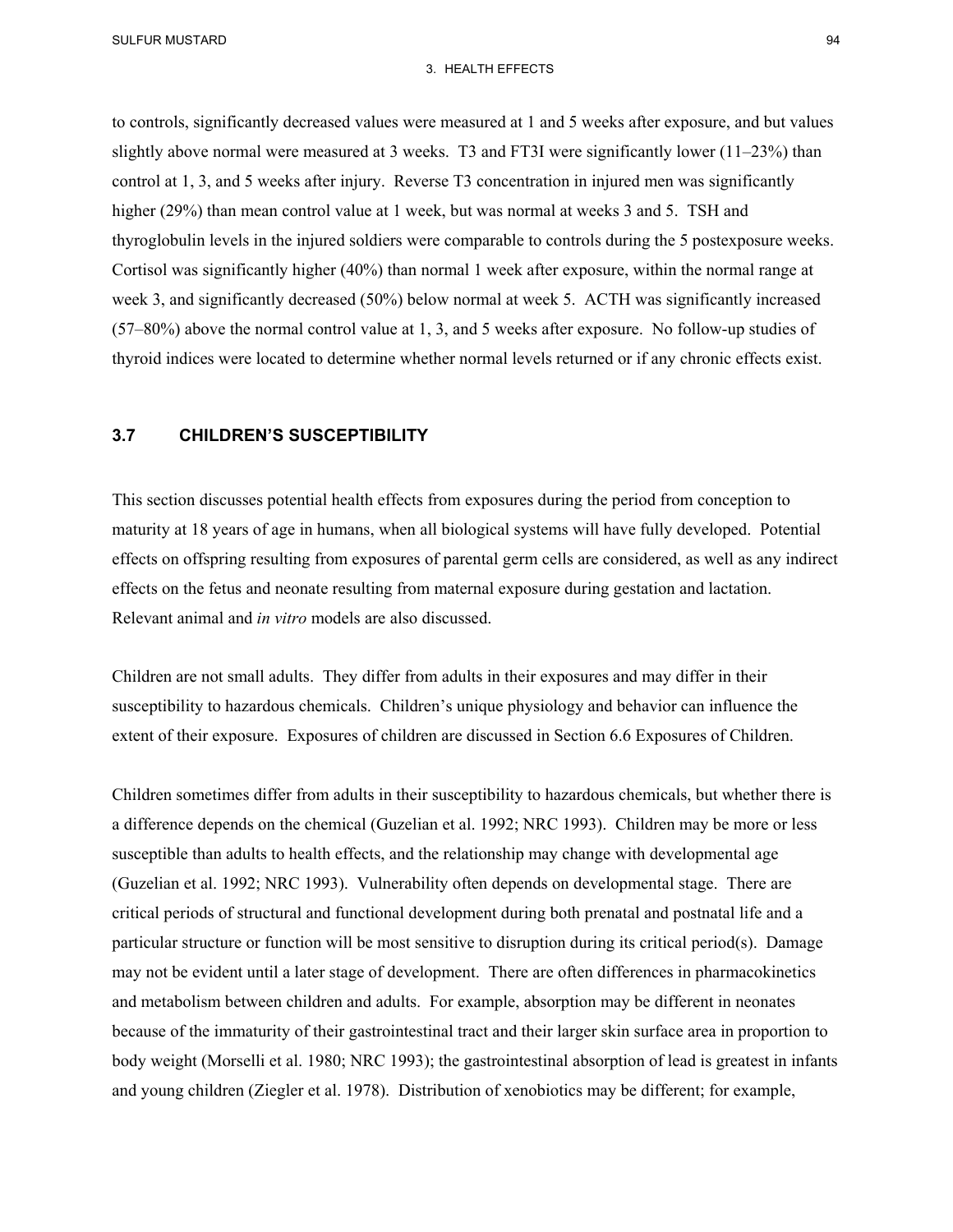#### 3. HEALTH EFFECTS

infants have a larger proportion of their bodies as extracellular water and their brains and livers are proportionately larger (Altman and Dittmer 1974; Fomon 1966; Fomon et al. 1982; Owen and Brozek 1966; Widdowson and Dickerson 1964). The infant also has an immature blood-brain barrier (Adinolfi 1985; Johanson 1980) and probably an immature blood-testis barrier (Setchell and Waites 1975). Many xenobiotic metabolizing enzymes have distinctive developmental patterns. At various stages of growth and development, levels of particular enzymes may be higher or lower than those of adults, and sometimes unique enzymes may exist at particular developmental stages (Komori et al. 1990; Leeder and Kearns 1997; NRC 1993; Vieira et al. 1996). Whether differences in xenobiotic metabolism make the child more or less susceptible also depends on whether the relevant enzymes are involved in activation of the parent compound to its toxic form or in detoxification. There may also be differences in excretion, particularly in newborns who all have a low glomerular filtration rate and have not developed efficient tubular secretion and resorption capacities (Altman and Dittmer 1974; NRC 1993; West et al. 1948). Children and adults may differ in their capacity to repair damage from chemical insults. Children also have a longer remaining lifetime in which to express damage from chemicals; this potential is particularly relevant to cancer.

Certain characteristics of the developing human may increase exposure or susceptibility, whereas others may decrease susceptibility to the same chemical. For example, although infants breathe more air per kilogram of body weight than adults breathe, this difference might be somewhat counterbalanced by their alveoli being less developed, which results in a disproportionately smaller surface area for alveolar absorption (NRC 1993).

Information on children's health effects is provided from reports of children exposed to sulfur mustard from air bombs during the Iran-Iraq War (Momeni and Aminjavaheri 1994). In children, as in adults, the most severe effects were contact effects to the eyes, skin, and respiratory tract as might be expected for a vesicant; however, some differences in clinical manifestations were reported. The onset of symptoms in children was sooner than in adults (Momeni and Aminjavaheri 1994). Generally, clinical manifestations of sulfur mustard exposure in the adults examined were delayed by about 8–24 hours, whereas manifestations in children first occurred 4–18 hours after exposure. Cough and vomiting were the first signs of poisoning in the children, but not in adults. Blisters appeared sooner in the children and teenager group than in adults. Cough and vomiting were the first symptoms in the children, but not in adults. The severity of ocular effects was greater in the children and teenager subgroup than in adults. Pulmonary and gastrointestinal symptoms were more frequent in children and teenagers (78% and 69%, respectively), compared with adults (11%). Genital lesions were less frequent in children and teenagers (42%) than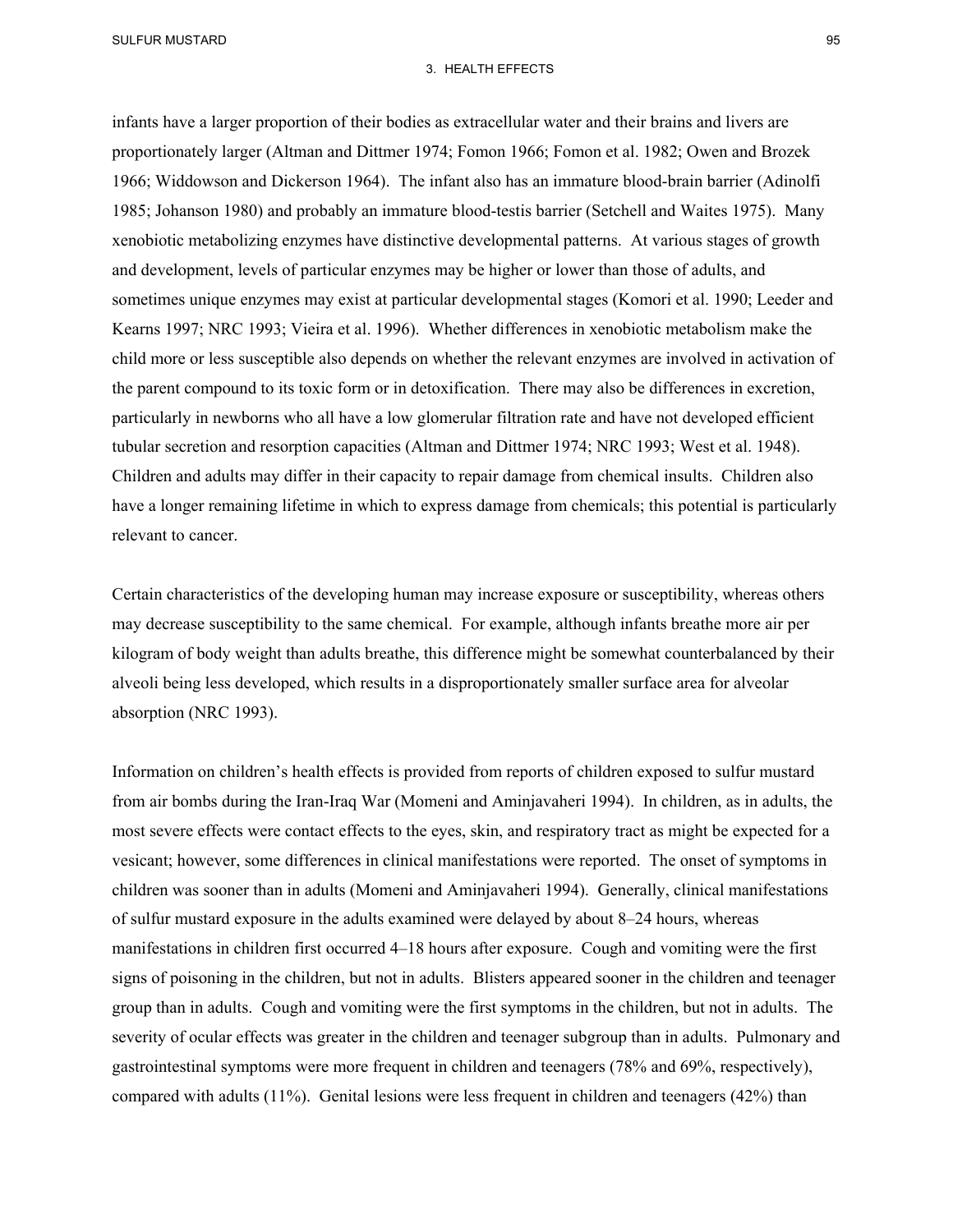#### 3. HEALTH EFFECTS

adults (70%); however, even within the group of children, the incidence and severity of genital lesions increased with age. Other skin lesions had no apparent age-relation. The only information located regarding possible adverse developmental effects in humans suggested an association between parental exposure to chemical agents, including, but not limited to, sulfur mustard, and elevated rates for congenital malformations (Pour-Jafari 1994b). Studies of animals administered sulfur mustard by gavage in oil during pregnancy have indicated reduced fetal weight and reduced ossification of the vertebrae and/or sternebrae, but only at levels that were also toxic to the mother (DOA 1987; Sasser et al. 1996a).

No information was located regarding pharmacokinetics of sulfur mustard in children nor it is known whether sulfur mustard can be stored and excreted in breast milk. There have been no direct measurements to determine whether sulfur mustard can cross the placenta. There is no information on whether sulfur mustard can be stored in maternal tissues and be mobilized during pregnancy or lactation.

There are no biomarkers of exposure or effect for sulfur mustard that have been validated in children or in adults exposed as children. No studies were located regarding interactions of sulfur mustard with other chemicals in children or adults.

mustard in adults might be contraindicated in children. No information was located regarding pediatric-specific methods for reducing peak absorption following exposure to sulfur mustard, reducing body burden, or interfering with the mechanism of action for toxic effects. In addition, no data were located regarding whether methods for reducing toxic effects of sulfur

Kurt et al. (1998) report differential sensitivity related to cytokine release of cultured adult and neonatal human epidermal keratinocytes treated with sulfur mustard, but the significance of these findings are not known.

### **3.8 BIOMARKERS OF EXPOSURE AND EFFECT**

Biomarkers are broadly defined as indicators signaling events in biologic systems or samples. They have been classified as markers of exposure, markers of effect, and markers of susceptibility (NAS/NRC 1989).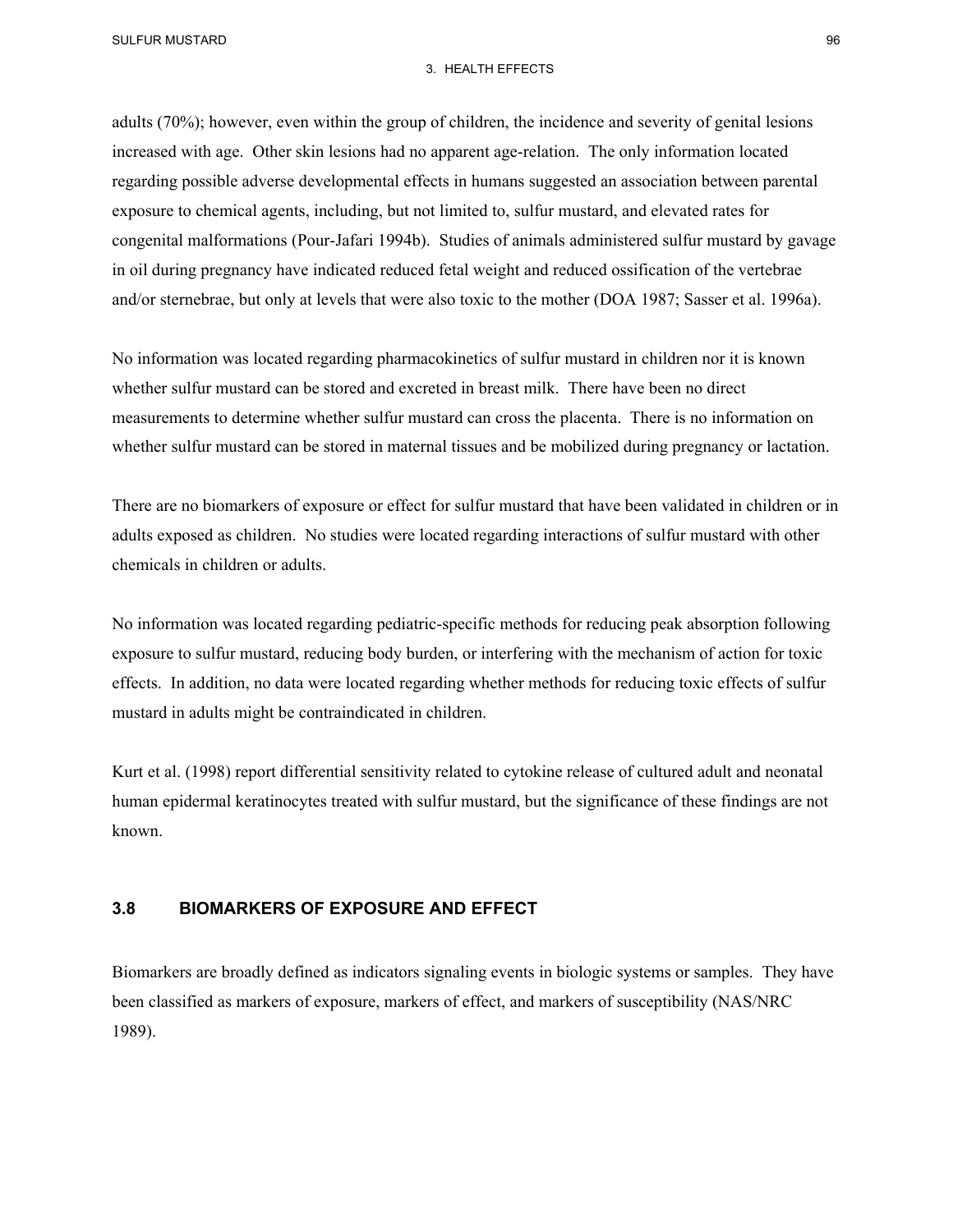#### 3. HEALTH EFFECTS

Due to a nascent understanding of the use and interpretation of biomarkers, implementation of biomarkers as tools of exposure in the general population is very limited. A biomarker of exposure is a xenobiotic substance or its metabolite(s) or the product of an interaction between a xenobiotic agent and some target molecule(s) or cell(s) that is measured within a compartment of an organism (NAS/NRC 1989). The preferred biomarkers of exposure are generally the substance itself or substance-specific metabolites in readily obtainable body fluid(s), or excreta. However, several factors can confound the use and interpretation of biomarkers of exposure. The body burden of a substance may be the result of exposures from more than one source. The substance being measured may be a metabolite of another xenobiotic substance (e.g., high urinary levels of phenol can result from exposure to several different aromatic compounds). Depending on the properties of the substance (e.g., biologic half-life) and environmental conditions (e.g., duration and route of exposure), the substance and all of its metabolites may have left the body by the time samples can be taken. It may be difficult to identify individuals exposed to hazardous substances that are commonly found in body tissues and fluids (e.g., essential mineral nutrients such as copper, zinc, and selenium). Biomarkers of exposure to sulfur mustard are discussed in Section 3.8.1.

Biomarkers of effect are defined as any measurable biochemical, physiologic, or other alteration within an organism that, depending on magnitude, can be recognized as an established or potential health impairment or disease (NAS/NRC 1989). This definition encompasses biochemical or cellular signals of tissue dysfunction (e.g., increased liver enzyme activity or pathologic changes in female genital epithelial cells), as well as physiologic signs of dysfunction such as increased blood pressure or decreased lung capacity. Note that these markers are not often substance specific. They also may not be directly adverse, but can indicate potential health impairment (e.g., DNA adducts). Biomarkers of effects caused by sulfur mustard are discussed in Section 3.8.2.

A biomarker of susceptibility is an indicator of an inherent or acquired limitation of an organism's ability to respond to the challenge of exposure to a specific xenobiotic substance. It can be an intrinsic genetic or other characteristic or a preexisting disease that results in an increase in absorbed dose, a decrease in the biologically effective dose, or a target tissue response. If biomarkers of susceptibility exist, they are discussed in Section 3.10 "Populations that are Unusually Susceptible."

# **3.8.1 Biomarkers Used to Identify or Quantify Exposure to Sulfur mustard**

Several analytical methods are available that can be used to quantitatively determine thiodiglycol, a major sulfur mustard hydrolysis product, and metabolites that yield thiodiglycol under sample preparation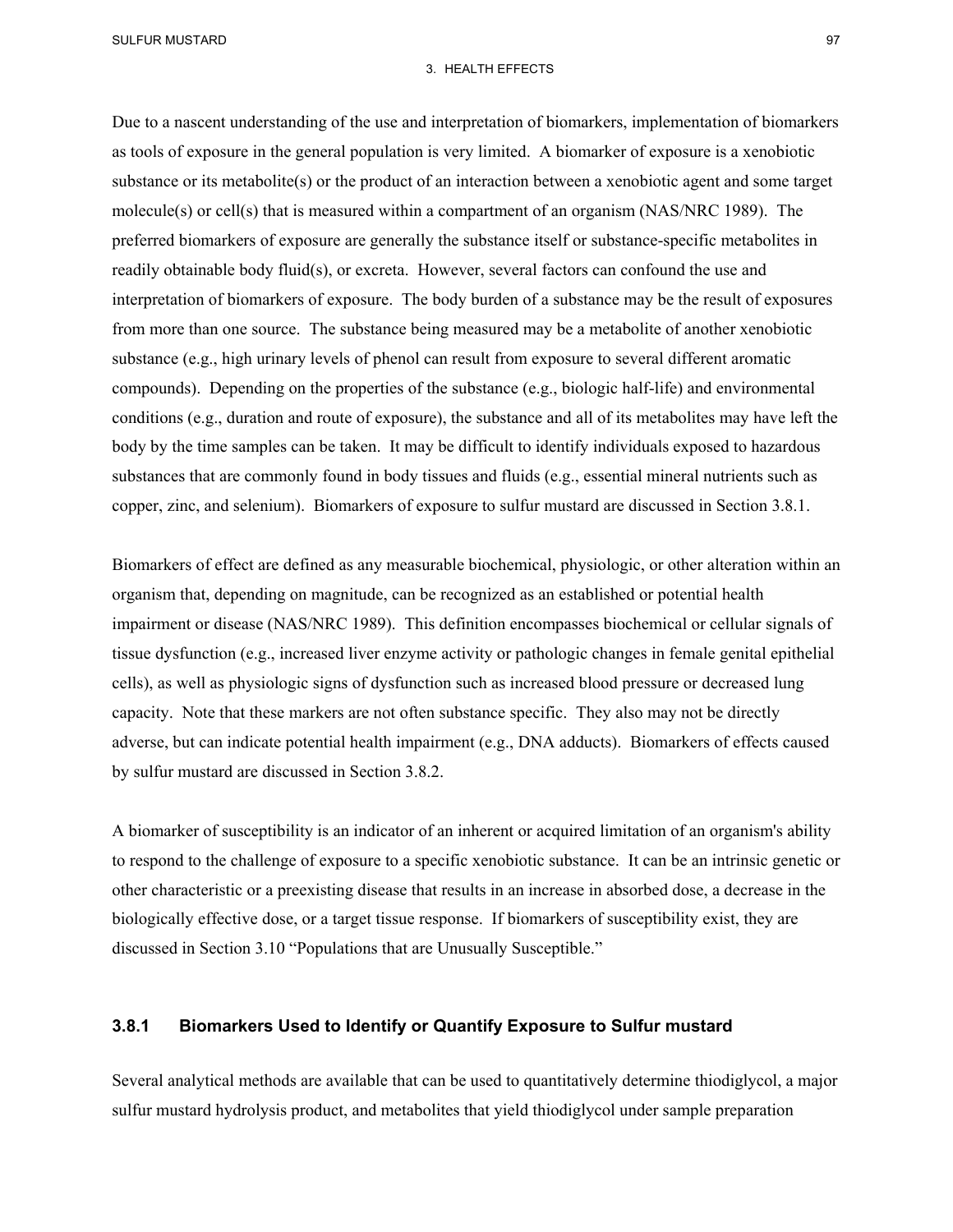#### 3. HEALTH EFFECTS

conditions in the urine of persons exposed to sulfur mustard (Jakubowski et al. 2000). However, thiodiglycol, not associated with sulfur mustard exposure, has been detected at low levels in normal human urine. A significantly higher urinary level of thiodiglycol, compared with the range found in normal urine from unexposed individuals, is generally consistent with exposure to sulfur mustard, but does not definitively prove mustard poisoning (Wils et al. 1985, 1988). Elevated levels of thiodiglycol have been detected in the urine of persons exposed to sulfur mustard up to about two weeks after exposure (Jakubowski et al. 2000). Unmetabolized sulfur mustard may be detected in the urine if a person is exposed to very high levels (Heyndrickx and Heyndrickx 1984; Mandl and Freilinger 1984; Pauser et al. 1984; Vycudilik 1985). Thiodiglycol was not unambiguously detected in sulfur mustardinduced blister fluid, but chromatographic components have provided strong evidence for thiodiglycolrelated fragments (Jakubowski et al. 2000). However, the need for low-level and retrospective detection of exposure has been illustrated in the attempts to clarify the causes of the significant number of postwar symptoms experienced by soldiers involved in the Persian Gulf War.

Black et al. (1992a) identified, in addition to several other metabolites, thiodiglycol sulphoxide as the major urinary excretion product, and not the initial hydrolysis product thiodiglycol. In two subjects accidentally exposed to sulfur mustard, urine thiodiglycol sulphoxide concentrations were 20–35 times thiodiglycol concentrations (Black and Read 1995a). However, the use of thiodiglycol sulphoxide as a biological marker for sulfur mustard poisoning, as is the case for thiodiglycol, is limited by its presence at low concentrations in normal human urine. Of the remaining metabolites, several are conjugates of sulfur mustard with N-acetylcysteine, most of which have poor mass spectrometric and/or gas chromatography properties mainly due to thermal instability (Black et al. 1991). Two closely related metabolites of sulfur mustard, 1,1'-sulphonylbis[2-(methylsulphinyl)ethane] and 1-methylsulphinyl-2-[2-methylthio)ethylsulphonyl]ethane, derived from the action of  $\beta$ -lyase on cysteine conjugates, have been detected in urine collected from Iran-Iraq War casualties of sulfur mustard poisoning (Black and Read 1995b); there were no background levels of these metabolites detected in human or rat urine (Black et al. 1991).

Since sulfur mustard is known to alkylate DNA, RNA, and proteins, attempts have been made to detect these adducts in blood and, subsequent to release from dying cells, in urine (Somani and Babu 1989). In DNA, N-alkylated purines, such as N7-hydroxyethylguanine, have been identified from enzymatic digests as active sites for sulfur mustard (Fidder et al. 1994, 1996b; Niu et al. 1996; Somani and Babu 1989; Van der Schans et al. 1994). Van der Schans et al. (1994) synthesized N7-(2-hydroxyethylthioethyl)-GMP (N7-HETE-GMP) for use as a hapten to generate monoclonal antibodies against the major adduct, N7-(2-hydroxyethylthioethyl)guanine (N7-HETE-guanine), formed after alkylation of DNA with sulfur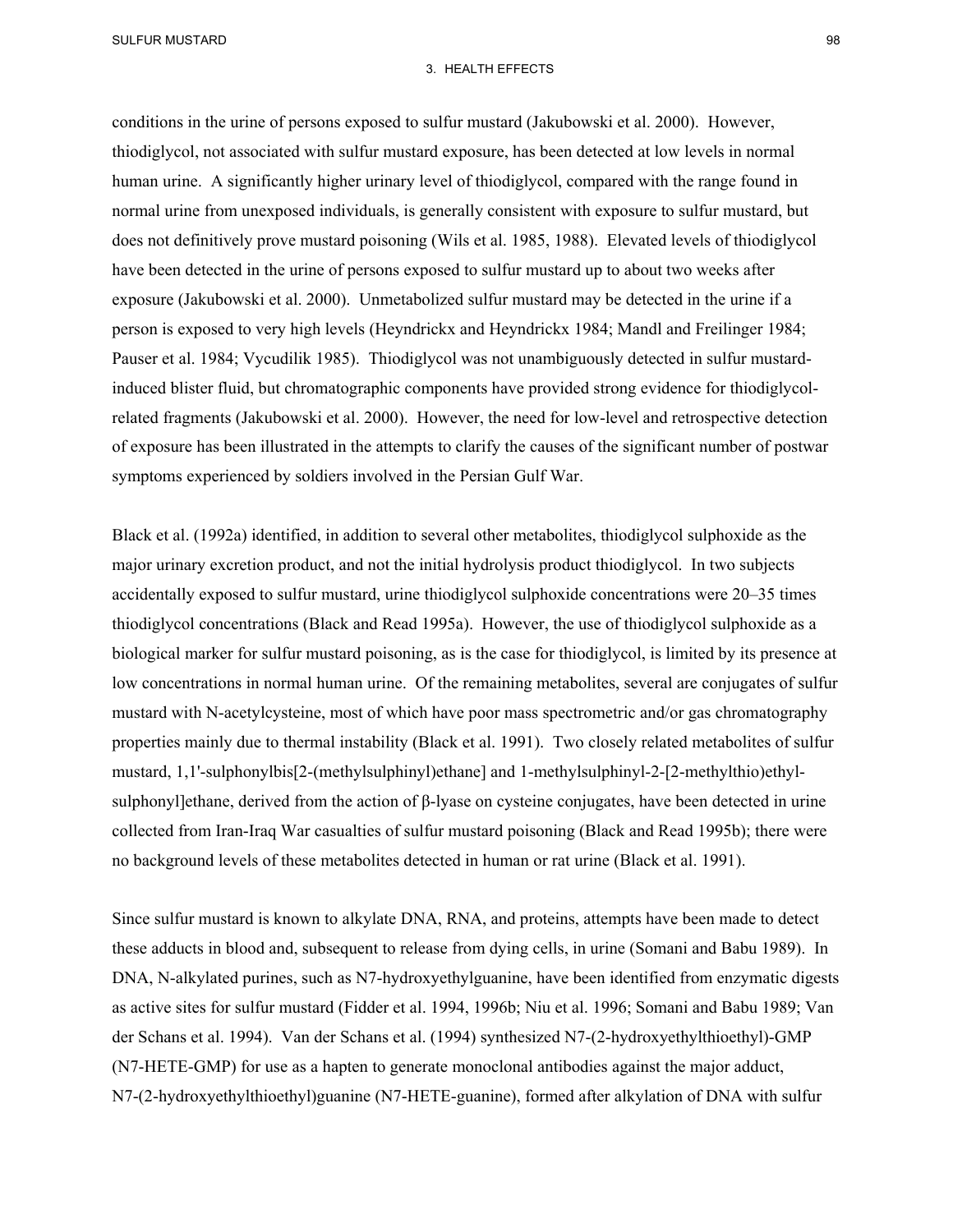#### 3. HEALTH EFFECTS

mustard. Another sulfur mustard adduct in DNA, the 2′-deoxyguanosine derivative of N7-HETEguanine, N7-(2-hydroxyethylthioethyl)-2′-deoxyguanosine, has been detected by immunochemical analysis in the blood of two victims of the Iran-Iraq War (Benschop et al. 1997). Presently, these adducts in white blood cells can be detected after exposure of human blood to sulfur mustard concentrations  $\geq$   $\geq$   $\mu$ M (van der Schans et al. 1994). The metabolite, N7-HETE-guanine, derived from sulfur mustard DNA alkylation, was detected by immunochemical analysis in the urine of guinea pigs administered sulfur mustard intravenously (Fidder et al. 1996b). These antibodies also have potential in the development of a single-cell assay with immunofluorescence microscopy to quantify adduct formation in skin exposed to sulfur mustard.

 1997a, 1997b; Fidder et al. 1996a; Noort et al. 1997). A procedure employing gas chromatography-mass To enable detection of low-level exposure to sulfur mustard, sulfur mustard adducts with proteins have also been explored. Sulfur mustard alkylates hemoglobin (Black et al. 1997a, 1997b; Fidder et al. 1996a; Noort et al. 1996, 1997) and albumin (Noort et al. 1999). In hemoglobin, histidine residues and the N-terminal valine on both the  $\alpha$  and  $\beta$  chains were identified as key sites of interaction (Black et al. spectrometry with modified Edman degradation has been developed for the determination of the adduct of sulfur mustard with the N-terminal valine residue of hemoglobin (Fidder et al. 1996a). Metabolite N7-HETE-valine was detected in the urine of guinea pigs administered sulfur mustard intravenously (Fidder et al. 1996a). A cysteine residue of albumin was identified as a site of sulfur mustard alkylation (Noort et al. 1999). A mass spectrometric analysis of the adduct of sulfur mustard with the cysteine residue of albumin, S-HETE-Cys-Pro-Phe, provided a detection limit for sulfur mustard an order of magnitude lower than the modified Edman assay for hemoglobin (Noort et al. 1999). Compared to the hemoglobin, the drawback for albumin-sulfur mustard adduct detection is the faster elimination rate. The half-life of albumin is 20–25 days versus the 120-day life span of hemoglobin. Both albumin- and hemoglobin-sulfur mustard adducts have been detected in the blood of two victims of the Iran-Iraq War using the respective assay (Benschop et al. 1997; Noort et al. 1999).

### **3.8.2 Biomarkers Used to Characterize Effects Caused by Sulfur mustard**

There are no specific biomarkers of effects for sulfur mustard. Sulfur mustard is one of many vesicant agents that affect mucosal and non-mucosal surfaces with which it comes in contact. Thus, the primary targets for exposure to sulfur mustard in the air are the skin, eyes, and respiratory tract and, if ingested, the gastrointestinal tract.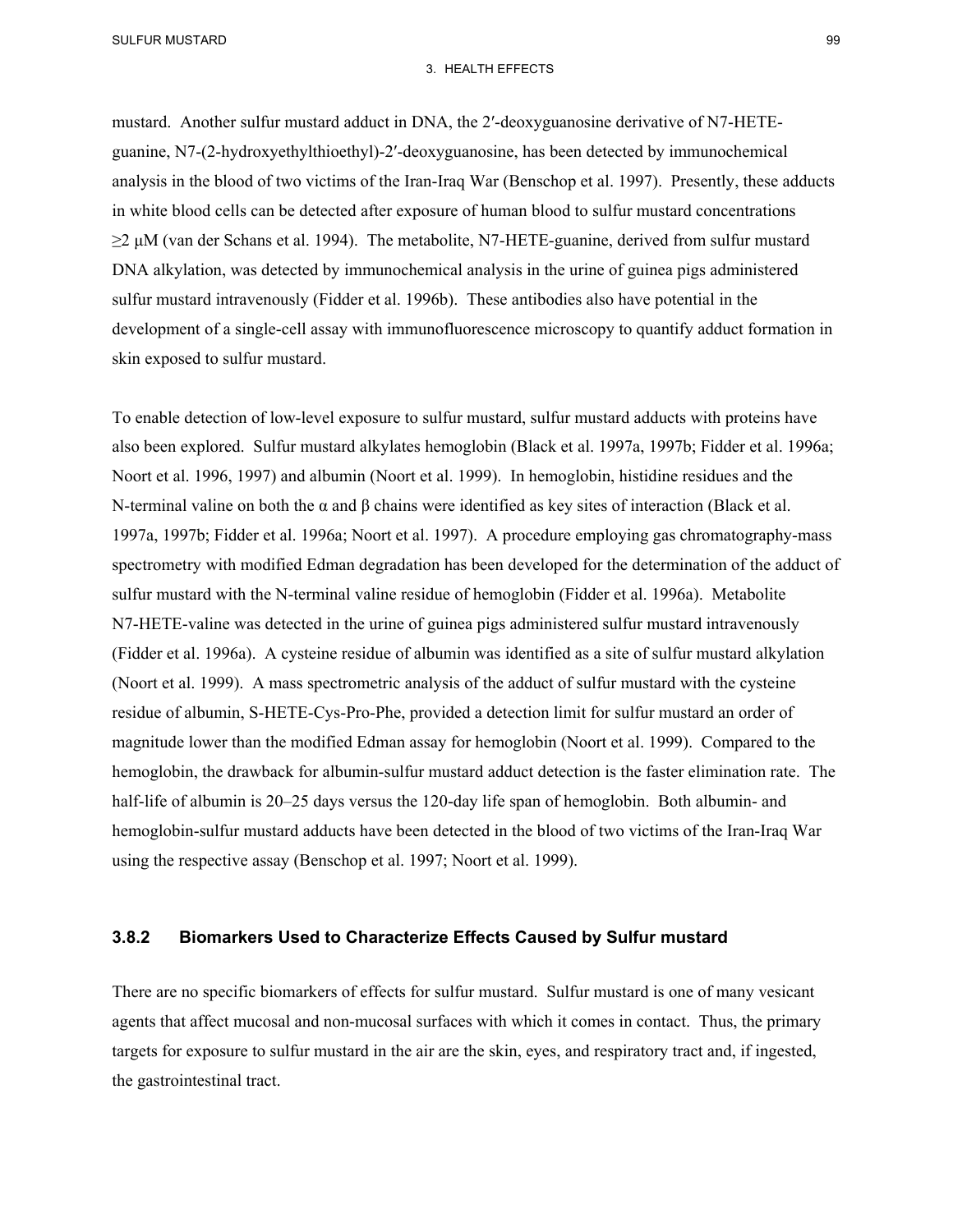# **3.9 INTERACTIONS WITH OTHER CHEMICALS**

No data were located on the interactions of sulfur mustard with other toxicants likely to be found at hazardous waste sites.

### **3.10 POPULATIONS THAT ARE UNUSUALLY SUSCEPTIBLE**

A susceptible population will exhibit a different or enhanced response to sulfur mustard than will most persons exposed to the same level of sulfur mustard in the environment. Reasons may include genetic makeup, age, health and nutritional status, and exposure to other toxic substances (e.g., cigarette smoke). These parameters result in reduced detoxification or excretion of sulfur mustard, or compromised function of organs affected by sulfur mustard. Populations who are at greater risk due to their unusually high exposure to sulfur mustard are discussed in Section 6.7, Populations With Potentially High Exposures.

Humans show varying degrees of dermal sensitivity to sulfur mustard (Renshaw 1946; Sulzberger et al. 1947); fair-skinned people are more sensitive than dark-skinned people. These reports also indicate that individuals with previous exposure are more sensitive to the dermal effects of sulfur mustard. It is possible that individuals with respiratory problems (asthma, emphysema, etc.) might be more sensitive to the effects of sulfur mustard and might suffer acceleration of their disease following exposure. Since sulfur mustard has been associated with lung cancer, people who smoke may be at greater risk. Children may be more susceptible to the effects of sulfur mustard than adults (see Section 3.7).

### **3.11 METHODS FOR REDUCING TOXIC EFFECTS**

This section will describe clinical practice and research concerning methods for reducing toxic effects of exposure to sulfur mustard. However, because some of the treatments discussed may be experimental and unproven, this section should not be used as a guide for treatment of exposures to sulfur mustard. When specific exposures have occurred, poison control centers and medical toxicologists should be consulted for medical advice. The following texts provide specific information about treatment following exposures to sulfur mustard:

Augerson WS, Sivak A, Marley WS. 1986. Chemical casualty treatment protocol development treatment approaches. Vol II-IV. Cambridge, MA: Arthur D. Little, Inc.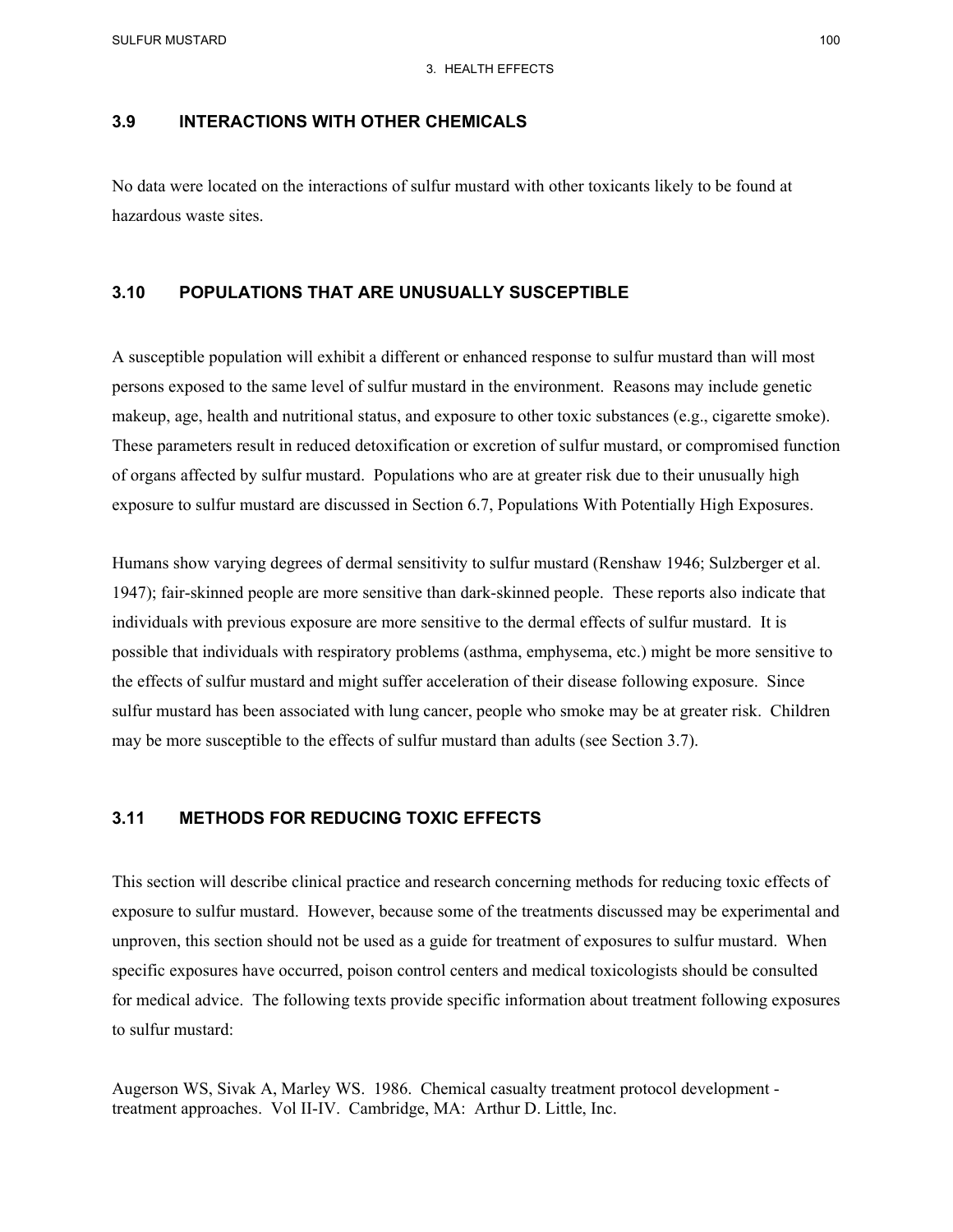Marrs TC, Maynard RL, Sidell FR. 1996. Chemical warfare agents. John Wiley & Sons, New York.

NIOSH. 2003. Mustard emergency response card. National Institute for Occupational Safety and Health. http://www.bt.cdc.gov/agent/mustardgas/erc505-60-2pr.asp. March 20, 2003.

OPCW. 2001. Organization for the prohibition of chemical weapons, decontamination of chemical warfare agents. http://www.opcw.nl/chemhaz/decon.htm. March 13, 2001.

SBCCOM. 2001. Material safety data sheet, sulfur mustard. Aberdeen Proving Ground, MD: U.S. Army Soldier and Biological Chemical Command. http://in1.apgea.army.mil/RDA/msds/hd.htm. March 13, 2001.

U.S. Army. 1995. Treatment of chemical agent casualties and conventional military chemical injuries. Washington, DC: U.S. Department of the Army, FM 8-285. http://www.adtdl.army.mil/cgibin/atdl.dll/query/info/FM+8-285. March 22, 2001.

Willems JL. 1989. Clinical management of sulfur mustard casualties. Annales Medicinae Militaris Belgicae. Vol 3: (Suppl.) Heymans Institute of Pharmacology. Ghent, Belgium: University of Ghent Medical School and Royal School of the Medical Services.

# **3.11.1 Reducing Peak Absorption Following Exposure**

Decontamination procedures should be initiated immediately after exposure. Hypochlorite bleaches were the earliest decontaminants used to detoxify mustard. During World War II, both common bleach [NaOCl<sup>-</sup>] and superchlorinated bleaches [Ca(OCl<sup>-</sup>)<sub>2</sub>] were used. More stable *N*-chloro compounds, such as chloramine, have been used in more modern personal decontamination systems. In the 1950s, a nonaqueous equipment decontamination solution "DS2" (2% NaOH, 70% diethylenetriamine, 28% ethylene glycol monomethyl ether) was developed in which the conjugate base of the glycol ether reacts rapidly with mustard via double elimination. The currently fielded U.S. ARMY M291 skin decontamination kit contains the decontaminant powder XE-555 resin (Amberguard 555) (SBCCOM 2001).

 irrigation, none has proven more effective than tap water (Solberg et al. 1997). Contaminated clothing The eyes should be washed immediately with as much water as tolerable, for at least 15 minutes, even if no symptoms are present, since it is known that ocular and dermal symptoms are delayed (Dreisbach and Robertson 1987; Goldfrank et al. 1990; Solberg et al. 1997). Of the many fluids studied for eye should be removed and the skin, particularly the groin, axillae, and perineal areas, should be decontaminated. Rapid removal from skin is critical, as sulfur mustard penetrates skin within minutes of exposure. Skin decontamination may be accomplished with copious amounts of water, a 0.5% hypochlorite solution, or a skin decontamination kit.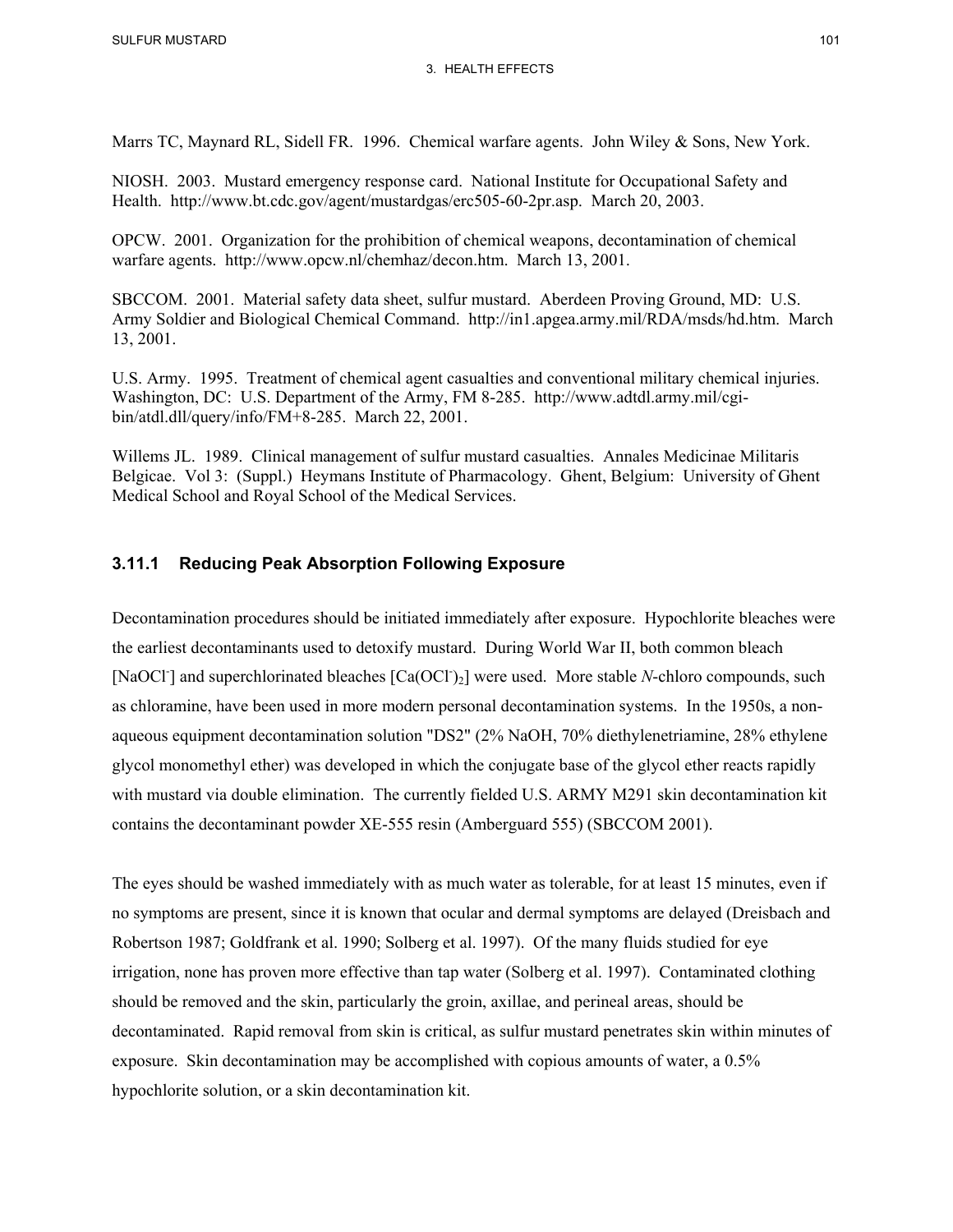#### 3. HEALTH EFFECTS

Topical decontamination with hypochlorite solutions was examined in euthymic hairless guinea pigs (Gold et al. 1994) and rabbits (Hobson et al. 1993). No significant wound differences were found between decontamination with water only and various concentrations of hypochlorite solutions; however, decontamination with a 0.5% solution is standard in many vesicant exposure management protocols (SBCCOM 2002). It has been suggested that removal of sulfur mustard with water alone may be contraindicated as sulfur mustard spreads over more skin surface and increases the area of blistering (Kumar et al. 1991). Absorbent decontaminants including fuller's earth, calcium chloride powder, or XE-555 resin may be sprinkled onto the exposed skin, allowed to absorb the sulfur mustard, and then washed off with water (Chilcott et al. 2000, 2001; Kumar et al. 1991; Solberg et al. 1997). Of decontaminants including fuller's earth, Ambergard, and BDH spillage granules, fuller's earth was most effective in reducing skin absorption in *in vitro* studies using human epidermal membranes (Chilcott et al. 2001). When fuller's earth, N,N'-dichloro-bis (2,4,6-trichlorophenyl) urea (CC-2), and their various combinations (w/w ratios) were evaluated for their decontamination efficacy against sulfur mustard applied on mouse skin, maximum protection was obtained with fuller's earth and CC-2 in a combination of 80:20 (w/w) (Kumar et al. 1991); however, disparities have been evident in measured decontaminant efficiencies between animal models and man (Chilcott et al. 2001).

### **3.11.2 Reducing Body Burden**

 1994). There is no specific antidote for sulfur mustard, and therapy is supportive. Victims should be removed from contaminated areas. Patient care should include supportive treatment protocols for skin injury, respiratory distress, and cardiac dysrhythmias (Dreisbach and Robertson 1987; Haddad and Winchester 1990). There is usually a delay of onset of toxicity in exposed individuals. Severe respiratory distress may be delayed for up to 72 hours depending on the concentration and duration of exposure (Ellenhorn and Barceloux 1988). In cases of damage to the upper respiratory tract, antibiotic cover is recommended to prevent infection (Murray and Volans 1991). In severely injured victims, administration of systemic analgesics should be considered after examination. Mortality can be reduced by intravenous administration of electrolyte solutions commencing early and continuing throughout the intoxication period (Cullumbine 1947). Electrolyte replacement is needed due to losses from skin locally and in the intestine, and via saliva, vomitus, and diarrheic stools. A single dose of saline or glucose-saline (5 mg glucose/kg) administered intraperitoneally to mice offered protection after topical sulfur mustard exposure; survival was 83% with saline treatment compared to 33% without treatment (Sugendran et al.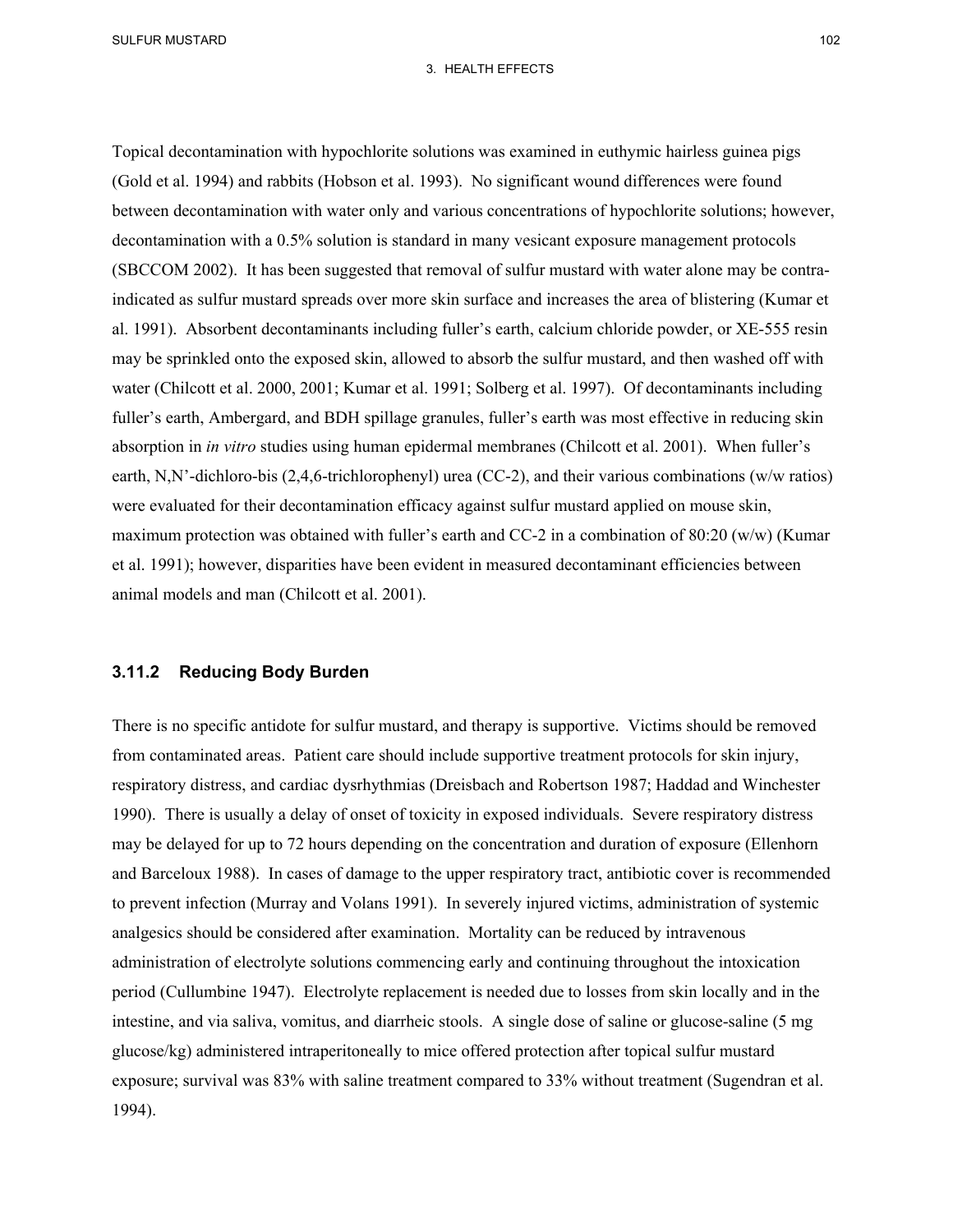#### 3. HEALTH EFFECTS

In cases of ocular injury, local anesthetic drops should be avoided other than for ophthalmologic examination, as they are toxic to both healthy and damaged corneas. Patients whose ocular injuries are limited to the conjunctiva require no additional treatment subsequent to irrigation. Corneal lesions may be detected by staining with fluorescein and examining with blue light. Treatment for injury to the cornea should include daily irrigation, mydriatics to ease the eye pain produced by spasm of the ciliary muscle and to prevent posterior iridolenticular adhesions, antibiotic drops to prevent secondary bacterial infections, local medications to control intraocular pressure, and systemic analgesics (Solberg et al. 1997). In cases of ocular injury, local anesthetic drops should be avoided other than for ophthalmologic examination, as they are toxic to both healthy and damaged corneas. Although recommended, the use of sterile petroleum jelly to prevent the eyelid margins from sticking together should be delayed until after sufficient irrigation, since sulfur mustard will dissolve and concentrate in the jelly (Solberg et al. 1997). Ocular bandages should not be applied as they might raise the corneal temperature and increase the toxic effects (Solberg et al. 1997). Delayed keratitis should be treated with ocular lubricants, therapeutic lenses, and in severe cases, tarsorrhaphy (suturing of the eyelids together) (Solberg et al. 1997). Keratoplasty should be considered if there is significant opacification of the cornea.

 et al. 1993). Canadian Reactive Skin Decontamination Lotion (RSDL), which is a 1.25 molal solution of Faster healing and less scarring have been reported when skin blisters were drained. While aseptic procedures are prudent for handling all bodily fluids, there are conflicting reports as to the danger of the blister fluid itself. There are no reports of sulfur mustard detected in blister fluid (Jakubowski et al. 2000); however, secondary blistering running proximal to an original blister, thought to be due to leaking fluid, was reported in a case of accidental exposure during destruction of sulfur mustard stockpiles (Bide potassium 2,3-butanedionemonoximate (KBDO) in polyethyleneglycol monoethylether (500 nominal weight) and water, was shown to reduce the severity and scarring of sulfur mustard-induced lesions on the shaved back of guinea pigs (Bide et al. 1993). A case was also reported of an employee who suffered minor sulfur mustard burns to the wrist and forearm during destruction of sulfur mustard stockpiles at the Canadian Defense Research Establishment Suffield (DRES). Treatment was carried out partly at DRES and partly at a local hospital. One set of burns received treatment with RSDL at DRES, where it was available, and another set did not, as RSDL was not available at the local hospital. The blister without RSDL treatment initially burst, and a series of secondary burns running proximal to the original blister formed. The RSDL-treated burn was much less severe and no secondary burns formed (Bide et al. 1993).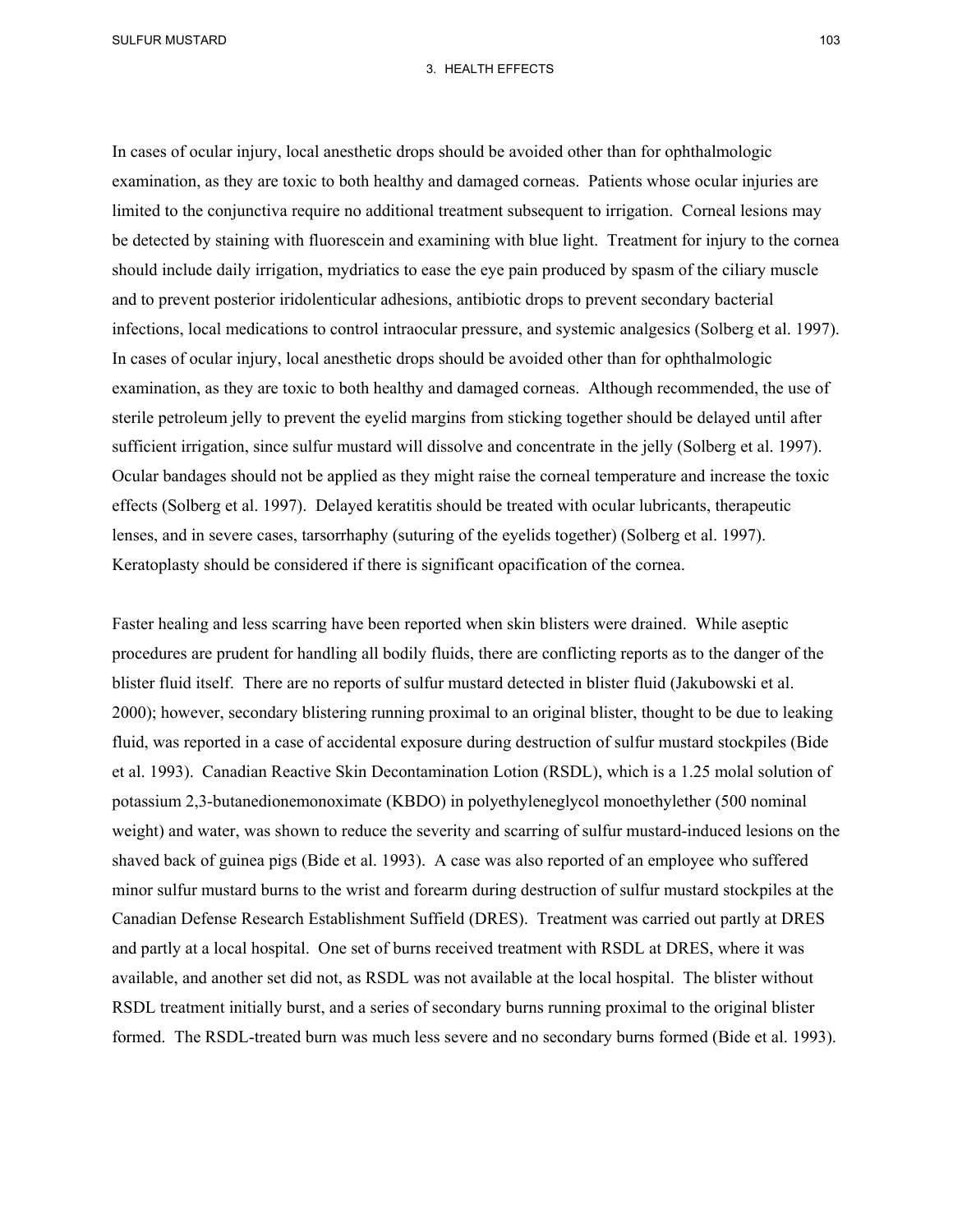#### 3. HEALTH EFFECTS

Pulsed carbon dioxide  $(CO_2)$  laser debridement has been shown to be effective in clearing the epidermis of sulfur mustard damaged cells (Smith et al. 1997b). In weanling pigs, whose skin was exposed to sulfur mustard,  $CO<sub>2</sub>$  laser debridement of the exposed skin resulted in clearing of the cytologic atypia, reduced inflammatory infiltrate, and increased numbers of stromal cells within the papillary dermis. At 14 days postexposure, there was no significant difference between skin laser-debrided at 6, 24, or 48 hours after exposure.

 shown to provide significant protection from ulceration (Wormser et al. 1997). Histopathological Animal experiments have shown that sodium thiosulfate, N-acetyl-L-cysteine, nicotinamide, nicotinic acid, promethazine, dexamethasone, prednisone, and vitamin E have decreased tissue damage, but their efficacy in humans is not known (Dabney 1991; Papirmeister et al. 1991; Vojvodic et al. 1985). Thiosulfate likely acts as a mustard scavenger, vitamin E as an antioxidant, and the corticosteroids by inhibiting lipooxygenase activity leading to synthesis of prostaglandins and leukotrienes (Borak and Sidell 1992). In guinea pigs injected intratracheally with sulfur mustard, subsequent treatment with betamethasone, a glucocorticoid, significantly increased tracheal epithelium height by about 20% and cell density, compared to untreated animals (Calvet et al. 1996). Application of provodine iodine (PI) ointment to the shaved back of guinea pigs up to 10 minutes following sulfur mustard exposure has been evaluation of PI-treated skin showed only moderate thickening of the epidermis with slight hyperkeratosis, whereas deep epidermal ulceration involving the superficial dermis was evident without PI treatment. In a comparative study of chemical burn therapies in guinea pigs, debridement with trypsinlinked gauze (Debridase) was more effective in reducing the lesion area than surgical excision or laser ablation (Eldad et al. 1998b). A recent study with amifostine, an organophosphorothioate, and its analogues showed that pretreatment of mice with the chemical either intraperitoneally or orally protected against the acute toxicity of dermally applied sulfur mustard (Vijayaraghavan et al. 2001). Amifostine, originally developed as a radioprotector, can neutralize and reduce the concentration of sulfur mustard inside the cell after it is dephosphorylated to its free thiol molecule by membrane-bound alkaline phosphatase.

Topically applied pretreatments have been shown to be effective in reducing the severity of sulfur mustard-induced skin lesions (Kwong and Segers 1996). Superoxide dismutase was effective in reducing the lesion area when administered before, but not after, topical application of sulfur mustard to guinea pigs (Eldad et al. 1998a). In a study of sulfur mustard vesication following pretreatment with topically applied agents, the most promising barrier cream was comprised of petrolatum, sorbitan stearate, and water with either of the N-halo oxidants 1,3,4,6-tetrachloro-7,8-diphenyl-2,5-diiminoglycoluril (S-330) or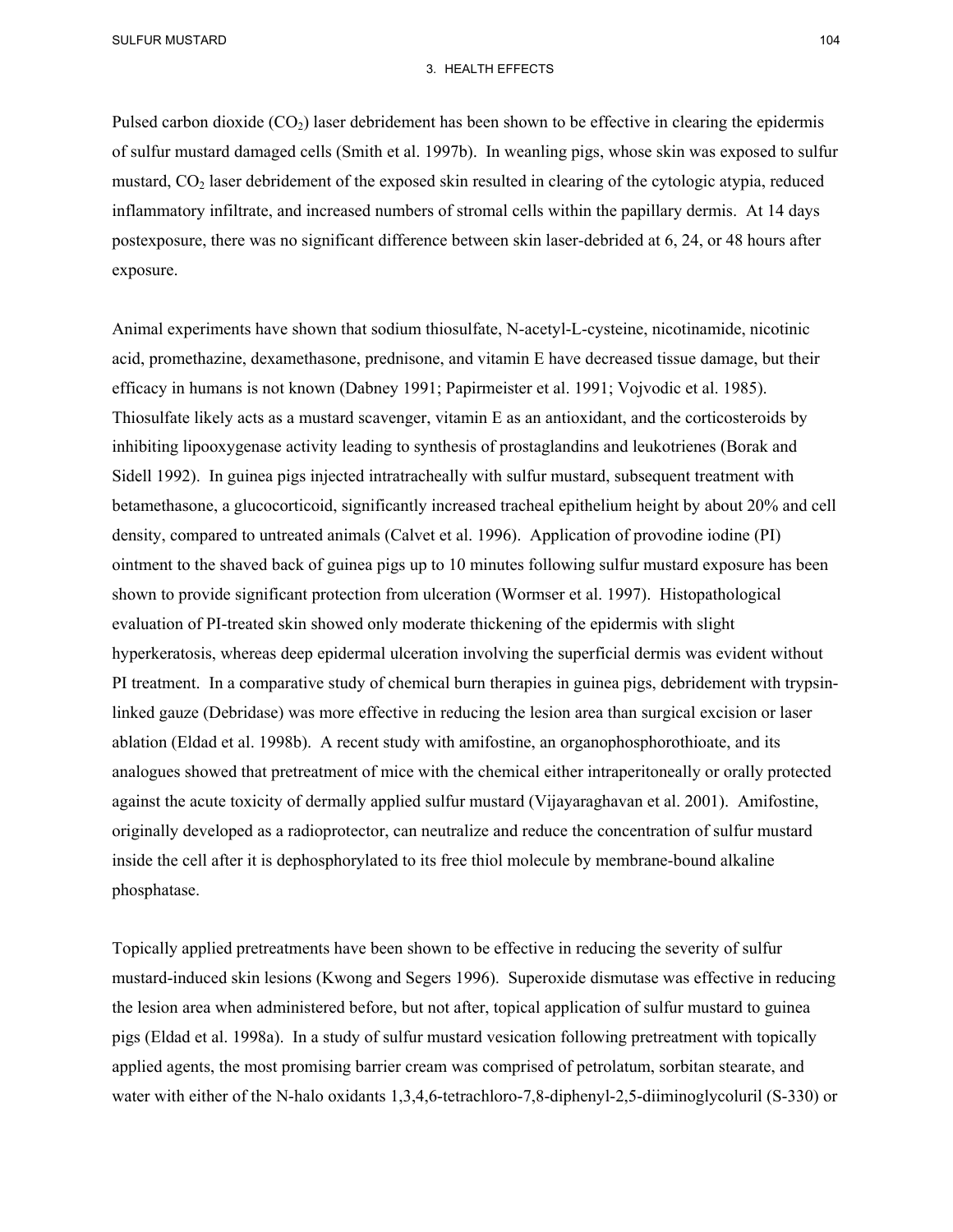#### 3. HEALTH EFFECTS

1,3-dichloro-5-5-dimethylhydantoin, and optionally, with a barrier-providing polymer such as perfluoroalkylpolyether (FOMBLIN HC/04, HC/25, or HC/R) or a polysiloxane (Kwong and Segers 1996). A topical skin protectant cream containing perfluoroalkylpolyether and polytetrafluoroethylene, ICD 2289, being developed to protect service members from exposure to chemical warfare agents, was shown to reduce the sulfur mustard-induced lesion area to 18% of the untreated lesion area when applied as a pretreatment in rabbits (Liu et al. 1999). A new destructive absorption technology (DAT) employs highly reactive nanoparticles (RNP; small  $[\geq 4$ nm] crystals of metal oxides) to neutralize toxic substances including sulfur mustard. Preliminary studies indicate that RNP remain active against chemical agents when incorporated into a base cream and are compatible with skin contact (Koper et al. 1999). Extensive antivesicant research is currently in progress with significant developments likely to be reported in the near future.

### **3.11.3 Interfering with the Mechanism of Action for Toxic Effects**

Research has elucidated areas of biochemical/pathological alterations induced in cells or tissues by sulfur mustard that provide targets for pharmacological interventions including macromolecular alkylation, DNA damage, activation of poly(ADP-ribose) polymerase (PARP), tissue proteolysis, and inflammation (Papirmeister et al. 1991; Smith et al. 2000).

Sulfur mustard is thought to induce structural changes in cellular DNA, as indicated by altered dye response in flow cytometric studies (Smith et al. 1993a). The unsaturated keto groups of DNA appear to be functional groups that are attacked by mustard alkylating agents (Baskin et al. 2000). Toxic effects of sulfur mustard have been attributed to DNA modification, uncoiling in part (Baskin et al. 2000), with the formation of N7-(2-hydroxyethylthioethyl)guanine (Fidder et al. 1994, 1996a; Matijasevic et al. 1996; Niu et al. 1996; Somani and Babu 1989; Van der Schans et al. 1994), 3-hydroxyethylthioethyl adenine and the cross-link, di-(2-guanin-7-yl-ethyl)sulfide (Matijasevic et al. 1996). Reducing or preventing the ability of sulfur mustard to alkylate DNA and critical target molecules would reduce toxicity. Reversal of secondary consequences of alkylation requires a better understanding of the biochemical pathways of toxicity and may require interventions for more than one mechanism of action. As pointed out by Papirmeister et al. (1991), this strategy would provide temporary measures, slowing down the injury process and buying time for intracellular repair processes, thereby avoiding the simultaneous necrosis of massive numbers of cells as occurs in sulfur mustard-induced epithelial lesions. Tissue function may remain close to normal if cell death can be spread out over a sufficiently long period of time, and dead cells are replaced through endogenous tissue repair and regeneration mechanisms.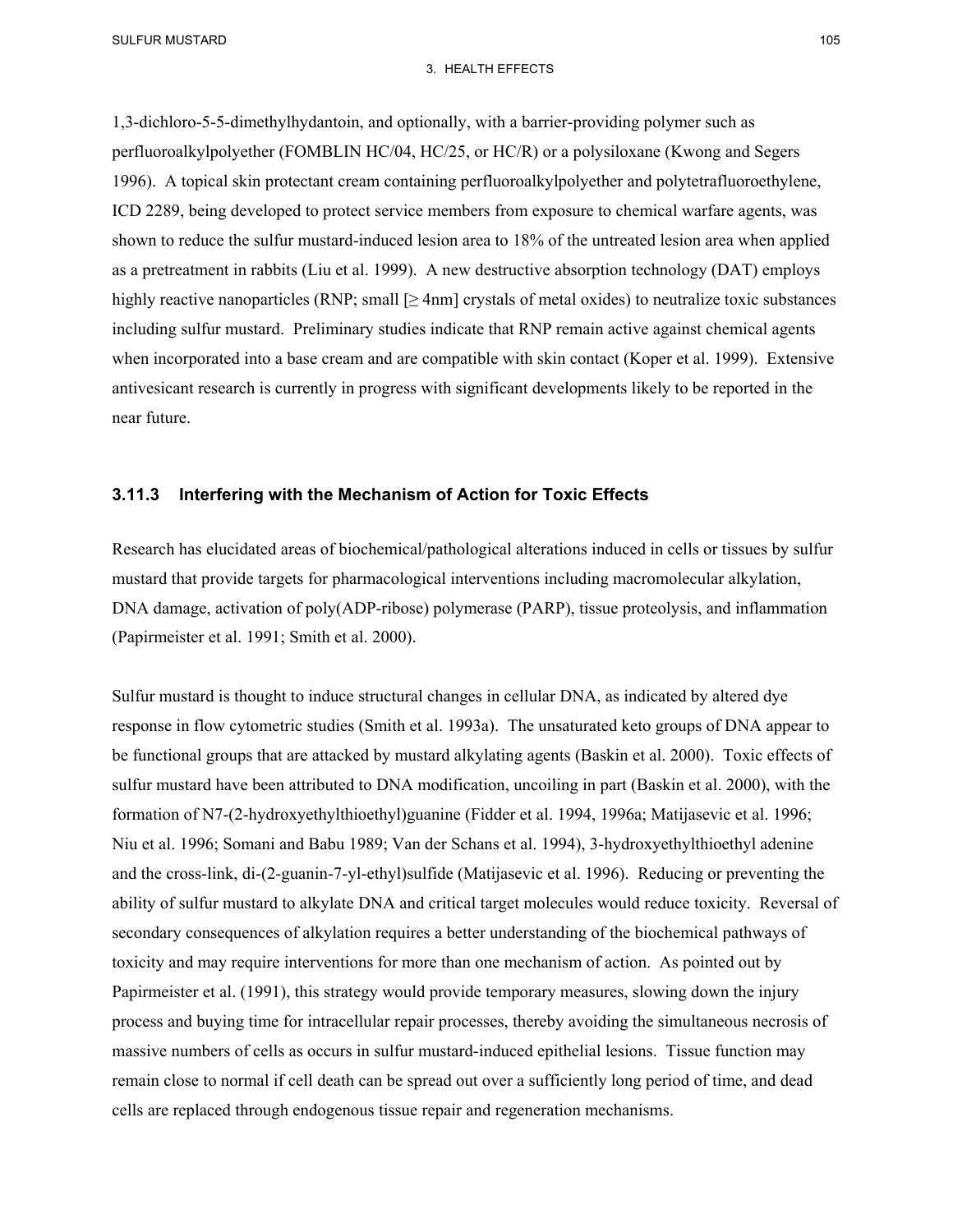#### 3. HEALTH EFFECTS

contribute to its efficacy (Baskin et al. 2000). Reduction of target structural changes may by possible by the use of compounds that react with or scavenge sulfur mustard and lower target alkylation levels. The speed at which sulfur mustard reacts presents a difficulty to this strategy of treatment. However, several anionic sulfur compounds, such as thiosulfate, have been shown to reduce the toxic effects of mustard agents when administered as a pretreatment (Baskin et al. 2000; Papirmeister et al. 1991). Thiosulfate's protective effect is due, at least in part, to its extracellular detoxification of mustard agents by direct chemical reaction. However, a small percentage (3–5%) of thiosulfate enters cells, but it is not yet known if any intracellular interactions

in preventing or reducing sulfur mustard toxicity (Bhat et. al. 2000). DNA repair enzymes may offer some protection against the toxic action of sulfur mustard. Li et al. (1997) investigated the action of formamidopyrimidine-DNA glycosylase (Fpg), purified from *E. coli*, on the ring-opened (ro) form of sulfur mustard-DNA adduct N7-(2-hydroxyethylthioethyl)guanine (N7-HETE-guanine). Fpg protein is thought to protect cells from toxicity by removing ring-opened N7-guanine adducts from DNA. Fpg protein released ro-HETE-guanine from DNA modified by [<sup>14</sup>C]sulfur mustard in an enzyme- and time-dependent manner. Bacterial 3-methyladenine DNA glycosylase II (Gly II) was found to release both HETE-adenine and HETE-guanine from calf thymus DNA modified with  $1^4$ C]sulfur mustard, also suggesting that glycosylase action may play a role in protecting cells from the toxic effects of sulfur mustard (Matijasevic et al. 1996). Modulation of other known or putative DNA repair enzymes, such as DNA ligase I or PARP, may provide a useful approach

Cell cycle kinetics are involved in the cytotoxic processes following sulfur mustard exposure. Sulfur mustard-induced damage to genomic DNA in cultured human epidermal keratinocytes (HEK), at subvesicating concentrations ( $\leq 50 \mu M$ ), resulted in a dose-related reversible block at the G<sub>2</sub>/M phase of the cell cycle (Smith et al. 1993a). Okadaic acid and calyculin A, inhibitors of protein phosphatase 2A (PP2A), completely reversed the sulfur mustard-induced  $G_2/M$  block (Hart and Schlager 1997). Exposure of human peripheral blood lymphocytes (PBL) to vesicating-equivalent concentrations of sulfur mustard  $(\geq 50 \mu M)$  resulted in irreversible blockage at the G<sub>1</sub>/S interface (Smith et al. 1998). DNA became terminally fragmented. Compounds might be used to hold cells in a selected phase in order to permit DNA repair processes to correct the damaged DNA before normal proliferative events are allowed to proceed. Mimosine, one such inhibitor, was shown to provide limited protection against cytotoxicity of vesicating-equivalent concentrations of sulfur mustard in HEK and HeLa cells (Smith et al. 1998).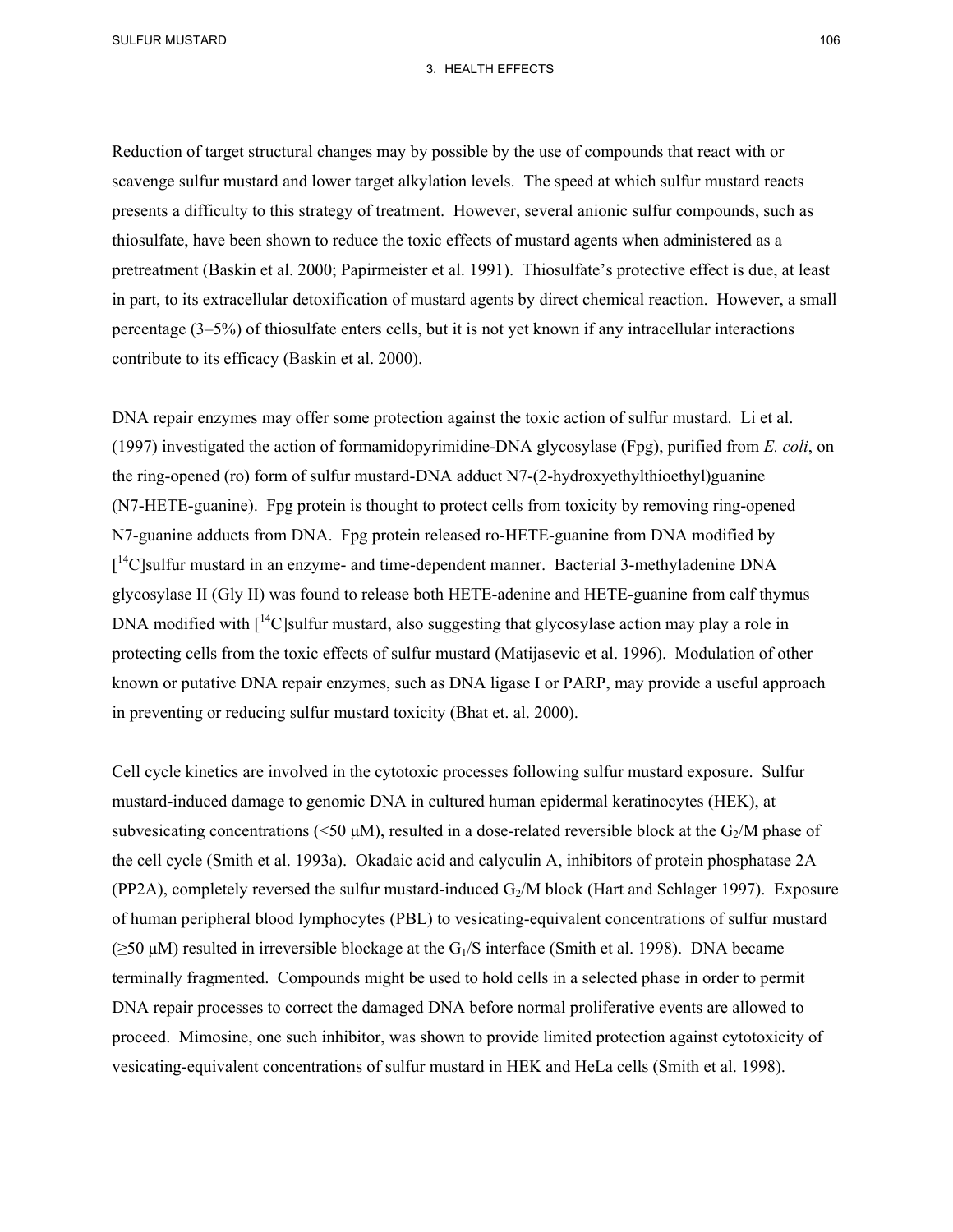#### 3. HEALTH EFFECTS

Niacinamide (750 mg/kg, intraperitoneal), while not effective as a postexposure treatment, did inhibit microvesicle formation by 50% when given as a pretreatment to cutaneous sulfur mustard exposure in hairless guinea pigs (Yourick et al. 1991). When niacinamide was administered as a 30-minute pretreatment, NAD<sup>+</sup> content in sulfur mustard treated skin biopsies decreased to about 40% of control levels. However, when niacinamide was administered twice, both as a 30-minute pretreatment and as a 2-hour treatment, NAD<sup>+</sup> was maintained at control levels, but microvesicle formation was about the same as in the pretreatment-only case, indicating that maintaining skin  $NAD<sup>+</sup>$  content did not absolutely confer protection from microvesication, nor was it a necessary factor for preventing microvesication.

Arginine analogue nitric oxide synthase (NOS) inhibitors, L-nitroarginine methyl ester (L-NAME) (Sawyer 1998; Sawyer et al.1996) and L-thiocitrulline (L-TC) (Sawyer et al. 1998), have been shown to have protective activity against the cytotoxicity of sulfur mustard not related to their NOS-inhibiting activities. L-TC acted rapidly (minutes of preincubation) and was equipotent in protecting either immature (1 day) or mature (5 days) cultures of chick embryo neurons against the toxicity of sulfur mustard (Sawyer et al. 1998), while L-NAME was effective (1 hour pre- to 3 hours post-sulfur mustard exposure) only in mature cultures (Sawyer et al. 1996, 1998). Coadministration of L-TC and L-NAME resulted in synergistic protection only when L-TC was added to the cultures prior to sulfur mustard treatment (Sawyer 1999). These characteristics suggest that they act at different sites to exert their protective effect. Based on these findings, Sawyer (1999) proposed that sulfur mustard initiates its toxicity extremely rapidly through a cell surface-mediated event that that can be blocked by L-TC. A signal may be transduced into the cell that results in an additional event or lesion that manifests itself several hours later, which progresses to cell death unless blocked reversibly by L-NAME (Sawyer 1999).

### **3.12 ADEQUACY OF THE DATABASE**

Section 104(i)(5) of CERCLA, as amended, directs the Administrator of ATSDR (in consultation with the Administrator of EPA and agencies and programs of the Public Health Service) to assess whether adequate information on the health effects of sulfur mustard is available. Where adequate information is not available, ATSDR, in conjunction with the National Toxicology Program (NTP), is required to assure the initiation of a program of research designed to determine the health effects (and techniques for developing methods to determine such health effects) of sulfur mustard.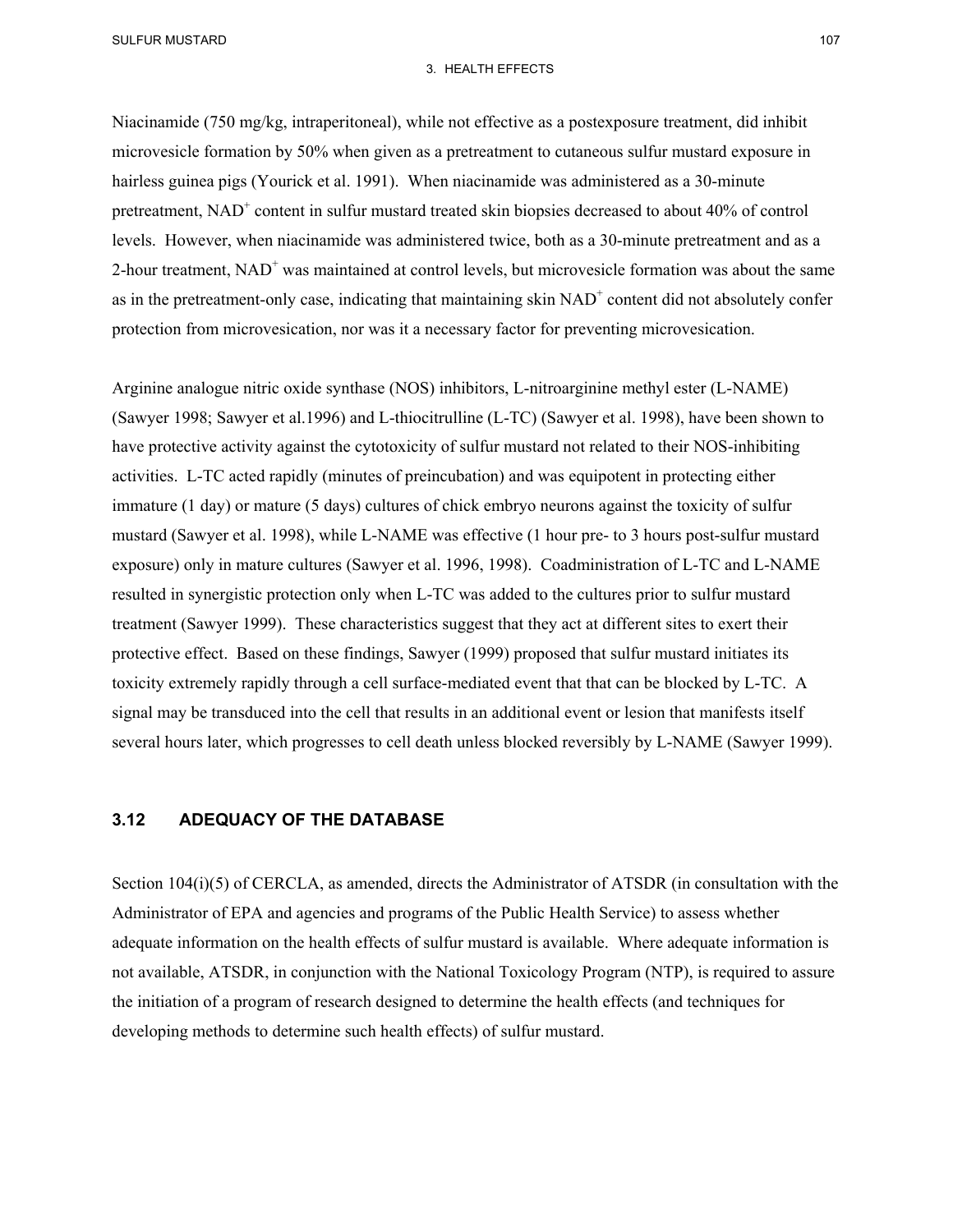#### 3. HEALTH EFFECTS

The following categories of possible data needs have been identified by a joint team of scientists from ATSDR, NTP, and EPA. They are defined as substance-specific informational needs that if met would reduce the uncertainties of human health assessment. This definition should not be interpreted to mean that all data needs discussed in this section must be filled. In the future, the identified data needs will be evaluated and prioritized, and a substance-specific research agenda will be proposed.

An acute-duration inhalation MRL was derived for sulfur mustard based on human data. An intermediate-duration inhalation and an acute- and intermediate-duration oral MRLs were derived based on animal data. While additional chronic oral data are needed to derive a chronic-duration oral MRL according to ATSDR guidelines, there is a greater need for additional chronic inhalation and dermal data over oral data in animals, as sulfur mustard hydrolyzes in water, and oral exposure is the least likely of the three routes. Laboratory animals with fur do not provide optimal models for dermal exposure as they do not have sweat glands on most of their body. Further exploration of relevant models including human skin grafts, porcine skin flaps in explant culture, nude mice, and hairless guinea pigs is prudent to study the biochemical events in sulfur mustard toxicity and identify effective therapies.

Questions still remain regarding the mechanisms of toxicity of sulfur mustard. According to Papirmeister (1993), the database would benefit from research leading to greater understanding of the following:

- The involvement of apoptotic and necrotic cell death processes to the cytotoxic and acute skin injury actions of sulfur mustard.
- The importance of DNA repair and the cell cycle in skin cells that undergo apoptosis leading to lesion formation.
- The reason that poly(ADP-ribose) polymerase (PADPRP) inhibitors prevent losses of NAD<sup>+</sup>, ATP, and viability in sulfur mustard-treated human peripheral blood lymphocytes (PBL), but fail to prevent sulfur mustard-induced cytotoxicity in human epidermal keratinocytes (HEK) or sulfur mustard-induced acute skin injury.
- Any pathways, other than the PADPRP-mediated NAD<sup>+</sup> loss, by which sulfur mustard-induces inhibition of glycolysis and energy depletion in HEK.
- The mechanism(s) responsible for increasing and maintaining high levels of intracellular calcium in sulfur mustard exposed cells.
- Relationships between sulfur mustard and protein regulation in connection with vesication.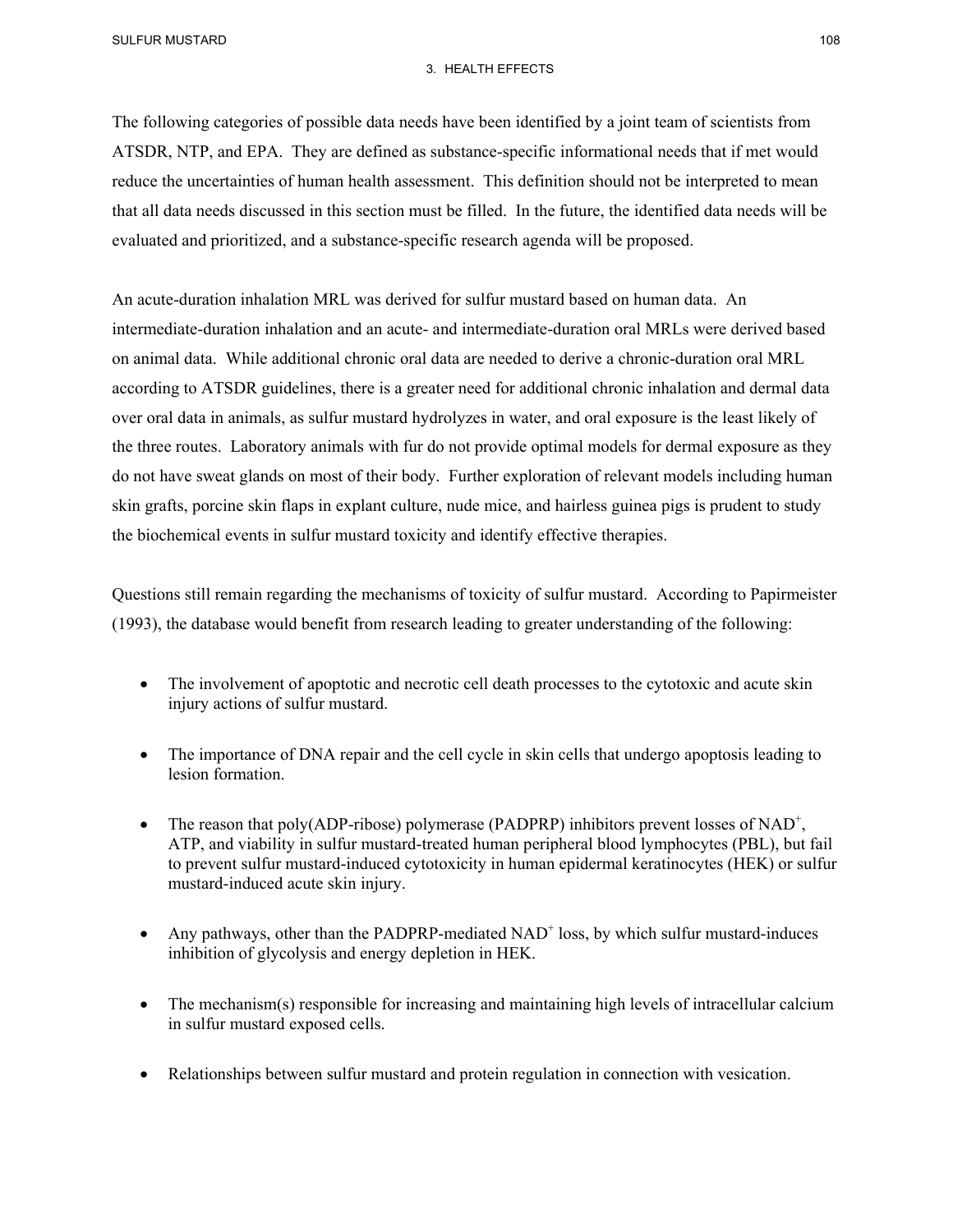- The contribution of reactive oxygen species to sulfur mustard cytotoxicity.
- The role of inflammation in the development of the acute cutaneous sulfur mustard injury.
- The events within the initial lag period before blistering occurs.
- The identification of therapeutic countermeasures.

### **3.12.1 Existing Information on Health Effects of Sulfur Mustard**

The existing data on health effects of inhalation, oral, and dermal exposure of humans and animals to sulfur mustard is summarized in Figure 3-4. The purpose of this figure is to illustrate the existing information concerning the health effects of sulfur mustard Each dot in the figure indicates that one or more studies provide information associated with that particular effect. The dot does not necessarily imply anything about the quality of the study or studies, nor should missing information in this figure be interpreted as a "data need". A data need, as defined in ATSDR's Decision Guide for Identifying *Substance-Specific Data Needs Related to Toxicological Profiles* (Agency for Toxic Substances and Disease Registry 1989), is substance-specific information necessary to conduct comprehensive public health assessments. Generally, ATSDR defines a data gap more broadly as any substance-specific information missing from the scientific literature.

Data are available for humans regarding respiratory disease and cancer, and the deaths caused by these diseases following acute and chronic inhalation exposure. Very limited animal data are available regarding death, developmental and reproductive effects, and cancer following inhalation exposure. There are no data available on the toxicity of sulfur mustard from oral exposure in humans. Data are available on effects in animals following acute- and intermediate-duration exposures. Limited data are available in humans and animals regarding skin effects from dermal exposure, and cancer in humans from dermal exposure.

### **3.12.2 Identification of Data Needs**

**Acute-Duration Exposure.** Sufficient information is available from human exposure data to identify the eyes (Anderson 1942; Guild et al. 1941; Momeni and Aminjavaheri 1994; Momeni et al. 1992; Reed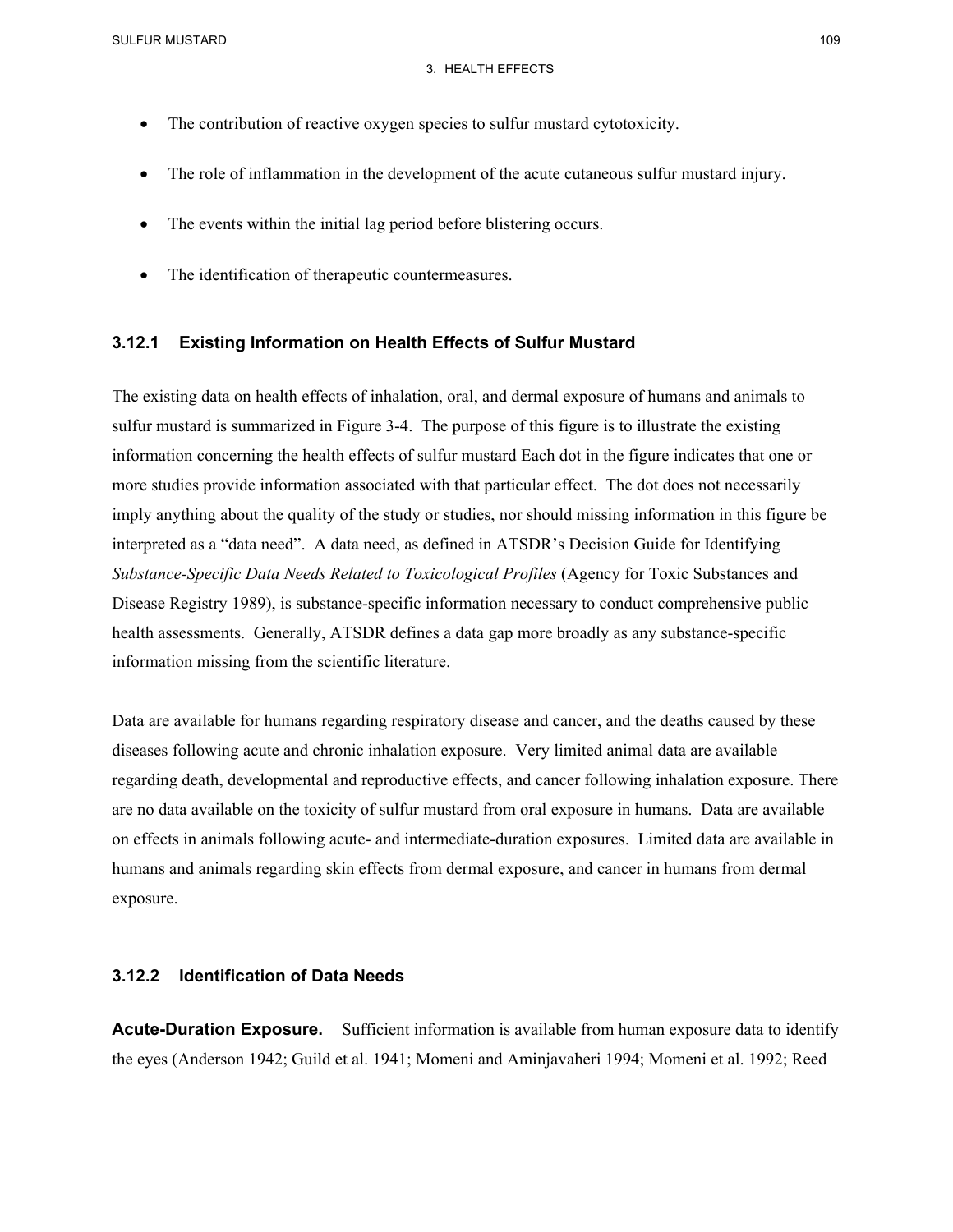



Human



Animal

• Existing Studies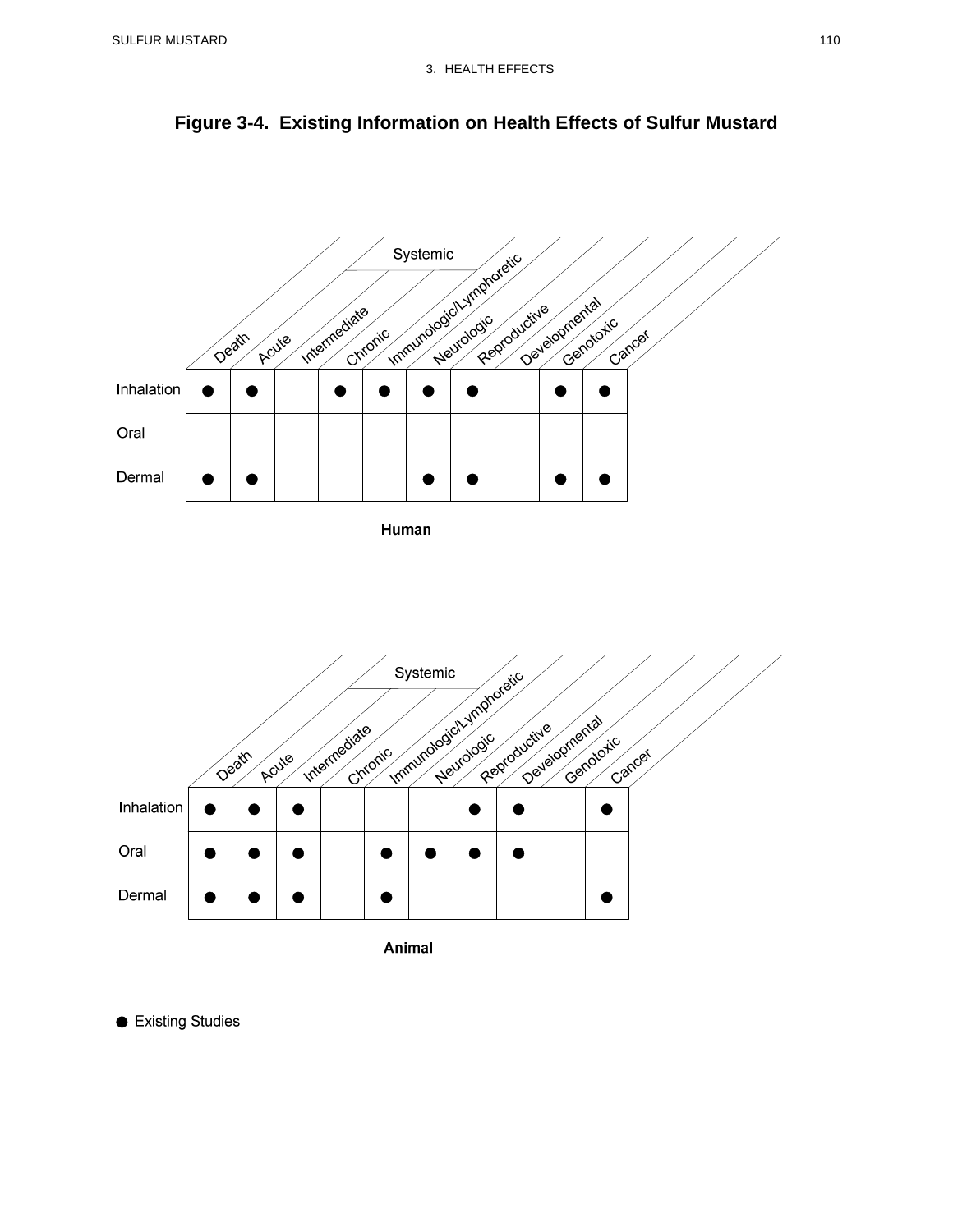#### 3. HEALTH EFFECTS

1918), skin (Franke 1967; Jakubowski et al. 2000; Momeni and Aminjavaheri 1994; NRC 1985; Renshaw 1946; Sinclair 1948, 1950; Smith et al. 1919; Sulzberger et al. 1947; Wulf et al. 1985), and respiratory passages (Beebe 1960; Case and Lea 1955; Momeni and Aminjavaheri 1994; Momeni et al. 1992; Norman 1975) as target organs from acute exposure to sulfur mustard. Data from animal studies also suggest that acute exposure to sulfur mustard in the air is harmful to the eyes (Gates and Moore 1946), gastric mucosa (DOA 1987), skin (McAdams 1956; Venkateswaran et al. 1994a; Young 1947), and respiratory passages (Allon et al. 1993; Heston 1953b; Vijayaraghavan 1997; Winternitz and Finney 1920). Direct application to the skin of animals produced vascular leakage, leukocytic infiltration, and death of basal epidermal cells (Chauhan et al. 1993a, 1993b, 1995; Vogt et al. 1984). Since sulfur mustard has been used in combat, it is known to be lethal from primary (acute pulmonary edema) or secondary effects (respiratory infections) (Case and Lea 1955; Sinclair 1948, 1950; Somani and Babu 1989). While no human definitive oral data are available, effects to the gastric mucosa would be expected as sulfur mustard is a vesicant and direct alkylating agent. Acute inhalation and oral MRLs have been derived. No additional acute-duration testing to identify adverse health effects appears warranted.

**Intermediate-Duration Exposure.** Intermediate-duration exposure during combat has shown that sulfur mustard can be lethal. Wartime and occupational studies in humans have identified the eyes (Momeni and Aminjavaheri 1994; Momeni et al. 1992; Pechura and Rall 1993), skin (Bullman and Kang 2000; NRC 1985; Sinclair 1948, 1950; Wulf et al. 1985), and respiratory passages (Bullman and Kang 2000; Case and Lea 1955; Easton et al. 1988; Nishimoto et al. 1970; Somani and Babu 1989) as the target organs for sulfur mustard for intermediate-duration exposure. Data from animal studies also suggest that intermediate-duration oral exposure to sulfur mustard is harmful to the gastric mucosa (Sasser et al. 1996a, 1996b). While no human oral data are available, effects to the gastric mucosa would be expected as sulfur mustard is a vesicant and direct alkylating agent. Intermediate-duration inhalation and oral MRLs have been derived. However, further well-conducted intermediate-duration inhalation studies would be useful to support the rather limited available data. The same can be said for dermal data. Further oral studies do not seem warranted since oral exposure is not a likely route of exposure. Male dominant lethal studies in animals with exposure by the inhalation and dermal routes including site of application histological examinations would provide valuable data. It seems likely that, as with the oral route, the application site would be more sensitive to the effects of sulfur mustard than the male reproductive system; however, when considering combat exposure, the genital area was frequently a site affected.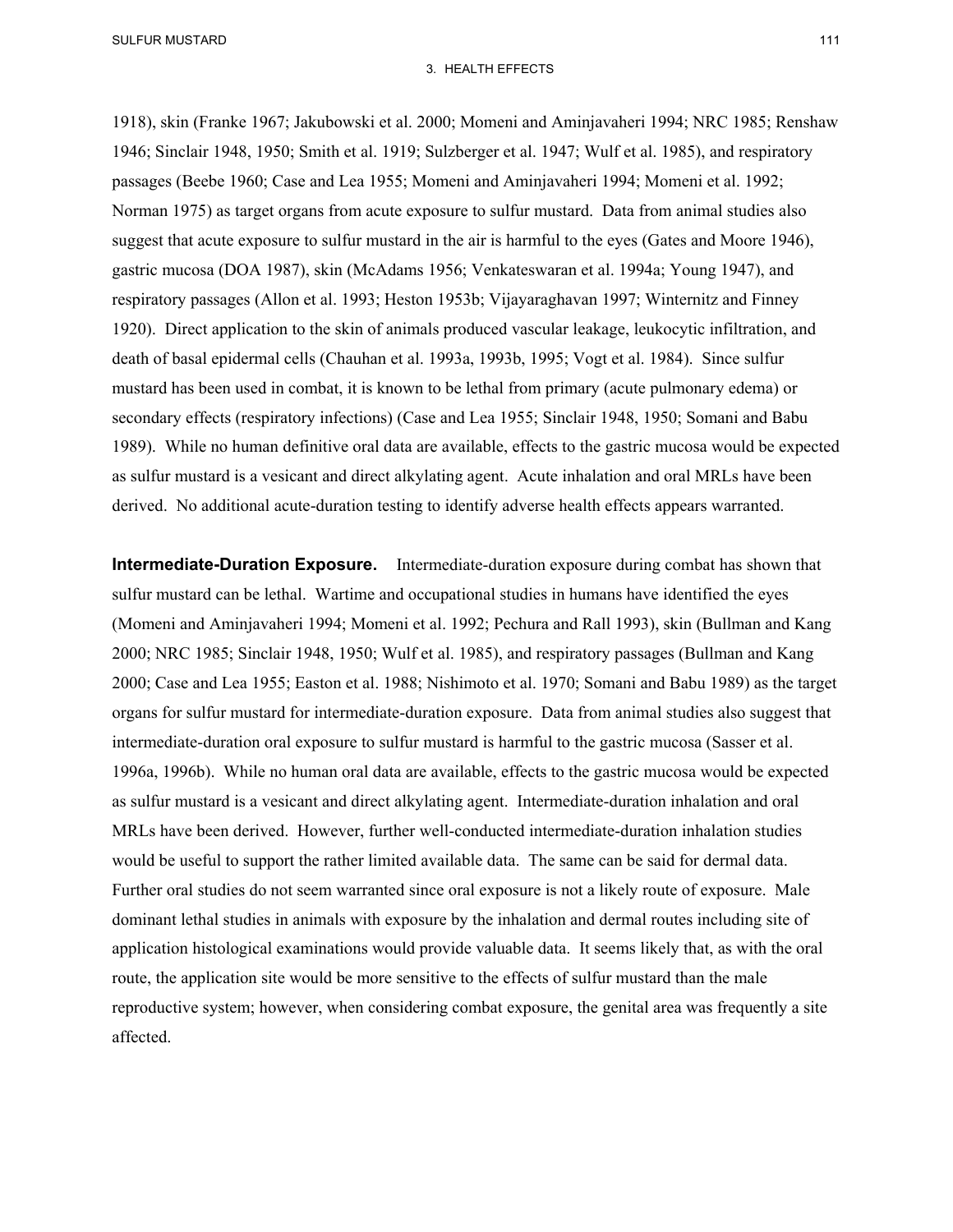#### 3. HEALTH EFFECTS

**Chronic-Duration Exposure and Cancer.** Epidemiological studies of sulfur mustard workers have identified the eyes (Laughlin 1944b, 1944c; Morgenstern et al. 1947), skin (Inada et al. 1978; Klehr 1984; NRC 1985), and respiratory system (Easton et al. 1988; Manning et al. 1981; Morgenstern et al. 1947; Nishimoto et al. 1970; Somani and Babu 1989; Tokuoka et al. 1986; Wada et al. 1968; Weiss and Weiss 1975; Yamada 1963; Yamakido et al. 1996) as the target organs; however, none of these studies has involved the measurement of exposure concentrations, and interpretation of these studies is limited due to potential simultaneous exposure to other toxic agents. Chronic-duration inhalation and oral MRLs were not derived because no chronic bioassays were located. In order to derive these MRLs according to ATSDR guidelines, additional studies would be needed for both exposure routes. However, studies by the inhalation route of exposure should have priority since oral exposure is unlikely.

Factory workers who have been exposed to undetermined levels of sulfur mustard for a number of years have been shown to develop respiratory cancer (Easton et al. 1988; Manning et al. 1981; Morgenstern et al. 1947; Nishimoto et al. 1970; Tokuoka et al. 1986; Wada et al. 1968; Weiss and Weiss 1975; Yamada 1963; Yamakido et al. 1996). There is some evidence that former sulfur mustard factory workers may have an increased risk of developing digestive tract and skin tumors (Inada et al. 1978; Klehr 1984; Yamada 1974). Two animal studies, of low predictive quality due to species strain tendency to develop lung tumors, insufficient animals, and inadequate doses, have also shown increases in tumors from exposure to sulfur mustard in the air (Heston 1953b; McNamara et al. 1975). IARC has classified sulfur mustard as "carcinogenic to humans" (Group 1) based on sufficient evidence in humans, limited evidence in experimental animals, supporting evidence that sulfur mustard is a bifunctional alkylating agent, and positive results in a number of assays for genotoxic effects (IARC 1975, 1987). In order to develop cancer effect levels, appropriate animal studies would be necessary since there are no adequate studies currently available. In the absence of a chronic animal bioassay, several diverse methods (potency relative to benzo(a)pyrene, linear extrapolation from the benchmark dose of forestomach lesions or hyperplasia, potency relative to maximum tolerated dose) have been applied for estimating an upper limit on carcinogenic potency (USACHPPM 1999).

**Genotoxicity.** Sulfur mustard is known to be highly genotoxic *in vitro*, and further studies would likely not alter this conclusion (Ashby et al. 1991; Auerbach 1947; Ball and Roberts 1971/72; Capizzi et al. 1974; Fahmy and Fahmy 1971, 1972; Fan and Bernstein 1991; Ichinotsubo et al. 1977; Kircher and Brendel 1983; Lin et al. 1996a, 1996b; Ludlum et al. 1994; Ribeiro et al. 1991; Scott et al. 1974; Venitt 1968; Venkateswaran et al. 1994a; Walker and Thatcher 1968).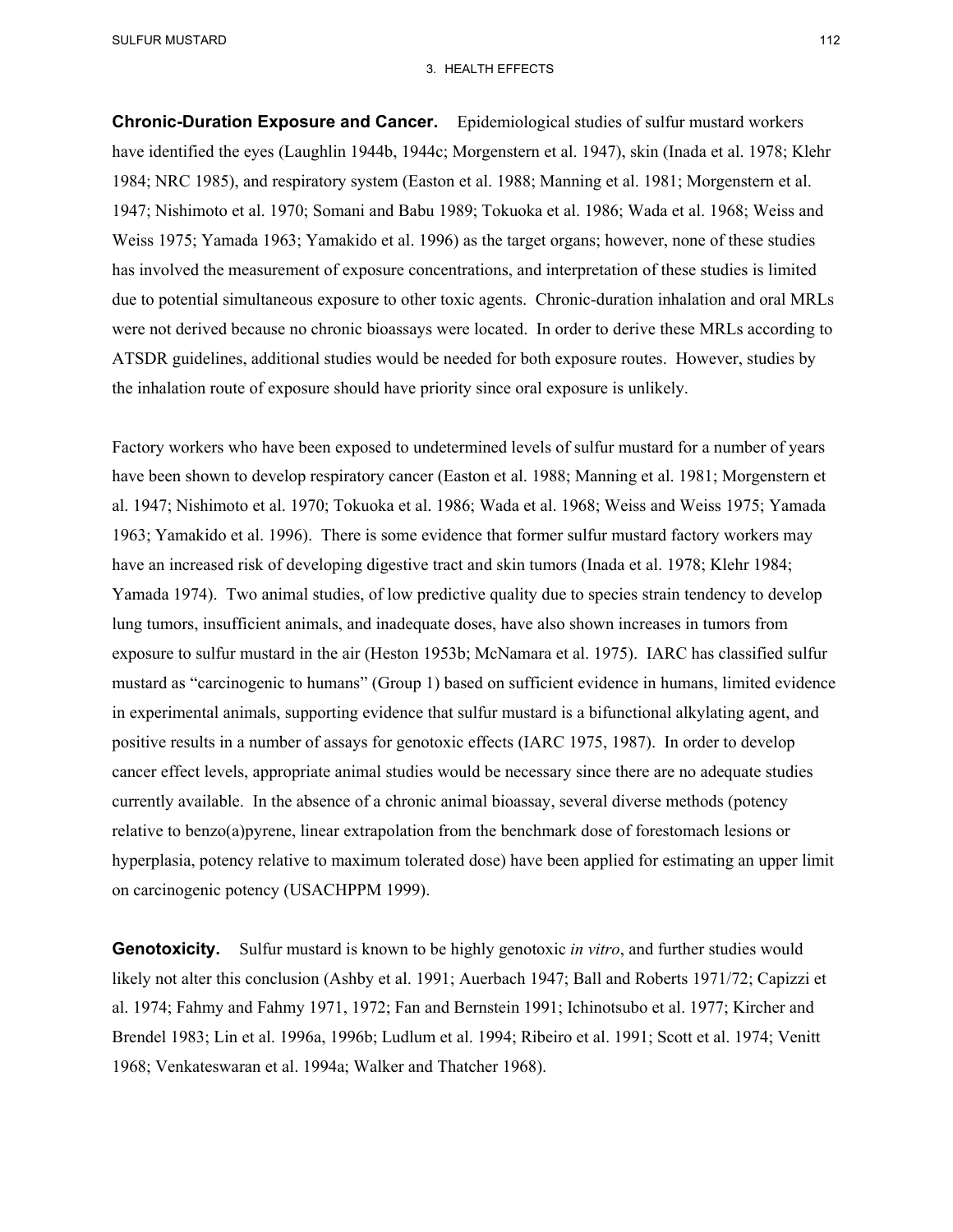#### 3. HEALTH EFFECTS

**Reproductive Toxicity.** Several human and animal studies suggest that sulfur mustard affects male reproductive function (Azizi et al. 1995; Graef et al. 1948; McNamara et al. 1975; Pour-Jafari and Moushtagi 1992; Rozmiarek et al. 1973; Sasser et al. 1993). Data from animal studies regarding oral exposure to sulfur mustard indicate that the acute- and intermediate oral MRLs derived within this profile would be protective of this system. The mechanism by which sulfur mustard affects reproductive parameters is not known; however, it is reasonable to assume that effects can be produced following any route of exposure providing that enough chemical is absorbed. Additional acute- and intermediateduration inhalation reproductive studies (including multigeneration) may be needed if the results of a 90-day toxicity study suggest that reproductive organs are targets for sulfur mustard toxicity.

 **Developmental Toxicity**. The only relevant information in humans is that from Pour-Jafari et al. (1994b), who reported an increased incidence of congenital malformations among offspring of Iranian chemical victims (males and females). However, there may have also been exposure to several other chemical agents. In an oral study in animals, fetal toxicity was evidenced by reduced body weight and ossification (DOA 1987). The limited data available suggest that adverse developmental effects occur at doses or exposure levels that produce maternal toxicity. There is no reason to believe that the developmental effects of sulfur mustard are route-specific. Data are lacking regarding the pharmacokinetics of sulfur mustard during pregnancy. Data from animal studies regarding oral exposure to sulfur mustard indicate that the acute-duration oral MRL derived within this profile would be protective of fetal development.

**Immunological and Lymphoreticular Toxicity.** Sulfur mustard-induced damage to lymphoid tissue was found in war casualties and in animals studies following inhalation, oral, or dermal exposure (Alexander 1947; Cameron 1946; DOA 1987; Venkateswaran et al. 1994a). Sulfur mustard-induced lymphoreticular toxicity does not appear to be route- or species-specific. Data from animal studies regarding inhalation and oral exposure to sulfur mustard indicate that the acute-duration inhalation and oral MRLs derived within this profile would be protective of the lymph system. Additional chronic inhalation studies are required to determine exposure levels for these routes that would limit lymphoreticular toxicity.

**Neurotoxicity.** There is no evidence that the nervous system is a target for sulfur mustard toxicity. Only minimal animal data are available regarding the neurotoxicity of sulfur mustard (Sasser et al. 1993; Winternitz and Finney 1920). Chronic or latent pain in the exposed skin area experienced by victims of sulfur mustard attacks suggests that sulfur mustard may cause persistent damage to the afferent nerve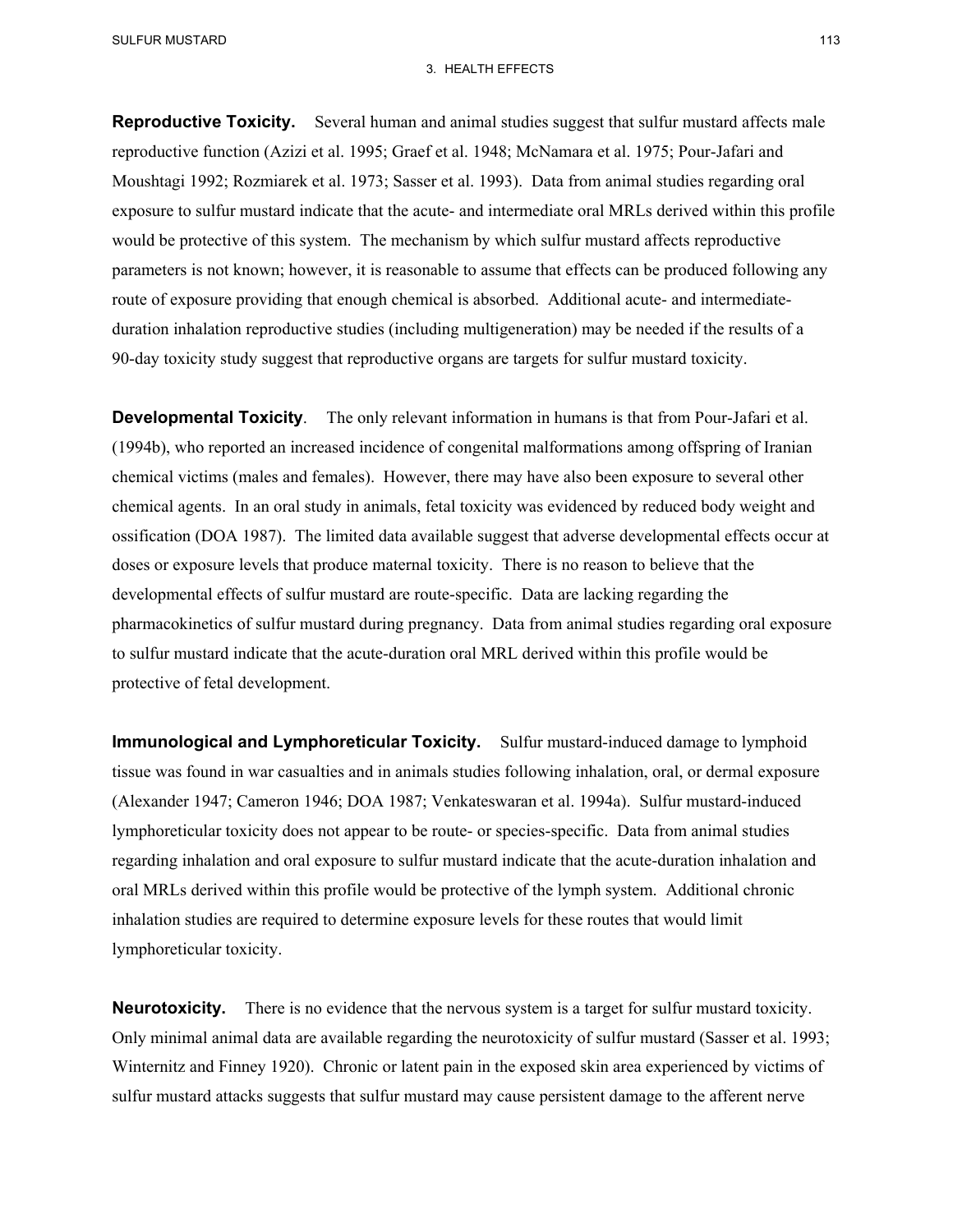system (Thomsen et al. 1998). This effect appears specifically related to dermal exposure and is probably due to a direct effect of sulfur mustard on sensory nerve terminals innervating the skin and would not be expected to occur following inhalation or oral exposure.

**Epidemiological and Human Dosimetry Studies.** Three types of human epidemiology studies are available: those of men who were exposed briefly during combat in World War I (Beebe 1960; Case and Lea 1955; Norman 1975; Sinclair 1948, 1950), those of subjects exposed for a longer period when producing sulfur mustard in Japanese (Nishimoto et al. 1970, 1983; Tokuoka et al. 1986; Wada et al. 1968; Inada et al. 1978; Yamada 1963; Yamakido et al. 1996), German (Weiss and Weiss 1975), British (Easton et al. 1988; Manning et al. 1981), or American factories (Bullman and Kang 2000), and those of people exposed during the Iran-Iraq War. In none of these studies were the exposure duration and levels quantified. However, in some cases, a relation to dose is apparent as, for example, deaths due to lung cancer increased with greater likelihood of exposure or service years in factories. Currently, the only people with potential exposure to sulfur mustard are those working in military facilities where sulfur mustard is stored and those involved in the destruction of the existing stockpile of sulfur mustard. Monitoring of the former may provide information on potential effects due to long-term exposure. Continued monitoring of sulfur mustard victims of the Iran-Iraq War would provide valuable information on long-term effects caused by acute high-exposure.

### **Biomarkers of Exposure and Effect.**

*Exposure.* Two closely related metabolites of sulfur mustard that are not detected in normal urine, 1,1'sulphonylbis[2-(methylsulphinyl)ethane] and 1-methylsulphinyl-2-[2-methylthio)ethylsulphonyl] ethane, have been detected in urine collected from Iran-Iraq War casualties of sulfur mustard poisoning (Black and Read 1995b; Black et al. 1991). Sulfur mustard has also been shown to alkylate hemoglobin (Black et al. 1997a, 1997b; Fidder et al. 1996a; Noort et al. 1996, 1997) and albumin (Noort et al. 1999). Both protein adducts have been detected in the blood of Iran-Iraq War victims (Benschop et al. 1997; Noort et al. 1999). Development and validation of standard assays for these urine metabolites and blood protein adducts would be valuable tools for retrospective detection of exposure.

*Effect.* Various local enzymatic activity and protein alterations have been reported in connection with sulfur mustard exposure, thus providing potential as biomarkers of effect. Additional research providing a further understanding of the mechanisms of sulfur mustard toxicity is required before assay validation.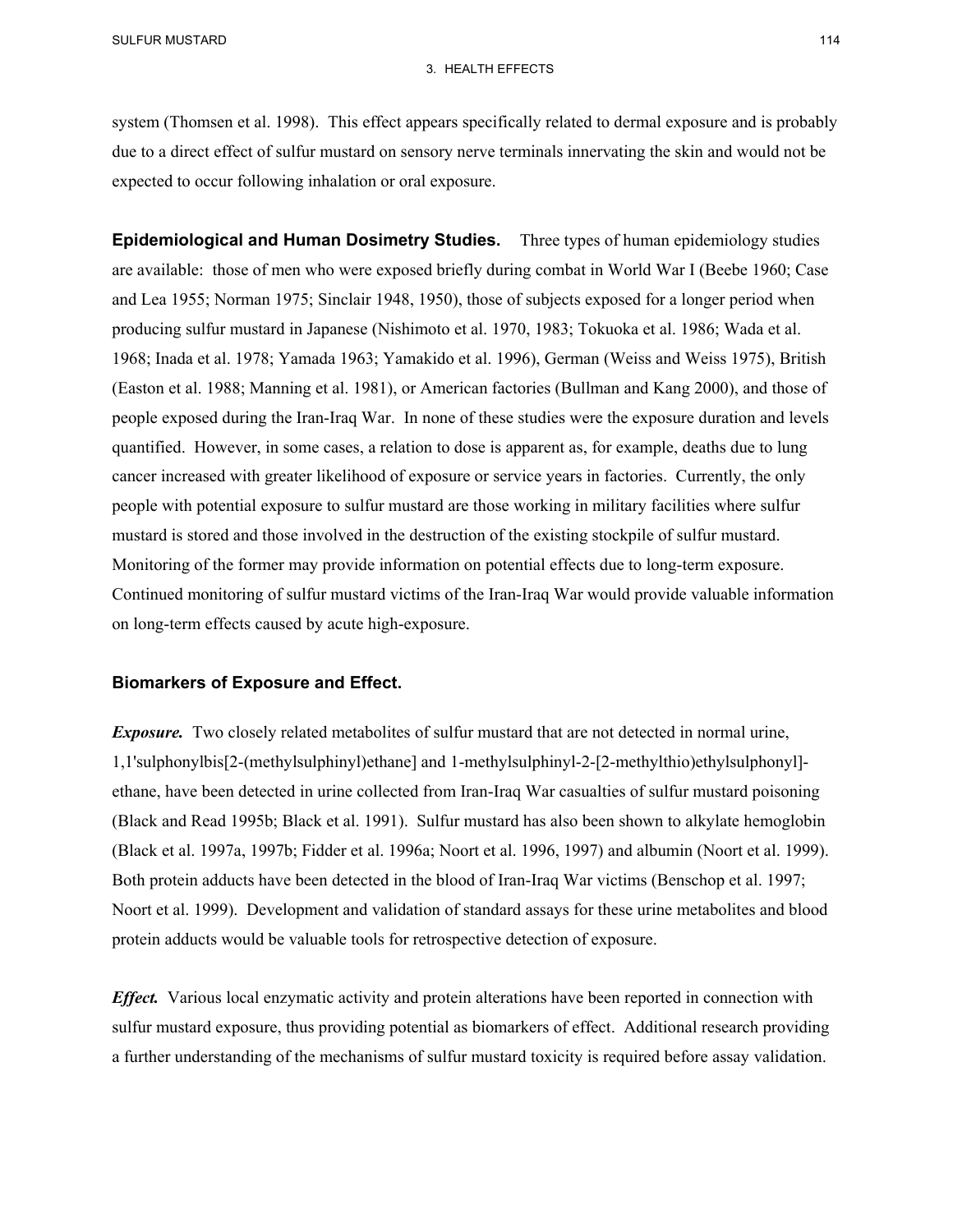#### 3. HEALTH EFFECTS

 absorption, distribution, or metabolism. As the route of exposure appears to be an important toxicokinetic factor, more studies would be helpful to adequately characterize the rate and extent of sulfur mustard **Absorption, Distribution, Metabolism, and Excretion.** There is limited information on the toxicokinetics of sulfur mustard by the inhalation and dermal routes in humans and in animals. Considerable more toxicokinetics information is available for intravenous and intraperitoneal routes of sulfur mustard exposure in animals. These data indicate that it can be absorbed (Cameron et al. 1946; Cullumbine 1946, 1947; Drasch et al. 1987; Hambrook et al. 1993; Klain et al. 1991; Langenberg et al. 1998; Nagy et al. 1946; Papirmeister et al. 1984a, 1984b; Renshaw 1946; Smith et al. 1919) and is excreted in the urine (Black et al. 1992a, 1992b; Davison et al. 1961; Hambrook et al. 1992; Jakubowski et al. 2000; Maisonneuve et al. 1993; Roberts and Warwick 1963; Sandelowsky et al. 1992; Smith et al. 1958; Wils et al. 1985, 1988). Langenberg et al. (1998) detected sulfur mustard DNA adducts in tissues following inhalation exposure in guinea pigs. Metabolic pathways are presumed based on these data. The available information is insufficient to determine whether saturation phenomena play a role in absorption, distribution, and excretion via the dermal and inhalation routes, the most relevant routes of potential exposure.

**Comparative Toxicokinetics.** Data are available to indicate that the skin, respiratory tract, male reproductive system, and lymph nodes are targets in both humans and animals. Since humans do not have the fur that most laboratory animals do, and since humans have sweat glands over most of their body whereas animals do not, human responses to skin irritants such as sulfur mustard are different from those of animals. The hairless guinea pig model has been used to study the biochemical events in sulfur mustard toxicity. Toxicokinetic studies in animals (rats, mice, and pigs) (Black et al. 1992a, 1992b; Davison et al. 1961; Fidder et al. 1996a; Hambrook et al. 1992; Roberts and Warwick 1963; Sandelowsky et al. 1992; Smith et al. 1958) and humans (Benschop et al. 1997; Black and Read 1995b; Black et al. 1991; Jakubowski et al. 2000; Noort et al. 1999; Wils et al. 1985) indicate that the metabolites are similar across species.

**Methods for Reducing Toxic Effects.** There are established general decontamination procedures to reduce absorption of sulfur mustard (SBCCOM 2001), but there are no established procedures to reduce body burden or interfere with the mechanism of action of sulfur mustard in humans. Treatments to improve compromised function are primarily supportive. Based on current concepts regarding the mechanisms of toxicity of sulfur mustard, compounds with known biochemical or cellular actions can be identified that may interfere with some or all of pathways of toxicity. Additional studies providing a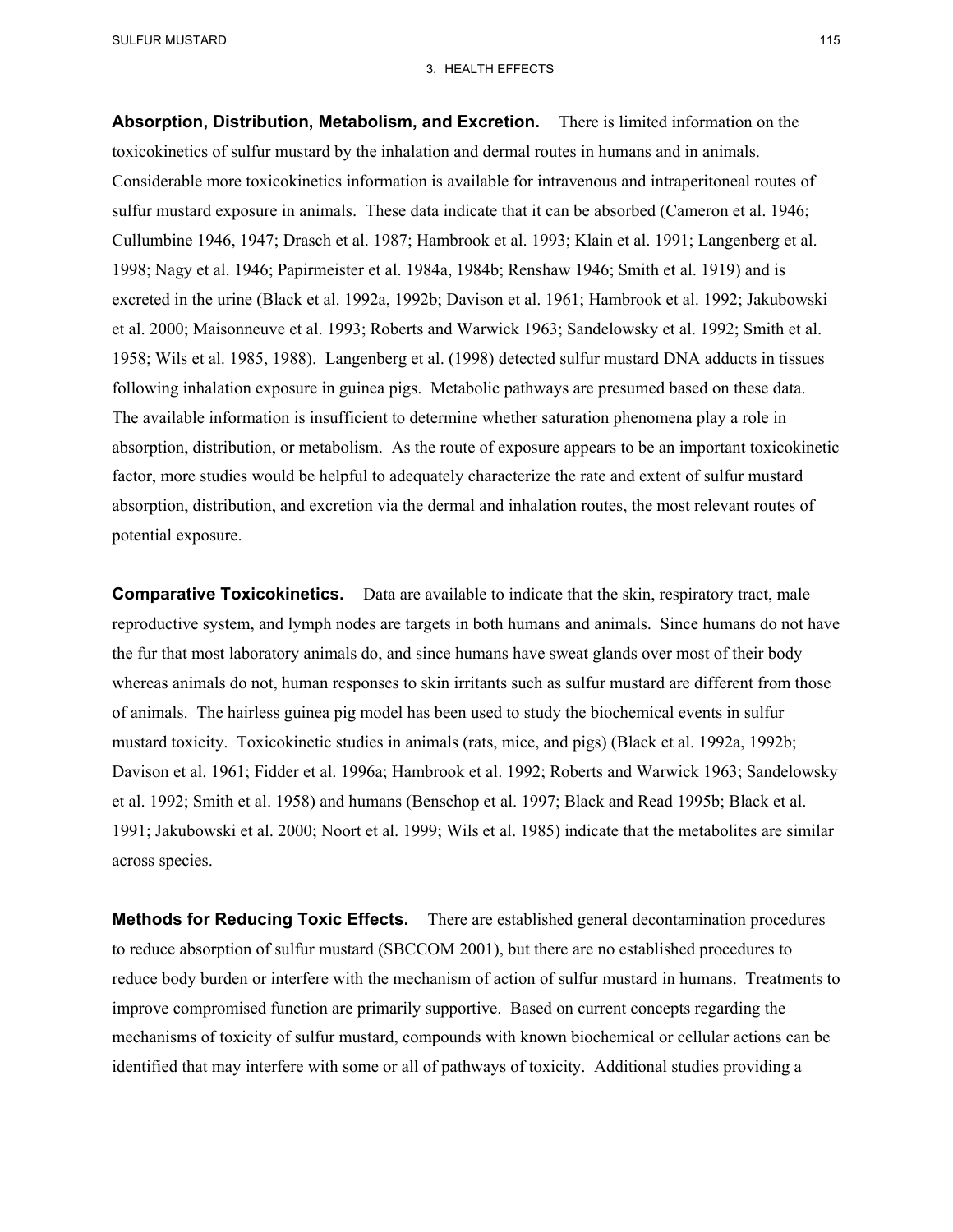more thorough mechanistic understanding, identification of additional toxicity pathways, and validation of the efficacy of existing compounds would be valuable.

**Children's Susceptibility.** There is qualitative evidence that children are a sensitive group at risk (Momeni et al. 1992; Momeni and Aminjavaheri 1994). Besides two reports of accidental deaths of children exposed to sulfur mustard (Dacre and Goldman 1996; Heully et al. 1956), clinical reports of children exposed during the Iran-Iraq War provide the only non-lethal effects data in children (Momeni et al. 1992; Momeni and Aminjavaheri 1994). The main exposure pathways for children are the same as for adults. The time of onset of sulfur mustard manifestations appears to be shorter, and the lesion severity greater, in children than in adults, possibly due to more delicate skin and epithelial tissues. Children's susceptibility to the effects of sulfur mustard is likely correlated to their understanding of the need for precautionary measures, ability to recognize exposure, and initiate decontamination.

Child health data needs relating to exposure are discussed in Section 6.8.1 Identification of Data Needs: Exposures of Children.

### **3.12.3 Ongoing Studies**

One of the major goals of future medical chemical defense research on vesicants is the search for effective prophylactic and therapeutic countermeasures. Screening programs exist for candidate antidotes.

Ongoing studies pertaining to sulfur mustard identified in the Federal Research in Progress database (FEDRIP 2002) are shown in Table 3-4.